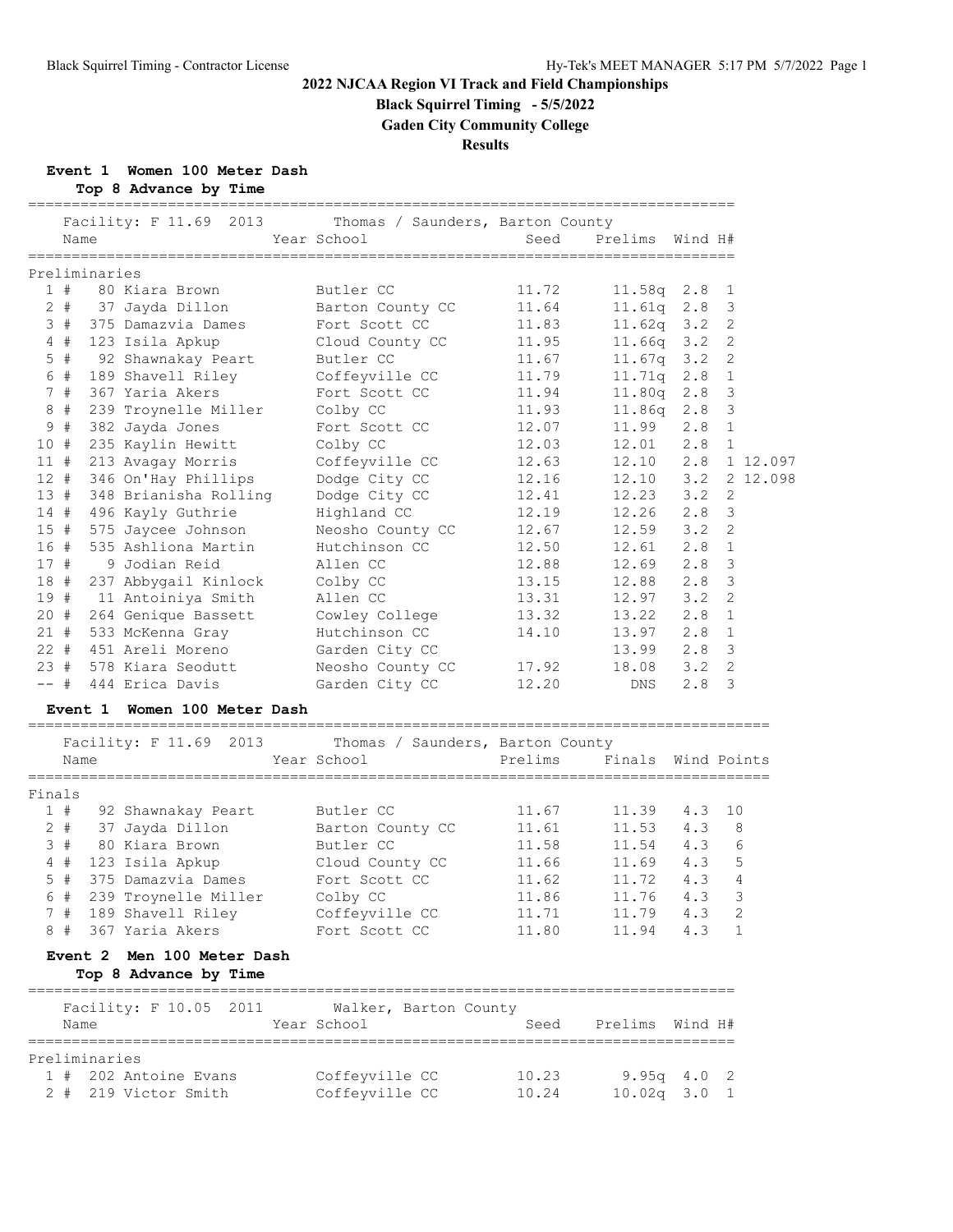**Black Squirrel Timing - 5/5/2022**

**Gaden City Community College**

**Results**

| Event 2 Men 100 Meter Dash |  |  |  |  |  |
|----------------------------|--|--|--|--|--|
|----------------------------|--|--|--|--|--|

|        | 3#    |                | 101 Jerod Elcock          | Butler CC             | 10.15                             | 10.09q | 3.4 | 5              |
|--------|-------|----------------|---------------------------|-----------------------|-----------------------------------|--------|-----|----------------|
|        | 4#    |                | 644 Dakari Charlton       | Coffeyville CC        | 10.26                             | 10.11q | 3.0 | 1              |
|        | 5#    |                | 104 Caleb Jackson         | Butler CC             | 10.10                             | 10.13q | 3.8 | 6              |
|        | 6 #   |                | 489 Jereun Wagner         | Garden City CC        | 10.43                             | 10.20q | 3.8 | 6              |
|        | 7#    |                | 107 Nazzio John           | Butler CC             | 10.16                             | 10.24q | 3.3 | 4              |
|        | 8#    |                | 432 Ethnie Stubbs         | Fort Scott CC         | 10.53                             | 10.33q | 3.8 | 6              |
|        | 9#    |                | 73 Almond Small           | Barton County CC      | 10.20                             | 10.38  | 1.9 | 3              |
| 10 #   |       |                | 154 Freider Fornasari     | Cloud County CC       | 10.28                             | 10.39  | 4.0 | 2              |
| 11#    |       |                | 604 Derrick Harbin        | Northwest Kansas      | 10.37                             | 10.41  | 3.3 | 4 10.405       |
| $12$ # |       |                | 67 Ali Moore              | Barton County CC      |                                   | 10.41  | 3.3 | 4 10.406       |
| 13#    |       |                | 70 Marcus Purcell         | Barton County CC      | 10.74                             | 10.47  | 4.0 | 2              |
| 14#    |       |                | 573 Clyedterrious Tho     | Hutchinson CC         | 10.35                             | 10.48  | 1.9 | 3              |
| $15$ # |       |                | 255 Donte Sol             | Colby CC              | 10.61                             | 10.49  | 3.4 | 5              |
| 16#    |       |                | 423 Zanoah Lanham         | Fort Scott CC         | 10.40                             | 10.50  | 3.4 | 5              |
| 17#    |       |                | 613 Jaydon Moore          | Northwest Kansas      | 10.66                             | 10.54  | 4.0 | 2 10.536       |
| 18#    |       |                | 556 Donovan Hines         | Hutchinson CC         | 10.65                             | 10.54  | 1.9 | 3 10.539       |
| 19 #   |       |                | 631 Jalen Ghee            | Pratt CC              | 10.69                             | 10.55  | 3.0 | $\mathbf{1}$   |
| $20 +$ |       |                | 439 Tavius Woodall        | Fort Scott CC         | 10.64                             | 10.57  | 3.3 | $\overline{4}$ |
| 21#    |       |                | 602 Crayg Fletcher        | Northwest Kansas      | 10.79                             | 10.63  | 1.9 | 3 10.625       |
| $22 +$ |       |                | 298 K'Anthony Benjami     | Cowley College        | 11.19                             | 10.63  | 3.0 | 1 10.629       |
| 23#    |       |                | 155 Alphonse Igish        | Cloud County CC       |                                   | 10.71  | 3.8 | 6              |
| 24#    |       |                | 552 Davion Gardenhire     | Hutchinson CC         | 10.73                             | 10.73  | 3.0 | $\mathbf{1}$   |
| $25 +$ |       |                | 20 Elijah Gant            | Allen CC              | 10.95                             | 10.74  | 3.3 | 4 10.739       |
| 26#    |       |                | 478 Jaden Powell          | Garden City CC        | 10.87                             | 10.74  | 3.4 | 5 10.740       |
| 27#    |       |                | 22 Armani John            | Allen CC              | 11.08                             | 10.75  | 4.0 | 2              |
| 28 #   |       |                | 486 Treyone Suber         | Garden City CC        | 10.79                             | 10.77  | 3.3 | 4              |
| 29#    |       |                | 633 Omari John            | Pratt CC              | 10.91                             | 10.78  | 3.8 | 6              |
| 30#    |       |                | 152 Jonathan Dende        | Cloud County CC       |                                   | 10.80  | 1.9 | 3              |
| 31 #   |       |                | 295 Nicolas Aguado-To     | Cowley College        | 10.92                             | 10.84  | 3.8 | $\epsilon$     |
| $32 +$ |       |                | 18 Gbarwho Flahn          | Allen CC              | 11.07                             | 10.89  | 1.9 | 3              |
| 33#    |       |                | 362 Seth Ridenour         | Dodge City CC         | 11.13                             | 10.97  | 3.0 | $\mathbf{1}$   |
| 34 #   |       |                | 300 Tommaso Bruni         | Cowley College        |                                   | 10.99  | 3.4 | 5              |
| 35#    |       |                | 361 Bryson Raymond        | Dodge City CC         | 11.28                             | 11.02  | 4.0 | $\mathbf{2}$   |
| 36#    |       |                | 261 Blake Vercher         | Colby CC              |                                   | 11.05  | 4.0 | $\overline{c}$ |
| 37#    |       |                | 636 Delazis Smith         | Pratt CC              | 10.95                             | 11.10  | 3.4 | $\mathsf S$    |
| 38 #   |       |                | 262 Mailik Watkins        | Colby CC              | 11.31                             | 11.26  | 1.9 | $\mathcal{S}$  |
| 39 #   |       |                | 581 Erkki Arpia           | Neosho County CC      | 11.52                             | 11.28  | 3.4 | 5              |
| 40 #   |       |                | 502 Gabriel Amadis        | Highland CC           | 11.35                             | 11.34  | 3.3 | 4              |
| 41 #   |       |                | 353 Alan Cervantes        | Dodge City CC         | 12.11                             | 12.21  | 3.8 | 6              |
|        |       | <b>Event 2</b> | Men 100 Meter Dash        |                       |                                   |        |     |                |
|        |       |                | Facility: F 10.05<br>2011 | Walker, Barton County |                                   |        |     |                |
|        | Name  |                |                           | Year School           | Prelims                           | Finals |     | Wind Points    |
|        |       | ==========     |                           | ====================  | ================================= |        |     |                |
| Finals |       |                |                           |                       |                                   |        |     |                |
|        | 1#    |                | 101 Jerod Elcock          | Butler CC             | 10.09                             | 9.92   | 6.2 | 10             |
|        | 2#    |                | 104 Caleb Jackson         | Butler CC             | 10.13                             | 10.03  | 6.2 | 8              |
|        | 3#    |                | 644 Dakari Charlton       | Coffeyville CC        | 10.11                             | 10.09  | 6.2 | 6              |
|        | 4#    |                | 432 Ethnie Stubbs         | Fort Scott CC         | 10.33                             | 10.20  | 6.2 | 5              |
|        | $5$ # |                | 219 Victor Smith          | Coffeyville CC        | 10.02                             | 10.25  | 6.2 | 4              |

 6 # 107 Nazzio John Butler CC 10.24 10.27 6.2 3 7 # 489 Jereun Wagner Garden City CC 10.20 10.29 6.2 2 -- # 202 Antoine Evans Coffeyville CC 9.95 DNS 6.2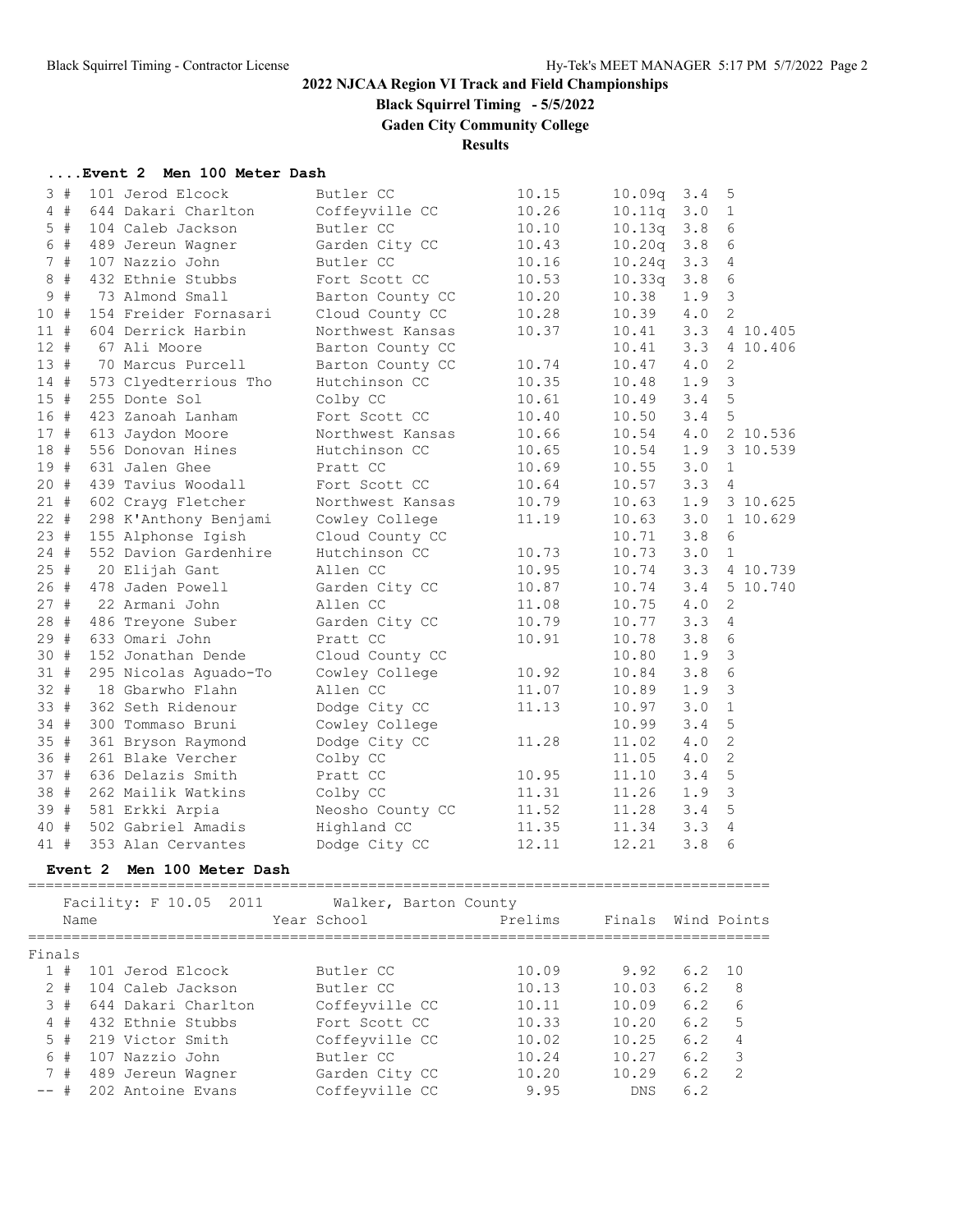**Black Squirrel Timing - 5/5/2022**

**Gaden City Community College**

**Results**

**Event 3 Women 200 Meter Dash**

**Top 8 Advance by Time**

|        |       |               | Facility: F 23.72 2006 Facey, Barton County |                      |         |                    |         |              |
|--------|-------|---------------|---------------------------------------------|----------------------|---------|--------------------|---------|--------------|
|        | Name  |               |                                             | Year School          | Seed    | Prelims            | Wind H# |              |
|        |       | Preliminaries |                                             |                      |         |                    |         |              |
|        | 1#    |               | 90 Kaleb McDonald                           | Butler CC            | 24.07   | 23.45q             | 3.8     | $\mathbf{1}$ |
|        | $2 +$ |               | 80 Kiara Brown                              | Butler CC            | 23.99   | 23.70q             | 4.1     | 3            |
|        | 3#    |               | 92 Shawnakay Peart                          | Butler CC            | 24.27   | 23.71q             | 5.1     | 2            |
|        | 4#    |               | 37 Jayda Dillon                             | Barton County CC     | 23.83   | 23.75q             | 5.1     | 4            |
|        | $5$ # |               | 135 Vimbayi Maisvorew                       | Cloud County CC      | 24.04   | 23.76q             | 3.8     | 1            |
|        | 6 #   |               | 123 Isila Apkup                             | Cloud County CC      | 24.01   | 24.05q             | 5.1     | 2            |
|        | 7#    |               | 13 Felicity Watkins                         | Allen CC             | 24.79   | 24.31q             | 5.1     | 4            |
|        | 8#    |               | 367 Yaria Akers                             | Fort Scott CC        | 25.09   | 24.37q             | 5.1     | 2            |
|        | 9#    |               | 382 Jayda Jones                             | Fort Scott CC        | 24.56   | 24.54              | 5.1     | 4 24.536     |
| 10#    |       |               | 126 Leonie Beu                              | Cloud County CC      | 24.27   | 24.54              | 4.1     | 3 24.540     |
| 11#    |       |               | 239 Troynelle Miller                        | Colby CC             | 25.31   | 24.89              | 4.1     | 3            |
| $12 +$ |       |               | 346 On'Hay Phillips                         | Dodge City CC        | 25.22   | 25.11              | 3.8     | $\mathbf{1}$ |
| 13#    |       |               | 496 Kayly Guthrie                           | Highland CC          | 25.32   | 25.17              | 5.1     | 4            |
| 14#    |       |               | 213 Avagay Morris                           | Coffeyville CC       | 25.54   | 25.28              | 5.1     | 4            |
| 15#    |       |               | 393 Keyann Wilson                           | Fort Scott CC        | 25.26   | 25.33              | 3.8     | 1            |
| 16#    |       |               | 193 Daylece Newsom                          | Coffeyville CC       | 26.99   | 25.35              | 4.1     | 3            |
| 17#    |       |               | 241 Briana Reid                             | Colby CC             | 25.70   | 25.40              | 4.1     | $\mathbf{3}$ |
| 18#    |       |               | 6 Maddox Gomerz                             | Allen CC             | 26.19   | 25.43              | 3.8     | 1 25.422     |
| 19#    |       |               | 341 Krissalynn Hender                       | Dodge City CC        | 26.31   | 25.43              | 5.1     | 2 25.423     |
| 20#    |       |               | 348 Brianisha Rolling                       | Dodge City CC        | 25.71   | 25.71              | 5.1     | 2            |
| $21 +$ |       |               | 7 Asia Hicks                                | Allen CC             | 26.42   | 25.99              | 4.1     | 3            |
| $22 +$ |       |               | 575 Jaycee Johnson                          | Neosho County CC     | 26.85   | 26.31              | 5.1     | 4            |
| 23 #   |       |               | 189 Shavell Riley                           | Coffeyville CC       | 25.26   | 26.46              | 5.1     | 2            |
| $24 +$ |       |               | 535 Ashliona Martin                         | Hutchinson CC        | 26.72   | 26.86              | 5.1     | 4            |
| 25#    |       |               | 266 Jacie Carson                            | Cowley College       | 28.45   | 27.77              | 3.8     | 1            |
| 26#    |       |               | 533 McKenna Gray                            | Hutchinson CC        | 29.69   | 30.11              | 3.8     | $\mathbf{1}$ |
| 27#    |       |               | 264 Genique Bassett                         | Cowley College       | 27.97   | 30.47              | 5.1     | 2            |
| 28 #   |       |               | 578 Kiara Seodutt                           | Neosho County CC     | 36.32   | 39.88              | 5.1     | 2            |
| -- #   |       |               | 235 Kaylin Hewitt                           | Colby CC             | 26.00   | DNF                | 3.8     | 1            |
| -- #   |       |               | 444 Erica Davis                             | Garden City CC       | 25.06   | DNS                | 4.1     | 3            |
|        |       |               | Event 3 Women 200 Meter Dash                |                      |         |                    |         |              |
|        |       |               | Facility: F 23.72 2006                      | Facey, Barton County |         |                    |         |              |
|        | Name  |               |                                             | Year School          | Prelims | Finals Wind Points |         |              |
| Finals |       |               |                                             |                      |         |                    |         |              |
|        | 1#    |               | 90 Kaleb McDonald                           | Butler CC            | 23.45   | 23.29              | 6.4     | 10           |
|        | $2 +$ |               | 80 Kiara Brown                              | Butler CC            | 23.70   | 23.46              | 6.4     | 8            |
|        | 3#    |               | 92 Shawnakay Peart                          | Butler CC            | 23.71   | 23.52              | 6.4     | 6            |
|        | $4$ # |               | 135 Vimbayi Maisvorew                       | Cloud County CC      | 23.76   | 23.65              | 6.4     | 5            |
|        | $5$ # |               | 37 Jayda Dillon                             | Barton County CC     | 23.75   | 23.83              | $6.4$   | 4            |
|        | 6 #   |               | 123 Isila Apkup                             | Cloud County CC      | 24.05   | 24.26              | 6.4     | 3            |
|        | 7#    |               | 13 Felicity Watkins                         | Allen CC             | 24.31   | 24.45              | 6.4     | 2            |
|        | 8#    |               | 367 Yaria Akers                             | Fort Scott CC        | 24.37   | 24.66              | 6.4     | $\mathbf{1}$ |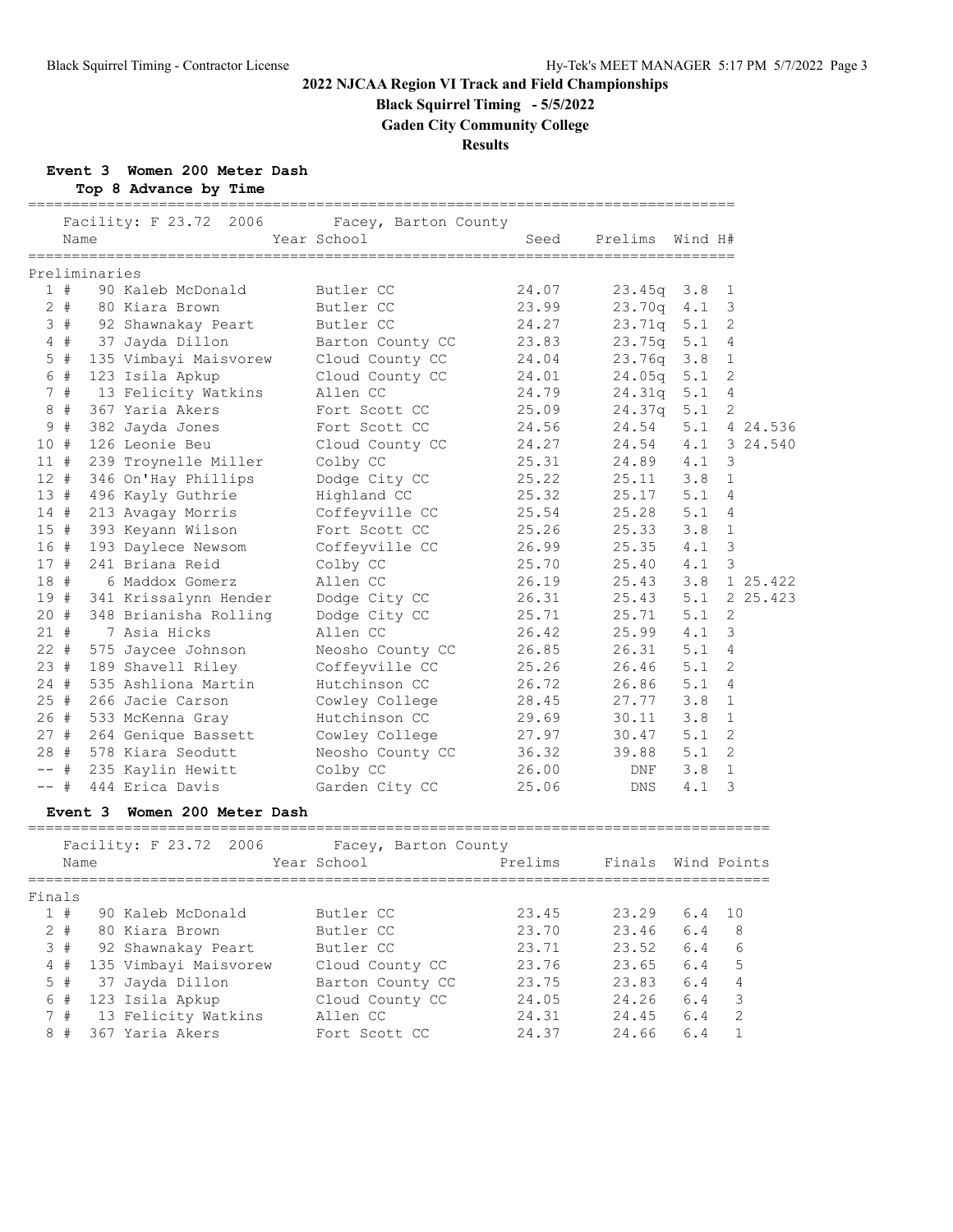**Black Squirrel Timing - 5/5/2022**

**Gaden City Community College**

**Results**

**Event 4 Men 200 Meter Dash**

**Top 8 Advance by Time**

|        |       | Name          | ================================<br>Facility: F 20.62 2017 | __________________________<br>Ewers, Butler County<br>Year School | Seed  | Prelims Wind H# |     |                |          |
|--------|-------|---------------|------------------------------------------------------------|-------------------------------------------------------------------|-------|-----------------|-----|----------------|----------|
|        |       | Preliminaries |                                                            |                                                                   |       |                 |     |                |          |
|        | 1#    |               | 121 Joe Williams                                           | Butler CC                                                         | 20.37 | 20.34q          | 4.1 | 6              |          |
|        | $2 +$ |               | 644 Dakari Charlton                                        | Coffeyville CC                                                    | 21.26 | 20.66q          | 4.1 | 6              |          |
|        | 3#    |               | 73 Almond Small                                            | Barton County CC                                                  | 20.57 | 20.78q          | 4.7 | 4              |          |
|        | 4#    |               | 96 Shawn Brown                                             | Butler CC                                                         | 20.94 | 20.83q          | 3.5 | $\mathbf{1}$   |          |
|        | $5$ # |               | 101 Jerod Elcock                                           | Butler CC                                                         | 20.54 | 20.94q          | 3.6 | 5              |          |
|        | 6 #   |               | 432 Ethnie Stubbs                                          | Fort Scott CC                                                     | 21.42 | 21.13q          | 3.7 | 2              |          |
|        | 7#    |               | 423 Zanoah Lanham                                          | Fort Scott CC                                                     | 21.38 | 21.15q          | 4.7 | 4              |          |
|        | 8#    |               | 74 Zander Von Stade                                        | Barton County CC                                                  | 21.20 | 21.22q          | 4.7 | 4              |          |
|        | 9#    |               | 427 William Perry                                          | Fort Scott CC                                                     | 21.41 | 21.28           | 4.3 | 3              |          |
| 10#    |       |               | 173 Elias Rivera                                           | Cloud County CC                                                   | 21.13 | 21.31           | 3.7 |                | 2 21.304 |
| 11#    |       |               | 255 Donte Sol                                              | Colby CC                                                          | 21.22 | 21.31           | 3.6 |                | 5 21.305 |
| 12#    |       |               | 298 K'Anthony Benjami                                      | Cowley College                                                    | 21.71 | 21.34           | 3.5 | 1              |          |
| 13#    |       |               | 489 Jereun Wagner                                          | Garden City CC                                                    | 21.19 | 21.40           | 4.3 | 3              |          |
| 14#    |       |               | 154 Freider Fornasari                                      | Cloud County CC                                                   | 21.37 | 21.42           | 3.6 | 5              |          |
| 15#    |       |               | 552 Davion Gardenhire                                      | Hutchinson CC                                                     | 22.13 | 21.54           | 3.6 | 5              |          |
| 16#    |       |               | 613 Jaydon Moore                                           | Northwest Kansas                                                  | 21.57 | 21.55           | 3.5 | $\mathbf{1}$   |          |
| 17#    |       |               | 573 Clyedterrious Tho                                      | Hutchinson CC                                                     | 21.35 | 21.56           | 4.1 | 6              |          |
| 18 #   |       |               | 152 Jonathan Dende                                         | Cloud County CC                                                   | 21.83 | 21.67           | 4.3 |                | 3 21.662 |
| 19#    |       |               | 22 Armani John                                             | Allen CC                                                          | 22.16 | 21.67           | 4.7 |                | 4 21.666 |
| 20#    |       |               | 295 Nicolas Aquado-To                                      | Cowley College                                                    | 21.73 | 21.79           | 3.7 | 2              |          |
| 21#    |       |               | 466 Amari Hampton                                          | Garden City CC                                                    | 21.90 | 21.81           | 4.7 | $\overline{4}$ |          |
| $22 +$ |       |               | 556 Donovan Hines                                          | Hutchinson CC                                                     | 22.07 | 21.86           | 4.1 | 6              |          |
| 23#    |       |               | 28 Avon Rouse                                              | Allen CC                                                          |       | 22.23           | 3.5 | $\mathbf{1}$   |          |
| $24 +$ |       |               | 631 Jalen Ghee                                             | Pratt CC                                                          | 22.34 | 22.27           | 3.7 |                | 2 22.262 |
| 25#    |       |               | 598 Marcus Best                                            | Northwest Kansas                                                  | 22.23 | 22.27           | 4.3 |                | 3 22.269 |
| 26 #   |       |               | 487 Ray'Sean Thomas                                        | Garden City CC                                                    | 21.91 | 22.40           | 3.6 | 5              |          |
| 27#    |       |               | 633 Omari John                                             | Pratt CC                                                          | 22.87 | 22.46           | 4.3 | 3              |          |
| 28#    |       |               | 362 Seth Ridenour                                          | Dodge City CC                                                     | 21.96 | 22.48           | 4.1 | 6              |          |
| 29#    |       |               | 308 Jeremy Garcia                                          | Cowley College                                                    | 22.49 | 22.53           | 3.5 | $\mathbf{1}$   |          |
| 30 #   |       |               | 247 Joseph Bryan                                           | Colby CC                                                          | 23.13 | 22.68           | 3.6 | 5              |          |
| 31#    |       |               | 31 Jaylon Tyler-Mose                                       | Allen CC                                                          | 23.26 | 22.88           | 4.1 | 6              |          |
| $32 +$ |       |               | 635 Evan Paris                                             | Pratt CC                                                          | 24.08 | 23.14           | 4.3 | 3              |          |
| 33 #   |       |               | 581 Erkki Arpia                                            | Neosho County CC                                                  | 23.64 | 23.50           | 3.6 | 5              |          |
| 34 #   |       |               | 584 Tyler Evans                                            | Neosho County CC                                                  | 23.82 | 23.57           | 4.7 | 4              |          |
| 35#    |       |               | 76 Daylin Williams                                         | Barton County CC                                                  | 20.90 | 24.11           | 3.7 | $\overline{2}$ |          |
| 36#    |       |               | 353 Alan Cervantes                                         | Dodge City CC                                                     | 24.31 | 24.48           | 3.7 | 2              |          |
| 37#    |       |               | 361 Bryson Raymond                                         | Dodge City CC                                                     | 23.54 | 32.67           | 4.1 | 6              |          |
| -- #   |       |               | 621 Latavious Stewart                                      | Northwest Kansas                                                  | 22.64 | DNF             | 3.5 | $\mathbf{1}$   |          |
| $--$ # |       |               | 202 Antoine Evans                                          | Coffeyville CC                                                    | 20.61 | DNF             | 4.3 | 3              |          |
| -- #   |       |               | 502 Gabriel Amadis                                         | Highland CC                                                       | 22.76 | DNS             | 3.7 | 2              |          |
| $--$ # |       |               | 216 Nolton Shelvin                                         | Coffeyville CC                                                    | 21.07 | DNS             | 3.5 | $\mathbf{1}$   |          |
| -- #   |       |               | 262 Mailik Watkins                                         | Colby CC                                                          | 23.02 | <b>DNS</b>      | 4.7 | 4              |          |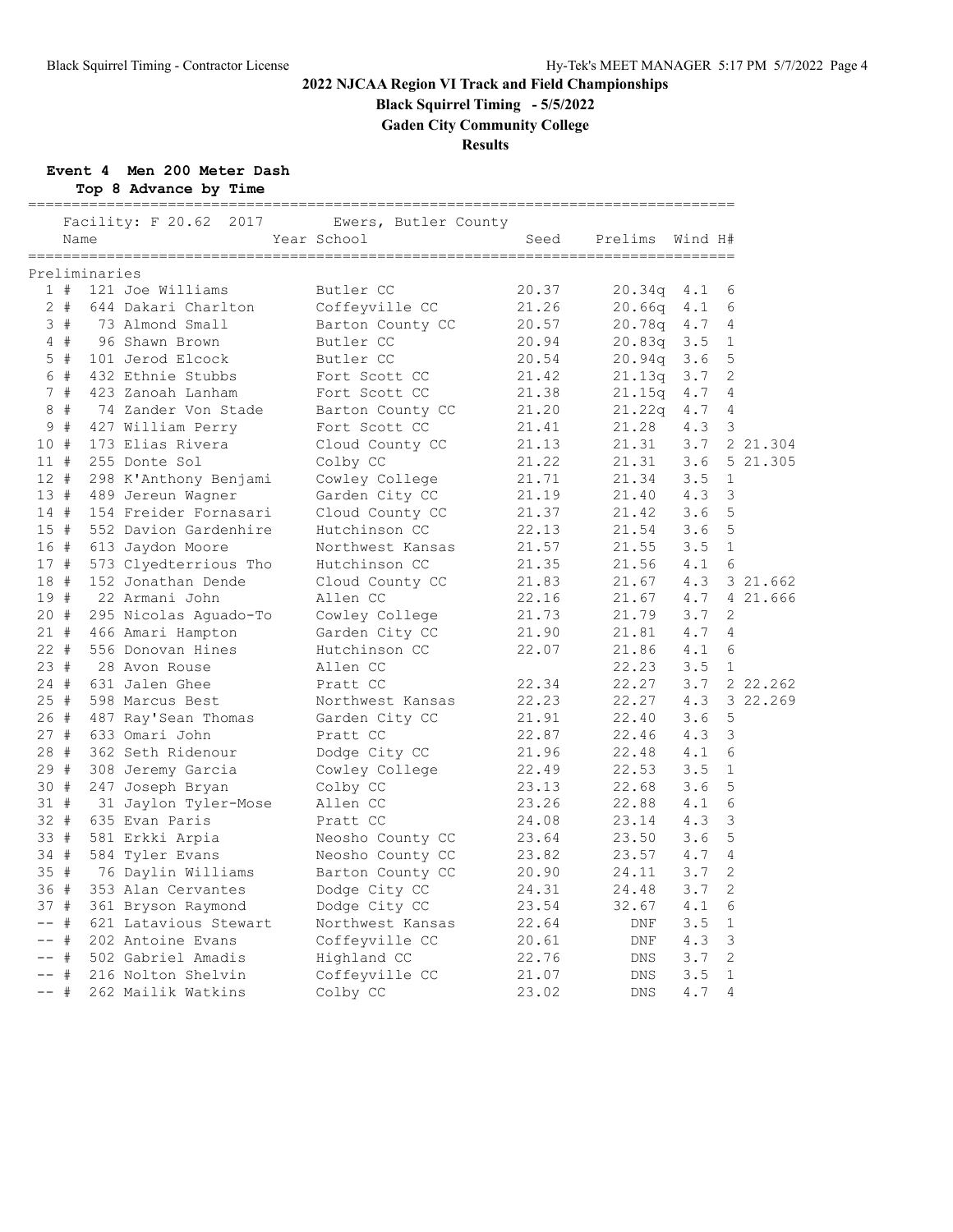**Black Squirrel Timing - 5/5/2022**

**Gaden City Community College**

**Results**

**Event 4 Men 200 Meter Dash**

|        |        | Event 4 | - Men 200 Meter Dasn                  |                                      |         |                    |                  |                         |        |
|--------|--------|---------|---------------------------------------|--------------------------------------|---------|--------------------|------------------|-------------------------|--------|
|        |        |         | Facility: F 20.62 2017                | Ewers, Butler County                 |         |                    |                  |                         |        |
|        |        | Name    |                                       | Year School                          | Prelims | Finals Wind Points |                  |                         |        |
| Finals |        |         |                                       |                                      |         |                    |                  |                         |        |
|        |        |         | 1 # 121 Joe Williams                  | Butler CC                            | 20.34   | 20.17              | 6.1              | 10                      | 20.168 |
|        | $2 +$  |         | 101 Jerod Elcock                      | Butler CC                            | 20.94   | 20.17              | 6.1              | 8                       | 20.170 |
|        | 3#     |         | 73 Almond Small                       | Barton County CC                     | 20.78   | 20.68              | 6.1              | 6                       |        |
|        | 4#     |         | 432 Ethnie Stubbs                     | Fort Scott CC                        | 21.13   | 20.79              | 6.1              | 5                       |        |
|        | 5#     |         | 96 Shawn Brown                        | Butler CC                            | 20.83   | 20.82              | 6.1              | $\overline{4}$          |        |
|        | 6#     |         | 644 Dakari Charlton                   | Coffeyville CC                       | 20.66   | 20.94              | 6.1              | 3                       |        |
|        | 7#     |         | 423 Zanoah Lanham                     | Fort Scott CC                        | 21.15   | 21.05              | 6.1              | $\overline{2}$          |        |
|        | 8#     |         |                                       | 74 Zander Von Stade Barton County CC | 21.22   | 21.43              | 6.1              | $\mathbf{1}$            |        |
|        |        |         | Event 5 Women 400 Meter Dash          |                                      |         |                    |                  |                         |        |
|        |        |         | Facility: F 53.45 2006                | Robinson, Barton County              |         |                    |                  |                         |        |
|        |        | Name    |                                       | Year School                          | Seed    | Finals H# Points   |                  |                         |        |
|        | 1#     |         | 135 Vimbayi Maisvorew Cloud County CC |                                      | 53.68   | 54.38              | 3                | 10                      |        |
|        | $2 +$  |         | 38 Lashanna Graham                    | Barton County CC                     | 55.11   | 57.19              | $\mathcal{E}$    | 8                       |        |
|        | 3#     |         | 90 Kaleb McDonald                     | Butler CC                            | 56.52   | 57.77              | 3                | 6                       |        |
|        | $4$ #  |         | 13 Felicity Watkins                   | Allen CC                             | 57.60   | 58.41              | $\overline{3}$ 5 |                         |        |
|        | $5$ #  |         | 241 Briana Reid                       | Colby CC                             | 59.54   | 58.67              | $2^{\circ}$      | $\overline{4}$          | 58.664 |
|        | 6#     |         | 126 Leonie Beu                        | Cloud County CC                      | 56.09   | 58.67              | $\mathcal{S}$    | $\overline{\mathbf{3}}$ | 58.665 |
|        | 7#     |         | 390 Jada Sneed                        | Fort Scott CC                        | 59.29   | 58.89              | $\overline{2}$   | 2                       |        |
|        | 8#     |         | 82 Ann Dangha                         | Butler CC                            | 56.21   | 59.30              | 3                | $\mathbf{1}$            |        |
|        | 9#     |         | 10 Ashley Robinson                    | Allen CC                             | 1:01.66 | 1:00.47            | $\mathfrak{D}$   |                         |        |
|        | 10#    |         | 46 Naiya Morgan                       | Barton County CC                     | 56.73   | 1:00.74            | 3                |                         |        |
|        | 11#    |         | 341 Krissalynn Hender                 | Dodge City CC                        | 1:02.31 | 1:00.93            | $\mathbf{1}$     |                         |        |
|        | $12 +$ |         | 383 Ivyanna Lewis                     | Fort Scott CC                        | 1:00.25 | 1:01.83            | 2                |                         |        |
|        | 13#    |         | 370 Nakaila Birdine                   | Fort Scott CC                        | 1:00.39 | 1:01.86            | $\overline{2}$   |                         |        |
|        | 14#    |         | 7 Asia Hicks                          | Allen CC                             | 1:02.95 | 1:02.26            | $\mathbf 1$      |                         |        |
|        | 15#    |         | 190 Naialee Salcido                   | Coffeyville CC                       | 1:01.63 | 1:02.55            | 2                |                         |        |
|        | 16#    |         | 575 Jaycee Johnson                    | Neosho County CC                     | 1:01.90 | 1:03.19            | $\overline{2}$   |                         |        |
|        | 17#    |         | 285 Shyane Ransom                     | Cowley College                       | 1:06.93 | 1:07.53            | $\mathbf{1}$     |                         |        |
| ——     | $+$    |         | 123 Isila Apkup                       | Cloud County CC                      | 57.61   | DNF                | $\overline{c}$   |                         |        |
| $- -$  | #      |         | 444 Erica Davis                       | Garden City CC                       | 1:02.01 | DNS                | $\mathbf{1}$     |                         |        |
|        | -- #   |         | 88 Kirstin Jones                      | Butler CC                            | 55.33   | DNS                | 3                |                         |        |
|        |        |         | Tatiana Washington                    | Coffeyville CC                       | 59.67   | <b>SCR</b>         |                  |                         |        |
|        |        |         | Event 6 Men 400 Meter Dash            |                                      |         |                    |                  |                         |        |

Facility: F 47.05 2009 Henry, Barton County Name The Year School Seed Finals H# Points =================================================================================== 1 # 68 Elijah Mosley Barton County CC 46.21 46.14F 5 10 2 # 59 Telron Bradford Barton County CC 46.97 47.31 5 8 3 # 106 Morgan Jamison Butler CC 47.50 47.67 5 6 4 # 110 Cameron Leiba Butler CC 47.93 47.84 5 5 5 # 197 Ireon Brown Coffeyville CC 48.84 47.86 4 4 6 # 180 Emmanuel Wanga Cloud County CC 47.43 48.10 5 3 7 # 120 Andy Williams Butler CC 47.74 48.48 5 2 8 # 176 Shadrick Tansi Cloud County CC 48.42 48.54 4 1 9 # 618 Jaysaun Smith Northwest Kansas 47.97 48.61 5

===================================================================================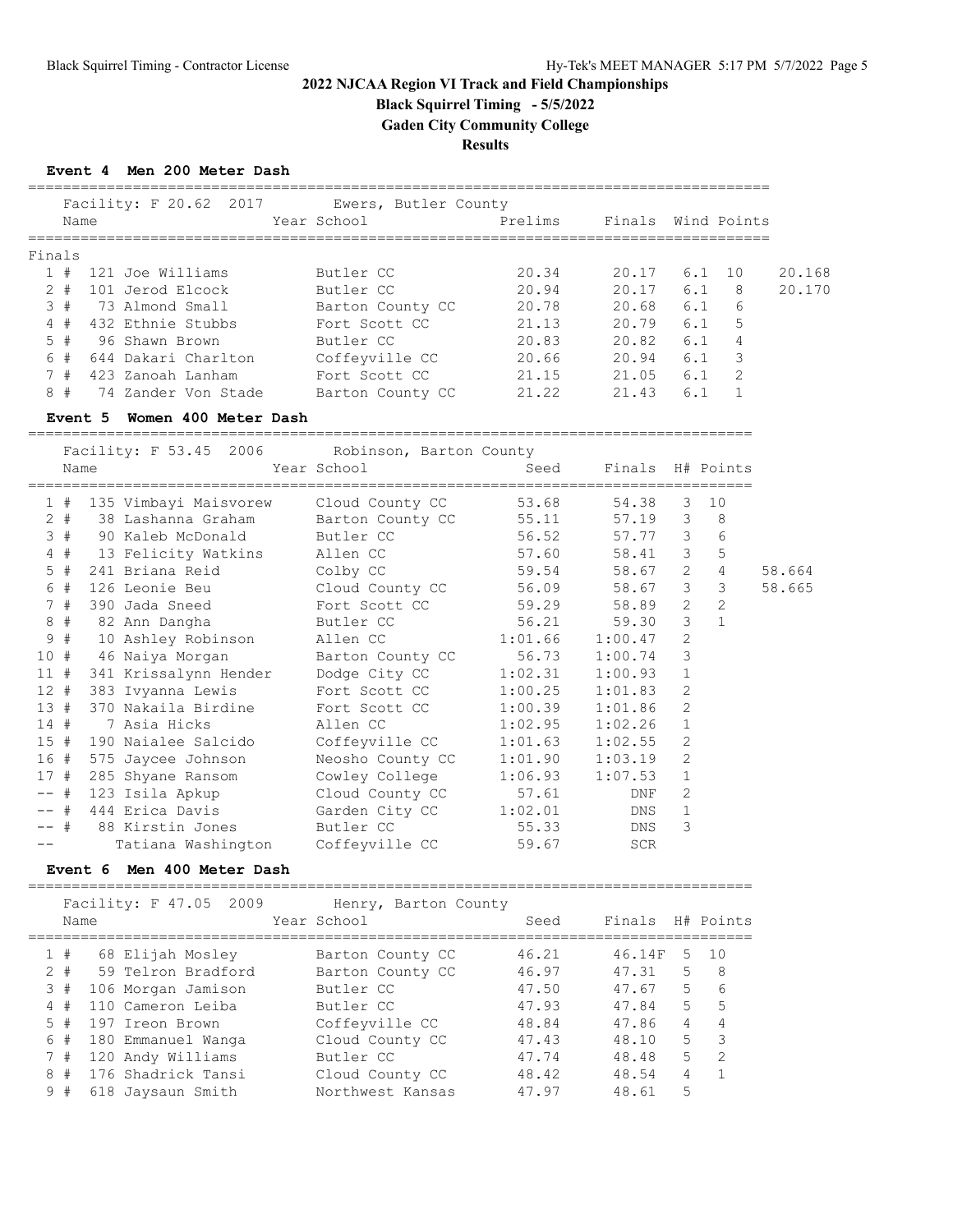**Black Squirrel Timing - 5/5/2022**

**Gaden City Community College**

**Results**

#### **....Event 6 Men 400 Meter Dash**

| 10#      |   | 62 Jye Gillard        | Barton County CC | 48.57 | 48.75      | 4              |
|----------|---|-----------------------|------------------|-------|------------|----------------|
| 11#      |   | 480 Maliek Roberson   | Garden City CC   | 49.20 | 48.88      | 4              |
| $12 +$   |   | 399 Isiah Barnes      | Fort Scott CC    | 49.05 | 49.12      | 4              |
| 13#      |   | 435 Keldrick Turner   | Fort Scott CC    | 48.42 | 49.21      | $\overline{4}$ |
| 14#      |   | 20 Elijah Gant        | Allen CC         | 49.65 | 49.60      | 3              |
| 15#      |   | 221 Josh Trought      | Coffeyville CC   | 50.56 | 49.65      | $\mathbf{2}$   |
| 16#      |   | 28 Avon Rouse         | Allen CC         | 49.62 | 49.77      | 3              |
| 17#      |   | 428 Sebastian Pesante | Fort Scott CC    | 49.57 | 49.90      | 4              |
| 18#      |   | 487 Ray'Sean Thomas   | Garden City CC   | 49.41 | 50.04      | 4              |
| 19#      |   | 335 Miles Yallop      | Cowley College   | 49.92 | 50.05      | 3              |
| 20#      |   | 457 Isaiah Armstrong  | Garden City CC   | 49.90 | 50.06      | $\mathcal{S}$  |
| 21#      |   | 18 Gbarwho Flahn      | Allen CC         | 49.87 | 50.31      | $\mathcal{S}$  |
| $22 +$   |   | 222 Weylon Williams   | Coffeyville CC   | 50.23 | 50.85      | 3              |
| 23#      |   | 628 Cole Darling      | Pratt CC         | 51.43 | 50.98      | $\overline{2}$ |
| 24#      |   | 308 Jeremy Garcia     | Cowley College   | 50.81 | 51.02      | 2              |
| 25#      |   | 597 Jalell Anderson   | Northwest Kansas | 50.77 | 51.57      | 2              |
| 26#      |   | 588 Gunnar Laurance   | Neosho County CC | 53.22 | 51.95      | $\mathbf{2}$   |
| 27#      |   | 639 Andrew Wilson     | Pratt CC         | 50.33 | 52.07      | $\mathcal{S}$  |
| 28#      |   | 591 Abraham Mallam    | Neosho County CC | 54.92 | 53.67      | $\mathbf{1}$   |
| 29#      |   | 564 Tracey Mason      | Hutchinson CC    | 52.53 | 53.69      | $\mathbf{2}$   |
| 30#      |   | 247 Joseph Bryan      | Colby CC         | 53.39 | 53.92      | 2              |
| 31#      |   | 357 Kaleb King        | Dodge City CC    | 55.26 | 54.68      | $\mathbf{1}$   |
| $32 +$   |   | 263 TesaMichael Wolde | Colby CC         |       | 54.90      | $\mathbf{1}$   |
| 33#      |   | 351 Ethan Burns       | Dodge City CC    | 54.88 | 55.38      | $\mathbf{1}$   |
| 34 #     |   | 627 Aaron Byars       | Pratt CC         |       | 56.04      | $\mathbf{1}$   |
| 35#      |   | 593 Lunga Matanzima   | Neosho County CC |       | 1:10.65    | $\mathbf{1}$   |
| $- \, -$ | # | 297 Charles Barlow    | Cowley College   | 51.05 | DNS        | 2              |
| $--$ #   |   | 603 Brendon Hanson    | Northwest Kansas | 50.32 | DNS        | 3              |
| $--$ #   |   | 168 Timothy Nyinguan  | Cloud County CC  | 47.91 | <b>DNS</b> | 5              |

#### **Event 7 Women 800 Meter Run**

=================================================================================== Facility: F 2:13.25 2017 Griffiths, Cowley College Name  $Year School$  Seed Finals H# Points =================================================================================== 1 # 39 Kayan Green Barton County CC 2:15.25 2:15.04 3 10 1:06.768 (1:06.768) 2:15.040 (1:08.272) 2 # 138 Pamela Milano Cloud County CC 2:13.73 2:16.49 3 8 1:07.026 (1:07.026) 2:16.490 (1:09.464) 3 # 129 Passion Crews Cloud County CC 2:19.04 2:22.92 3 6 1:09.549 (1:09.549) 2:22.915 (1:13.366) 4 # 130 Abigail Fisher Cloud County CC 2:20.93 2:22.95 3 5 1:11.323 (1:11.323) 2:22.946 (1:11.623) 5 # 376 Alisha Doris Fort Scott CC 2:22.64 2:26.06 3 4 1:09.808 (1:09.808) 2:26.055 (1:16.247) 6 # 284 Abigail Pinnock Cowley College 2:22.64 2:32.48 3 3 1:09.782 (1:09.782) 2:32.479 (1:22.697) 7 # 278 Layla Ingalls Cowley College 2:28.27 2:33.85 3 2 1:13.664 (1:13.664) 2:33.842 (1:20.178) 8 # 537 Anastasia Meyer Hutchinson CC 2:27.31 2:34.67 3 1<br>1:13 967 (1:13 967) 2:34 668 (1:20 701) 1:13.967 (1:13.967) 2:34.668 (1:20.701) 9 # 576 Laura Juarez Neosho County CC 2:35.28 2:35.44 2 1:18.124 (1:18.124) 2:35.436 (1:17.312)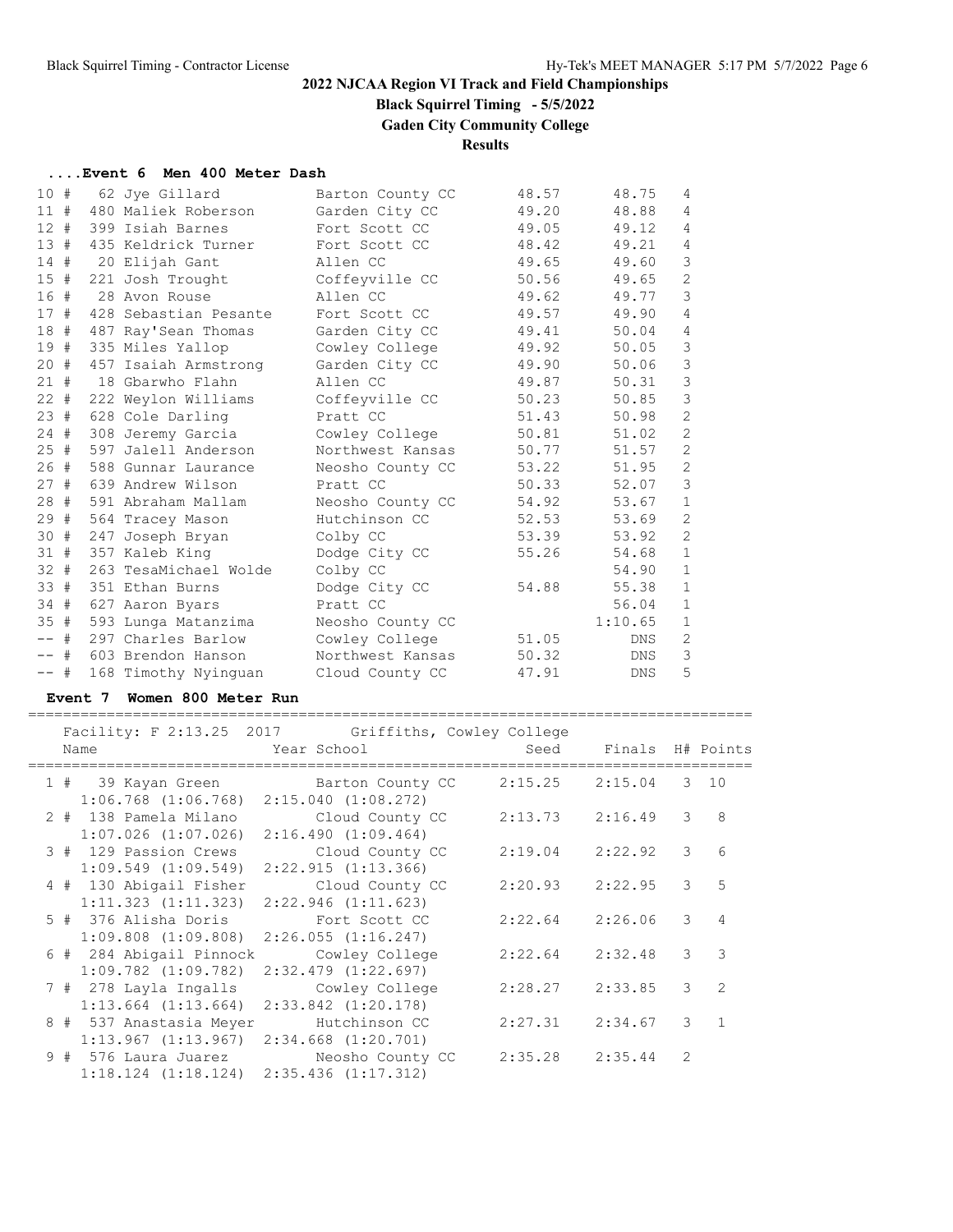**Black Squirrel Timing - 5/5/2022**

**Gaden City Community College**

**Results**

#### **....Event 7 Women 800 Meter Run**

|  | 10 # 345 Karol Padilla     | Dodge City CC           | 2:28.82 | 2:37.43 | 2            |
|--|----------------------------|-------------------------|---------|---------|--------------|
|  | $1:15.889$ $(1:15.889)$    | 2:37.426 (1:21.537)     |         |         |              |
|  | 11 # 270 Asaris Dandicourt | Cowley College          | 2:31.85 | 2:37.78 | 2            |
|  | $1:15.979$ $(1:15.979)$    | 2:37.773 (1:21.794)     |         |         |              |
|  | 12 # 499 Emily Punches     | Highland CC             | 2:39.07 | 2:38.83 | 2            |
|  | $1:16.204$ $(1:16.204)$    | $2:38.823$ $(1:22.619)$ |         |         |              |
|  | 13 # 493 Aydan Bass        | Highland CC             | 2:35.87 | 2:39.36 | 2            |
|  | 1:16.421(1:16.421)         | $2:39.352$ $(1:22.931)$ |         |         |              |
|  | 14 # 344 Yessenia Ornelas  | Dodge City CC           | 2:29.62 | 2:40.85 | 2            |
|  | $1:17.161$ $(1:17.161)$    | $2:40.849$ $(1:23.688)$ |         |         |              |
|  | 15 # 339 Cynthia Delapaz   | Dodge City CC           | 2:40.68 | 2:41.34 | 2            |
|  | 1:18.796(1:18.796)         | $2:41.336$ $(1:22.540)$ |         |         |              |
|  | 16 # 3 Rachel Bycroft      | Allen CC                | 2:39.92 | 2:43.29 | 2            |
|  | 1:17.930(1:17.930)         | $2:43.288$ $(1:25.358)$ |         |         |              |
|  | 17 # 526 Noel Buckhaults   | Hutchinson CC           | 2:26.04 | 2:47.47 | 3            |
|  | 1:16.540(1:16.540)         | $2:47.463$ $(1:30.923)$ |         |         |              |
|  | 18 # 543 Aidyn White       | Hutchinson CC           | 2:50.53 | 2:48.64 | $\mathbf{1}$ |
|  | $1:19.303$ $(1:19.303)$    | $2:48.639$ $(1:29.336)$ |         |         |              |
|  | 19 # 577 Delsinay Pena     | Neosho County CC        | 2:47.56 | 2:51.61 | $\mathbf{1}$ |
|  | $1:23.496$ $(1:23.496)$    | 2:51.605(1:28.109)      |         |         |              |
|  | 20 # 391 Aniyaha Tabb      | Fort Scott CC           | 2:43.06 | 2:53.80 | 1            |
|  | $1:20.131$ $(1:20.131)$    | 2:53.795(1:33.664)      |         |         |              |
|  | 21 # 94 Campbell Williams  | Butler CC               | 2:39.09 | 2:54.33 | 2            |
|  | $1:21.923$ $(1:21.923)$    | $2:54.327$ $(1:32.404)$ |         |         |              |
|  | 22 # 85 Leyni Gomez        | Butler CC               | 2:43.10 | 2:56.33 | $\mathbf 1$  |
|  | $1:22.259$ $(1:22.259)$    | 2:56.322 (1:34.063)     |         |         |              |
|  | 23 # 185 Ashley Isle       | Coffeyville CC          | 2:41.73 | 2:57.72 | 2            |
|  | $1:24.292$ $(1:24.292)$    | $2:57.716$ $(1:33.424)$ |         |         |              |
|  | 24 # 447 Jania Don Juan    | Garden City CC          | 2:54.45 | 3:00.02 | $\mathbf{1}$ |
|  | $1:25.833$ $(1:25.833)$    | $3:00.020$ $(1:34.187)$ |         |         |              |
|  | 25 # 448 Cielo Garcia      | Garden City CC          | 2:55.98 | 3:04.19 | $\mathbf{1}$ |
|  | $1:27.821$ $(1:27.821)$    | $3:04.181$ $(1:36.360)$ |         |         |              |
|  | 26 # 226 Ryleigh Carr      | Colby CC                | 2:56.86 | 3:11.46 | $\mathbf 1$  |
|  | $1:31.798$ $(1:31.798)$    | 3:11.459(1:39.661)      |         |         |              |
|  | 27 # 453 Andrea Serrano    | Garden City CC          | 2:56.05 | 3:16.27 | $\mathbf{1}$ |
|  | $1:36.767$ $(1:36.767)$    | $3:16.267$ $(1:39.500)$ |         |         |              |
|  | 28 # 190 Naialee Salcido   | Coffeyville CC          |         | 3:55.40 | $\mathbf{1}$ |
|  | $1:45.187$ $(1:45.187)$    | $3:55.393$ $(2:10.206)$ |         |         |              |
|  | 29 # 192 Tania Trochez     | Coffeyville CC          |         | 3:55.52 | $\mathbf 1$  |
|  | 1:45.837(1:45.837)         | $3:55.516$ $(2:09.679)$ |         |         |              |
|  | -- # 369 Angelica Bernal   | Fort Scott CC           | 2:27.06 | DNF     | 3            |

### **Event 8 Men 800 Meter Run**

=================================================================================== Facility: F 1:51.90 2009 Bor, Cloud County Name  $Year School$  Seed Finals H# Points =================================================================================== 1 # 146 Hassan Abidi Cloud County CC 1:57.17 1:53.97 3 10 57.100 (57.100) 1:53.969 (56.869) 2 # 257 Luke Sundberg Colby CC 1:54.97 1:54.81 4 8 58.695 (58.695) 1:54.803 (56.108) 3 # 118 Zach Trotter Butler CC 1:53.18 1:55.63 4 6 1:55.621 58.794 (58.794) 1:55.621 (56.827)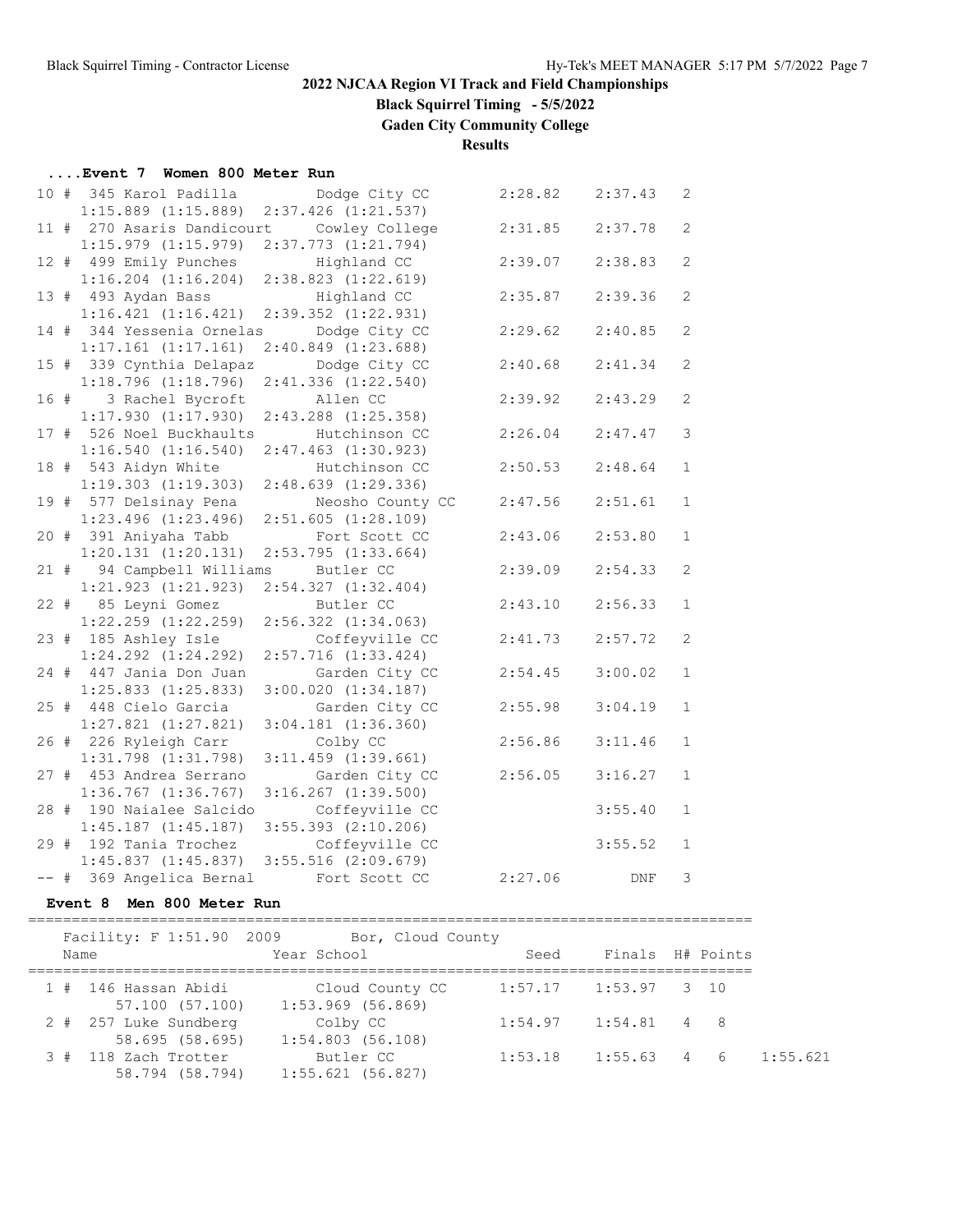**Black Squirrel Timing - 5/5/2022**

**Gaden City Community College**

**Results**

## **....Event 8 Men 800 Meter Run**

|      |       | 4 # 586 Billy Kiprono Neosho County CC<br>55.727 (55.727) 1:55.630 (59.903)                                 |                         | 1:56.61 | 1:55.63 | $\mathcal{S}$  | 5              | 1:55.630 |
|------|-------|-------------------------------------------------------------------------------------------------------------|-------------------------|---------|---------|----------------|----------------|----------|
|      |       |                                                                                                             |                         |         |         |                |                |          |
|      | $5$ # | 610 Nathan Kipyego<br>55.582 (55.582) 1:56.161 (1:00.579)                                                   | Northwest Kansas        | 1:54.90 | 1:56.17 | $\overline{4}$ | $\overline{4}$ |          |
|      | 6 #   | 172 Quwayne Reid Cloud County CC<br>58.589 (58.589) 1:56.301 (57.712)<br>407 Lucorien Deboest Fort Scott CC |                         | 1:54.67 | 1:56.31 | $\overline{4}$ | 3              |          |
|      |       |                                                                                                             |                         |         |         |                |                |          |
|      | 7#    |                                                                                                             |                         | 1:54.08 | 1:56.68 | 4              | $\mathbf{2}$   |          |
|      |       | 59.005 (59.005) 1:56.671 (57.666)                                                                           |                         |         |         |                |                |          |
|      | $8 +$ | 608 Peter Kipkemboi                                                                                         | Northwest Kansas        | 1:56.20 | 1:58.17 | 3              | $\mathbf{1}$   |          |
|      |       | 55.230 (55.230) 1:58.168 (1:02.938)                                                                         |                         |         |         |                |                |          |
|      | 9#    | 420 Lonnell Johnson                                                                                         | Fort Scott CC           | 1:56.73 | 1:59.16 | 3              |                |          |
|      |       | 57.217 (57.217) 1:59.154 (1:01.937)                                                                         |                         |         |         |                |                |          |
|      |       | 10 # 116 Jared Sylvester Butler CC                                                                          |                         | 1:58.03 | 1:59.82 | 3              |                |          |
|      |       | 56.639 (56.639)                                                                                             | $1:59.812$ $(1:03.173)$ |         |         |                |                |          |
|      |       | 11 # 511 Ber'Narjay Jackso Highland CC                                                                      |                         | 1:58.77 | 2:00.31 | $\mathcal{S}$  |                |          |
|      |       | 57.432 (57.432) 2:00.306 (1:02.874)                                                                         |                         |         |         |                |                |          |
|      |       | 12 # 505 Clayon Cooper Highland CC                                                                          |                         | 2:00.30 | 2:00.77 | 2              |                |          |
|      |       | $1:00.009$ $(1:00.009)$                                                                                     | $2:00.766$ $(1:00.757)$ |         |         |                |                |          |
|      |       | 13 # 305 Goran Duijsters                                                                                    | Cowley College          | 1:54.77 | 2:01.18 | $\overline{4}$ |                |          |
|      |       | 59.733 (59.733)                                                                                             | $2:01.172$ $(1:01.439)$ |         |         |                |                |          |
|      |       | 14 # 364 Quest Weller                                                                                       | Dodge City CC           | 2:00.01 | 2:02.39 | 2              |                |          |
|      |       | $1:00.585$ $(1:00.585)$                                                                                     | $2:02.389$ $(1:01.804)$ |         |         |                |                |          |
|      |       | 15 # 245 Mohammed Baghati                                                                                   | Colby CC                | 1:55.98 | 2:03.00 | $\overline{4}$ |                | 2:02.992 |
|      |       | 59.226 (59.226)                                                                                             | $2:02.992$ $(1:03.766)$ |         |         |                |                |          |
|      |       | 16 # 150 Rylan Cheney                                                                                       | Cloud County CC         | 1:57.56 | 2:03.00 | $\mathcal{S}$  |                | 2:02.999 |
|      |       | 58.577 (58.577)                                                                                             | $2:02.999$ $(1:04.422)$ |         |         |                |                |          |
|      |       | 17 # 509 Steve Hines Highland CC                                                                            |                         | 1:54.40 | 2:03.14 | $\overline{4}$ |                |          |
|      |       | 58.936 (58.936) 2:03.133 (1:04.197)<br>18 # 580 Joshua Arafol Neosho County CC                              |                         | 1:58.86 | 2:03.29 | $\mathcal{S}$  |                |          |
|      |       | 58.191 (58.191)                                                                                             | $2:03.285$ $(1:05.094)$ |         |         |                |                |          |
|      |       | 19 # 72 Jesus Sanchez                                                                                       | Barton County CC        | 2:02.07 | 2:03.93 | 2              |                |          |
|      |       | $1:00.634$ $(1:00.634)$                                                                                     | $2:03.921$ $(1:03.287)$ |         |         |                |                |          |
|      |       | 20 # 468 Etienne James                                                                                      | Garden City CC          | 2:07.58 | 2:04.31 | $\mathbf{1}$   |                |          |
|      |       | 56.760 (56.760)                                                                                             | 2:04.310(1:07.550)      |         |         |                |                |          |
|      |       | 21 # 590 Alexander Lopez                                                                                    | Neosho County CC        | 2:00.66 | 2:05.09 | 2              |                |          |
|      |       | $1:00.323$ $(1:00.323)$                                                                                     | $2:05.082$ $(1:04.759)$ |         |         |                |                |          |
|      |       | 22 # 23 Jacob Mitchell                                                                                      | Allen CC                | 2:03.77 | 2:06.27 | $\mathbf{1}$   |                |          |
|      |       | 59.239 (59.239)                                                                                             | $2:06.267$ $(1:07.028)$ |         |         |                |                |          |
|      |       | 23 # 365 Shade Woodard Dodge City CC                                                                        |                         | 2:02.99 | 2:06.47 | 2              |                |          |
|      |       | $1:01.430$ $(1:01.430)$                                                                                     | $2:06.464$ $(1:05.034)$ |         |         |                |                |          |
|      |       | 24 # 488 Matthew Veloz                                                                                      | Garden City CC          | 2:04.65 | 2:06.73 | 1              |                |          |
|      |       | $1:00.809$ $(1:00.809)$                                                                                     | $2:06.724$ $(1:05.915)$ |         |         |                |                |          |
| 25#  |       | 25 Camilo Patino                                                                                            | Allen CC                | 2:01.34 | 2:06.90 | 2              |                |          |
|      |       | 1:00.015(1:00.015)                                                                                          | 2:06.895(1:06.880)      |         |         |                |                |          |
|      |       | 26 # 112 Valeur Muyoboke                                                                                    | Butler CC               | 1:56.30 | 2:07.54 | 3              |                |          |
|      |       | 56.947 (56.947)                                                                                             | $2:07.533$ $(1:10.586)$ |         |         |                |                |          |
|      |       | 27 # 62 Jye Gillard                                                                                         | Barton County CC        | 2:00.87 | 2:07.98 | 2              |                |          |
|      |       | $1:00.239$ $(1:00.239)$                                                                                     | $2:07.975$ $(1:07.736)$ |         |         |                |                |          |
|      |       | 28 # 327 Dylan Roe                                                                                          | Cowley College          | 1:59.26 | 2:10.29 | 2              |                |          |
|      |       | $1:03.817$ $(1:03.817)$                                                                                     | $2:10.283$ $(1:06.466)$ |         |         |                |                |          |
| 29 # |       | 32 Declan Weixelman                                                                                         | Allen CC                | 2:06.78 | 2:10.63 | 1              |                |          |
|      |       | $1:03.511$ $(1:03.511)$                                                                                     | $2:10.626$ $(1:07.115)$ |         |         |                |                |          |
|      |       | 30 # 572 Camilo Tarin                                                                                       | Hutchinson CC           | 2:05.76 | 2:11.30 | 1              |                | 2:11.293 |
|      |       | $1:02.912$ $(1:02.912)$                                                                                     | 2:11.293 (1:08.381)     |         |         |                |                |          |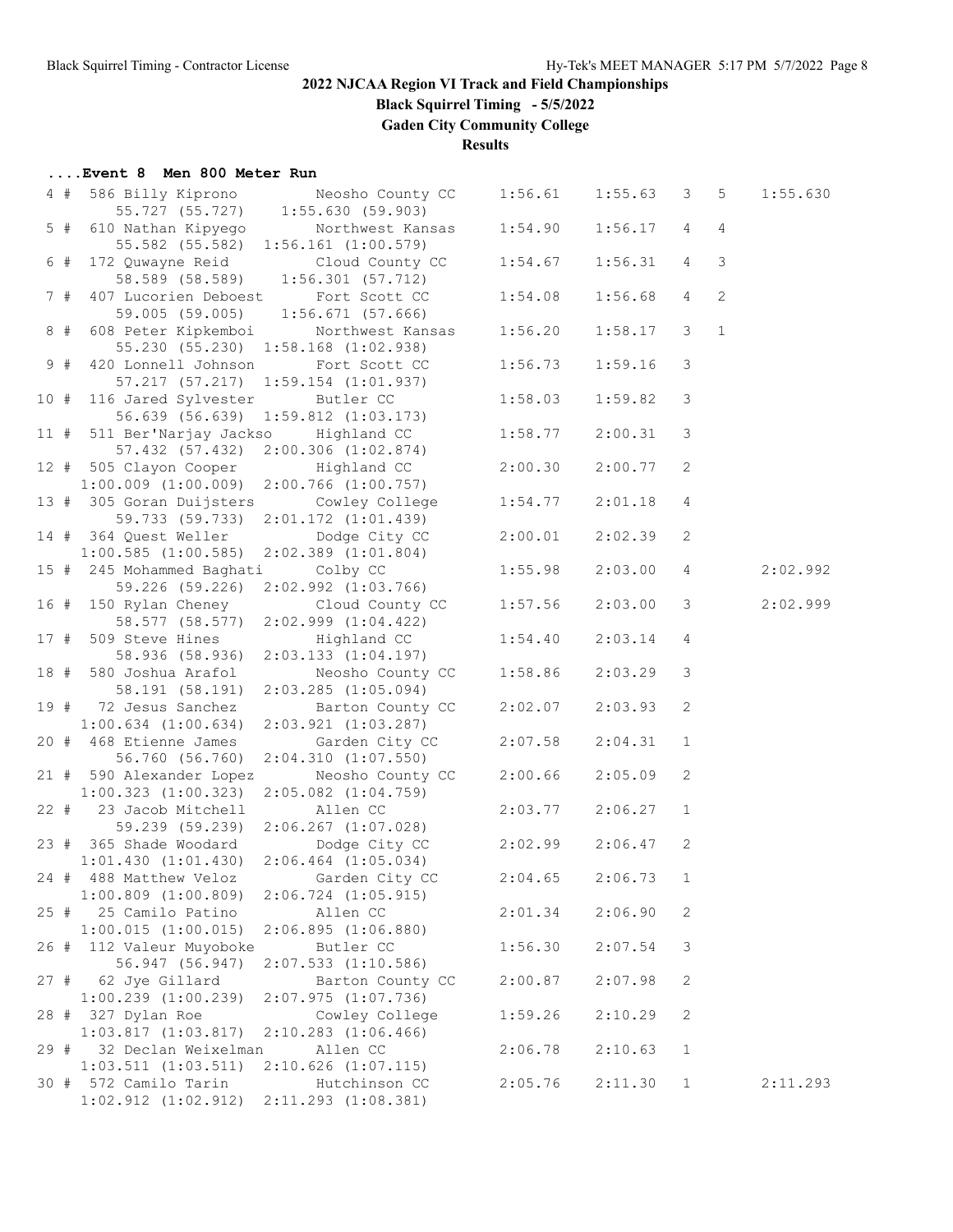**Black Squirrel Timing - 5/5/2022**

**Gaden City Community College**

**Results**

### **....Event 8 Men 800 Meter Run**

|  | 31 # 77 Ethan Woodrome Barton County CC               |                                                                                                      | 2:09.44 | $2:11.30$ 1           |                | 2:11.296 |
|--|-------------------------------------------------------|------------------------------------------------------------------------------------------------------|---------|-----------------------|----------------|----------|
|  | 59.147 (59.147) 2:11.296 (1:12.149)                   |                                                                                                      |         |                       |                |          |
|  | 32 # 458 Angel Ayala Garden City CC                   |                                                                                                      |         | $2:06.10$ $2:11.85$ 1 |                |          |
|  | $1:02.504$ $(1:02.504)$ $2:11.846$ $(1:09.342)$       |                                                                                                      |         |                       |                |          |
|  | 33 # 366 Erik Zamora                                  | Dodge City CC                                                                                        |         | $1:57.63$ $2:13.81$ 3 |                |          |
|  | 59.655 (59.655) 2:13.802 (1:14.147)                   |                                                                                                      |         |                       |                |          |
|  | 34 # 212 Essmal Reed Coffeyville CC 2:13.16 2:14.90 1 |                                                                                                      |         |                       |                |          |
|  | $1:03.155$ $(1:03.155)$ $2:14.892$ $(1:11.737)$       |                                                                                                      |         |                       |                |          |
|  | 35 # 206 Ryotaro Ito    Coffeyville CC                |                                                                                                      |         | $2:12.13$ $2:20.55$ 1 |                |          |
|  | $1:03.373$ $(1:03.373)$ $2:20.544$ $(1:17.171)$       |                                                                                                      |         |                       |                |          |
|  | 36 # 640 Apostolo Zuniga Pratt CC                     |                                                                                                      | 2:34.20 | 2:51.99 1             |                |          |
|  | $1:19.546$ $(1:19.546)$ $2:51.982$ $(1:32.436)$       |                                                                                                      |         |                       |                |          |
|  | -- # 425 Samuel Navarro Fort Scott CC                 |                                                                                                      | 1:54.74 | DNF                   | 4              |          |
|  | 59.482 (59.482)                                       |                                                                                                      |         |                       |                |          |
|  | -- # 625 Crispus Atukwatse                            | Pratt CC                                                                                             | 1:59.09 | DNS                   | 3              |          |
|  | -- # 302 Dawson Crawley Cowley College 1:54.96        |                                                                                                      |         | DNS                   | $\overline{4}$ |          |
|  | -- # 194 Isaiah Barber         Coffeyville CC         |                                                                                                      | 1:59.73 | DNS                   | 2              |          |
|  | -- # 263 TesaMichael Wolde                            | Colby CC and the Colby Colbust of the Colbust of the Colbust of the Colbust of the Colbust of the Co | 2:02.51 | DNS                   | 2              |          |

## **Event 9 Women 1500 Meter Run**

===================================================================================

|  |                               | Facility: F 4:27.89 2005 Nukuri, Butler County                                  |                                                 |         |                            |   |
|--|-------------------------------|---------------------------------------------------------------------------------|-------------------------------------------------|---------|----------------------------|---|
|  | Name                          | Year School                                                                     | Seed Finals H# Points                           |         |                            |   |
|  |                               | 1 # 228 Emily Diercks Colby CC 4:51.00 5:01.70 2 10                             |                                                 |         |                            |   |
|  |                               | 1:03.453 (1:03.453) 2:25.438 (1:21.985) 3:49.827 (1:24.389) 5:01.700 (1:11.873) |                                                 |         |                            |   |
|  |                               | 2 # 130 Abigail Fisher Cloud County CC 5:07.22 5:06.95                          |                                                 |         | $\overline{2}$             | 8 |
|  | $1:04.509$ $(1:04.509)$       | 2:27.307 (1:22.798) 3:52.737 (1:25.430) 5:06.948 (1:14.211)                     |                                                 |         |                            |   |
|  |                               |                                                                                 |                                                 |         |                            | 6 |
|  | $1:03.961$ $(1:03.961)$       | 2:26.655 (1:22.694) 3:51.383 (1:24.728) 5:08.593 (1:17.210)                     |                                                 |         |                            |   |
|  | 4 # 527 Louise Cocking        | Hutchinson CC 4:51.28 5:12.78                                                   |                                                 |         | $\overline{2}$             | 5 |
|  |                               | 1:03.123 (1:03.123) 2:25.362 (1:22.239) 3:50.099 (1:24.737) 5:12.778 (1:22.679) |                                                 |         |                            |   |
|  | 5 # 273 Karissa Glover        | Cowley College 5:03.89 5:13.72 2 4                                              |                                                 |         |                            |   |
|  | 1:02.797(1:02.797)            | $2:24.987$ $(1:22.190)$ $3:50.048$ $(1:25.061)$ $5:13.718$ $(1:23.670)$         |                                                 |         |                            |   |
|  |                               | 6 # 141 Melody Ochana Cloud County CC                                           | $4:53.77$ $5:14.51$                             |         | $\overline{\phantom{a}}$ 2 | 3 |
|  |                               | 1:03.799 (1:03.799) 2:26.673 (1:22.874) 3:52.975 (1:26.302) 5:14.509 (1:21.534) |                                                 |         |                            |   |
|  | 7 # 345 Karol Padilla         | Dodge City CC                                                                   | $5:12.93$ $5:20.93$ 2                           |         |                            | 2 |
|  |                               | 1:03.939 (1:03.939) 2:26.823 (1:22.884) 3:53.068 (1:26.245) 5:20.921 (1:27.853) |                                                 |         |                            |   |
|  |                               | 8 # 369 Angelica Bernal Fort Scott CC                                           | $5:21.87$ $5:27.64$ 1 1                         |         |                            |   |
|  |                               | 1:01.289 (1:01.289) 2:29.644 (1:28.355) 4:02.343 (1:32.699) 5:27.638 (1:25.295) |                                                 |         |                            |   |
|  | 9 # 8 Nevaeh Pantoja Allen CC |                                                                                 | $5:20.21$ $5:29.45$                             |         | $\overline{2}$             |   |
|  |                               | 1:03.742 (1:03.742) 2:27.249 (1:23.507) 3:55.518 (1:28.269) 5:29.441 (1:33.923) |                                                 |         |                            |   |
|  |                               | 10 # 344 Yessenia Ornelas Dodge City CC                                         | $5:23.18$ $5:32.23$ 1                           |         |                            |   |
|  |                               | 59.249 (59.249) 2:26.881 (1:27.632) 4:01.275 (1:34.394) 5:32.226 (1:30.951)     |                                                 |         |                            |   |
|  | 11 # 1 Elka Billings Allen CC |                                                                                 | 5:06.89                                         | 5:35.06 | $\overline{2}$             |   |
|  |                               | 1:03.997 (1:03.997) 2:28.338 (1:24.341) 4:01.355 (1:33.017) 5:35.058 (1:33.703) |                                                 |         |                            |   |
|  |                               | 12 # 3 Rachel Bycroft Allen CC                                                  | $5:21.48$ $5:35.60$ 1                           |         |                            |   |
|  | $1:02.201$ $(1:02.201)$       | 2:29.336 (1:27.135) 4:03.235 (1:33.899) 5:35.599 (1:32.364)                     |                                                 |         |                            |   |
|  | 13 # 265 Delicia Boothe       | Cowley College                                                                  | 5:20.53                                         | 5:36.56 | 2                          |   |
|  | $1:04.967$ $(1:04.967)$       | $2:30.983$ $(1:26.016)$                                                         | $4:05.326$ $(1:34.343)$ $5:36.554$ $(1:31.228)$ |         |                            |   |
|  | 14 # 284 Abigail Pinnock      | Cowley College                                                                  | $5:14.83$ $5:41.31$ 2                           |         |                            |   |
|  |                               | 1:03.372 (1:03.372) 2:29.313 (1:25.941) 4:09.034 (1:39.721) 5:41.305 (1:32.271) |                                                 |         |                            |   |
|  |                               | 15 # 87 Emily Hankins Butler CC                                                 | $5:34.29$ $5:42.31$ 1                           |         |                            |   |
|  |                               | 1:02.051 (1:02.051) 2:33.215 (1:31.164) 4:12.423 (1:39.208) 5:42.302 (1:29.879) |                                                 |         |                            |   |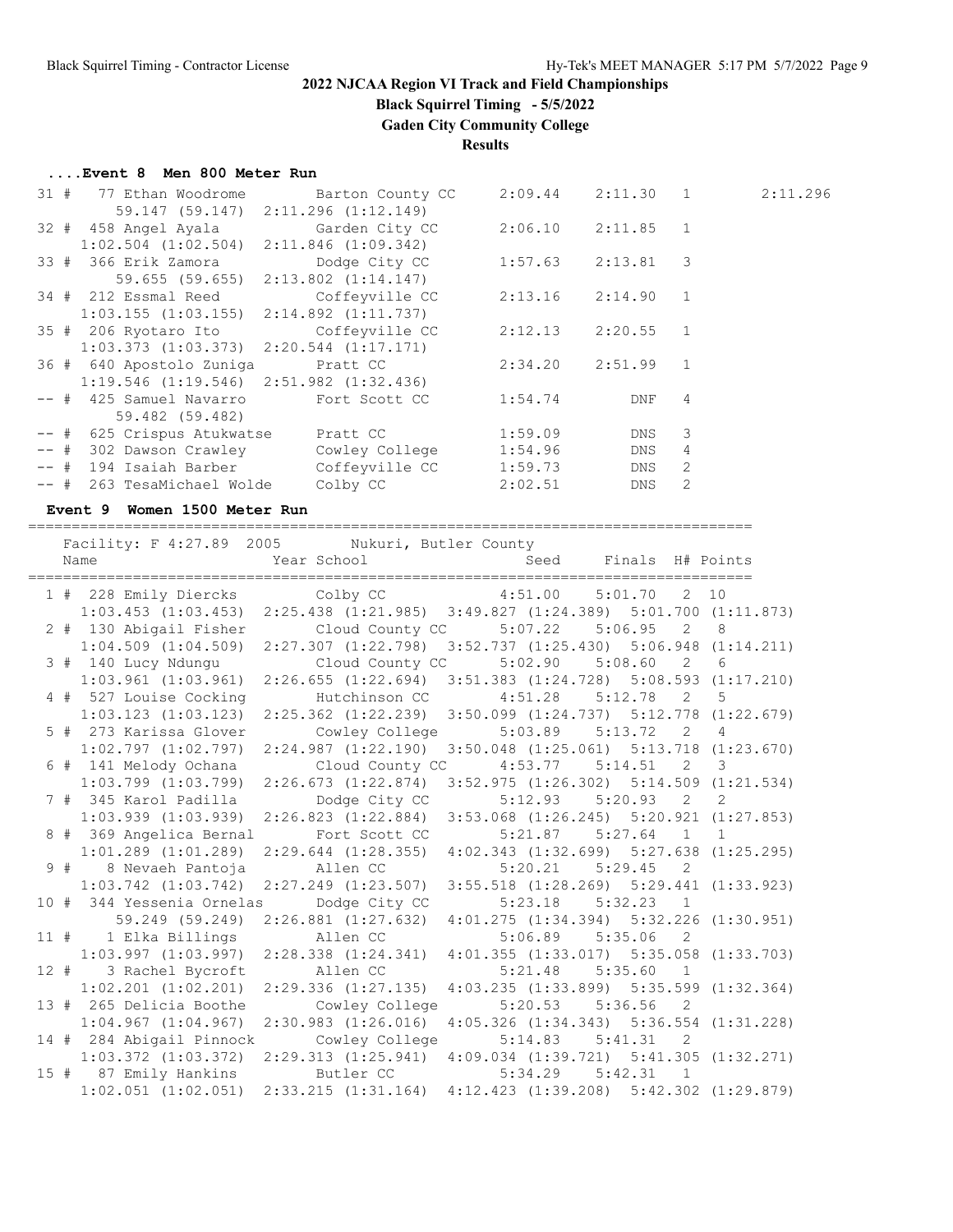**Black Squirrel Timing - 5/5/2022**

**Gaden City Community College**

**Results**

## **....Event 9 Women 1500 Meter Run**

|  | 16 # 343 Miranda Hernandez Dodge City CC |                                                                                                 | $5:31.79$ $5:48.68$ 1                           |  |
|--|------------------------------------------|-------------------------------------------------------------------------------------------------|-------------------------------------------------|--|
|  |                                          | $1:02.081$ $(1:02.081)$ $2:32.182$ $(1:30.101)$                                                 | $4:10.402$ $(1:38.220)$ $5:48.671$ $(1:38.269)$ |  |
|  | 17 # 493 Aydan Bass Mighland CC          |                                                                                                 | $5:43.68$ $5:51.13$ 1                           |  |
|  |                                          | $1:01.510$ $(1:01.510)$ $2:29.986$ $(1:28.476)$ $4:07.779$ $(1:37.793)$ $5:51.130$ $(1:43.351)$ |                                                 |  |
|  |                                          | 18 # 94 Campbell Williams Butler CC 5:49.50 5:56.14 1                                           |                                                 |  |
|  |                                          | $1:02.372$ $(1:02.372)$ $2:37.909$ $(1:35.537)$ $4:22.272$ $(1:44.363)$ $5:56.135$ $(1:33.863)$ |                                                 |  |
|  | 19 # 447 Jania Don Juan                  | Garden City CC 5:51.25 5:58.87 1                                                                |                                                 |  |
|  |                                          | $1:02.369$ (1:02.369) 2:33.851 (1:31.482) 4:15.719 (1:41.868) 5:58.863 (1:43.144)               |                                                 |  |
|  | 20 # 577 Delsinay Pena                   |                                                                                                 | Neosho County CC 5:44.88 5:59.84 1              |  |
|  |                                          | $1:02.717$ $(1:02.717)$ $2:37.955$ $(1:35.238)$ $4:18.326$ $(1:40.371)$ $5:59.840$ $(1:41.514)$ |                                                 |  |
|  |                                          | 21 # 185 Ashley Isle               Coffeyville CC         5:50.09     6:03.27   1               |                                                 |  |
|  | $1:06.081$ $(1:06.081)$                  | 2:43.712 (1:37.631) 4:26.156 (1:42.444) 6:03.264 (1:37.108)                                     |                                                 |  |
|  | 22 # 42 Karina Herrera                   |                                                                                                 | Barton County CC 6:17.52 1                      |  |
|  | $1:03.796$ $(1:03.796)$                  | $2:39.440$ $(1:35.644)$ $4:26.412$ $(1:46.972)$ $6:17.520$ $(1:51.108)$                         |                                                 |  |
|  | 23 # 454 Taylor Thorp                    | Garden City CC 6:04.42 6:25.02 1                                                                |                                                 |  |
|  |                                          | 1:03.508 (1:03.508) 2:44.986 (1:41.478) 4:37.953 (1:52.967) 6:25.015 (1:47.062)                 |                                                 |  |
|  | 24 # 192 Tania Trochez                   | Coffeyville CC 6:36.19 6:47.68 1                                                                |                                                 |  |
|  |                                          | $1:08.641$ $(1:08.641)$ $2:59.264$ $(1:50.623)$ $4:57.104$ $(1:57.840)$ $6:47.678$ $(1:50.574)$ |                                                 |  |
|  | -- # 374 Cheyenne Corbitt Fort Scott CC  |                                                                                                 | $5:16.35$ DNF 2                                 |  |

## **Event 10 Men 1500 Meter Run**

===================================================================================

|      |                                | Facility: F 3:49.62 2006 Maina, Cowley College                                                                                            |                       |  |
|------|--------------------------------|-------------------------------------------------------------------------------------------------------------------------------------------|-----------------------|--|
| Name |                                | Year School Seed Finals H# Points                                                                                                         |                       |  |
|      |                                |                                                                                                                                           |                       |  |
|      |                                | 52.364 (52.364) 1:59.418 (1:07.054) 3:02.812 (1:03.394) 3:59.739 (56.927)                                                                 |                       |  |
|      |                                | 2 # 425 Samuel Navarro Fort Scott CC 3:54.64 3:59.85 2 8                                                                                  |                       |  |
|      |                                | 52.960 (52.960) 1:59.649 (1:06.689) 3:03.125 (1:03.476) 3:59.848 (56.723)<br>3 # 303 Adrian Diaz-Lopez Cowley College 3:48.98 4:01.13 2 6 |                       |  |
|      |                                | 52.098 (52.098) 1:59.140 (1:07.042) 4:01.130 (2:01.990)                                                                                   |                       |  |
| 4#   |                                | 108 Victor Jumo Butler CC 3:54.56 4:01.46 2 5                                                                                             |                       |  |
|      |                                | 52.860 (52.860) 1:58.957 (1:06.097) 3:02.761 (1:03.804) 4:01.451 (58.690)                                                                 |                       |  |
| 5#   |                                | 608 Peter Kipkemboi Morthwest Kansas 3:57.45 4:01.65 2 4                                                                                  |                       |  |
|      |                                | 51.877 (51.877) 1:58.904 (1:07.027) 3:02.593 (1:03.689) 4:01.642 (59.049)                                                                 |                       |  |
| 6 #  |                                | 245 Mohammed Baghati Colby CC 3:52.77 4:03.32 2 3                                                                                         |                       |  |
|      |                                | 52.538 (52.538) 1:59.178 (1:06.640) 3:03.180 (1:04.002) 4:03.313 (1:00.133)                                                               |                       |  |
| 7#   |                                | 157 Edwin Kipainoi Cloud County CC 4:05.02 4:10.07 2 2                                                                                    |                       |  |
|      |                                | 53.408 (53.408) 1:59.887 (1:06.479) 3:04.112 (1:04.225) 4:10.067 (1:05.955)                                                               |                       |  |
| 8#   |                                | 645 Remi Chavenaud Colby CC 4:02.40 4:10.98 2 1                                                                                           |                       |  |
|      |                                | 52.726 (52.726) 1:59.578 (1:06.852) 3:03.666 (1:04.088) 4:10.971 (1:07.305)                                                               |                       |  |
|      |                                | 9 # 395 Gudisa Adnow Fort Scott CC 3:59.10 4:13.68 2                                                                                      |                       |  |
|      |                                | 53.134 (53.134) 1:59.995 (1:06.861) 3:06.080 (1:06.085) 4:13.671 (1:07.591)                                                               |                       |  |
|      |                                | 10 # 305 Goran Duijsters Cowley College 4:00.05 4:15.05 2                                                                                 |                       |  |
|      |                                | 53.162 (53.162) 1:59.832 (1:06.670) 3:05.471 (1:05.639) 4:15.049 (1:09.578)                                                               |                       |  |
|      |                                | 11 # 301 Jacob Coronado Cowley College 4:12.09 4:18.17 2                                                                                  |                       |  |
|      |                                | 53.539 (53.539) 2:00.172 (1:06.633) 3:08.766 (1:08.594) 4:18.169 (1:09.403)                                                               |                       |  |
|      |                                | 12 # 397 Jotham Asmerom Fort Scott CC 4:04.07 4:18.72 2<br>53.327 (53.327) 1:59.796 (1:06.469) 3:07.923 (1:08.127) 4:18.711 (1:10.788)    |                       |  |
|      |                                | 13 # 559 Andrew Holt Mutchinson CC                                                                                                        | $4:02.54$ $4:20.48$ 2 |  |
|      |                                | 53.014 (53.014) 2:00.369 (1:07.355) 3:09.666 (1:09.297) 4:20.480 (1:10.814)                                                               |                       |  |
| 14#  | 625 Crispus Atukwatse Pratt CC |                                                                                                                                           | $4:15.55$ $4:23.15$ 2 |  |
|      |                                | 53.441 (53.441) 2:00.089 (1:06.648) 3:09.872 (1:09.783) 4:23.148 (1:13.276)                                                               |                       |  |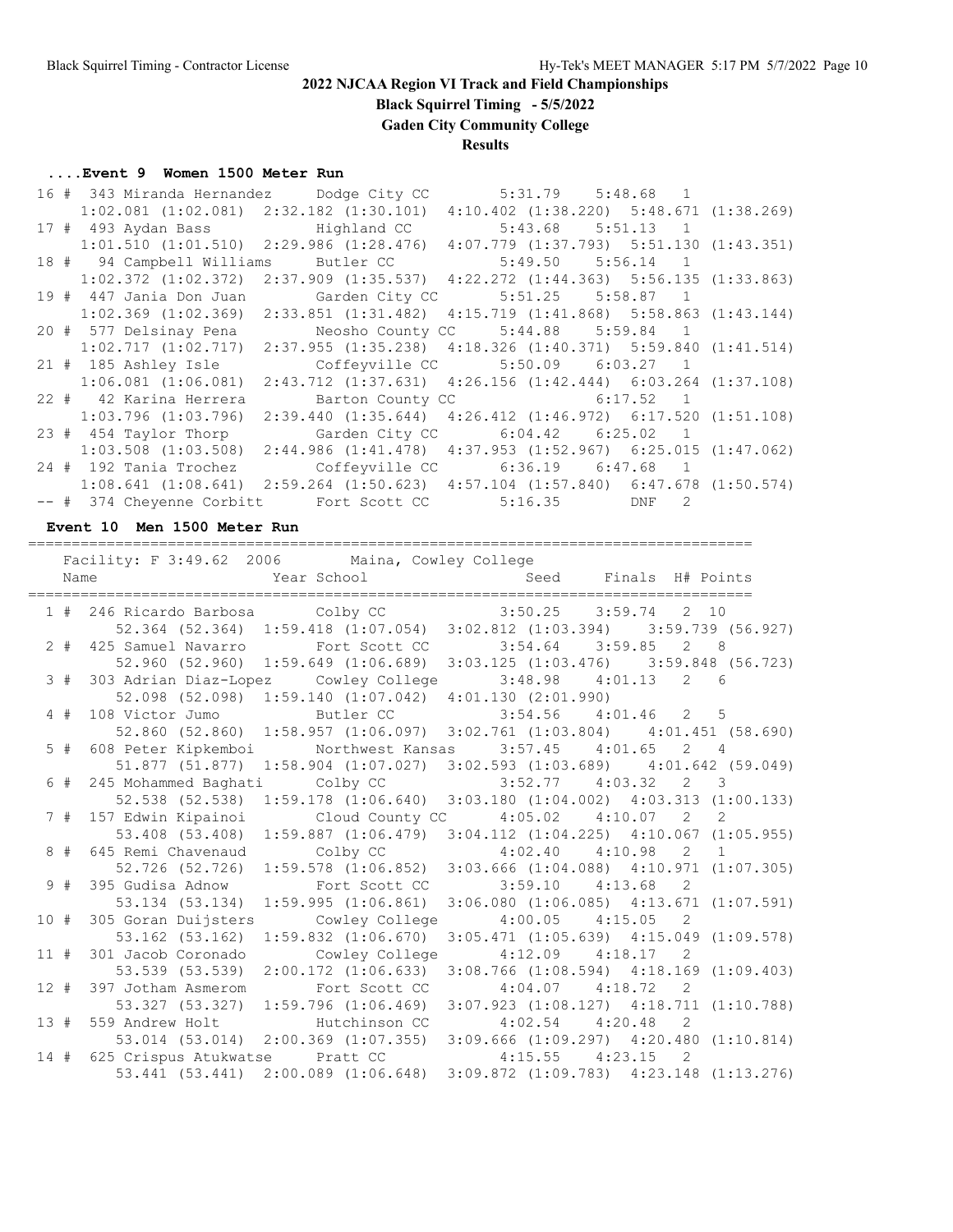**Black Squirrel Timing - 5/5/2022**

**Gaden City Community College**

**Results**

## **....Event 10 Men 1500 Meter Run**

| 15#    | 572 Camilo Tarin  | Hutchinson CC                                                                                                                       | $4:15.69$ $4:26.25$   | 1                            |  |
|--------|-------------------|-------------------------------------------------------------------------------------------------------------------------------------|-----------------------|------------------------------|--|
|        |                   | 53.508 (53.508) 2:06.598 (1:13.090) 4:26.245 (2:19.647)                                                                             |                       |                              |  |
| 16 #   |                   | 71 Dorde Racic Barton County CC 4:25.74 4:27.41 1                                                                                   |                       |                              |  |
|        | 53.905 (53.905)   | $2:06.636$ $(1:12.731)$ $3:21.137$ $(1:14.501)$ $4:27.408$ $(1:06.271)$                                                             |                       |                              |  |
| 17#    | 574 Carsyn Turpin | Hutchinson CC                                                                                                                       | $4:16.83$ $4:28.07$   | $\overline{1}$               |  |
|        |                   | 53.720 (53.720) 2:06.280 (1:12.560) 3:20.690 (1:14.410) 4:28.070 (1:07.380)                                                         |                       |                              |  |
| 18#    | 366 Erik Zamora   | Dodge City CC                                                                                                                       | $4:25.01$ $4:28.08$ 1 |                              |  |
|        |                   | 53.427 (53.427) 3:20.901 (2:27.474) 4:28.080 (1:07.179)                                                                             |                       |                              |  |
| 19#    |                   |                                                                                                                                     |                       |                              |  |
|        |                   |                                                                                                                                     |                       |                              |  |
| $20 +$ |                   | 365 Shade Woodard Dodge City CC 4:23.99 4:29.23                                                                                     |                       | $\sim$ 1                     |  |
|        |                   | 54.095 (54.095) 2:06.820 (1:12.725) 3:21.086 (1:14.266) 4:29.226 (1:08.140)                                                         |                       |                              |  |
| 21#    |                   | 165 Cejay Morrison Cloud County CC 4:28.18 4:35.42                                                                                  |                       | $\overline{1}$               |  |
|        | 53.689 (53.689)   | $3:20.994$ $(2:27.305)$ $4:35.412$ $(1:14.418)$                                                                                     |                       |                              |  |
| $22 +$ |                   | 595 Anthony Signs Meosho County CC 4:36.12 1                                                                                        |                       |                              |  |
|        | 54.408 (54.408)   | 2:09.305 (1:14.897) 3:29.750 (1:20.445) 4:36.120 (1:06.370)                                                                         |                       |                              |  |
| 23#    |                   | 470 Garrett Klinger Garden City CC 4:26.39 4:38.04 1                                                                                |                       |                              |  |
|        |                   | 54.271 (54.271) 3:21.487 (2:27.216) 4:38.036 (1:16.549)                                                                             |                       |                              |  |
| 24#    | 483 Rosalio Ruiz  | Garden City CC 4:38.89 4:38.84 1                                                                                                    |                       |                              |  |
|        |                   | 54.001 (54.001) 2:07.304 (1:13.303) 3:23.036 (1:15.732) 4:38.831 (1:15.795)                                                         |                       |                              |  |
| 25#    | 594 Andrew Ruiz   | Neosho County CC 4:28.10 4:38.87                                                                                                    |                       | $\overline{1}$               |  |
|        |                   | 54.237 (54.237) 2:08.410 (1:14.173) 3:23.646 (1:15.236) 4:38.868 (1:15.222)                                                         |                       |                              |  |
| 26#    |                   | 69 Trent Padilla Barton County CC 4:44.53 4:51.20                                                                                   |                       | $\overline{1}$               |  |
|        |                   | 54.543 (54.543) 2:07.993 (1:13.450) 3:26.263 (1:18.270) 4:51.200 (1:24.937)                                                         |                       |                              |  |
|        |                   |                                                                                                                                     |                       |                              |  |
|        |                   | 2:09.097 (2:09.097) 3:32.875 (1:23.778) 5:02.088 (1:29.213)                                                                         |                       |                              |  |
|        |                   | 28 # 456 Daniel Aquilar Garden City CC 4:30.92 5:02.12 1                                                                            |                       |                              |  |
|        |                   |                                                                                                                                     |                       |                              |  |
|        |                   | 54.644 (54.644) 2:08.552 (1:13.908) 3:29.533 (1:20.981) 5:02.118 (1:32.585)                                                         |                       |                              |  |
| 29#    |                   | 204 Samuel Galarza Coffeyville CC 4:53.47 5:05.15                                                                                   |                       | $\sim$ 1                     |  |
|        |                   | 55.036 (55.036) 2:13.169 (1:18.133) 3:38.880 (1:25.711) 5:05.144 (1:26.264)                                                         |                       |                              |  |
|        |                   | 30 # 640 Apostolo Zuniga Pratt CC                                                                                                   | 5:39.36 6:03.73       | $\overline{1}$               |  |
|        |                   | 1:01.679 (1:01.679) 2:38.010 (1:36.331) 4:21.881 (1:43.871) 6:03.721 (1:41.840)                                                     |                       |                              |  |
|        |                   | -- # 164 Kidus Misgina Cloud County CC 3:59.12                                                                                      |                       | <b>DNF</b><br>2              |  |
| $--$ # |                   | -- # 194 Isaiah Barber             Coffeyville CC         5:16.09         DNS<br>585 Alejandro Hernand Neosho County CC 4:57.33 DNS |                       | $\mathbf{1}$<br>$\mathbf{1}$ |  |

## **Event 11 Women 3000 Meter Steeplechase**

|  | Facility: F 11:25.87 2006 Johnson, Cloud County<br>Name                                           | Year School |                                                                           |  | Seed Finals Points      |  |  |
|--|---------------------------------------------------------------------------------------------------|-------------|---------------------------------------------------------------------------|--|-------------------------|--|--|
|  | 1 # 442 Shareen Cheruiyot Garden City CC 11:37.88 11:32.20 10                                     |             |                                                                           |  |                         |  |  |
|  | 46.931 (46.931) 2:12.354 (1:25.423) 3:40.943 (1:28.589) 5:13.091 (1:32.148)                       |             |                                                                           |  |                         |  |  |
|  | $6:47.781$ $(1:34.690)$ $8:24.035$ $(1:36.254)$ $10:01.758$ $(1:37.723)$ $11:32.197$ $(1:30.439)$ |             |                                                                           |  |                         |  |  |
|  | 2 # 139 Ludjenie Mondesir Cloud County CC 11:43.00 12:15.45 8                                     |             |                                                                           |  |                         |  |  |
|  | 47.186 (47.186) 2:13.571 (1:26.385) 3:46.034 (1:32.463) 5:26.086 (1:40.052)                       |             |                                                                           |  |                         |  |  |
|  | 7:05.820 (1:39.734) 8:51.631 (1:45.811) 10:35.584 (1:43.953) 12:15.444 (1:39.860)                 |             |                                                                           |  |                         |  |  |
|  | 3 # 526 Noel Buckhaults                                                                           |             | Hutchinson CC                                                             |  | 12:11.58 13:03.81 6     |  |  |
|  | 48.270 (48.270) 2:20.976 (1:32.706) 3:58.189 (1:37.213) 5:41.719 (1:43.530)                       |             |                                                                           |  |                         |  |  |
|  | 7:27.910(1:46.191)                                                                                |             | $9:19.140$ $(1:51.230)$ $11:14.302$ $(1:55.162)$ $13:03.809$ $(1:49.507)$ |  |                         |  |  |
|  | 4 # 240 Cierra Nord                                                                               |             | Colby CC and the Colby Co                                                 |  | $12:56.62$ $13:12.08$ 5 |  |  |
|  | 48.471 (48.471) 2:20.906 (1:32.435) 3:58.449 (1:37.543) 5:45.660 (1:47.211)                       |             |                                                                           |  |                         |  |  |
|  | $7:36.669$ $(1:51.009)$                                                                           |             | $9:28.778$ $(1:52.109)$ $11:22.855$ $(1:54.077)$ $13:12.071$ $(1:49.216)$ |  |                         |  |  |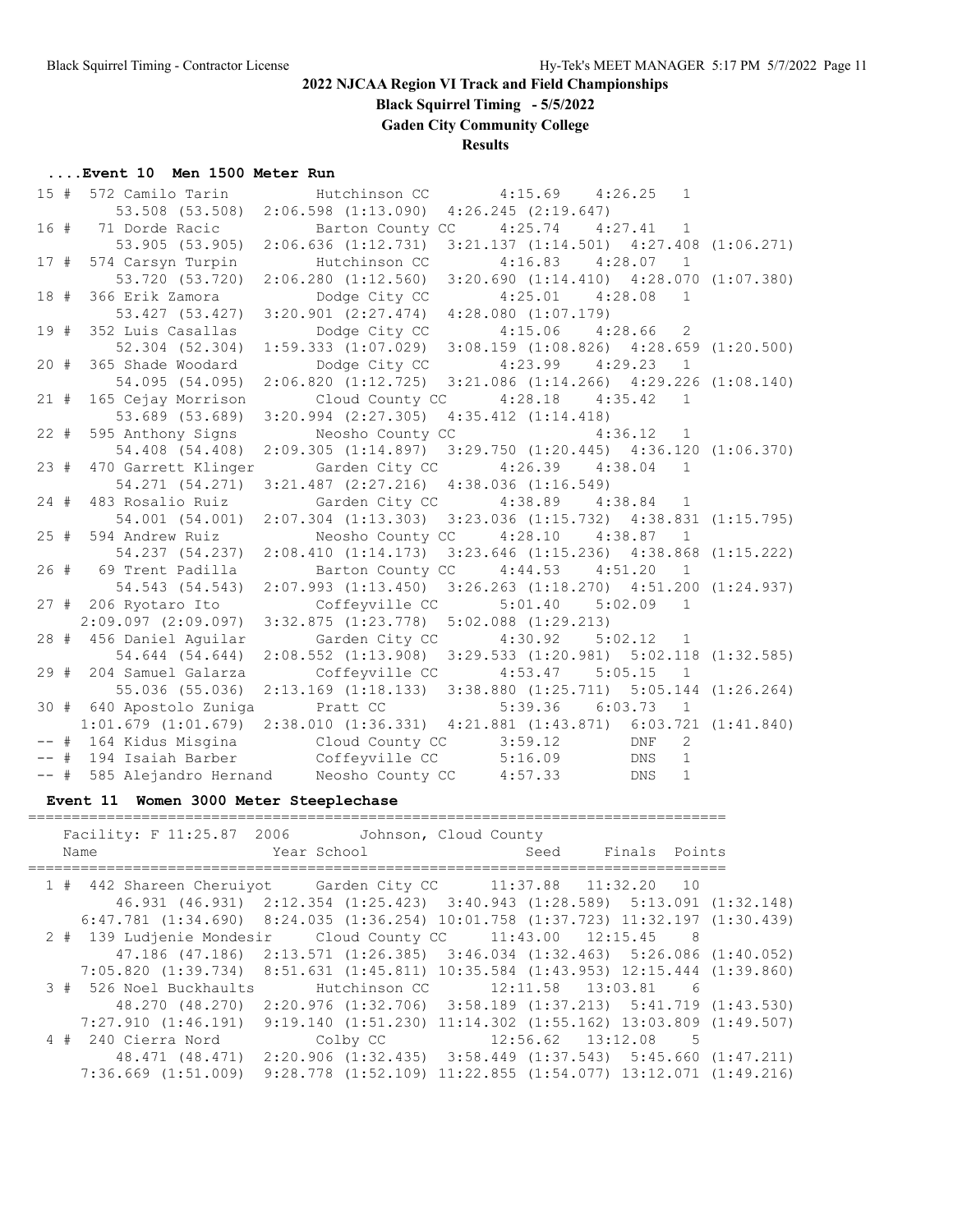**Black Squirrel Timing - 5/5/2022**

**Gaden City Community College**

**Results**

### **....Event 11 Women 3000 Meter Steeplechase**

 5 # 576 Laura Juarez Neosho County CC 12:57.96 13:33.13 4 49.533 (49.533) 2:23.498 (1:33.965) 4:03.650 (1:40.152) 5:51.522 (1:47.872) 7:46.725 (1:55.203) 9:44.892 (1:58.167) 11:45.531 (2:00.639) 13:33.127 (1:47.596) 6 # 646 Sydney Grauer Hutchinson CC 14:00.04 13:55.74 3 49.140 (49.140) 2:26.571 (1:37.431) 4:14.987 (1:48.416) 6:08.894 (1:53.907) 8:05.524 (1:56.630) 10:04.214 (1:58.690) 12:03.533 (1:59.319) 13:55.738 (1:52.205) 7 # 85 Leyni Gomez Butler CC 14:04.93 2 50.543 (50.543) 2:30.409 (1:39.866) 4:19.474 (1:49.065) 6:14.429 (1:54.955) 8:11.799 (1:57.370) 10:13.183 (2:01.384) 12:15.152 (2:01.969) 14:04.926 (1:49.774) 8 # 448 Cielo Garcia Garden City CC 13:43.81 14:07.68 1 51.967 (51.967) 2:34.724 (1:42.757) 4:25.206 (1:50.482) 6:19.227 (1:54.021) 8:17.574 (1:58.347) 10:19.690 (2:02.116) 12:17.972 (1:58.282) 14:07.676 (1:49.704) 9 # 453 Andrea Serrano Garden City CC 15:42.55 16:10.18 52.884 (52.884) 2:42.538 (1:49.654) 4:43.710 (2:01.172) 6:57.423 (2:13.713) 9:19.554 (2:22.131) 11:36.561 (2:17.007) 13:58.493 (2:21.932) 16:10.175 (2:11.682) -- # 141 Melody Ochana Cloud County CC 11:46.64 DNF 47.371 (47.371)

#### **Event 12 Men 3000 Meter Steeplechase**

================================================================================ Facility: F 8:59.13 2004 Cheromei, Butler County Name Year School Seed Finals Points ================================================================================ 1 # 246 Ricardo Barbosa Colby CC 8:59.55 9:14.99 10 37.092 (37.092) 1:46.582 (1:09.490) 2:59.953 (1:13.371) 4:13.510 (1:13.557) 5:27.633 (1:14.123) 6:43.597 (1:15.964) 8:00.772 (1:17.175) 9:14.981 (1:14.209) 2 # 609 Oliver Kiptoo Northwest Kansas 9:13.49 9:43.69 8 37.309 (37.309) 1:47.720 (1:10.411) 3:01.825 (1:14.105) 4:15.753 (1:13.928) 5:34.853 (1:19.100) 6:56.742 (1:21.889) 8:20.718 (1:23.976) 9:43.688 (1:22.970) 3 # 156 Michael Iyali Cloud County CC 9:36.75 10:03.61 6 38.069 (38.069) 1:51.489 (1:13.420) 3:09.423 (1:17.934) 4:28.975 (1:19.552) 5:50.152 (1:21.177) 7:13.315 (1:23.163) 8:39.217 (1:25.902) 10:03.603 (1:24.386) 4 # 553 Aaron Geissinger Hutchinson CC 10:07.05 10:19.03 5 40.857 (40.857) 1:59.192 (1:18.335) 3:19.342 (1:20.150) 4:40.809 (1:21.467) 6:05.239 (1:24.430) 7:32.991 (1:27.752) 8:59.474 (1:26.483) 10:19.023 (1:19.549) 5 # 321 Santiago Nunez Cowley College 10:27.66 10:19.49 4 41.511 (41.511) 1:59.217 (1:17.706) 3:18.192 (1:18.975) 4:37.601 (1:19.409) 6:00.202 (1:22.601) 7:30.553 (1:30.351) 8:59.195 (1:28.642) 10:19.481 (1:20.286) 6 # 260 Tom Thierry Colby CC 10:23.26 10:26.45 3 40.404 (40.404) 1:58.928 (1:18.524) 3:18.865 (1:19.937) 4:40.399 (1:21.534) 6:04.893 (1:24.494) 7:33.363 (1:28.470) 9:02.893 (1:29.530) 10:26.449 (1:23.556) 7 # 331 Muneer Suied Cowley College 10:54.19 10:39.95 2 41.393 (41.393) 2:01.117 (1:19.724) 3:25.361 (1:24.244) 4:53.130 (1:27.769) 6:20.952 (1:27.822) 7:50.001 (1:29.049) 9:18.901 (1:28.900) 10:39.949 (1:21.048) 8 # 330 Basheer Suied Cowley College 10:54.18 10:40.28 1 40.048 (40.048) 1:59.365 (1:19.317) 3:24.520 (1:25.155) 4:52.805 (1:28.285) 6:20.100 (1:27.295) 7:49.757 (1:29.657) 9:18.443 (1:28.686) 10:40.274 (1:21.831) 9 # 175 Elmer Sotelo Cloud County CC 10:05.59 11:15.34 38.334 (38.334) 1:53.950 (1:15.616) 3:18.275 (1:24.325) 4:47.201 (1:28.926) 6:20.848 (1:33.647) 8:00.800 (1:39.952) 9:40.391 (1:39.591) 11:15.339 (1:34.948)  $10$   $\#$  512 Liam Jones 43.843 (43.843) 2:06.287 (1:22.444) 3:33.491 (1:27.204) 5:09.128 (1:35.637) 6:46.033 (1:36.905) 8:21.065 (1:35.032) 10:01.256 (1:40.191) 11:27.386 (1:26.130)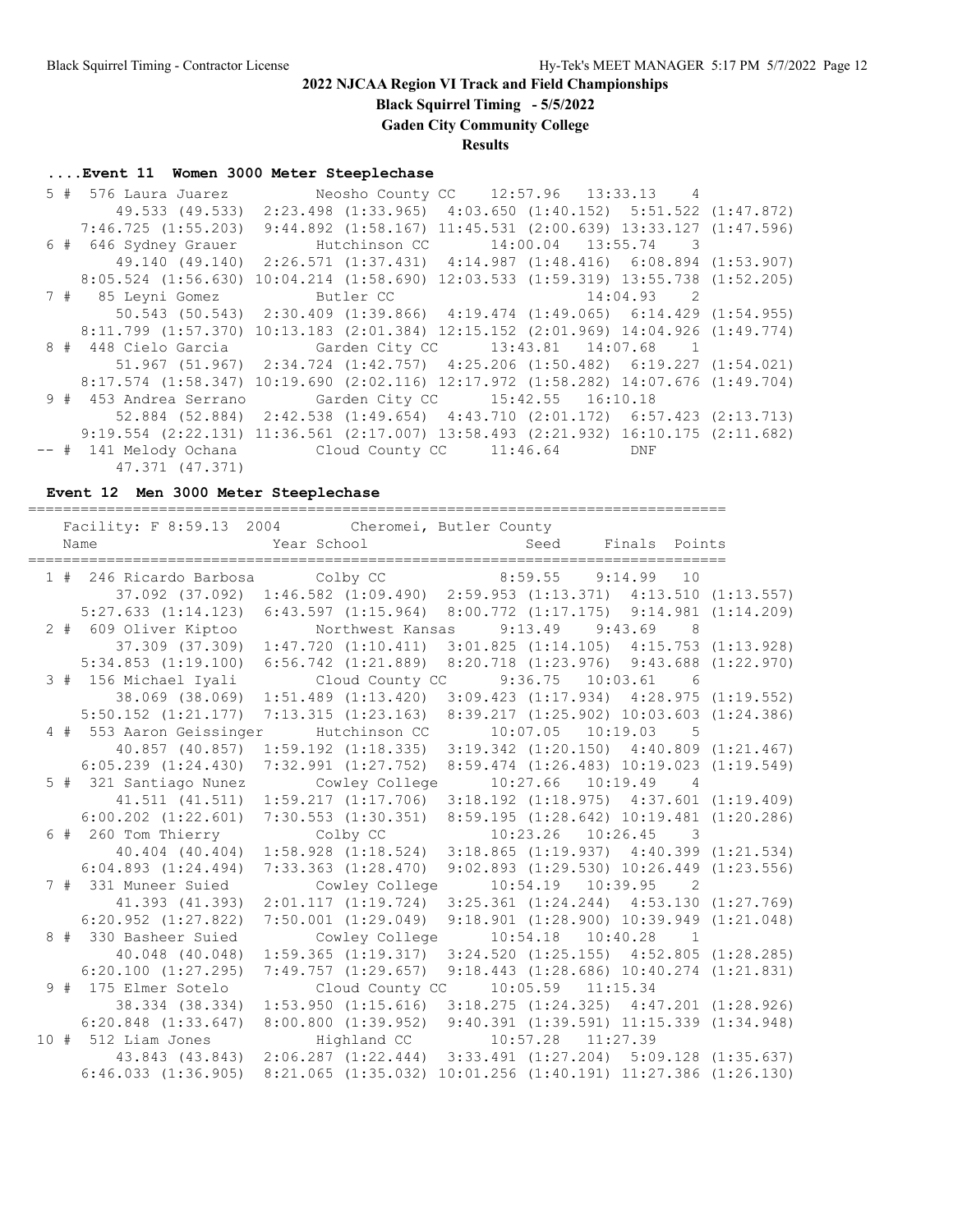**Black Squirrel Timing - 5/5/2022**

**Gaden City Community College**

**Results**

### **....Event 12 Men 3000 Meter Steeplechase**

| $6:32.899$ $(1:37.836)$ |                                                                                                                                                      |                                                                             |     |                                                                                                                                                                                                                                                                                                                                                                                                                                                                                                                                                                                                                                                                                                                                                                                                                                                                                                                                       |
|-------------------------|------------------------------------------------------------------------------------------------------------------------------------------------------|-----------------------------------------------------------------------------|-----|---------------------------------------------------------------------------------------------------------------------------------------------------------------------------------------------------------------------------------------------------------------------------------------------------------------------------------------------------------------------------------------------------------------------------------------------------------------------------------------------------------------------------------------------------------------------------------------------------------------------------------------------------------------------------------------------------------------------------------------------------------------------------------------------------------------------------------------------------------------------------------------------------------------------------------------|
|                         | Garden City CC                                                                                                                                       |                                                                             |     |                                                                                                                                                                                                                                                                                                                                                                                                                                                                                                                                                                                                                                                                                                                                                                                                                                                                                                                                       |
|                         |                                                                                                                                                      |                                                                             |     |                                                                                                                                                                                                                                                                                                                                                                                                                                                                                                                                                                                                                                                                                                                                                                                                                                                                                                                                       |
| $6:29.864$ $(1:33.511)$ |                                                                                                                                                      |                                                                             |     |                                                                                                                                                                                                                                                                                                                                                                                                                                                                                                                                                                                                                                                                                                                                                                                                                                                                                                                                       |
|                         |                                                                                                                                                      |                                                                             |     |                                                                                                                                                                                                                                                                                                                                                                                                                                                                                                                                                                                                                                                                                                                                                                                                                                                                                                                                       |
|                         |                                                                                                                                                      |                                                                             |     |                                                                                                                                                                                                                                                                                                                                                                                                                                                                                                                                                                                                                                                                                                                                                                                                                                                                                                                                       |
| $6:58.314$ $(1:41.477)$ |                                                                                                                                                      |                                                                             |     |                                                                                                                                                                                                                                                                                                                                                                                                                                                                                                                                                                                                                                                                                                                                                                                                                                                                                                                                       |
|                         |                                                                                                                                                      |                                                                             |     |                                                                                                                                                                                                                                                                                                                                                                                                                                                                                                                                                                                                                                                                                                                                                                                                                                                                                                                                       |
|                         |                                                                                                                                                      |                                                                             |     |                                                                                                                                                                                                                                                                                                                                                                                                                                                                                                                                                                                                                                                                                                                                                                                                                                                                                                                                       |
| 7:17.665(1:47.658)      |                                                                                                                                                      |                                                                             |     |                                                                                                                                                                                                                                                                                                                                                                                                                                                                                                                                                                                                                                                                                                                                                                                                                                                                                                                                       |
|                         | Fort Scott CC                                                                                                                                        |                                                                             | DNF |                                                                                                                                                                                                                                                                                                                                                                                                                                                                                                                                                                                                                                                                                                                                                                                                                                                                                                                                       |
|                         |                                                                                                                                                      |                                                                             |     |                                                                                                                                                                                                                                                                                                                                                                                                                                                                                                                                                                                                                                                                                                                                                                                                                                                                                                                                       |
|                         |                                                                                                                                                      |                                                                             |     |                                                                                                                                                                                                                                                                                                                                                                                                                                                                                                                                                                                                                                                                                                                                                                                                                                                                                                                                       |
|                         |                                                                                                                                                      |                                                                             |     |                                                                                                                                                                                                                                                                                                                                                                                                                                                                                                                                                                                                                                                                                                                                                                                                                                                                                                                                       |
|                         | Cloud County CC                                                                                                                                      |                                                                             |     |                                                                                                                                                                                                                                                                                                                                                                                                                                                                                                                                                                                                                                                                                                                                                                                                                                                                                                                                       |
|                         | $11$ # $601$ Trent Coon<br>12 # 482 Jose Ruiz<br>13 # 476 Zaccerie Penka<br>14 # 471 Johnny Lozano<br>-- # 414 Bryan Gonzalez<br>-- # 159 Linus Limo | 43.509 (43.509)<br>44.318 (44.318)<br>40.599 (40.599)<br>-- # 418 Alex Jaje |     | Northwest Kansas 11:32.49 11:28.51<br>40.008 (40.008) 1:58.963 (1:18.955) 3:24.154 (1:25.191) 4:55.063 (1:30.909)<br>8:12.781 (1:39.882) 9:55.445 (1:42.664) 11:28.508 (1:33.063)<br>$10:57.25$ $11:38.88$<br>$2:06.045$ (1:22.536) 3:30.304 (1:24.259) 4:56.353 (1:26.049)<br>8:12.492 (1:42.628) 9:58.368 (1:45.876) 11:38.873 (1:40.505)<br>Garden City CC 11:08.46 11:50.20<br>$2:09.444$ $(1:25.126)$ $3:39.432$ $(1:29.988)$ $5:16.837$ $(1:37.405)$<br>8:36.316 (1:38.002) 10:15.868 (1:39.552) 11:50.199 (1:34.331)<br>Garden City CC 11:41.04 12:53.04<br>44.456 (44.456) 2:12.421 (1:27.965) 3:48.434 (1:36.013) 5:30.007 (1:41.573)<br>$9:12.914$ $(1:55.249)$ $11:05.774$ $(1:52.860)$ $12:53.033$ $(1:47.259)$<br>$1:59.520$ $(1:18.921)$ $3:23.961$ $(1:24.441)$ $4:53.471$ $(1:29.510)$<br>Fort Scott CC 10:16.50 DNF<br>39.775 (39.775) 1:58.616 (1:18.841) 3:19.102 (1:20.486) 4:54.481 (1:35.379)<br>$10:05.92$ DNF |

#### **Event 13 Women 5000 Meter Run**

================================================================================ Facility: F 16:50.75 2005 Nukuri, Butler County Name Year School Seed Finals Points ================================================================================ 1 # 228 Emily Diercks Colby CC 18:52.45 19:24.79 10 47.835 (47.835) 2:22.033 (1:34.198) 3:52.158 (1:30.125) 5:23.246 (1:31.088) 6:58.666 (1:35.420) 8:38.064 (1:39.398) 10:18.535 (1:40.471) 11:55.261 (1:36.726) 13:32.636 (1:37.375) 15:06.036 (1:33.400) 16:38.213 (1:32.177) 18:07.364 (1:29.151) 19:24.786 (1:17.422) 2 # 236 Regan Hodsden Colby CC 18:07.11 19:26.89 8 47.149 (47.149) 2:21.007 (1:33.858) 3:51.293 (1:30.286) 5:22.307 (1:31.014) 6:58.494 (1:36.187) 8:37.892 (1:39.398) 10:18.331 (1:40.439) 11:55.075 (1:36.744) 13:31.635 (1:36.560) 15:02.127 (1:30.492) 16:38.418 (1:36.291) 18:07.422 (1:29.004) 19:26.890 (1:19.468) 3 # 442 Shareen Cheruiyot Garden City CC 18:51.79 19:35.20 6 47.514 (47.514) 2:21.566 (1:34.052) 3:51.854 (1:30.288) 5:22.696 (1:30.842) 6:59.065 (1:36.369) 8:38.436 (1:39.371) 10:18.780 (1:40.344) 11:55.723 (1:36.943) 13:32.525 (1:36.802) 15:05.843 (1:33.318) 16:40.558 (1:34.715) 18:13.310 (1:32.752) 19:35.197 (1:21.887) 4 # 139 Ludjenie Mondesir Cloud County CC 19:10.76 19:41.17 5 47.666 (47.666) 2:21.796 (1:34.130) 3:52.095 (1:30.299) 5:23.019 (1:30.924) 6:58.808 (1:35.789) 8:38.129 (1:39.321) 10:18.442 (1:40.313) 11:55.528 (1:37.086) 13:33.037 (1:37.509) 15:06.105 (1:33.068) 16:40.757 (1:34.652) 18:13.287 (1:32.530) 19:41.161 (1:27.874) 5 # 140 Lucy Ndungu Cloud County CC 18:18.18 19:47.80 4 47.298 (47.298) 2:21.290 (1:33.992) 3:51.569 (1:30.279) 5:23.044 (1:31.475) 6:59.202 (1:36.158) 8:38.268 (1:39.066) 10:18.610 (1:40.342) 11:55.864 (1:37.254) 13:33.089 (1:37.225) 15:09.790 (1:36.701) 16:49.629 (1:39.839) 18:25.181 (1:35.552) 19:47.797 (1:22.616) 6 # 450 Valentine Lagat Garden City CC 18:32.20 19:47.91 3 48.719 (48.719) 2:22.195 (1:33.476) 3:52.737 (1:30.542) 5:23.431 (1:30.694) 6:59.392 (1:35.961) 8:38.743 (1:39.351) 10:19.057 (1:40.314) 11:55.921 (1:36.864) 13:33.273 (1:37.352) 15:06.672 (1:33.399) 16:45.437 (1:38.765) 18:20.924 (1:35.487) 19:47.909 (1:26.985)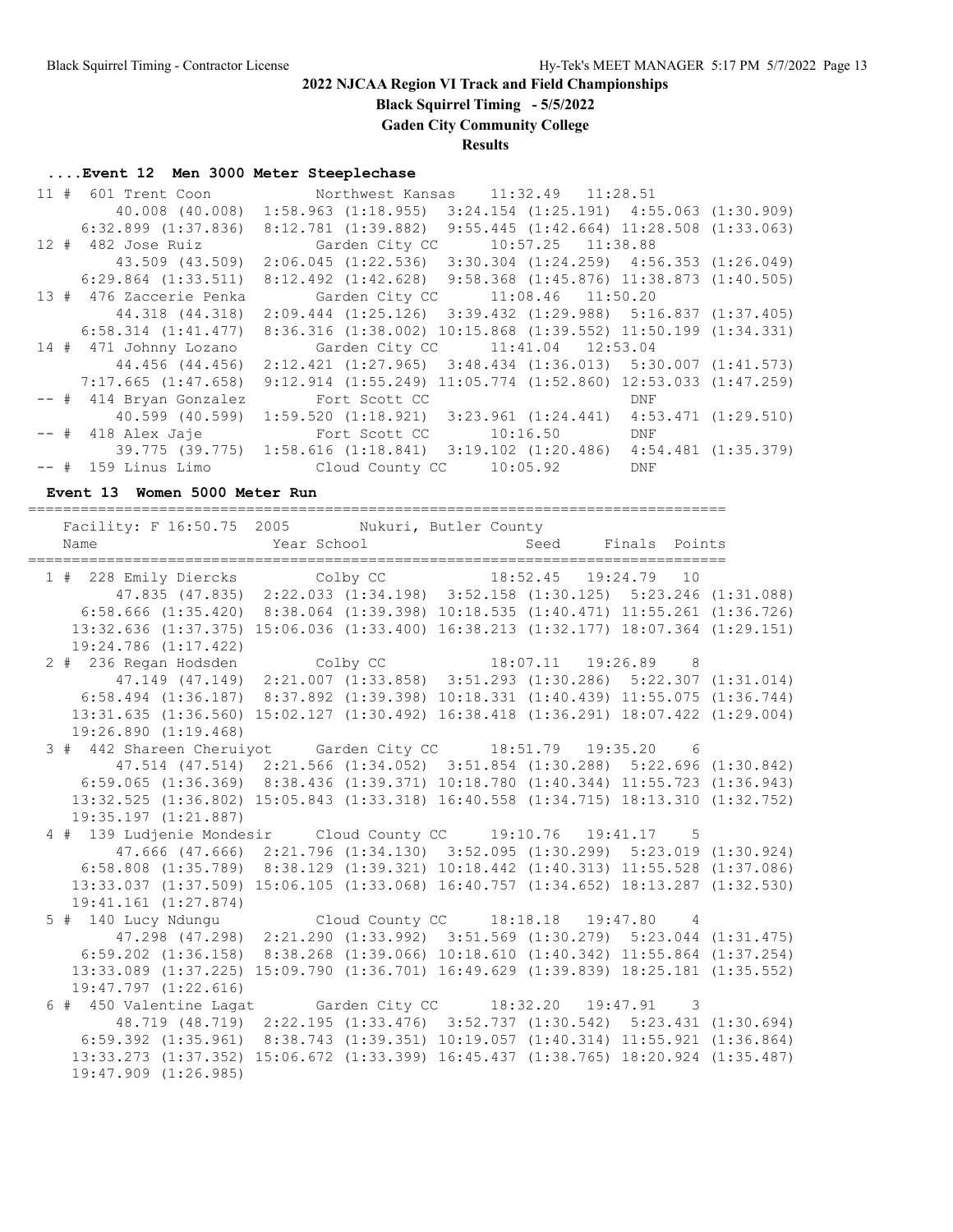**Black Squirrel Timing - 5/5/2022**

**Gaden City Community College**

### **Results**

#### **....Event 13 Women 5000 Meter Run**

 7 # 273 Karissa Glover Cowley College 18:30.47 20:07.94 2 47.501 (47.501) 2:21.816 (1:34.315) 3:52.354 (1:30.538) 5:23.475 (1:31.121) 6:59.417 (1:35.942) 8:38.533 (1:39.116) 10:18.867 (1:40.334) 11:55.967 (1:37.100) 13:33.687 (1:37.720) 15:10.170 (1:36.483) 16:49.939 (1:39.769) 18:30.697 (1:40.758) 20:07.933 (1:37.236) 8 # 527 Louise Cocking Hutchinson CC 17:57.27 20:35.46 1 46.878 (46.878) 2:20.761 (1:33.883) 3:50.980 (1:30.219) 5:22.067 (1:31.087) 6:58.338 (1:36.271) 8:37.785 (1:39.447) 10:18.236 (1:40.451) 11:54.843 (1:36.607) 13:32.265 (1:37.422) 15:17.136 (1:44.871) 17:05.461 (1:48.325) 18:52.687 (1:47.226) 20:35.459 (1:42.772) 9 # 345 Karol Padilla bodge City CC 21:01.70 2:27.317 (2:27.317) 4:04.014 (1:36.697) 5:40.911 (1:36.897) 7:19.874 (1:38.963) 9:02.517 (1:42.643) 10:44.974 (1:42.457) 12:29.681 (1:44.707) 14:11.025 (1:41.344) 15:54.161 (1:43.136) 17:38.236 (1:44.075) 19:20.731 (1:42.495) 21:01.695 (1:40.964) 10 # 240 Cierra Nord Colby CC 19:13.89 21:17.54 48.282 (48.282) 2:25.819 (1:37.537) 4:01.346 (1:35.527) 5:41.066 (1:39.720) 7:22.764 (1:41.698) 9:02.809 (1:40.045) 10:45.330 (1:42.521) 12:29.597 (1:44.267) 14:11.883 (1:42.286) 15:59.454 (1:47.571) 17:46.936 (1:47.482) 19:32.836 (1:45.900) 21:17.534 (1:44.698) 11 # 339 Cynthia Delapaz Dodge City CC 19:07.59 21:30.18 49.124 (49.124) 2:27.580 (1:38.456) 4:04.412 (1:36.832) 18:03.456 (13:59.044) 19:49.947 (1:46.491) 21:30.175 (1:40.228) 12 # 2 Ursula Billings Allen CC 19:49.99 22:11.66 48.120 (48.120) 2:27.724 (1:39.604) 4:09.266 (1:41.542) 5:53.718 (1:44.452) 7:42.282 (1:48.564) 9:30.693 (1:48.411) 11:19.478 (1:48.785) 13:07.654 (1:48.176) 14:55.758 (1:48.104) 16:43.144 (1:47.386) 18:33.289 (1:50.145) 20:23.724 (1:50.435) 22:11.657 (1:47.933) 13 # 347 Ruby Rojo Dodge City CC 23:37.33 22:16.38 50.280 (50.280) 2:35.968 (1:45.688) 4:25.577 (1:49.609) 6:18.611 (1:53.034) 8:10.401 (1:51.790) 10:07.305 (1:56.904) 12:07.391 (2:00.086) 14:07.659 (2:00.268) 16:15.082 (2:07.423) 18:24.562 (2:09.480) 20:25.193 (2:00.631) 22:16.376 (1:51.183) 14 # 87 Emily Hankins Butler CC 22:10.22 22:35.07 48.500 (48.500) 2:28.937 (1:40.437) 4:16.082 (1:47.145) 6:10.836 (1:54.754) 8:08.438 (1:57.602) 10:08.952 (2:00.514) 12:05.997 (1:57.045) 14:12.842 (2:06.845) 16:24.632 (2:11.790) 18:31.320 (2:06.688) 20:40.891 (2:09.571) 22:35.064 (1:54.173) 15 # 530 Michele Gage Hutchinson CC 20:37.67 23:20.15 48.177 (48.177) 2:27.237 (1:39.060) 4:08.670 (1:41.433) 5:57.466 (1:48.796) 7:48.453 (1:50.987) 11:41.001 (3:52.548) 13:37.382 (1:56.381) 15:38.339 (2:00.957) 17:35.704 (1:57.365) 19:35.460 (1:59.756) 21:29.114 (1:53.654) 23:20.146 (1:51.032) 16 # 286 Yazmin Reyes Cowley College 20:06.12 23:35.10 48.990 (48.990) 2:27.347 (1:38.357) 4:05.054 (1:37.707) 5:51.873 (1:46.819) 7:42.809 (1:50.936) 9:36.820 (1:54.011) 11:31.259 (1:54.439) 13:25.887 (1:54.628) 15:27.259 (2:01.372) 17:34.525 (2:07.266) 19:40.145 (2:05.620) 21:42.933 (2:02.788) 23:35.098 (1:52.165) 17 # 454 Taylor Thorp Garden City CC 24:21.25 26:39.74 54.974 (54.974) 2:49.185 (1:54.211) 4:44.999 (1:55.814) 6:45.540 (2:00.541) 8:52.577 (2:07.037) 17:47.136 (8:54.559) 20:05.663 (2:18.527) 22:23.067 (2:17.404) 24:38.172 (2:15.105) 26:39.733 (2:01.561) -- # 294 Kristen Wilson Cowley College 18:48.89 DNF 48.584 (48.584) 2:22.737 (1:34.153) 3:58.720 (1:35.983) 5:41.739 (1:43.019) 7:28.666 (1:46.927) -- # 369 Angelica Bernal Fort Scott CC 21:07.87 DNF 9:44.185 (9:44.185)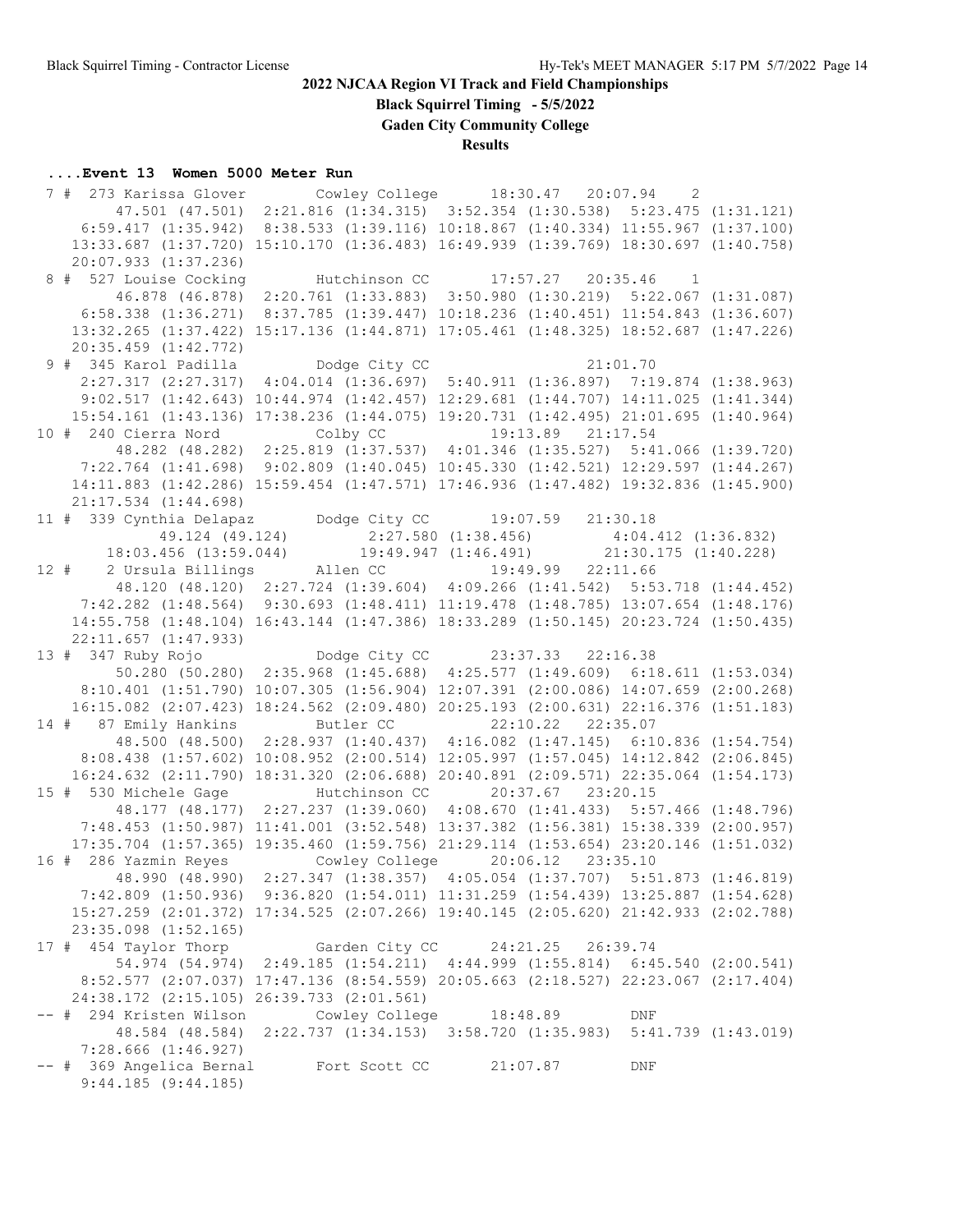**Black Squirrel Timing - 5/5/2022**

**Gaden City Community College**

**Results**

## **....Event 13 Women 5000 Meter Run**

| -- # 141 Melody Ochana    | Cloud County CC 19:22.46                                                    |          | DNF        |
|---------------------------|-----------------------------------------------------------------------------|----------|------------|
|                           | 47.954 (47.954) 2:22.409 (1:34.455) 3:55.595 (1:33.186) 5:39.502 (1:43.907) |          |            |
| 7:24.699 (1:45.197)       |                                                                             |          |            |
| -- # 85 Leyni Gomez       | Butler CC                                                                   |          | <b>DNS</b> |
| -- # 374 Cheyenne Corbitt | Fort Scott CC                                                               | 21:42.44 | DNS        |

### **Event 14 Men 5000 Meter Run**

|  | Facility: F 14:44.71 2006 Maina, Cowley College                                                                                                                                                                                                                                |             |                                                  |  |                                           |                                                                         |
|--|--------------------------------------------------------------------------------------------------------------------------------------------------------------------------------------------------------------------------------------------------------------------------------|-------------|--------------------------------------------------|--|-------------------------------------------|-------------------------------------------------------------------------|
|  | Name<br>_____________________                                                                                                                                                                                                                                                  | Year School |                                                  |  | Seed Finals Points                        |                                                                         |
|  | 1 # 473 Dennis Mutai                                                                                                                                                                                                                                                           |             |                                                  |  | Garden City CC 14:11.03 15:01.72          | 10                                                                      |
|  | 40.203 (40.203) 2:00.142 (1:19.939) 3:07.899 (1:07.757) 4:15.722 (1:07.823)                                                                                                                                                                                                    |             |                                                  |  |                                           |                                                                         |
|  | $5:25.507$ $(1:09.785)$                                                                                                                                                                                                                                                        |             |                                                  |  |                                           | 6:36.544 (1:11.037) 13:57.819 (7:21.275) 15:01.717 (1:03.898)           |
|  | 2 # 614 Vincent Nchogu                                                                                                                                                                                                                                                         |             | Northwest Kansas 14:16.89 15:05.15               |  |                                           | - 8                                                                     |
|  | $2:00.567$ $(2:00.567)$                                                                                                                                                                                                                                                        |             |                                                  |  |                                           | $3:08.376$ (1:07.809) $4:16.096$ (1:07.720) $5:25.916$ (1:09.820)       |
|  | 5:26.080(0.164)                                                                                                                                                                                                                                                                |             |                                                  |  |                                           | 6:36.976 (1:10.896) 13:58.169 (7:21.193) 15:05.141 (1:06.972)           |
|  | 3 # 607 Enock Kimutai                                                                                                                                                                                                                                                          |             |                                                  |  | Northwest Kansas 14:24.82 15:25.37 6      |                                                                         |
|  | 39.571 (39.571) 1:59.557 (1:19.986) 3:08.586 (1:09.029) 4:15.882 (1:07.296)                                                                                                                                                                                                    |             |                                                  |  |                                           |                                                                         |
|  | $5:26.109$ $(1:10.227)$                                                                                                                                                                                                                                                        |             | $6:37.470$ $(1:11.361)$ $15:25.368$ $(8:47.898)$ |  |                                           |                                                                         |
|  | 4 # 303 Adrian Diaz-Lopez Cowley College                                                                                                                                                                                                                                       |             |                                                  |  | 15:31.95 5                                |                                                                         |
|  | $40.056$ $(40.056)$                                                                                                                                                                                                                                                            |             |                                                  |  |                                           | 2:00.347 (1:20.291) 6:39.911 (4:39.564) 15:31.941 (8:52.030)            |
|  | 5 # 459 Kelvin Cheriuyot Garden City CC 14:48.59 15:43.92                                                                                                                                                                                                                      |             |                                                  |  |                                           | $\overline{4}$                                                          |
|  | 40.412 (40.412) 2:00.081 (1:19.669) 3:08.553 (1:08.472) 4:16.324 (1:07.771)                                                                                                                                                                                                    |             |                                                  |  |                                           |                                                                         |
|  | 5:26.023(1:09.699)                                                                                                                                                                                                                                                             |             |                                                  |  |                                           | 6:37.215 (1:11.192) 14:27.707 (7:50.492) 15:43.916 (1:16.209)           |
|  | 6 # 108 Victor Jumo                                                                                                                                                                                                                                                            |             |                                                  |  | Butler CC 14:29.25 15:48.87 3             |                                                                         |
|  | 42.238 (42.238)                                                                                                                                                                                                                                                                |             |                                                  |  |                                           | $2:01.471$ $(1:19.233)$ $3:14.753$ $(1:13.282)$ $4:26.791$ $(1:12.038)$ |
|  | 5:41.088 (1:14.297)                                                                                                                                                                                                                                                            |             |                                                  |  |                                           | 6:57.330 (1:16.242) 14:39.834 (7:42.504) 15:48.866 (1:09.032)           |
|  | 7 # 395 Gudisa Adnow                                                                                                                                                                                                                                                           |             |                                                  |  |                                           |                                                                         |
|  | 40.763 (40.763)                                                                                                                                                                                                                                                                |             |                                                  |  |                                           | $2:00.680$ (1:19.917) 3:12.962 (1:12.282) 4:26.428 (1:13.466)           |
|  | $5:41.858$ $(1:15.430)$                                                                                                                                                                                                                                                        |             |                                                  |  |                                           | 6:58.600 (1:16.742) 14:52.830 (7:54.230) 16:04.263 (1:11.433)           |
|  | 8 # 157 Edwin Kipainoi                                                                                                                                                                                                                                                         |             |                                                  |  | Cloud County CC   15:12.10   16:14.59   1 |                                                                         |
|  | 40.969 (40.969)                                                                                                                                                                                                                                                                |             |                                                  |  |                                           | 2:01.255 (1:20.286) 3:12.628 (1:11.373) 4:26.362 (1:13.734)             |
|  | 5:41.695(1:15.333)                                                                                                                                                                                                                                                             |             |                                                  |  |                                           | 6:57.588 (1:15.893) 14:54.597 (7:57.009) 16:14.586 (1:19.989)           |
|  | 9 # 250 Aled Jones                                                                                                                                                                                                                                                             |             | Colby CC 14:58.26 16:27.64                       |  |                                           |                                                                         |
|  | 40.702 (40.702)                                                                                                                                                                                                                                                                |             |                                                  |  |                                           | $2:00.838$ (1:20.136) $3:08.815$ (1:07.977) $3:13.216$ (4.401)          |
|  | $4:26.626$ $(1:13.410)$                                                                                                                                                                                                                                                        |             |                                                  |  |                                           | 5:42.056 (1:15.430) 6:58.855 (1:16.799) 15:06.619 (8:07.764)            |
|  | $16:27.636$ $(1:21.017)$                                                                                                                                                                                                                                                       |             |                                                  |  |                                           |                                                                         |
|  | 10 # 321 Santiago Nunez                                                                                                                                                                                                                                                        |             | Cowley College 15:12.13 16:42.20                 |  |                                           |                                                                         |
|  | 41.620 (41.620)                                                                                                                                                                                                                                                                |             |                                                  |  |                                           | $2:01.699$ $(1:20.079)$ $3:15.863$ $(1:14.164)$ $4:28.150$ $(1:12.287)$ |
|  | $5:42.778$ $(1:14.628)$                                                                                                                                                                                                                                                        |             |                                                  |  |                                           | 7:00.397 (1:17.619) 13:57.395 (6:56.998) 16:42.200 (2:44.805)           |
|  | 11 # 156 Michael Iyali                                                                                                                                                                                                                                                         |             | Cloud County CC 15:23.54 16:48.76                |  |                                           |                                                                         |
|  | 40.593 (40.593)                                                                                                                                                                                                                                                                |             |                                                  |  |                                           | 2:01.039 (1:20.446) 3:13.391 (1:12.352) 4:27.493 (1:14.102)             |
|  | 5:44.955(1:17.462)                                                                                                                                                                                                                                                             |             |                                                  |  |                                           | 7:08.155 (1:23.200) 14:10.394 (7:02.239) 16:48.753 (2:38.359)           |
|  | 12 # 638 Collin Turley                                                                                                                                                                                                                                                         |             | Pratt CC                                         |  | 15:42.29  16:51.47                        |                                                                         |
|  | 41.104 (41.104)                                                                                                                                                                                                                                                                |             |                                                  |  |                                           | 2:00.873 (1:19.769) 3:14.080 (1:13.207) 4:27.746 (1:13.666)             |
|  | 5:42.457 (1:14.711) 7:01.319 (1:18.862) 14:06.310 (7:04.991) 16:51.468 (2:45.158)                                                                                                                                                                                              |             |                                                  |  |                                           |                                                                         |
|  | 13 # 109 Bernard Keoch                                                                                                                                                                                                                                                         |             | Butler CC                                        |  | 15:50.78 17:00.09                         |                                                                         |
|  | $\begin{array}{cccccc} & 41.982 & (41.982) & 2:03.048 & (1:21.066) & 3:20.589 & (1:17.541) \\ & & 4:38.555 & (1:17.966) & 5:57.386 & (1:18.831) & 17:00.089 & (11:02.703) \\ & & & 5:57.386 & (1:18.831) & 17:00.089 & (11:02.703) \\ & & & 16:10.40 & 17:01.35 & \end{array}$ |             |                                                  |  |                                           |                                                                         |
|  |                                                                                                                                                                                                                                                                                |             |                                                  |  |                                           |                                                                         |
|  |                                                                                                                                                                                                                                                                                |             |                                                  |  |                                           |                                                                         |
|  | 42.695 (42.695) $(42.695)$ $(2:03.577)$ $(1:20.882)$ $(3:22.182)$ $(1:18.605)$<br>4:42.372 (1:20.190) $(6:03.626)$ $(1:21.254)$ $(17:01.341)$ $(10:57.715)$                                                                                                                    |             |                                                  |  |                                           |                                                                         |
|  |                                                                                                                                                                                                                                                                                |             |                                                  |  |                                           |                                                                         |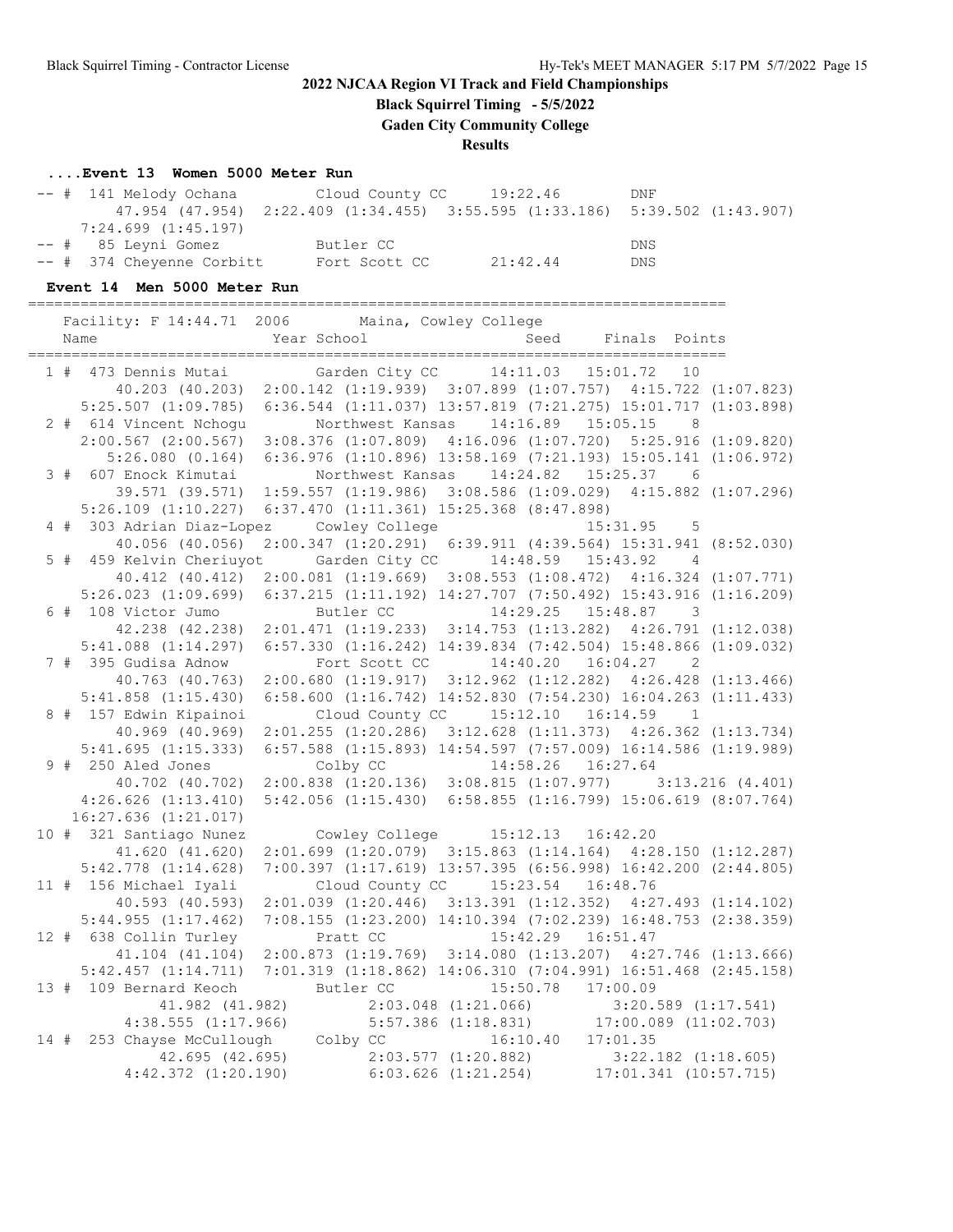**Black Squirrel Timing - 5/5/2022**

**Gaden City Community College**

**Results**

#### **....Event 14 Men 5000 Meter Run**

 15 # 559 Andrew Holt Hutchinson CC 15:38.75 17:12.42 41.233 (41.233) 3:18.466 (2:37.233) 4:36.451 (1:17.985) 5:56.193 (1:19.742) 14:24.519 (8:28.326) 17:12.420 (2:47.901) 16 # 412 Henok Gebrekristo Fort Scott CC 16:19.59 17:20.74 42.718 (42.718) 2:03.685 (1:20.967) 3:20.870 (1:17.185) 4:39.506 (1:18.636) 5:59.741 (1:20.235) 15:51.329 (9:51.588) 17:20.731 (1:29.402) 17 # 356 Delfino Juarez Dodge City CC 16:20.08 17:24.01 41.828 (41.828) 2:01.974 (1:20.146) 3:18.515 (1:16.541) 4:35.471 (1:16.956) 5:55.609 (1:20.138) 14:31.482 (8:35.873) 17:24.001 (2:52.519) 18 # 574 Carsyn Turpin Hutchinson CC 16:11.67 17:28.84 41.377 (41.377) 2:01.447 (1:20.070) 3:17.794 (1:16.347) 4:16.171 (58.377) 4:38.088 (21.917) 6:02.258 (1:24.170) 17:28.836 (11:26.578) 19 # 397 Jotham Asmerom Fort Scott CC 17:55.89 2:02.565 (2:02.565) 3:20.118 (1:17.553) 4:39.245 (1:19.127) 6:00.822 (1:21.577) 17:55.886 (11:55.064) 20 # 323 Edgar Reyes Cowley College 16:10.03 18:01.49 2:02.781 (2:02.781) 3:19.776 (1:16.995) 4:38.944 (1:19.168) 6:00.390 (1:21.446) 18:01.483 (12:01.093) 21 # 482 Jose Ruiz Garden City CC 16:45.62 18:27.09 42.966 (42.966) 2:06.969 (1:24.003) 3:30.656 (1:23.687) 4:57.180 (1:26.524) 6:24.842 (1:27.662) 13:47.346 (7:22.504) 16:41.323 (2:53.977) 18:27.088 (1:45.765) 22 # 26 Juan Resendiz Allen CC 16:54.49 18:56.96 43.627 (43.627) 2:06.309 (1:22.682) 3:31.372 (1:25.063) 4:57.708 (1:26.336) 6:26.024 (1:28.316) 18:56.952 (12:30.928) 23 # 587 Hillary Kwambai Neosho County CC 20:13.94 43.278 (43.278) 2:08.238 (1:24.960) 3:40.553 (1:32.315) 5:13.275 (1:32.722) 6:47.627 (1:34.352) 18:37.157 (11:49.530) 20:13.936 (1:36.779) 24 # 583 Samuel Castle Neosho County CC 18:54.81 20:37.98 42.532 (42.532) 2:06.694 (1:24.162) 3:35.087 (1:28.393) 5:09.191 (1:34.104) 6:42.909 (1:33.718) 17:26.771 (10:43.862) 18:07.966 (41.195) 20:37.976 (2:30.010) 25 # 359 Oziel Martinez-Mo Dodge City CC 18:53.62 21:08.26 43.124 (43.124) 2:11.747 (1:28.623) 3:43.364 (1:31.617) 5:12.113 (1:28.749) 6:45.767 (1:33.654) 13:54.567 (7:08.800) 15:49.410 (1:54.843) 17:38.637 (1:49.227) 19:28.331 (1:49.694) 21:08.257 (1:39.926) 26 # 218 Gary Smith Coffeyville CC 32:46.25 23:03.03 50.963 (50.963) 3:01.728 (2:10.765) 5:26.197 (2:24.469) 15:48.517 (10:22.320) 18:18.809 (2:30.292) 20:53.005 (2:34.196) 23:03.025 (2:10.020) -- # 592 Alexis Mata Neosho County CC 17:52.37 DNF 41.577 (41.577) 2:01.680 (1:20.103) 3:21.233 (1:19.553) 4:50.794 (1:29.561) 6:33.603 (1:42.809) -- # 214 Tyler Rogers Coffeyville CC 21:31.50 DNF 42.154 (42.154) 2:07.139 (1:24.985) 3:41.063 (1:33.924) 5:24.452 (1:43.389) 7:15.853 (1:51.401) -- # 609 Oliver Kiptoo Northwest Kansas 14:23.83 DNF 39.782 (39.782) 1:59.826 (1:20.044) 3:08.148 (1:08.322) 4:15.861 (1:07.713) 5:25.727 (1:09.866) 6:36.751 (1:11.024) -- # 352 Luis Casallas Dodge City CC DNF 40.359 (40.359) 2:00.334 (1:19.975) 3:13.799 (1:13.465)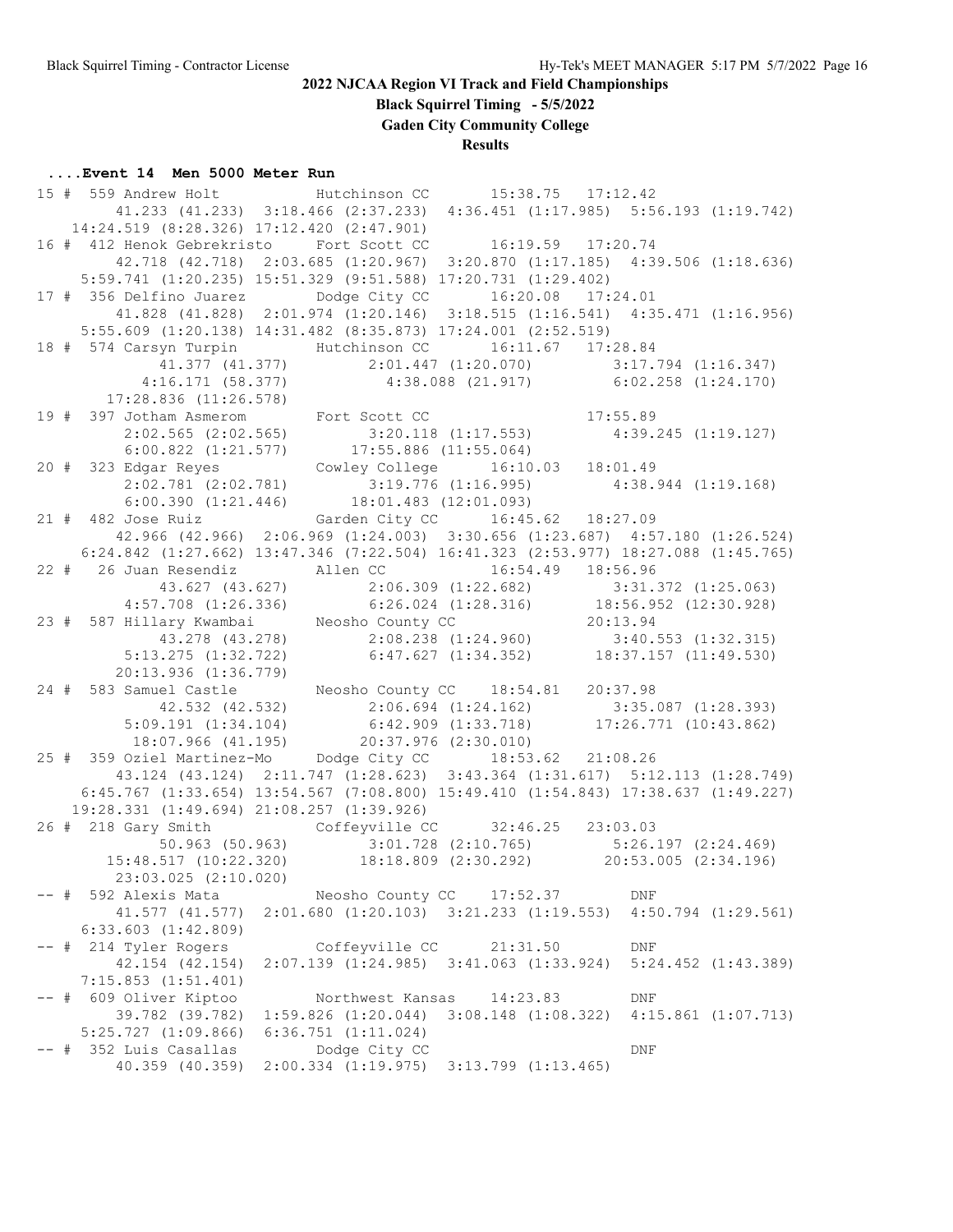**Black Squirrel Timing - 5/5/2022**

**Gaden City Community College**

**Results**

## **....Event 14 Men 5000 Meter Run**

| -- # 257 Luke Sundberg  | Colby CC                                                                                    | 15:47.51 | DNF        |
|-------------------------|---------------------------------------------------------------------------------------------|----------|------------|
|                         | $41.276$ $(41.276)$ $2:01.184$ $(1:19.908)$ $3:15.595$ $(1:14.411)$ $4:28.564$ $(1:12.969)$ |          |            |
| $6:03.232$ $(1:34.668)$ |                                                                                             |          |            |
| -- # 164 Kidus Misgina  | Cloud County CC                                                                             | 14:28.29 | <b>DNS</b> |
| -- # 204 Samuel Galarza | Coffeyville CC                                                                              |          | <b>DNS</b> |

### **Event 15 Women 10000 Meter Run**

| Facility: F 36:45.86 2009 Nero, Colby                                               |             |                 |                   |               |                |
|-------------------------------------------------------------------------------------|-------------|-----------------|-------------------|---------------|----------------|
| Name                                                                                | Year School |                 | Seed              | Finals Points |                |
| 1 # 140 Lucy Ndungu                                                                 |             | Cloud County CC | 37:29.44 42:27.61 |               | 10             |
| 1:41.009 (1:41.009) 3:18.695 (1:37.686) 4:57.625 (1:38.930) 6:39.065 (1:41.440)     |             |                 |                   |               |                |
| 8:19.748 (1:40.683) 10:01.961 (1:42.213) 11:45.315 (1:43.354) 13:29.912 (1:44.597)  |             |                 |                   |               |                |
| 15:13.755 (1:43.843) 16:57.491 (1:43.736) 18:40.180 (1:42.689) 20:21.429 (1:41.249) |             |                 |                   |               |                |
| 22:05.048 (1:43.619) 23:47.855 (1:42.807) 25:33.128 (1:45.273) 27:19.255 (1:46.127) |             |                 |                   |               |                |
| 29:03.986 (1:44.731) 30:50.682 (1:46.696) 32:37.972 (1:47.290) 34:23.917 (1:45.945) |             |                 |                   |               |                |
| 36:06.688 (1:42.771) 37:48.754 (1:42.066) 39:25.727 (1:36.973) 40:55.943 (1:30.216) |             |                 |                   |               |                |
| $42:27.610$ $(1:31.667)$                                                            |             |                 |                   |               |                |
| 2 # 450 Valentine Lagat Garden City CC 38:49.77 42:38.20                            |             |                 |                   |               | 8 <sup>8</sup> |
| 1:41.588 (1:41.588) 3:19.000 (1:37.412) 4:57.891 (1:38.891) 6:39.362 (1:41.471)     |             |                 |                   |               |                |
| 8:20.055 (1:40.693) 10:02.256 (1:42.201) 11:45.816 (1:43.560) 13:29.992 (1:44.176)  |             |                 |                   |               |                |
| 15:14.007 (1:44.015) 16:57.814 (1:43.807) 18:40.495 (1:42.681) 20:21.759 (1:41.264) |             |                 |                   |               |                |
| 22:05.281 (1:43.522) 23:48.251 (1:42.970) 25:33.485 (1:45.234) 27:19.641 (1:46.156) |             |                 |                   |               |                |
| 29:04.356 (1:44.715) 30:50.958 (1:46.602) 32:38.209 (1:47.251) 34:24.064 (1:45.855) |             |                 |                   |               |                |
| 36:06.901 (1:42.837) 37:49.006 (1:42.105) 39:26.387 (1:37.381) 41:03.771 (1:37.384) |             |                 |                   |               |                |
| 42:38.198 (1:34.427)                                                                |             |                 |                   |               |                |
| 3 # 294 Kristen Wilson Cowley College                                               |             |                 |                   | 44:52.84 6    |                |
| 1:41.309 (1:41.309) 3:19.266 (1:37.957) 4:58.082 (1:38.816) 6:39.590 (1:41.508)     |             |                 |                   |               |                |
| 8:20.344 (1:40.754) 10:04.806 (1:44.462) 11:51.968 (1:47.162) 13:40.398 (1:48.430)  |             |                 |                   |               |                |
| 15:30.661 (1:50.263) 17:22.125 (1:51.464) 19:14.655 (1:52.530) 21:07.962 (1:53.307) |             |                 |                   |               |                |
| 23:01.550 (1:53.588) 24:53.129 (1:51.579) 26:45.130 (1:52.001) 28:33.789 (1:48.659) |             |                 |                   |               |                |
| 30:19.432 (1:45.643) 32:09.275 (1:49.843) 33:59.895 (1:50.620) 35:49.500 (1:49.605) |             |                 |                   |               |                |
| 37:38.690 (1:49.190) 39:28.017 (1:49.327) 41:18.076 (1:50.059) 43:07.518 (1:49.442) |             |                 |                   |               |                |
| 44:52.833 (1:45.315)                                                                |             |                 |                   |               |                |
| 4 # 339 Cynthia Delapaz Dodge City CC 41:37.18 45:43.03                             |             |                 |                   |               | 5              |
| 1:40.813 (1:40.813) 3:18.396 (1:37.583) 4:57.337 (1:38.941) 6:38.763 (1:41.426)     |             |                 |                   |               |                |
| 8:19.442 (1:40.679) 10:02.285 (1:42.843) 11:45.479 (1:43.194) 13:30.185 (1:44.706)  |             |                 |                   |               |                |
| 15:14.939 (1:44.754) 17:02.130 (1:47.191) 18:51.392 (1:49.262) 20:45.511 (1:54.119) |             |                 |                   |               |                |
| 22:40.717 (1:55.206) 24:37.284 (1:56.567) 26:36.081 (1:58.797) 28:30.604 (1:54.523) |             |                 |                   |               |                |
| 30:19.655 (1:49.051) 32:15.032 (1:55.377) 34:16.102 (2:01.070) 36:05.223 (1:49.121) |             |                 |                   |               |                |
| 38:03.067 (1:57.844) 40:00.297 (1:57.230) 41:53.427 (1:53.130) 43:53.304 (1:59.877) |             |                 |                   |               |                |
| 45:43.028 (1:49.724)                                                                |             |                 |                   |               |                |
| 5 # 265 Delicia Boothe                                                              |             | Cowley College  |                   | 46:58.47 4    |                |
| 1:41.211 (1:41.211) 3:19.768 (1:38.557) 5:00.000 (1:40.232) 6:43.333 (1:43.333)     |             |                 |                   |               |                |
| 8:28.633 (1:45.300) 10:15.074 (1:46.441) 12:06.484 (1:51.410) 14:01.799 (1:55.315)  |             |                 |                   |               |                |
| 15:57.808 (1:56.009) 17:52.015 (1:54.207) 19:49.104 (1:57.089) 21:49.826 (2:00.722) |             |                 |                   |               |                |
| 23:46.661 (1:56.835) 25:40.257 (1:53.596) 27:39.537 (1:59.280) 29:38.048 (1:58.511) |             |                 |                   |               |                |
| 31:35.930 (1:57.882) 33:36.847 (2:00.917) 35:37.205 (2:00.358) 37:37.643 (2:00.438) |             |                 |                   |               |                |
| 39:26.607 (1:48.964) 41:18.778 (1:52.171) 43:13.696 (1:54.918) 45:09.419 (1:55.723) |             |                 |                   |               |                |
| 46:58.466 (1:49.047)                                                                |             |                 |                   |               |                |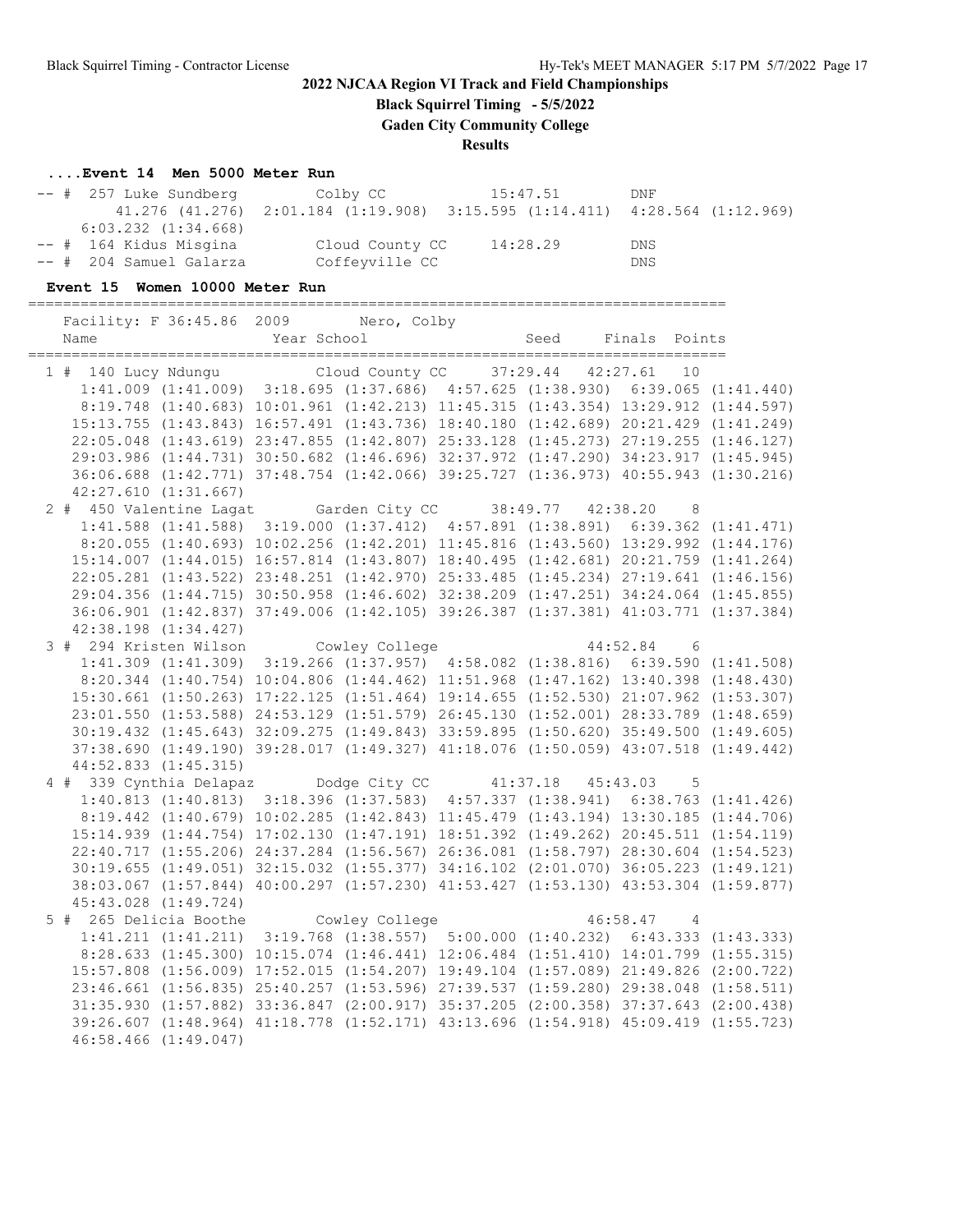**Black Squirrel Timing - 5/5/2022**

**Gaden City Community College**

**Results**

### **....Event 15 Women 10000 Meter Run**

 -- # 272 Andrea Garcia-Gon Cowley College DNF 1:41.521 (1:41.521) 3:20.093 (1:38.572) 5:00.312 (1:40.219) 6:43.674 (1:43.362) 8:29.371 (1:45.697) 10:23.722 (1:54.351) 12:22.473 (1:58.751) 14:21.470 (1:58.997) 16:20.450 (1:58.980)

### **Event 16 Men 10000 Meter Run**

================================================================================

| Facility: F 32:04.00 2017 Mosito, Cloud County                                                                                                                 |  |  |  |
|----------------------------------------------------------------------------------------------------------------------------------------------------------------|--|--|--|
|                                                                                                                                                                |  |  |  |
| 252 Sanele Masondo Colby CC 30:00.05F 10<br>1:16.266 (1:16.266) 2:28.517 (1:12.251) 3:39.648 (1:11.131) 4:49.792 (1:10.144)<br>1 # 252 Sanele Masondo Colby CC |  |  |  |
|                                                                                                                                                                |  |  |  |
| 6:00.610 (1:10.818) 7:11.714 (1:11.104) 8:23.515 (1:11.801) 9:35.016 (1:11.501)                                                                                |  |  |  |
| 10:48.846 (1:13.830) 12:03.745 (1:14.899) 13:17.375 (1:13.630) 14:30.767 (1:13.392)                                                                            |  |  |  |
| 15:39.959 (1:09.192) 16:48.590 (1:08.631) 17:58.517 (1:09.927) 19:09.468 (1:10.951)                                                                            |  |  |  |
| 20:20.351 (1:10.883) 21:32.094 (1:11.743) 22:46.590 (1:14.496) 24:00.954 (1:14.364)                                                                            |  |  |  |
| 25:14.461 (1:13.507) 26:27.063 (1:12.602) 27:41.513 (1:14.450) 28:54.269 (1:12.756)                                                                            |  |  |  |
| $30:00.046$ $(1:05.777)$                                                                                                                                       |  |  |  |
| 2 # 473 Dennis Mutai Garden City CC 29:15.99 30:43.38F 8                                                                                                       |  |  |  |
| $1:15.103 (1:15.103) 2:27.822 (1:12.719) 3:38.906 (1:11.084) 4:49.295 (1:10.389)$                                                                              |  |  |  |
| 5:59.900 (1:10.605) 7:11.239 (1:11.339) 8:23.023 (1:11.784) 9:34.755 (1:11.732)                                                                                |  |  |  |
| 10:48.444 (1:13.689) 12:03.504 (1:15.060) 13:17.088 (1:13.584) 14:30.616 (1:13.528)                                                                            |  |  |  |
| 15:40.035 (1:09.419) 16:48.608 (1:08.573) 17:59.854 (1:11.246) 19:13.951 (1:14.097)                                                                            |  |  |  |
| 20:27.812 (1:13.861) 21:42.107 (1:14.295) 23:00.670 (1:18.563) 24:14.927 (1:14.257)                                                                            |  |  |  |
| 25:31.999 (1:17.072) 26:50.715 (1:18.716) 28:10.829 (1:20.114) 29:29.331 (1:18.502)                                                                            |  |  |  |
| 30:43.378 (1:14.047)                                                                                                                                           |  |  |  |
| 3 # 614 Vincent Nchogu Northwest Kansas 31:03.76 30:49.80F 6                                                                                                   |  |  |  |
| 1:14.379 (1:14.379) 2:27.782 (1:13.403) 3:38.828 (1:11.046) 4:49.247 (1:10.419)                                                                                |  |  |  |
| 6:00.112 (1:10.865) 7:11.476 (1:11.364) 8:23.244 (1:11.768) 9:34.780 (1:11.536)                                                                                |  |  |  |
| 10:48.673 (1:13.893) 12:03.692 (1:15.019) 13:17.452 (1:13.760) 14:33.946 (1:16.494)                                                                            |  |  |  |
| 15:48.802 (1:14.856) 17:02.457 (1:13.655) 18:16.062 (1:13.605) 19:30.374 (1:14.312)                                                                            |  |  |  |
| 20:45.000 (1:14.626) 22:00.595 (1:15.595) 23:19.635 (1:19.040) 24:36.275 (1:16.640)                                                                            |  |  |  |
| 25:52.939 (1:16.664) 27:09.187 (1:16.248) 28:24.821 (1:15.634) 29:38.643 (1:13.822)                                                                            |  |  |  |
| $30:49.797$ $(1:11.154)$                                                                                                                                       |  |  |  |
| 4 # 459 Kelvin Cheriuyot Garden City CC 31:08.59 31:04.91F 5                                                                                                   |  |  |  |
| $1:14.853 (1:14.853) 2:28.062 (1:13.209) 3:39.143 (1:11.081) 4:49.533 (1:10.390)$                                                                              |  |  |  |
| 6:00.009 (1:10.476) 7:11.281 (1:11.272) 8:23.043 (1:11.762) 9:34.975 (1:11.932)                                                                                |  |  |  |
| 10:48.575 (1:13.600) 12:03.474 (1:14.899) 13:17.131 (1:13.657) 14:30.859 (1:13.728)                                                                            |  |  |  |
| 15:40.316 (1:09.457) 16:51.500 (1:11.184) 18:09.863 (1:18.363) 19:29.916 (1:20.053)                                                                            |  |  |  |
| 20:47.146 (1:17.230) 22:06.378 (1:19.232) 23:24.630 (1:18.252) 24:42.422 (1:17.792)                                                                            |  |  |  |
| 26:00.363 (1:17.941) 27:18.225 (1:17.862) 28:37.273 (1:19.048) 29:56.169 (1:18.896)                                                                            |  |  |  |
| 31:04.910(1:08.741)                                                                                                                                            |  |  |  |
| 5 # 607 Enock Kimutai Northwest Kansas 31:51.20 31:11.22F 4<br>1:14.626 (1:14.626) 2:28.032 (1:13.406) 3:39.074 (1:11.042) 4:49.524 (1:10.450)                 |  |  |  |
|                                                                                                                                                                |  |  |  |
| $6:00.348$ $(1:10.824)$ $7:11.539$ $(1:11.191)$ $8:23.435$ $(1:11.896)$ $9:35.227$ $(1:11.792)$                                                                |  |  |  |
| 10:48.959 (1:13.732) 12:04.006 (1:15.047) 13:17.644 (1:13.638) 14:31.068 (1:13.424)                                                                            |  |  |  |
| 15:45.185 (1:14.117) 17:04.073 (1:18.888) 18:23.955 (1:19.882) 19:42.418 (1:18.463)                                                                            |  |  |  |
| 20:59.466 (1:17.048) 22:19.504 (1:20.038) 23:39.895 (1:20.391) 25:00.494 (1:20.599)                                                                            |  |  |  |
| 26:18.059 (1:17.565) 27:32.840 (1:14.781) 28:47.858 (1:15.018) 29:59.852 (1:11.994)                                                                            |  |  |  |
| $31:11.211$ $(1:11.359)$                                                                                                                                       |  |  |  |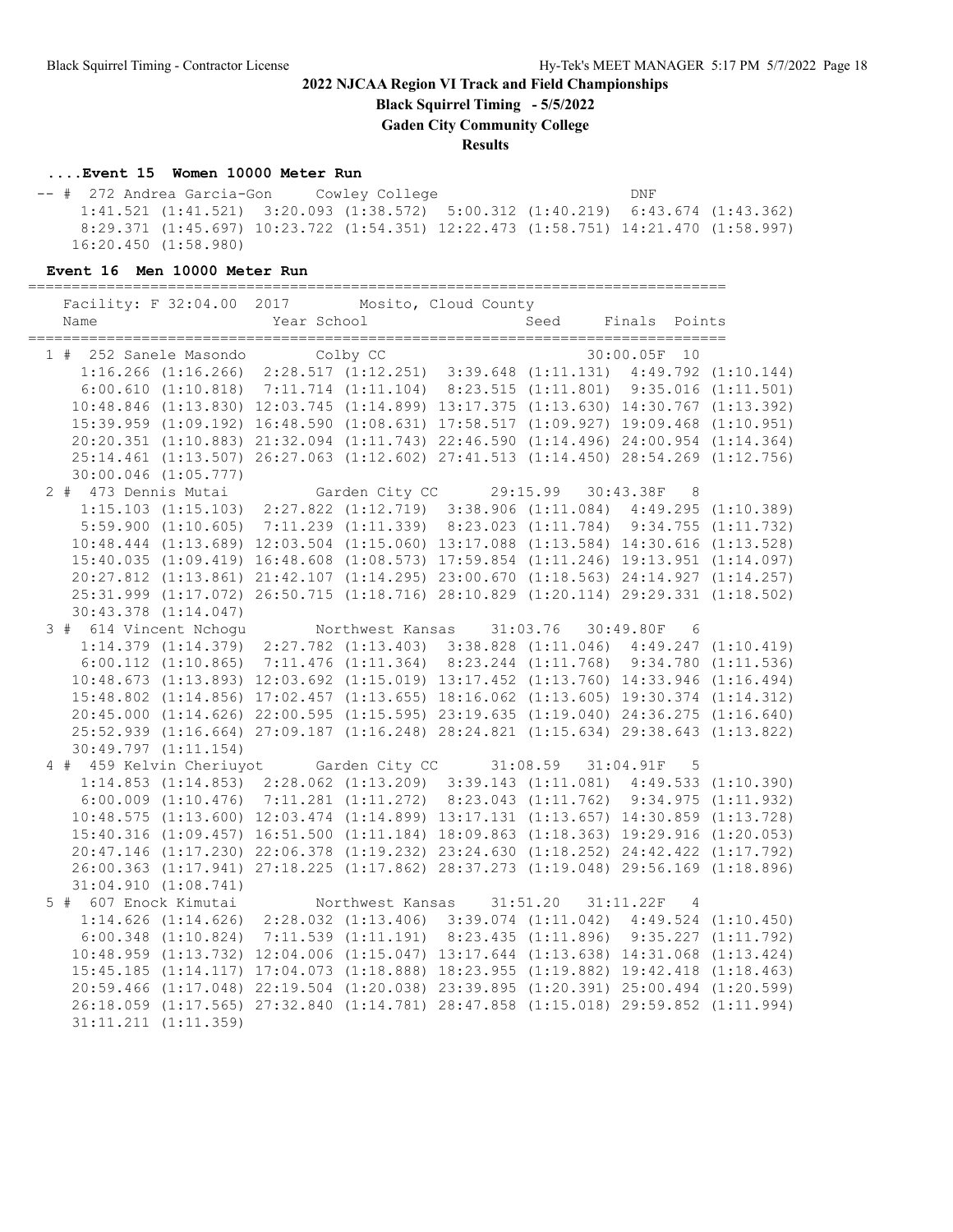**Black Squirrel Timing - 5/5/2022**

**Gaden City Community College**

**Results**

## **....Event 16 Men 10000 Meter Run**

| 6 # 395 Gudisa Adnow Fort Scott CC                                                                                                                           |  |                   | $31:52.67F$ 3 |  |
|--------------------------------------------------------------------------------------------------------------------------------------------------------------|--|-------------------|---------------|--|
| $1:15.514 (1:15.514) 2:28.505 (1:12.991) 3:40.042 (1:11.537) 4:51.587 (1:11.545)$                                                                            |  |                   |               |  |
| 6:04.793 (1:13.206) 7:20.205 (1:15.412) 8:34.527 (1:14.322) 9:48.351 (1:13.824)                                                                              |  |                   |               |  |
| 11:03.087 (1:14.736) 12:18.135 (1:15.048) 13:33.113 (1:14.978) 14:49.029 (1:15.916)                                                                          |  |                   |               |  |
| 16:04.993 (1:15.964) 17:22.557 (1:17.564) 18:39.673 (1:17.116) 19:56.814 (1:17.141)                                                                          |  |                   |               |  |
| 21:16.081 (1:19.267) 22:34.826 (1:18.745) 23:54.462 (1:19.636) 25:14.746 (1:20.284)                                                                          |  |                   |               |  |
| 26:34.240 (1:19.494) 27:54.720 (1:20.480) 29:14.351 (1:19.631) 30:33.911 (1:19.560)                                                                          |  |                   |               |  |
| $31:52.662$ $(1:18.751)$                                                                                                                                     |  |                   |               |  |
| 7 # 645 Remi Chavenaud Colby CC<br>645 Remi Chavenaud Colby CC 33:48.37 2<br>1:16.361 (1:16.361) 2:32.293 (1:15.932) 3:47.476 (1:15.183) 5:03.309 (1:15.833) |  |                   |               |  |
|                                                                                                                                                              |  |                   |               |  |
| 6:21.763 (1:18.454) 7:40.745 (1:18.982) 8:57.175 (1:16.430) 10:13.469 (1:16.294)                                                                             |  |                   |               |  |
| 11:32.261 (1:18.792) 12:51.830 (1:19.569) 14:12.451 (1:20.621) 15:33.505 (1:21.054)                                                                          |  |                   |               |  |
| 16:54.745 (1:21.240) 18:17.039 (1:22.294) 19:38.382 (1:21.343) 21:00.879 (1:22.497)                                                                          |  |                   |               |  |
| 22:24.124 (1:23.245) 23:49.716 (1:25.592) 25:16.348 (1:26.632) 26:43.058 (1:26.710)                                                                          |  |                   |               |  |
| 28:09.403 (1:26.345) 29:35.487 (1:26.084) 31:01.735 (1:26.248) 32:26.492 (1:24.757)                                                                          |  |                   |               |  |
| $33:48.369$ $(1:21.877)$                                                                                                                                     |  |                   |               |  |
| 8 # 325 Joel Rodriguez Cowley College 32:06.94 34:02.38 1                                                                                                    |  |                   |               |  |
| 1:15.986 (1:15.986) 2:31.687 (1:15.701) 3:47.773 (1:16.086) 5:05.292 (1:17.519)                                                                              |  |                   |               |  |
| $6:24.324$ $(1:19.032)$ $7:44.834$ $(1:20.510)$ $9:03.940$ $(1:19.106)$ $10:24.532$ $(1:20.592)$                                                             |  |                   |               |  |
| 11:47.159 (1:22.627) 13:08.371 (1:21.212) 14:31.136 (1:22.765) 15:53.140 (1:22.004)                                                                          |  |                   |               |  |
| 17:16.620 (1:23.480) 18:39.860 (1:23.240) 20:02.344 (1:22.484) 21:25.257 (1:22.913)                                                                          |  |                   |               |  |
| 22:49.268 (1:24.011) 24:14.049 (1:24.781) 25:38.727 (1:24.678) 27:02.265 (1:23.538)                                                                          |  |                   |               |  |
| 28:26.749 (1:24.484) 29:52.308 (1:25.559) 31:18.617 (1:26.309) 32:42.481 (1:23.864)                                                                          |  |                   |               |  |
| 34:02.377 (1:19.896)                                                                                                                                         |  |                   |               |  |
| 9 # 333 Aidan Wells Cowley College 32:31.93 34:17.02                                                                                                         |  |                   |               |  |
| $1:17.408$ $(1:17.408)$ $2:36.249$ $(1:18.841)$ $3:55.998$ $(1:19.749)$ $5:16.706$ $(1:20.708)$                                                              |  |                   |               |  |
|                                                                                                                                                              |  |                   |               |  |
| 6:37.761 (1:21.055) 7:59.402 (1:21.641) 9:20.713 (1:21.311) 10:41.959 (1:21.246)                                                                             |  |                   |               |  |
| 12:05.588 (1:23.629) 13:28.497 (1:22.909) 14:52.232 (1:23.735) 16:15.001 (1:22.769)                                                                          |  |                   |               |  |
| 17:39.270 (1:24.269) 18:58.317 (1:19.047) 20:20.290 (1:21.973) 21:42.137 (1:21.847)                                                                          |  |                   |               |  |
| 23:05.258 (1:23.121) 24:29.585 (1:24.327) 25:53.563 (1:23.978) 27:18.693 (1:25.130)                                                                          |  |                   |               |  |
| 28:43.407 (1:24.714) 30:09.077 (1:25.670) 31:34.996 (1:25.919) 32:56.032 (1:21.036)                                                                          |  |                   |               |  |
| 34:17.016 (1:20.984)                                                                                                                                         |  |                   |               |  |
|                                                                                                                                                              |  |                   |               |  |
| 10 # 175 Elmer Sotelo<br>1:16.561 (1:16.561) 2:32.273 (1:15.712) 3:47.880 (1:15.607) 5:03.997 (1:16.117)                                                     |  |                   |               |  |
| 6:22.010 (1:18.013) 7:41.735 (1:19.725) 9:04.292 (1:22.557) 10:26.286 (1:21.994)                                                                             |  |                   |               |  |
| 11:49.793 (1:23.507) 13:14.554 (1:24.761) 14:35.607 (1:21.053) 16:02.545 (1:26.938)                                                                          |  |                   |               |  |
| 17:29.799 (1:27.254) 18:57.459 (1:27.660) 20:25.074 (1:27.615) 21:52.933 (1:27.859)                                                                          |  |                   |               |  |
| 23:21.502 (1:28.569) 24:50.998 (1:29.496) 26:19.563 (1:28.565) 27:46.889 (1:27.326)                                                                          |  |                   |               |  |
| 29:06.411 (1:19.522) 30:32.382 (1:25.971) 31:59.767 (1:27.385) 33:26.006 (1:26.239)                                                                          |  |                   |               |  |
| 34:41.817 (1:15.811)                                                                                                                                         |  |                   |               |  |
| 11 # 109 Bernard Keoch Butler CC                                                                                                                             |  | 33:39.21 35:06.86 |               |  |
| 1:18.182 (1:18.182) 2:36.022 (1:17.840) 3:55.584 (1:19.562) 5:15.187 (1:19.603)                                                                              |  |                   |               |  |
| 6:36.304 (1:21.117) 7:57.960 (1:21.656) 9:19.786 (1:21.826) 10:41.687 (1:21.901)                                                                             |  |                   |               |  |
| 12:04.472 (1:22.785) 13:28.139 (1:23.667) 14:51.907 (1:23.768) 16:14.721 (1:22.814)                                                                          |  |                   |               |  |
| 17:39.115 (1:24.394) 19:01.065 (1:21.950) 20:23.706 (1:22.641) 21:47.755 (1:24.049)                                                                          |  |                   |               |  |
| 23:15.351 (1:27.596) 24:44.888 (1:29.537) 26:15.140 (1:30.252) 27:42.548 (1:27.408)                                                                          |  |                   |               |  |
| 29:11.171 (1:28.623) 30:41.395 (1:30.224) 32:12.796 (1:31.401) 33:42.601 (1:29.805)<br>35:06.859 (1:24.258)                                                  |  |                   |               |  |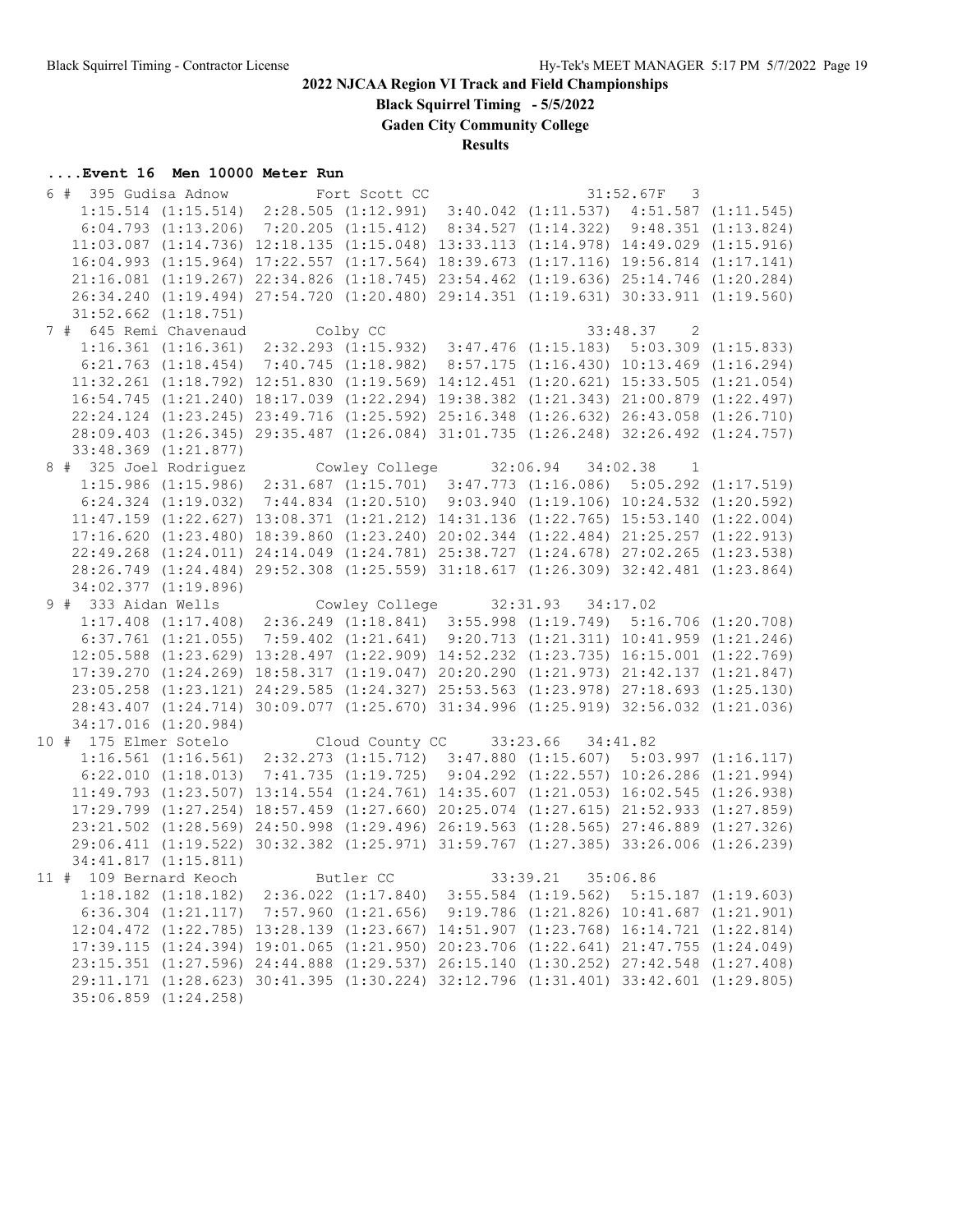**Black Squirrel Timing - 5/5/2022**

**Gaden City Community College**

**Results**

#### **....Event 16 Men 10000 Meter Run**

 12 # 412 Henok Gebrekristo Fort Scott CC 36:20.90 1:18.110 (1:18.110) 2:36.821 (1:18.711) 3:56.763 (1:19.942) 5:17.978 (1:21.215) 6:38.882 (1:20.904) 8:00.568 (1:21.686) 9:23.256 (1:22.688) 10:47.643 (1:24.387) 12:12.035 (1:24.392) 13:35.830 (1:23.795) 15:03.373 (1:27.543) 16:31.394 (1:28.021) 17:58.228 (1:26.834) 19:27.962 (1:29.734) 21:00.984 (1:33.022) 22:33.701 (1:32.717) 24:05.553 (1:31.852) 25:36.740 (1:31.187) 27:09.473 (1:32.733) 28:43.198 (1:33.725) 30:16.858 (1:33.660) 31:48.744 (1:31.886) 33:20.238 (1:31.494) 34:53.054 (1:32.816) 36:20.891 (1:27.837) 13 # 315 Caleb Liermann Cowley College 36:26.76 1:17.808 (1:17.808) 2:36.582 (1:18.774) 3:56.524 (1:19.942) 5:17.322 (1:20.798) 6:38.626 (1:21.304) 8:00.317 (1:21.691) 9:23.389 (1:23.072) 10:48.718 (1:25.329) 12:14.430 (1:25.712) 13:41.416 (1:26.986) 15:11.913 (1:30.497) 16:42.708 (1:30.795) 18:13.925 (1:31.217) 19:44.970 (1:31.045) 21:16.127 (1:31.157) 22:47.854 (1:31.727) 24:19.896 (1:32.042) 25:52.064 (1:32.168) 27:25.041 (1:32.977) 28:57.540 (1:32.499) 30:30.033 (1:32.493) 32:02.435 (1:32.402) 33:36.422 (1:33.987) 35:06.015 (1:29.593) 36:26.756 (1:20.741) 14 # 472 Ricardo Mijares Garden City CC 37:01.59 37:10.73 1:19.865 (1:19.865) 2:43.557 (1:23.692) 4:12.470 (1:28.913) 5:41.644 (1:29.174) 7:11.248 (1:29.604) 8:40.562 (1:29.314) 10:10.688 (1:30.126) 11:43.134 (1:32.446) 13:15.707 (1:32.573) 14:48.609 (1:32.902) 16:21.606 (1:32.997) 17:57.354 (1:35.748) 19:32.099 (1:34.745) 21:06.747 (1:34.648) 22:42.865 (1:36.118) 24:20.018 (1:37.153) 25:56.462 (1:36.444) 27:34.682 (1:38.220) 29:11.718 (1:37.036) 30:50.243 (1:38.525) 32:27.378 (1:37.135) 34:06.490 (1:39.112) 35:43.704 (1:37.214) 37:10.727 (1:27.023) 37:10.727 (0.000) 15 # 515 Sam Pyle Highland CC 42:20.94 41:40.87 1:19.563 (1:19.563) 2:43.347 (1:23.784) 4:12.346 (1:28.999) 5:45.095 (1:32.749) 7:18.951 (1:33.856) 9:00.560 (1:41.609) 10:41.025 (1:40.465) 12:24.451 (1:43.426) 14:08.586 (1:44.135) 15:45.397 (1:36.811) 17:28.536 (1:43.139) 19:06.281 (1:37.745) 20:49.241 (1:42.960) 22:33.460 (1:44.219) 24:21.716 (1:48.256) 26:12.675 (1:50.959) 27:59.593 (1:46.918) 29:50.389 (1:50.796) 31:37.435 (1:47.046) 33:22.794 (1:45.359) 35:06.426 (1:43.632) 36:48.253 (1:41.827) 38:31.929 (1:43.676) 40:14.946 (1:43.017) 41:40.869 (1:25.923) 16 # 214 Tyler Rogers Coffeyville CC 45:57.39 1:18.535 (1:18.535) 2:43.823 (1:25.288) 4:17.566 (1:33.743) 6:01.009 (1:43.443) 7:48.604 (1:47.595) 9:38.467 (1:49.863) 11:29.437 (1:50.970) 13:21.641 (1:52.204) 15:13.884 (1:52.243) 17:03.997 (1:50.113) 18:54.395 (1:50.398) 20:46.571 (1:52.176) 22:36.055 (1:49.484) 24:29.806 (1:53.751) 26:21.293 (1:51.487) 28:16.714 (1:55.421) 30:13.889 (1:57.175) 32:12.319 (1:58.430) 34:08.482 (1:56.163) 36:06.718 (1:58.236) 38:05.803 (1:59.085) 40:03.001 (1:57.198) 41:59.596 (1:56.595) 44:00.407 (2:00.811) 45:57.388 (1:56.981) -- # 164 Kidus Misgina Cloud County CC 29:45.69 DNF -- # 260 Tom Thierry Colby CC DNF 1:16.619 (1:16.619) 2:32.590 (1:15.971) 3:48.000 (1:15.410) 5:03.602 (1:15.602) 6:21.563 (1:17.961) 7:41.315 (1:19.752) 9:03.692 (1:22.377) 10:24.790 (1:21.098) 11:47.446 (1:22.656) 13:08.681 (1:21.235) 14:36.985 (1:28.304) 16:08.790 (1:31.805) 17:36.365 (1:27.575) 19:03.902 (1:27.537) 20:42.540 (1:38.638) -- # 157 Edwin Kipainoi Cloud County CC 31:23.76 DNF 1:15.339 (1:15.339) 2:28.275 (1:12.936) 3:39.388 (1:11.113) 4:50.184 (1:10.796) 6:04.122 (1:13.938) 7:20.531 (1:16.409)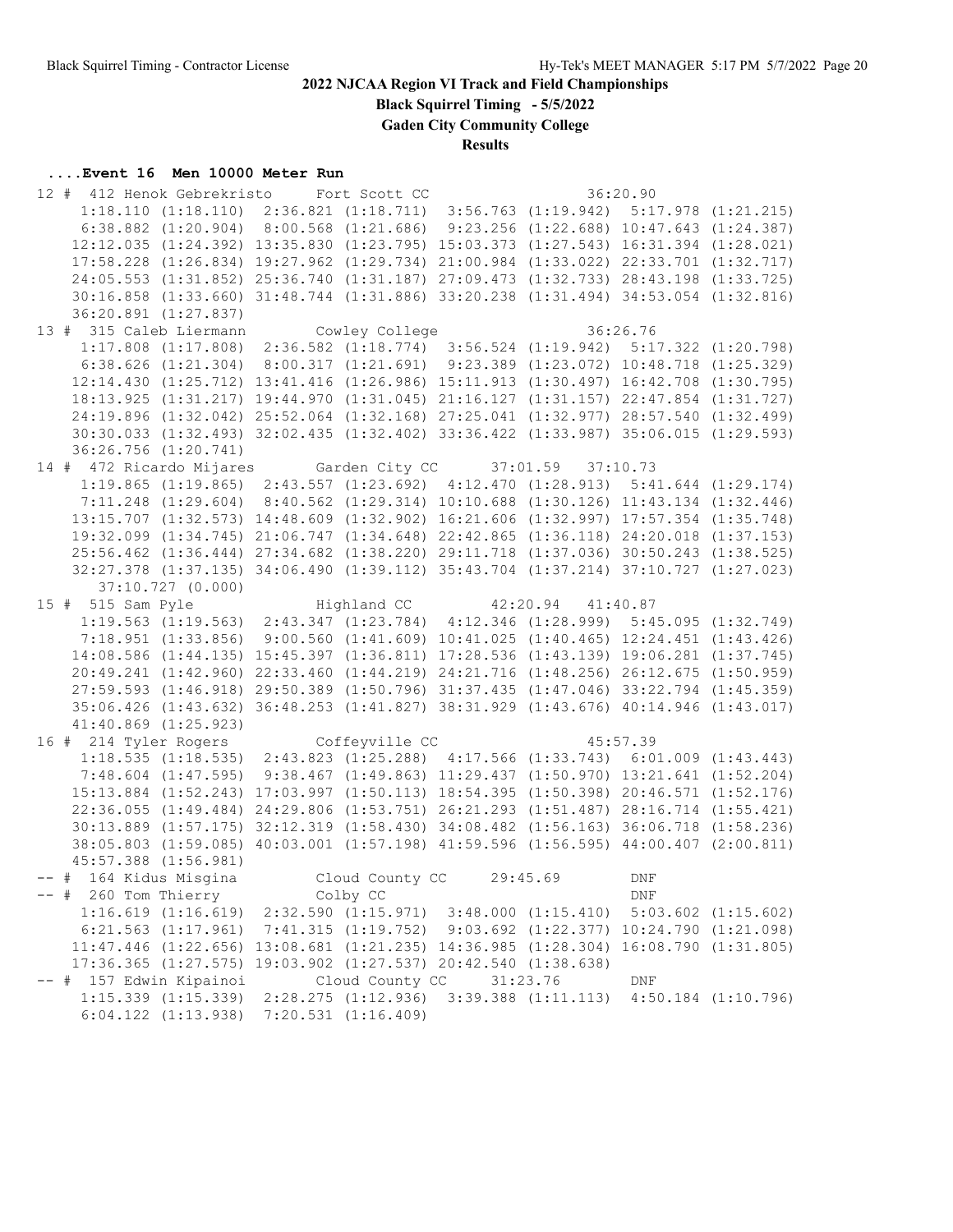# **Black Squirrel Timing - 5/5/2022**

**Gaden City Community College**

## **Results**

**Event 17 Women 100 Meter Hurdles**

|      |       |               | Top 8 Advance by Time  |                                        |       |                    |               |                          |
|------|-------|---------------|------------------------|----------------------------------------|-------|--------------------|---------------|--------------------------|
|      | Name  |               | Facility: F 13.53 2009 | Williams, Barton County<br>Year School | Seed  | Prelims            | Wind H#       |                          |
|      |       | Preliminaries |                        |                                        |       |                    |               |                          |
|      | 1#    |               | 144 Miracle Thompson   | Cloud County CC                        | 13.58 | $13.50q$ $3.9$ 2   |               |                          |
|      | $2 +$ |               | 48 Danae Nembhard      | Barton County CC                       | 13.67 | 13.67a             | $3.2 \quad 1$ |                          |
|      | 3#    |               | 40 Ashantae Harvey     | Barton County CC                       | 14.00 | 13.92q             | 3.2           | $\overline{1}$           |
|      | 4#    |               | 41 Ashanti Harvey      | Barton County CC                       | 14.73 | 14.27a             | 3.2           | $\overline{1}$           |
|      | $5$ # |               | 455 Diondra Wilborn    | Garden City CC                         | 14.34 | 14.45g             | 3.9           | $\overline{\phantom{0}}$ |
|      | 6#    |               | 227 Azriel Chadderton  | Colby CC                               | 14.39 | 14.83a             | $3.9 \quad 2$ |                          |
|      | 7#    |               | 393 Keyann Wilson      | Fort Scott CC                          | 15.24 | 15.16 <sub>q</sub> | $3.9 \quad 2$ |                          |
|      | 8#    |               | 389 Jazmine Simmons    | Fort Scott CC                          | 15.90 | 16.05 <sub>q</sub> | $3.9 \quad 2$ |                          |
| 9    | #     |               | 267 Allison Catlin     | Cowley College                         | 16.54 | 16.27              | $3.2 \quad 1$ |                          |
| 10#  |       |               | 342 Machala Hengen     | Dodge City CC                          | 14.74 | 16.59              | $3.2 \quad 1$ |                          |
| 11#  |       |               | 443 Diamond Choate     | Garden City CC                         | 17.43 | 17.08              | 3.92          |                          |
| -- # |       |               | 291 LaShae' Smith      | Cowley College                         | 16.41 | DNF                | 3.2           | $\overline{1}$           |
| -- # |       |               | 184 Tanisha Fleurigen  | Coffeyville CC                         | 17.72 | <b>DNS</b>         | 3.9           | $\overline{2}$           |
|      |       |               |                        |                                        |       |                    |               |                          |

#### **Event 17 Women 100 Meter Hurdles**

|        | Name  | Facility: F 13.53<br>2009 | Williams, Barton County<br>Year School | Prelims | Finals Wind Points |     |     |
|--------|-------|---------------------------|----------------------------------------|---------|--------------------|-----|-----|
| Finals |       |                           |                                        |         |                    |     |     |
|        | #     | 144 Miracle Thompson      | Cloud County CC                        | 13.50   | 13.22              | 5.9 | 1 O |
|        | $2 +$ | 48 Danae Nembhard         | Barton County CC                       | 13.67   | 13.44              | 5.9 | 8   |
|        | 3#    | 40 Ashantae Harvey        | Barton County CC                       | 13.92   | 13.48              | 5.9 | 6   |
|        | 4#    | 227 Azriel Chadderton     | Colby CC                               | 14.83   | 14.64              | 5.9 | 5   |
|        | $5 +$ | 455 Diondra Wilborn       | Garden City CC                         | 14.45   | 14.67              | 5.9 | 4   |
|        | 6#    | 393 Keyann Wilson         | Fort Scott CC                          | 15.16   | 15.73              | 5.9 | 3   |
|        | 7#    | 389 Jazmine Simmons       | Fort Scott CC                          | 16.05   | 16.26              | 5.9 | 2   |
| $--$ # |       | 41 Ashanti Harvey         | Barton County CC                       | 14.27   | DNF                | 5.9 |     |

=====================================================================================

### **Event 18 Men 110 Meter Hurdles**

**Top 8 Advance by Time**

#### =================================================================================

|        | Name  |               | Facility: F 13.72<br>2009 | Brathwaite, Barton County<br>Year School | Seed  | Prelims        | Wind H#                        |
|--------|-------|---------------|---------------------------|------------------------------------------|-------|----------------|--------------------------------|
|        |       | Preliminaries |                           |                                          |       |                |                                |
|        | 1#    |               | 76 Daylin Williams        | Barton County CC                         | 14.04 |                | $13.71q$ 4.6 3                 |
|        | $2 +$ |               | 296 Diego Andres-Doug     | Cowley College                           | 14.32 | $13.96q$ $2.5$ | $\overline{2}$                 |
|        | 3#    |               | 115 Devoy Pinnock         | Butler CC                                | 14.40 | 14.23a         | 4.1<br>$\overline{1}$          |
|        | 4#    |               | 210 Taj Morris            | Coffeyville CC                           | 14.37 | 14.25q         | 4.1<br>$\overline{1}$          |
|        | 5#    |               | 114 David Niang           | Butler CC                                | 14.48 | 14.63a         | $2.5 \quad 2$                  |
|        | 6#    |               | 469 Shaun Johnson         | Garden City CC                           | 14.91 | 14.77a         | $4.1 \quad 1$                  |
|        | 7#    |               | 64 Giandre Lee            | Barton County CC                         | 14.93 | 14.78a         | 4.1<br>$\overline{1}$          |
|        | 8#    |               | 419 Donyea Jarmon         | Fort Scott CC                            | 14.88 | 14.83a         | $\overline{2}$<br>2.5          |
|        | 9#    |               | 557 Darrien Holloway      | Hutchinson CC                            | 15.03 | 14.93          | $2.5 \quad 2$                  |
| 10#    |       |               | 166 Anson Moses           | Cloud County CC                          | 14.64 | 15.03          | $4.6-3$                        |
| 11     | #     |               | 220 Nakoah Sybrant-Fr     | Coffeyville CC                           | 15.41 | 15.17          | $\overline{\mathbf{3}}$<br>4.6 |
| $12 +$ |       |               | 160 Davit Lukava          | Cloud County CC                          | 15.08 | 15.30          | $\overline{\mathbf{3}}$<br>4.6 |
| 13#    |       |               | 15 Elijah Cole            | Allen CC                                 | 16.79 | 15.47          | 2.5<br>$\overline{2}$          |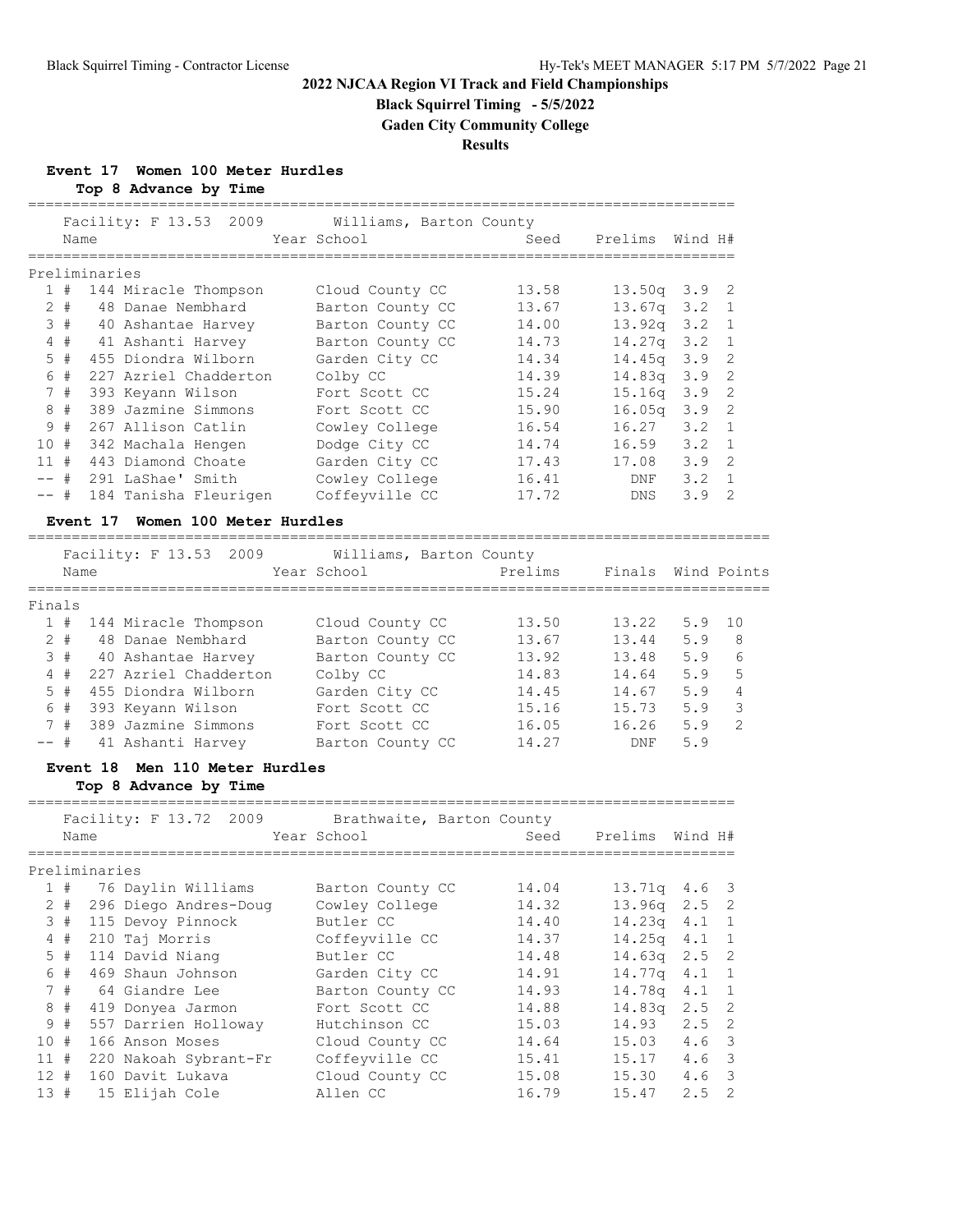**Black Squirrel Timing - 5/5/2022**

**Gaden City Community College**

### **Results**

#### **....Event 18 Men 110 Meter Hurdles**

| 14 # 415 Cody Grant      | Fort Scott CC   | 16.93 | 16.22 4.6 3     |           |  |
|--------------------------|-----------------|-------|-----------------|-----------|--|
| 15 # 153 Deandre Elliot  | Cloud County CC | 15.56 | $16.23$ $2.5$ 2 |           |  |
| 16 # 355 Tishere Dockery | Dodge City CC   | 15.72 | $18.58$ $4.1$ 1 |           |  |
| -- # 479 Jockque Randell | Garden City CC  | 16.13 | DNS 4.1 1       |           |  |
| -- # 558 Alexander Holt  | Hutchinson CC   | 14.51 |                 | DNS 4.6 3 |  |

#### **Event 18 Men 110 Meter Hurdles**

===================================================================================== Facility: F 13.72 2009 Brathwaite, Barton County Name The Year School Team Prelims Finals Wind Points ===================================================================================== Finals 1 # 296 Diego Andres-Doug Cowley College 13.96 13.86 4.9 10 2 # 210 Taj Morris Coffeyville CC 14.25 14.27 4.9 8 3 # 114 David Niang Butler CC 14.63 14.33 4.9 6 4 # 115 Devoy Pinnock Butler CC 14.23 14.42 4.9 5 5 # 419 Donyea Jarmon Fort Scott CC 14.83 14.47 4.9 4 6 # 469 Shaun Johnson Garden City CC 14.77 14.70 4.9 3 7 # 64 Giandre Lee Barton County CC 14.78 14.77 4.9 2 -- # 76 Daylin Williams Barton County CC 13.71 DNS 4.9

#### **Event 19 Women 400 Meter Hurdles**

===================================================================================

|                 | Name  | Facility: F 1:00.25 2021 Graham, Barton County | Year School      | Seed    | Finals H# Points |                |                |
|-----------------|-------|------------------------------------------------|------------------|---------|------------------|----------------|----------------|
|                 |       |                                                |                  |         |                  |                |                |
|                 | 1#    | 38 Lashanna Graham                             | Barton County CC | 58.41   | 59.18F           | 3              | 10             |
|                 | $2 +$ | 40 Ashantae Harvey                             | Barton County CC | 59.17   | 59.23F           | 3              | 8              |
|                 | 3#    | 45 Deborah Lowe                                | Barton County CC | 1:03.11 | 1:01.99          | 3              | 6              |
|                 | 4#    | 137 Vanessa Mercera                            | Cloud County CC  |         | 1:05.95          | $\mathbf{1}$   | 5              |
|                 | $5$ # | 181 Achai Arop                                 | Coffeyville CC   | 1:08.57 | 1:06.30          | $\overline{2}$ | 4              |
|                 | 6#    | 133 Sicely Jackson                             | Cloud County CC  | 1:04.51 | 1:06.56          | 3              | 3              |
|                 | 7#    | 144 Miracle Thompson                           | Cloud County CC  |         | 1:07.11          | $\mathbf{1}$   | $\overline{c}$ |
| 8               | #     | 6 Maddox Gomerz                                | Allen CC         | 1:06.41 | 1:07.79          | 3              | $\mathbf{1}$   |
| 9               | #     | 342 Machala Hengen                             | Dodge City CC    | 1:05.14 | 1:08.48          | 3              |                |
| 10 <sup>°</sup> | #     | 379 Patience Heath                             | Fort Scott CC    | 1:06.21 | 1:08.73          | 3              |                |
| 11              | #     | 538 Keneah Romney                              | Hutchinson CC    | 1:08.64 | 1:09.84          | $\overline{c}$ |                |
| 12#             |       | 232 Danielle Hartwell                          | Colby CC         | 1:12.85 | 1:11.49          | $\overline{c}$ |                |
| 13#             |       | 244 Tobi Wilber                                | Colby CC         | 1:12.52 | 1:13.84          | $\overline{2}$ |                |
| 14#             |       | 389 Jazmine Simmons                            | Fort Scott CC    | 1:13.61 | 1:14.19          | 2              |                |
| 15#             |       | 384 Nijah Martin                               | Fort Scott CC    |         | 1:15.16          | $\mathbf{1}$   |                |
| 16#             |       | 443 Diamond Choate                             | Garden City CC   | 1:12.04 | 1:15.66          | $\overline{2}$ |                |
| 17#             |       | 267 Allison Catlin                             | Cowley College   | 1:12.39 | 1:16.50          | 2              |                |
| -- #            |       | 291 LaShae' Smith                              | Cowley College   | 1:16.73 | <b>DNF</b>       | $\mathbf{1}$   |                |
| $--$ #          |       | 455 Diondra Wilborn                            | Garden City CC   | 1:05.59 | DNF              | 3              |                |
| $--$ #          |       | 575 Jaycee Johnson                             | Neosho County CC | 1:10.28 | <b>DNS</b>       | 2              |                |

#### **Event 20 Men 400 Meter Hurdles**

|      | Facility: F 52.19 2005  |  |  |                 | Smith, Barton County |       |            |        |                  |
|------|-------------------------|--|--|-----------------|----------------------|-------|------------|--------|------------------|
| Name |                         |  |  | Year School     |                      | Seed  |            |        | Finals H# Points |
|      | 1 # 554 Sharim Hamilton |  |  | Hutchinson CC   |                      | 53.83 | 54.09 3 10 |        |                  |
|      | 2 # 158 Ephraim Lerkin  |  |  | Cloud County CC |                      | 54.85 | 54 44      | $\sim$ | -8               |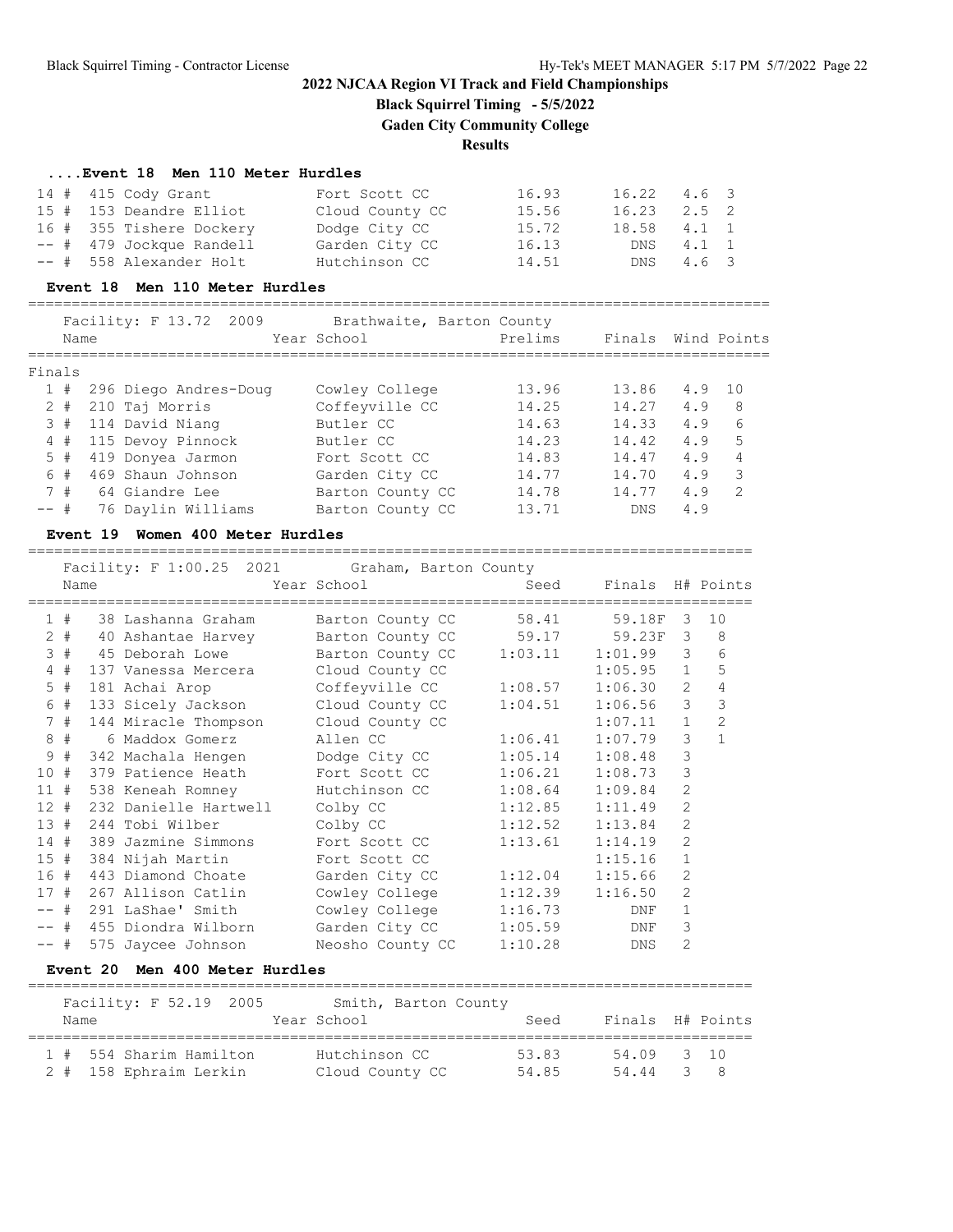# **Black Squirrel Timing - 5/5/2022**

**Gaden City Community College**

**Results**

## **....Event 20 Men 400 Meter Hurdles**

| 3      | #   | 35 Rasmus Wright      | Allen CC         | 53.62   | 54.74   | 3              | 6              |
|--------|-----|-----------------------|------------------|---------|---------|----------------|----------------|
|        | 4#  | 75 Cedric Williams    | Barton County CC | 55.85   | 54.77   | $\overline{2}$ | 5              |
|        | 5#  | 416 Isaiah Howard     | Fort Scott CC    | 56.85   | 54.87   | $\overline{2}$ | $\overline{4}$ |
|        | 6 # | 160 Davit Lukava      | Cloud County CC  | 54.13   | 55.90   | 3              | 3              |
|        | 7#  | 220 Nakoah Sybrant-Fr | Coffeyville CC   | 54.77   | 56.01   | 3              | $\overline{2}$ |
|        | 8#  | 30 Rotchild Telsaint  | Allen CC         | 54.79   | 56.16   | 3              | $\mathbf{1}$   |
|        | 9#  | 478 Jaden Powell      | Garden City CC   | 56.44   | 56.23   | $\overline{2}$ |                |
| 10#    |     | 312 Nathaniel Hubbard | Cowley College   | 56.59   | 58.97   | $\overline{2}$ |                |
| 11#    |     | 419 Donyea Jarmon     | Fort Scott CC    | 58.71   | 59.36   | $\overline{2}$ |                |
| 12#    |     | 210 Taj Morris        | Coffeyville CC   | 1:05.08 | 59.54   | $\mathbf{1}$   |                |
| 13#    |     | 355 Tishere Dockery   | Dodge City CC    | 56.11   | 1:00.04 | 2              |                |
| 14#    |     | 16 Sean Dixon         | Allen CC         | 54.36   | 1:00.08 | 3              |                |
| 15#    |     | 64 Giandre Lee        | Barton County CC | 57.87   | 1:03.13 | 2              |                |
| 16#    |     | 415 Cody Grant        | Fort Scott CC    |         | 1:06.17 | $\mathbf{1}$   |                |
| 17#    |     | 471 Johnny Lozano     | Garden City CC   | 1:07.39 | 1:08.42 | $\mathbf{1}$   |                |
| $--$ # |     | 173 Elias Rivera      | Cloud County CC  | 53.70   | DNF     | 3              |                |
| $--$ # |     | 469 Shaun Johnson     | Garden City CC   | 58.22   | DNF     | $\overline{2}$ |                |
| $--$ # |     | 205 Trent Guidry      | Coffeyville CC   |         | DNS.    |                |                |
|        |     |                       |                  |         |         |                |                |

## **Event 21 Women High Jump**

==========================================================================================

|  | Facility: F 1.76m 2013 Rhodes, Central Ok. University<br>Name                                                                            | Year School and the Market School |                           | Seed Finals               |                      | Points        |
|--|------------------------------------------------------------------------------------------------------------------------------------------|-----------------------------------|---------------------------|---------------------------|----------------------|---------------|
|  | 1 # 51 Nia Robinson Barton County CC 1.67m 1.80mF 5-10.75 10<br>1.32 1.37 1.42 1.47 1.52 1.57 1.62 1.67 1.72 1.77 1.80 1.83<br>P P P P P | P 0 0<br>$\overline{O}$           | O XO XXX                  |                           | -------------------- |               |
|  | 2 # 497 Dayjahney Hibbert Highland CC<br>1.32 1.37 1.42 1.47 1.52 1.57 1.62 1.67<br>P P P P O O O XXX                                    |                                   | 1.68m                     | $1.62m$ $5-03.75$         |                      | 8             |
|  | 3 # 181 Achai Arop    Coffeyville CC<br>1.32 1.37 1.42 1.47 1.52 1.57 1.62 1.67<br>$O$ $O$ $O$ $O$ $O$ $XO$ $O$ $XXX$                    |                                   | $1.54m$ $1.62m$ $5-03.75$ |                           |                      | 6             |
|  | 4 # 375 Damazvia Dames Fort Scott CC<br>1.32 1.37 1.42 1.47 1.52 1.57 1.62<br>O P O P O O XXX                                            |                                   |                           | $1.55m$ $1.57m$ $5-01.75$ |                      | 5             |
|  | 5 # 182 Victoria Augustin Coffeyville CC<br>1.32 1.37 1.42 1.47 1.52 1.57 1.62<br>P P XO O XXO XXX<br>P                                  |                                   | $1.61m$ $1.57m$ $5-01.75$ |                           |                      | 4             |
|  | 6 # 234 Kiarra Henderson Colby CC<br>1.32 1.37 1.42 1.47 1.52 1.57 1.62<br>P P O O XXO XXO XXX                                           |                                   | 1.53m                     | $1.57m$ $5-01.75$         |                      | $\mathcal{S}$ |
|  | 7 # 36 Jasmine Carson Barton County CC<br>1.32 1.37 1.42 1.47 1.52 1.57<br>$O$ XO<br>O XXO O XXX                                         |                                   |                           |                           |                      | 2             |
|  | 8 # 137 Vanessa Mercera Cloud County CC 1.67m<br>1.32 1.37 1.42 1.47 1.52 1.57<br>P P P XO XXO                                           | XXX                               |                           | $1.52m$ $4-11.75$ 1       |                      |               |
|  | 9 # 379 Patience Heath<br>1.32 1.37 1.42 1.47<br>O P O XXX                                                                               | Fort Scott CC 1.36m 1.42m 4-07.75 |                           |                           |                      |               |
|  | 9 # 290 Gracie Shire<br>1.32 1.37 1.42 1.47<br>O O O XXP                                                                                 | Cowley College 1.42m              |                           | $1.42m$ $4-07.75$         |                      |               |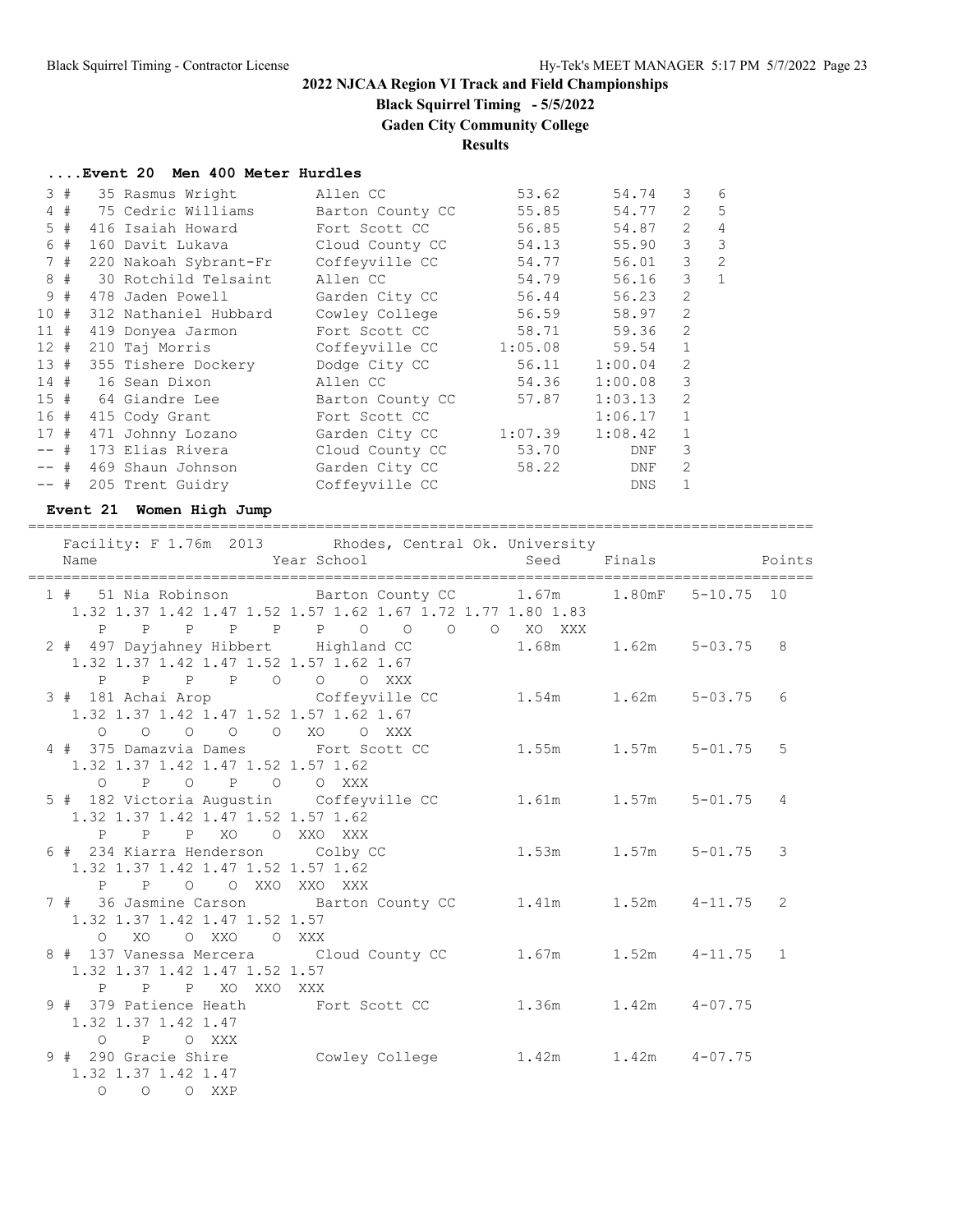1.67 1.72 1.77 1.82 1.87 1.92 P P P O XO XXX

# **2022 NJCAA Region VI Track and Field Championships**

**Black Squirrel Timing - 5/5/2022**

**Gaden City Community College**

**Results**

| Event 21 Women High Jump                                                                                   |                                                            |       |                           |                   |        |
|------------------------------------------------------------------------------------------------------------|------------------------------------------------------------|-------|---------------------------|-------------------|--------|
| 9 # 49 Molly Norris<br>1.32 1.37 1.42 1.47<br>P O O XXX                                                    | Barton County CC 1.45m 1.42m 4-07.75                       |       |                           |                   |        |
| 12 # 541 Gabi Unruh<br>1.32 1.37 1.42 1.47<br>O O XXO XXX                                                  | Hutchinson CC 1.52m 1.42m 4-07.75                          |       |                           |                   |        |
| 13 # 338 Lindsey Crowell Dodge City CC<br>1.32 1.37 1.42 1.47<br>XO XO XXO XXX                             |                                                            | 1.40m |                           | $1.42m$ $4-07.75$ |        |
| 14 # 132 Faithlyn Irving Cloud County CC<br>1.32 1.37 1.42<br>P<br>XO XXX                                  |                                                            | 1.56m |                           | $1.37m$ $4-06.00$ |        |
| 15 # 451 Areli Moreno<br>1.32 1.37 1.42<br>XXO XO XXX                                                      | Garden City CC 1.45m 1.37m 4-06.00                         |       |                           |                   |        |
| 1.32 1.37 1.42<br>XXO XXO XXX                                                                              | 16 # 449 McKenna Jagels Garden City CC 1.37m 1.37m 4-06.00 |       |                           |                   |        |
| -- # 336 Perla Acuna-Espin Dodge City CC<br>1.32<br>XXX                                                    |                                                            |       | ΝH                        |                   |        |
| -- # 231 Chelsey Grant Colby CC<br>1.32 1.37 1.42<br>P P XXX                                               |                                                            | 1.45m | NH                        |                   |        |
|                                                                                                            |                                                            |       |                           |                   |        |
| -- # 230 Chantal Gayle Colby CC                                                                            |                                                            |       | 1.40m DNS                 |                   |        |
| Event 22 Men High Jump                                                                                     |                                                            |       |                           |                   |        |
|                                                                                                            | Facility: F 2.13m 2017 Penn, Butler County                 |       |                           |                   |        |
| Name                                                                                                       | Year School                                                |       | Seed Finals               |                   | Points |
| 1 # 207 Timothy Johnson Coffeyville CC<br>1.67 1.72 1.77 1.82 1.87 1.92 1.97 2.02 2.06<br>P                | P P P O O O O XXX                                          |       | 2.02m 2.02m 6-07.50 10    |                   |        |
| 2 # 400 Mykell Beck Fort Scott CC<br>1.67 1.72 1.77 1.82 1.87 1.92 1.97 2.02<br>P                          | O O XXX                                                    |       | $2.05m$ $1.97m$ $6-05.50$ |                   | 8      |
| P P P P<br>3 # 34 Irayjuan White Allen CC<br>1.67 1.72 1.77 1.82 1.87 1.92 1.97                            |                                                            |       | 2.03m 1.92m 6-03.50 6     |                   |        |
| $\mathbf P$<br>P P O O<br>4 # 319 Gabe Muia Cowley College<br>1.67 1.72 1.77 1.82 1.87 1.92 1.97           | O XXX                                                      | 1.95m | 1.92m                     | $6 - 03.50$       | 5      |
| P P P XO O<br>5 # 113 Richard Newman<br>1.67 1.72 1.77 1.82 1.87 1.92 1.97                                 | O XXX<br>Butler CC                                         | 2.05m | 1.92m                     | $6 - 03.50$       | 4      |
| P<br>XO<br>P O XO<br>6 # 466 Amari Hampton<br>1.67 1.72 1.77 1.82 1.87 1.92 1.97<br>P 0 0<br>$\circ$<br>XO | O XXX<br>Garden City CC<br>XO XXX                          | 1.93m | 1.92m                     | $6 - 03.50$       | 3      |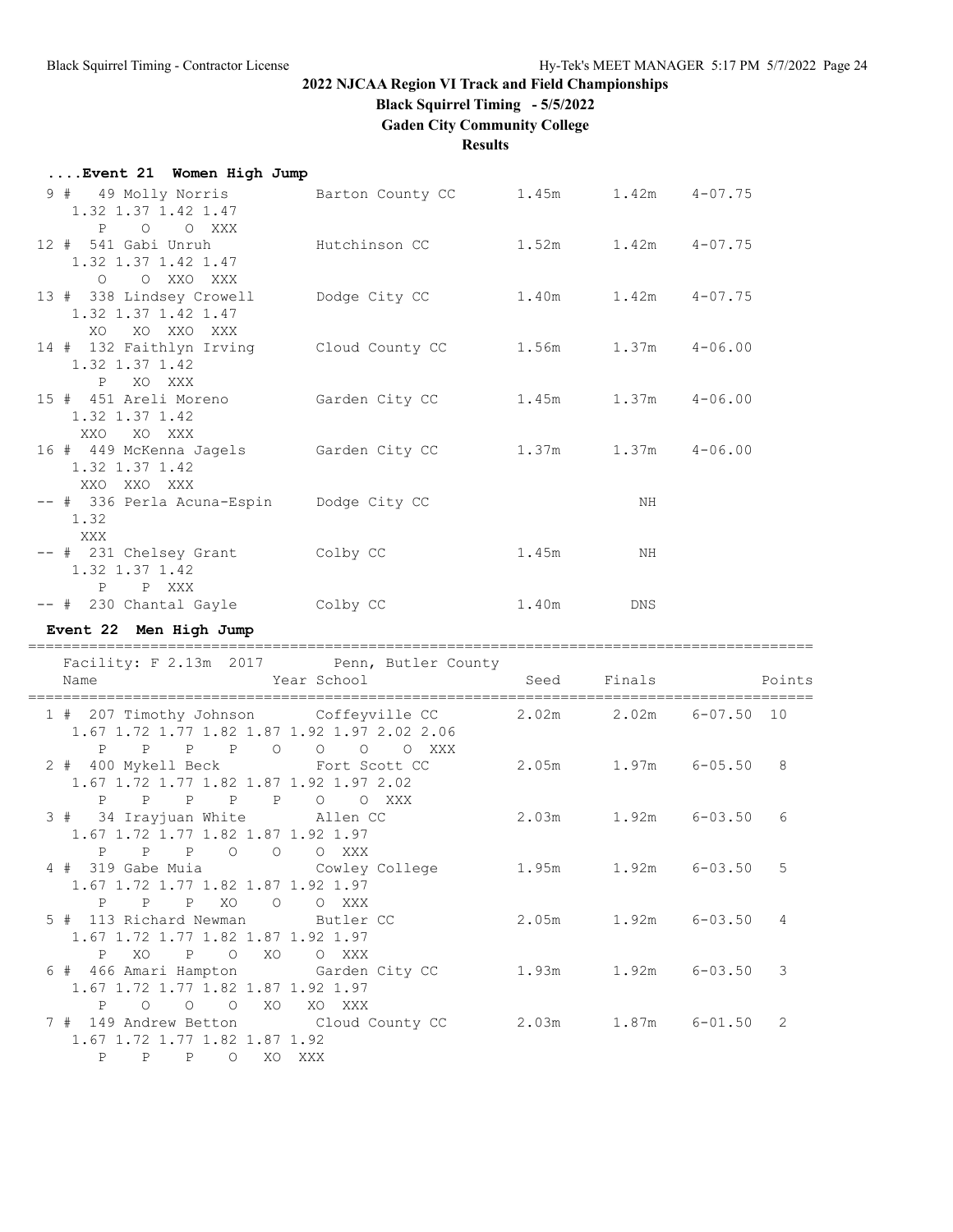**....Event 22 Men High Jump**

# **2022 NJCAA Region VI Track and Field Championships**

**Black Squirrel Timing - 5/5/2022**

**Gaden City Community College**

**Results**

| 8 # 547 Donovan Bryant Hutchinson CC<br>1.67 1.72 1.77 1.82 1.87 1.92<br>O O O XXO<br>P<br>XXX                                            |                | 1.87m                   | 1.87m  | $6 - 01.50$       | 1      |
|-------------------------------------------------------------------------------------------------------------------------------------------|----------------|-------------------------|--------|-------------------|--------|
| 9 # 563 Caleb Manning Mutchinson CC<br>1.67 1.72 1.77 1.82 1.87                                                                           |                | 1.92m                   |        | $1.82m$ $5-11.50$ |        |
| O O XO XXX<br>Ρ<br>9 # 254 Aaron Platt<br>1.67 1.72 1.77 1.82 1.87<br>P O XO XXX                                                          | Colby CC       | 1.85m                   |        | $1.82m$ $5-11.50$ |        |
| Ρ<br>11 # 408 Trey Dixon<br>1.67 1.72 1.77<br>$\mathbf{P}$<br>O XXX                                                                       | Fort Scott CC  | 1.80m                   | 1.72m  | $5 - 07.75$       |        |
| 12 # 490 Debonaire William Garden City CC<br>1.67 1.72 1.77<br>XO XO XXX                                                                  |                | 1.76m                   | 1.72m  | $5 - 07.75$       |        |
| 13 # 205 Trent Guidry<br>1.67 1.72 1.77<br>P XXO XXP                                                                                      | Coffeyville CC | 1.92m                   | 1.72m  | $5 - 07.75$       |        |
| 14 # 409 Marquise Fields Fort Scott CC<br>1.67 1.72<br>O XXX                                                                              |                | 1.75m                   | 1.67m  | $5 - 05.75$       |        |
| 14 # 332 Arcine Thompson Cowley College<br>1.67 1.72<br>O XXX                                                                             |                | 1.70m                   | 1.67m  | $5 - 05.75$       |        |
| 16 # 460 Cameron Collins<br>1.67 1.72<br>XO XXX                                                                                           | Garden City CC | 1.85m                   |        | $1.67m$ $5-05.75$ |        |
| -- # 513 Cameron Pompey<br>1.67 1.72 1.77 1.82<br>Ρ<br>P P XXX                                                                            | Highland CC    | 1.97m                   | ΝH     |                   |        |
| $--$ # 201 Will Ellis<br>1.67<br>XXX                                                                                                      | Coffeyville CC | 1.70m                   | ΝH     |                   |        |
| -- # 168 Timothy Nyinguan Cloud County CC                                                                                                 |                | 1.85m                   | DNS    |                   |        |
| -- # 166 Anson Moses Cloud County CC                                                                                                      |                | 1.87m                   | DNS    |                   |        |
| -- # 558 Alexander Holt Mutchinson CC                                                                                                     |                | 1.85m                   | DNS    |                   |        |
| Event 23 Women Pole Vault                                                                                                                 |                |                         |        |                   |        |
| Facility: F 3.80m 2010 Gillmore, Cowley College                                                                                           |                |                         |        |                   |        |
| Name<br>=================================                                                                                                 | Year School    | Seed                    | Finals |                   | Points |
| 1 # 124 Maggie Armstrong Cloud County CC 3.22m 3.31m 10-10.25 10<br>2.41 2.56 2.71 2.86 3.01 3.16 3.31 3.46                               |                | ======================= |        |                   |        |
| P P O O O O O XXX<br>2 # 269 Arantxa Cortez Cowley College 3.55m 3.31m 10-10.25 8<br>2.41 2.56 2.71 2.86 3.01 3.16 3.31 3.46              |                |                         |        |                   |        |
| P P P P P O XXO XXX<br>3 # 136 Mia Manley Cloud County CC 3.24m 3.16m 10-04.25 6<br>2.41 2.56 2.71 2.86 3.01 3.16 3.31<br>P P O O O O XXX |                |                         |        |                   |        |
| 4 # 536 Violet Martinez Hutchinson CC 3.20m 3.16m 10-04.25<br>2.41 2.56 2.71 2.86 3.01 3.16 3.31                                          |                |                         |        |                   | 5      |

P P P XO O O XXX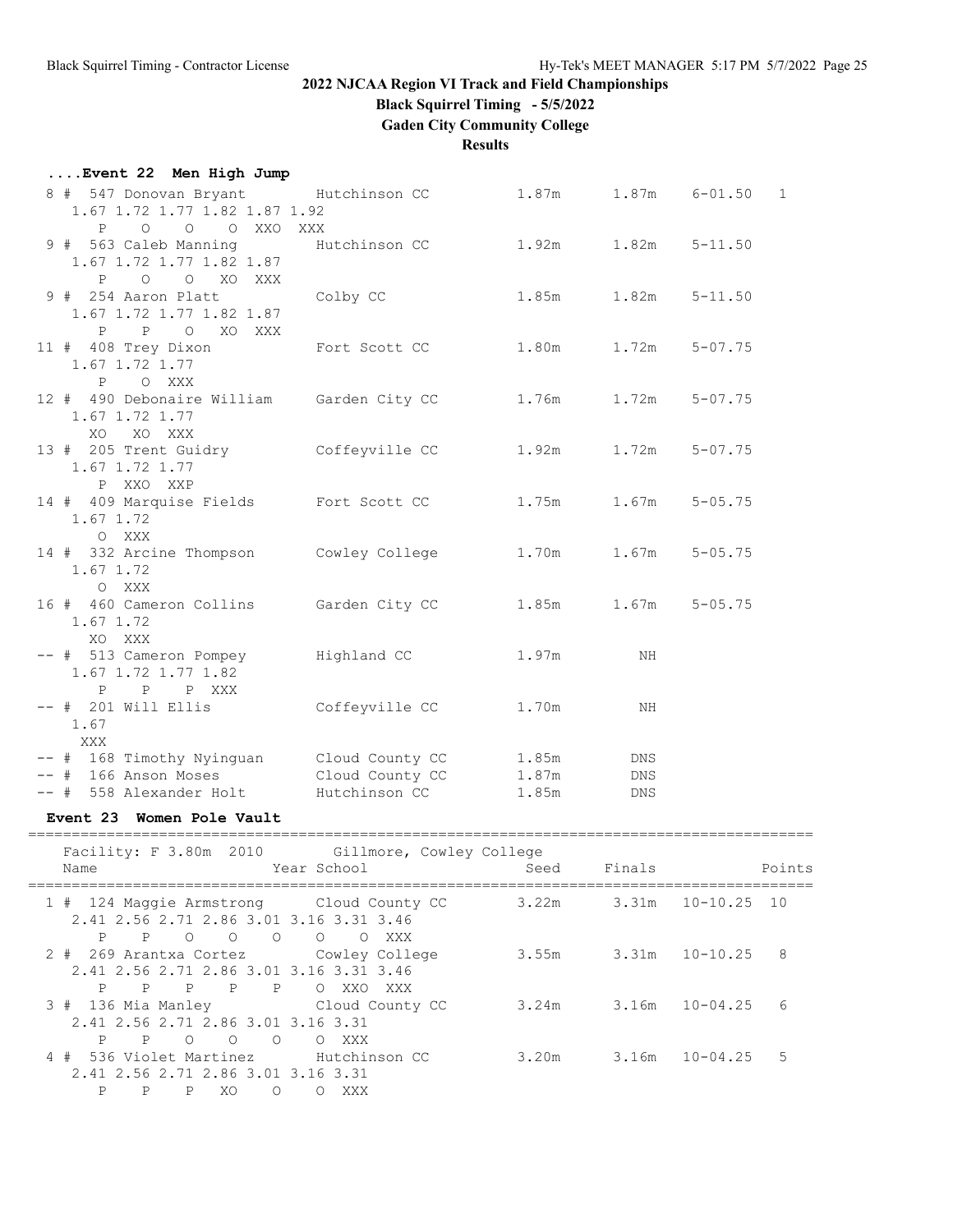**Black Squirrel Timing - 5/5/2022**

**Gaden City Community College**

**Results**

| Event 23 Women Pole Vault |  |  |  |  |
|---------------------------|--|--|--|--|
|---------------------------|--|--|--|--|

| 266 Jacie Carson<br>5#<br>2.41 2.56 2.71 2.86 3.01                                        | Cowley College | 2.55m | 2.86m      | $9 - 04.50$ | $\overline{4}$ |
|-------------------------------------------------------------------------------------------|----------------|-------|------------|-------------|----------------|
| $\circ$<br>$\circ$<br>XO XXX<br>$\bigcirc$<br>6 # 277 Channa Hines<br>2.41 2.56 2.71 2.86 | Cowley College | 3.11m | 2.71m      | $8 - 10.75$ | - 3            |
| XO.<br>$\circ$<br>XXX<br>7 # 449 McKenna Jagels<br>2.41 2.56 2.71                         | Garden City CC | 2.90m | 2.56m      | $8 - 04.75$ | - 2            |
| XO<br>XXX<br>525 Kiana Brown<br>-- #                                                      | Hutchinson CC  | 3.25m | <b>DNS</b> |             |                |

### **Event 24 Men Pole Vault**

==========================================================================================

| Facility: F 5.08m 2005 Ergenbright, Johnson County<br>Name                                                                                                                    | Year School                                                                                       |    | Seed Finals Points |   |
|-------------------------------------------------------------------------------------------------------------------------------------------------------------------------------|---------------------------------------------------------------------------------------------------|----|--------------------|---|
| 1 # 169 Ben Okraska (cloud County CC 4.65m $4.56m$ 14-11.50 10                                                                                                                | 2.91 3.06 3.21 3.36 3.51 3.66 3.81 3.96 4.11 4.26 4.41 4.56 4.71<br>P P P P P P P P P P XO XO XXP |    |                    |   |
| 2 # 517 Andwele Shurland Highland CC 4.28m 4.41m 14-05.50 8                                                                                                                   | 2.91 3.06 3.21 3.36 3.51 3.66 3.81 3.96 4.11 4.26 4.41 4.56<br>P P P P P P P P O O XXO XXX        |    |                    |   |
| 3 # 307 Luke Faulkner Cowley College 4.28m 4.11m 13-05.75 5.50                                                                                                                | 2.91 3.06 3.21 3.36 3.51 3.66 3.81 3.96 4.11 4.26<br>P P P P P P P O O XXX                        |    |                    |   |
| 3 # 571 Simon Steinert Hutchinson CC 4.30m 4.11m 13-05.75 5.50                                                                                                                | 2.91 3.06 3.21 3.36 3.51 3.66 3.81 3.96 4.11 4.26<br>P P P P P P P P O O XXX                      |    |                    |   |
| 5 # 567 Braydon Peterson Hutchinson CC 3.83m 3.96m 12-11.75 4<br>2.91 3.06 3.21 3.36 3.51 3.66 3.81 3.96 4.11<br>P P P P XO O O XO XXX                                        |                                                                                                   |    |                    |   |
| 6 # 149 Andrew Betton Cloud County CC 3.95m 3.66m 12-00.00<br>2.91 3.06 3.21 3.36 3.51 3.66 3.81<br>P P P P O XO XXX                                                          |                                                                                                   |    |                    | 3 |
| 7 # 201 Will Ellis Coffeyville CC 3.68m 3.06m 10-00.50<br>2.91 3.06 3.21 3.36 3.51<br>P O P P XXX                                                                             |                                                                                                   |    |                    | 2 |
| 2.91 3.06 3.21 3.36 3.51 3.66<br>$\begin{matrix} \mathsf{O} \qquad & \mathsf{P} \qquad & \mathsf{P} \qquad & \mathsf{P} \qquad & \mathsf{P} \qquad \mathsf{XXX} \end{matrix}$ |                                                                                                   |    |                    |   |
| -- # 561 Jade Jantzen Mutchinson CC 4.16m<br>2.91 3.06 3.21 3.36 3.51 3.66<br>P P P P P XXX                                                                                   |                                                                                                   | NH |                    |   |
| -- # 205 Trent Guidry Coffeyville CC 2.93m<br>2.91<br>XXX                                                                                                                     |                                                                                                   | ΝH |                    |   |
| -- # 415 Cody Grant Fort Scott CC 3.08m<br>2.91<br>XXX                                                                                                                        |                                                                                                   | NH |                    |   |
| -- # 417 Doriye Jackson Fort Scott CC<br>2.91<br>XXX                                                                                                                          |                                                                                                   | NH |                    |   |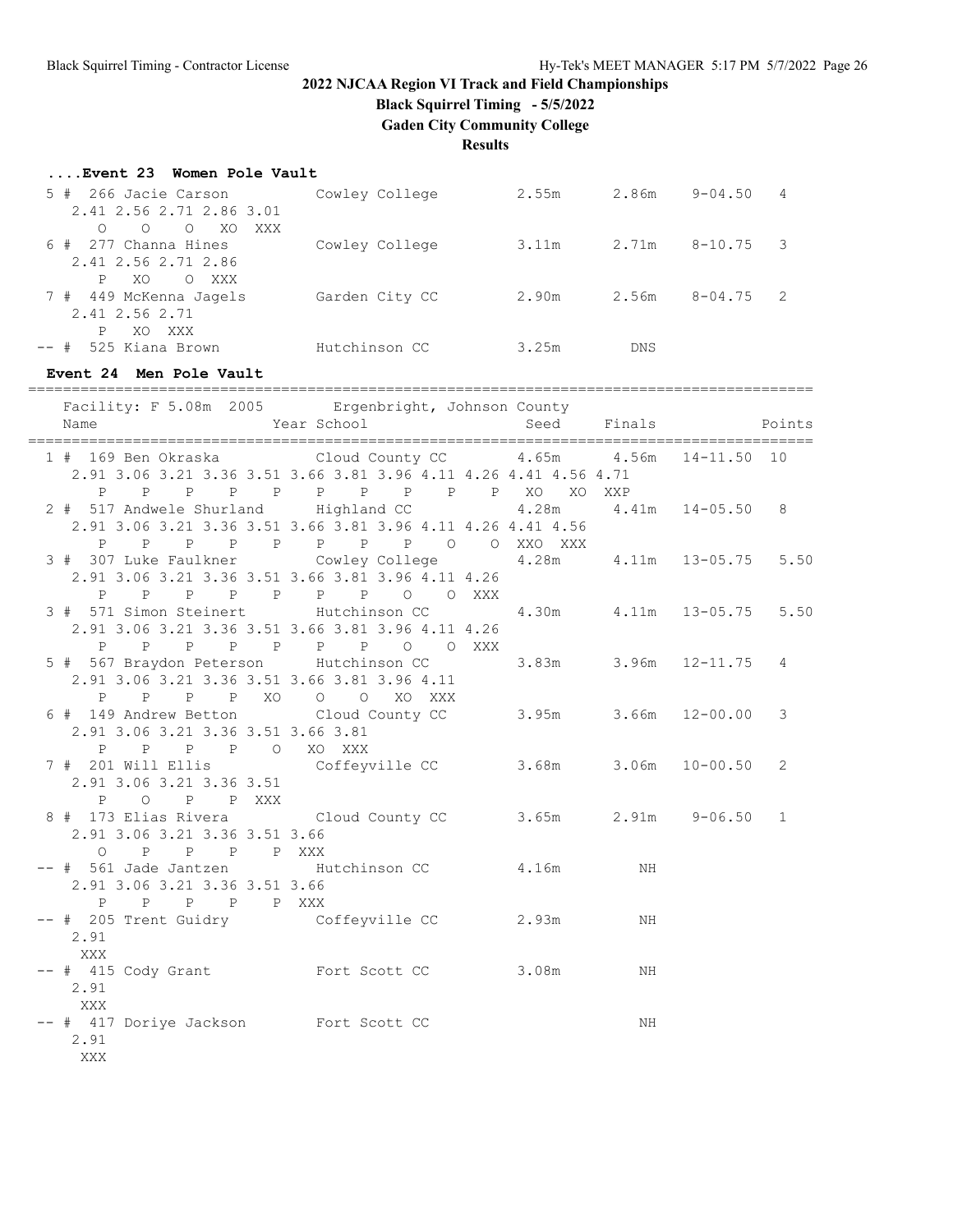**Black Squirrel Timing - 5/5/2022**

**Gaden City Community College**

**Results**

### **....Event 24 Men Pole Vault**

| -- # 404 Micaleb Campbell | Fort Scott CC  |       | NΗ |
|---------------------------|----------------|-------|----|
| 2.91                      |                |       |    |
| XXX                       |                |       |    |
| $--$ # 324 Slade Roberts  | Cowley College | 3.50m | NΗ |
| 2.91 3.06 3.21 3.36       |                |       |    |
| P –<br>P XXX              |                |       |    |

## **Event 25 Women Long Jump**

==================================================================================================

|      | Facility: F 6.16m 2009 Simmons, Barton County                                                         |                                                                  |                            |            |     |                    |              |                |
|------|-------------------------------------------------------------------------------------------------------|------------------------------------------------------------------|----------------------------|------------|-----|--------------------|--------------|----------------|
|      | Year School<br>Name                                                                                   |                                                                  | Seed Finals Wind           |            |     |                    |              | H# Points      |
|      | 1 # 51 Nia Robinson Barton County CC                                                                  |                                                                  | 6.36m                      | 6.40m      |     | 4.4 21-00.00 2 10  |              |                |
|      | 6.40m(4.4) PASS PASS                                                                                  | PASS<br>PASS                                                     | PASS                       |            |     |                    |              |                |
|      | 2 # 375 Damazvia Dames Fort Scott CC                                                                  |                                                                  | 6.02m 5.94m                |            |     | $3.0$ 19-06.00 2   |              | 8              |
|      | 5.94m(3.0) 5.61m(2.9) PASS PASS                                                                       | PASS                                                             | PASS                       |            |     |                    |              |                |
|      | 3 # 377 Kailah Gilmore Fort Scott CC                                                                  |                                                                  | 5.85m 5.73m                |            |     | $2.6$ 18-09.75 2   |              | 6              |
|      | $5.29$ m $(2.9)$ $5.31$ m $(3.3)$ $5.51$ m $(2.3)$ $5.67$ m $(4.8)$ $5.73$ m $(2.6)$ $5.49$ m $(3.4)$ |                                                                  |                            |            |     |                    |              |                |
|      | 4 # 225 Princess Browne Colby CC                                                                      |                                                                  | 5.60m 5.60m 3.9 18-04.50 2 |            |     |                    |              | 5              |
|      | 5.60m(3.9) 5.44m(-0.5) FOUL 5.54m(4.1) PASS PASS                                                      |                                                                  |                            |            |     |                    |              |                |
|      | 5 # 43 Brittania Ingram Barton County CC 5.51m 5.59m                                                  |                                                                  |                            |            |     | $2.8$ 18-04.25 2   |              | $\overline{4}$ |
|      | FOUL                                                                                                  | FOUL $5.44$ m $(2.7)$ FOUL $5.59$ m $(2.8)$ FOUL                 |                            |            |     |                    |              |                |
|      | 6 # 132 Faithlyn Irving                                                                               | Cloud County CC                                                  | 5.59m                      | 5.53m      |     | $4.1$ 18-01.75 2   |              | 3              |
|      | FOUL                                                                                                  | $5.38m(2.8)$ $5.29m(2.5)$ $5.15m(3.2)$ $5.53m(4.1)$ $5.49m(3.7)$ |                            |            |     |                    |              |                |
|      | 7 # 193 Daylece Newsom Coffeyville CC 5.28m                                                           |                                                                  |                            | 5.45m      |     | $3.8$ $17-10.75$ 1 |              | $\mathcal{L}$  |
|      | $5.35m(4.3)$ $5.34m(2.7)$ $5.15m(3.3)$ $5.02m(1.7)$ $5.45m(3.8)$ $5.12m(4.2)$                         |                                                                  |                            |            |     |                    |              |                |
|      | 8 # 379 Patience Heath                                                                                | Fort Scott CC<br>5.72m                                           |                            | 5.34m      |     | $3.4$ 17-06.25 2   |              | $\mathbf{1}$   |
|      | $4.95m(3.9)$ $5.28m(4.0)$ PASS $5.34m(3.4)$ $5.15m(4.7)$ $5.29m(3.8)$                                 |                                                                  |                            |            |     |                    |              |                |
|      | 9 # 189 Shavell Riley Coffeyville CC                                                                  |                                                                  | 4.77m 5.25m 6.0 17-02.75 1 |            |     |                    |              |                |
|      | FOUL(2.9) 5.00m(3.0) 5.25m(6.0) PASS PASS                                                             |                                                                  | PASS                       |            |     |                    |              |                |
|      | 10 # 131 Reanna Green                                                                                 | Cloud County CC 5.35m 5.19m                                      |                            |            |     | $3.6$ 17-00.50 2   |              |                |
|      | $5.09m(3.3)$ $4.93m(3.0)$ $5.19m(3.6)$                                                                |                                                                  |                            |            |     |                    |              |                |
|      | 11 # 288 Abby Rueschhoff Cowley College 5.15m 5.17m                                                   |                                                                  |                            |            |     | $3.8$ 16-11.50 1   |              |                |
|      | 5.11m(5.8) FOUL 5.17m(3.8)                                                                            |                                                                  |                            |            |     |                    |              |                |
|      | 12 # 10 Ashley Robinson Allen CC                                                                      |                                                                  | 5.17m 5.10m                |            |     | $1.7$ 16-08.75 1   |              |                |
|      | $5.10m(1.7)$ 4.99 $m(4.0)$ FOUL                                                                       |                                                                  |                            |            |     |                    |              |                |
|      | 13 # 137 Vanessa Mercera Cloud County CC 5.62m 5.04m                                                  |                                                                  |                            |            |     | $3.6$ 16-06.50 2   |              |                |
|      | 4.96m(3.4) 5.04m(3.6)<br>FOUL                                                                         |                                                                  |                            |            |     |                    |              |                |
|      | 14 # 53 Ida Seesay                                                                                    | Barton County CC 5.44m 4.98m                                     |                            |            |     | $3.5$ $16-04.25$ 2 |              |                |
|      | FOUL<br>FOUL 4.98m (3.5)                                                                              |                                                                  |                            |            |     |                    |              |                |
|      | 15 # 497 Dayjahney Hibbert Highland CC                                                                |                                                                  | 5.07m                      | 4.92m      |     | $3.9$ $16-01.75$ 1 |              |                |
|      | $4.92m(3.9)$ $4.85m(4.4)$ $4.43m(2.6)$                                                                |                                                                  |                            |            |     |                    |              |                |
|      | 16 # 443 Diamond Choate Garden City CC                                                                |                                                                  | 4.52m 4.75m                |            |     | $3.3$ $15-07.00$ 1 |              |                |
|      | $4.56m(3.8)$ $4.64m(4.3)$ $4.75m(3.3)$                                                                |                                                                  |                            |            |     |                    |              |                |
|      | 17 # 242 C'Aijah Rolle Colby CC                                                                       |                                                                  | 5.07m                      | 4.68m      |     | $3.1$ 15-04.25 1   |              |                |
|      | FOUL $4.68m(3.1) 4.65m(3.7)$                                                                          |                                                                  |                            |            |     |                    |              |                |
|      | 18 # 9 Jodian Reid                                                                                    | Allen CC                                                         | 4.43m 4.62m                |            |     | 4.8 15-02.00 1     |              |                |
|      | $4.60m(2.4)$ $4.34m(3.4)$ $4.62m(4.8)$                                                                |                                                                  |                            |            |     |                    |              |                |
|      | 19 # 451 Areli Moreno                                                                                 | Garden City CC                                                   | 4.94m                      | 4.61m      |     | $2.8$ 15-01.50 1   |              |                |
|      | $3.35m(2.4)$ 4.61m(2.8) 4.48m(2.2)                                                                    |                                                                  |                            |            |     |                    |              |                |
|      | -- # 230 Chantal Gayle                                                                                | Colby CC                                                         | 4.91m                      | DNS        | NWI |                    | $\mathbf{1}$ |                |
| $--$ | Tatiana Washington                                                                                    | Coffeyville CC                                                   | 5.59m                      | <b>SCR</b> | NWI |                    |              |                |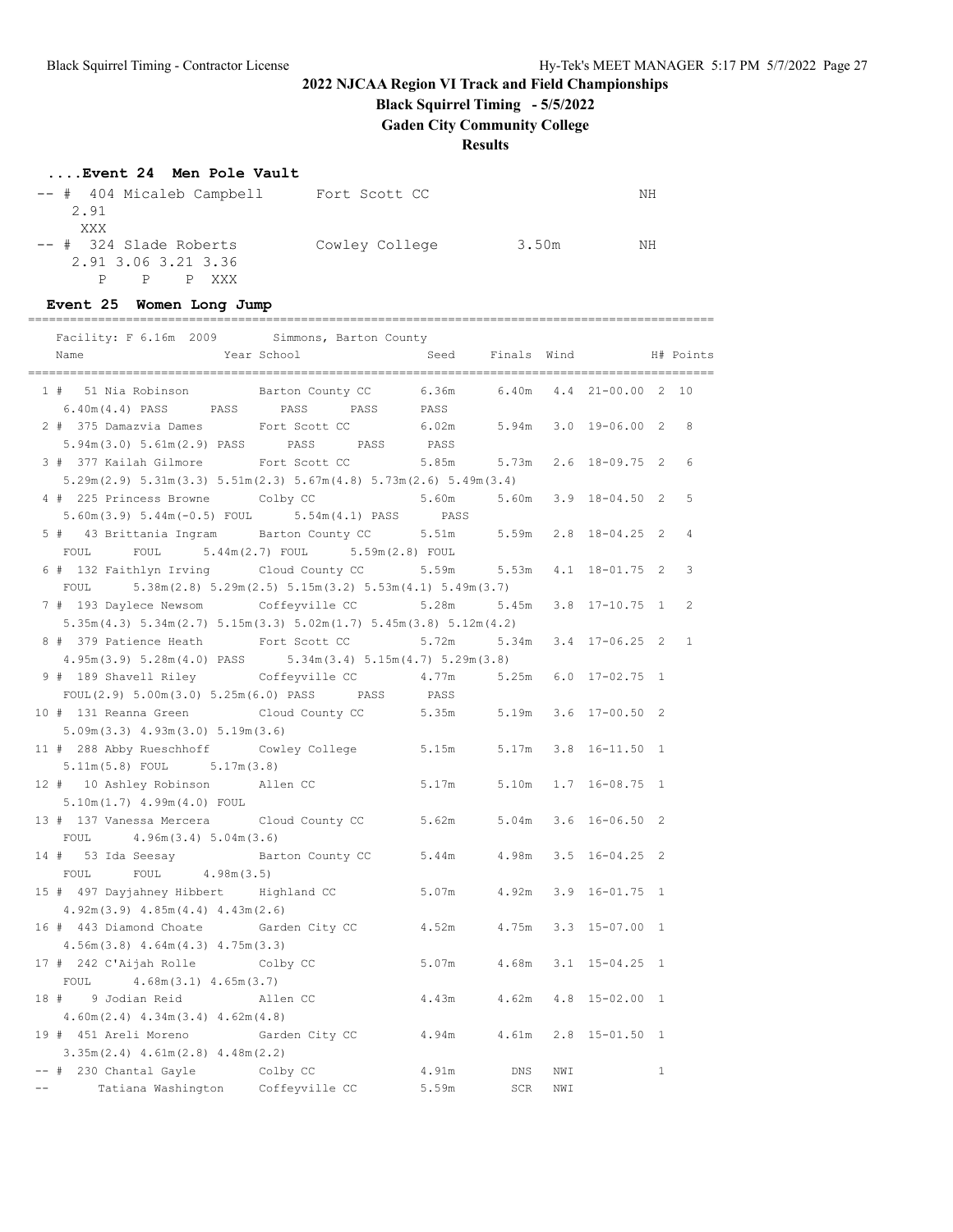# **Black Squirrel Timing - 5/5/2022**

**Gaden City Community College**

**Results**

==================================================================================================

## **Event 26 Men Long Jump**

| Facility: F 8.16m 2021 Coke, Barton County                                         |                  |                                    |             |                      |                |              |
|------------------------------------------------------------------------------------|------------------|------------------------------------|-------------|----------------------|----------------|--------------|
| Name                                                                               | Year School      | Seed                               | Finals Wind |                      |                | H# Points    |
|                                                                                    |                  |                                    |             |                      |                |              |
| 1 # 168 Timothy Nyinguan Cloud County CC 7.38m 8.08m<br>8.08m(4.9) FOUL<br>FOUL    | PASS<br>PASS     | PASS                               |             | 4.9 26-06.25 2 10    |                |              |
| 2 # 78 Anthony Woods                                                               | Barton County CC | 7.23m                              | 7.75m       | $4.0$ $25-05.25$ 2   |                | 8            |
| FOUL $(3.2)$ FOUL $(4.5)$ 7.63m $(4.0)$ FOUL $(3.2)$ 7.54m $(3.1)$ 7.75m $(4.0)$   |                  |                                    |             |                      |                |              |
| 3 # 203 Treyvon Ferguson                                                           | Coffeyville CC   | 7.26m                              | 7.32m       | $4.8$ 24-00.25       | - 2            | 6            |
| 7.27m(4.4) 7.31m(3.6) 7.32m(4.8) FOUL PASS                                         |                  | PASS                               |             |                      |                |              |
| 4 # 151 Brad Davies-Pughe Cloud County CC                                          |                  | 7.53m                              | 7.31m       | $4.0$ $23-11.75$     | - 2            | 5            |
| FOUL $(3.0)$ 7.31m $(4.0)$ 4.37m $(3.5)$ 7.06m $(3.9)$ 7.28m $(3.6)$ 5.21m $(2.8)$ |                  |                                    |             |                      |                |              |
| 5 # 546 Dimetre Browne                                                             | Hutchinson CC    | 7.23m                              | 7.25m       | $2.7$ $23 - 09.50$   | $\overline{2}$ | 4            |
| $6.99m(4.0)$ $7.15m(5.3)$ $7.13m(2.8)$ $6.87m(4.2)$ $7.05m(2.6)$ $7.25m(2.7)$      |                  |                                    |             |                      |                |              |
| 6 # 319 Gabe Muia                                                                  | Cowley College   | 7.05m                              | 6.99m       | $5.0$ $22-11.25$     | $\overline{2}$ | 3            |
| FOUL $(3.9)$ 6.99m $(5.0)$ 6.92m $(4.8)$ 6.79m $(4.1)$ 6.57m $(3.5)$ 6.99m $(3.2)$ |                  |                                    |             |                      |                |              |
| 7 # 195 Garrian Betts                                                              | Coffeyville CC   | 6.94m                              | 6.96m       | $5.2$ $22-10.00$ 2   |                | 2            |
| 6.96m(5.2) 6.80m(4.4) F0UL<br>FOUL                                                 | FOUL             | FOUL                               |             |                      |                |              |
| 8 # 563 Caleb Manning                                                              | Hutchinson CC    | 6.87m                              | 6.93m       | $4.2$ $22-09.00$ 2   |                | $\mathbf{1}$ |
| $6.75m(4.1)$ $6.93m(4.2)$ $6.80m(3.2)$ $6.47m(3.5)$ $6.68m(2.3)$ PASS              |                  |                                    |             |                      |                |              |
| 9 # 396 Enoch Antwi                                                                | Fort Scott CC    | 6.73m                              | 6.86m       | $4.1$ 22-06.25 1     |                |              |
| $6.72m(4.9)$ $6.86m(4.1)$ $6.65m(3.9)$ $FOUL(2.9)$ $6.65m(3.3)$ $6.74m(3.5)$       |                  |                                    |             |                      |                |              |
| 10 # 573 Clyedterrious Tho Hutchinson CC                                           |                  | 6.78m                              | 6.85m       | $3.9$ $22-05.75$ 1   |                |              |
| 6.85m(3.9) 6.38m(5.3) PASS                                                         |                  |                                    |             |                      |                |              |
| 11 # 201 Will Ellis                                                                | Coffeyville CC   | 6.23m                              | 6.85m       | $4.1$ 22-05.75 1     |                |              |
| $6.15m(4.0)$ FOUL $(4.2)$ 6.85m $(4.1)$                                            |                  |                                    |             |                      |                |              |
| 12 # 296 Diego Andres-Doug Cowley College                                          |                  | 6.87m                              | 6.84m       | $5.1$ $22-05.25$ 2   |                |              |
| FOUL(4.1) 6.84m(5.1) PASS                                                          |                  |                                    |             |                      |                |              |
| 13 # 474 Fabian Nava                                                               | Garden City CC   | 7.09m                              | 6.82m       | $3.7$ $22-04.50$ 2   |                |              |
| 6.82m(3.7) 6.74m(3.4) 6.66m(4.0)                                                   |                  |                                    |             |                      |                |              |
| 14 # 398 Jashawn Atkins                                                            | Fort Scott CC    | 6.75m                              | 6.81m       | $4.5$ 22-04.25 1     |                |              |
| 6.79m(5.9) 6.75m(3.8) 6.81m(4.5)                                                   |                  |                                    |             |                      |                |              |
| 15 # 621 Latavious Stewart Northwest Kansas                                        |                  | 7.25m                              | 6.79m       | $3.1$ $22-03.50$ 2   |                |              |
| 6.79m(3.1) PASS<br>PASS                                                            |                  |                                    |             |                      |                |              |
| 16 # 513 Cameron Pompey Highland CC                                                |                  | 7.06m                              | 6.77m       | $2.8$ $22-02.50$ 2   |                |              |
| $6.48m(4.0)$ FOUL $(4.1)$ $6.77m(2.8)$                                             |                  |                                    |             |                      |                |              |
| 17 # 261 Blake Vercher                                                             | Colby CC         | 6.32m                              | 6.75m       | $4.1$ $22-01.75$ 1   |                |              |
| 6.50m(5.9) 6.75m(4.1) 6.39m(4.7)                                                   |                  |                                    |             |                      |                |              |
| 18 # 400 Mykell Beck                                                               | Fort Scott CC    | 6.77m                              | 6.58m       | $4.5$ $21-07.25$     | -1             |              |
| 6.58m(4.5) 6.45m(3.5) 5.97m(5.9)                                                   |                  |                                    |             |                      |                |              |
| 19 # 171 Narindra Rafidima Cloud County CC                                         |                  | 7.25m                              | 6.57m       | $3.7$ $21-06.75$ 2   |                |              |
| 6.57m(3.7) FOUL<br>FOUL                                                            |                  |                                    |             |                      |                |              |
| 20 # 16 Sean Dixon Allen CC                                                        |                  | 6.29m                              |             | 6.46m 3.4 21-02.50 1 |                |              |
| 5.90m(4.2) 6.28m(3.6) 6.46m(3.4)<br>21 # 506 Tyrease Dutton-Bi Highland CC         |                  | $6.17m$ $6.33m$                    |             | $5.7$ 20-09.25 1     |                |              |
| $6.33m(5.7)$ FOUL<br>FOUL                                                          |                  |                                    |             |                      |                |              |
| 22 # 461 Andre Dafney Garden City CC                                               |                  | $6.04m$ $6.30m$ $4.3$ $20-08.00$ 1 |             |                      |                |              |
| 6.25m(3.7) 6.30m(4.3) 6.22m(4.7)                                                   |                  |                                    |             |                      |                |              |
| 23 # 29 Jeremiah Saintill Allen CC                                                 |                  | 6.60m                              |             | 6.22m 3.9 20-05.00 1 |                |              |
| FOUL(5.2) 6.20m(6.0) 6.22m(3.9)                                                    |                  |                                    |             |                      |                |              |
| 24 # 623 Dante Whaley Morthwest Kansas 6.51m 6.10m                                 |                  |                                    |             | $4.5$ 20-00.25 1     |                |              |
| 5.93m(5.8) 6.10m(4.5) 5.95m(3.7)                                                   |                  |                                    |             |                      |                |              |
| 25 # 14 Rondarius Carter Allen CC                                                  |                  | 6.15m                              | 6.10m       | $5.6$ 20-00.25 1     |                |              |
| 6.10m(5.6) 5.95m(4.1) 5.80m(3.1)                                                   |                  |                                    |             |                      |                |              |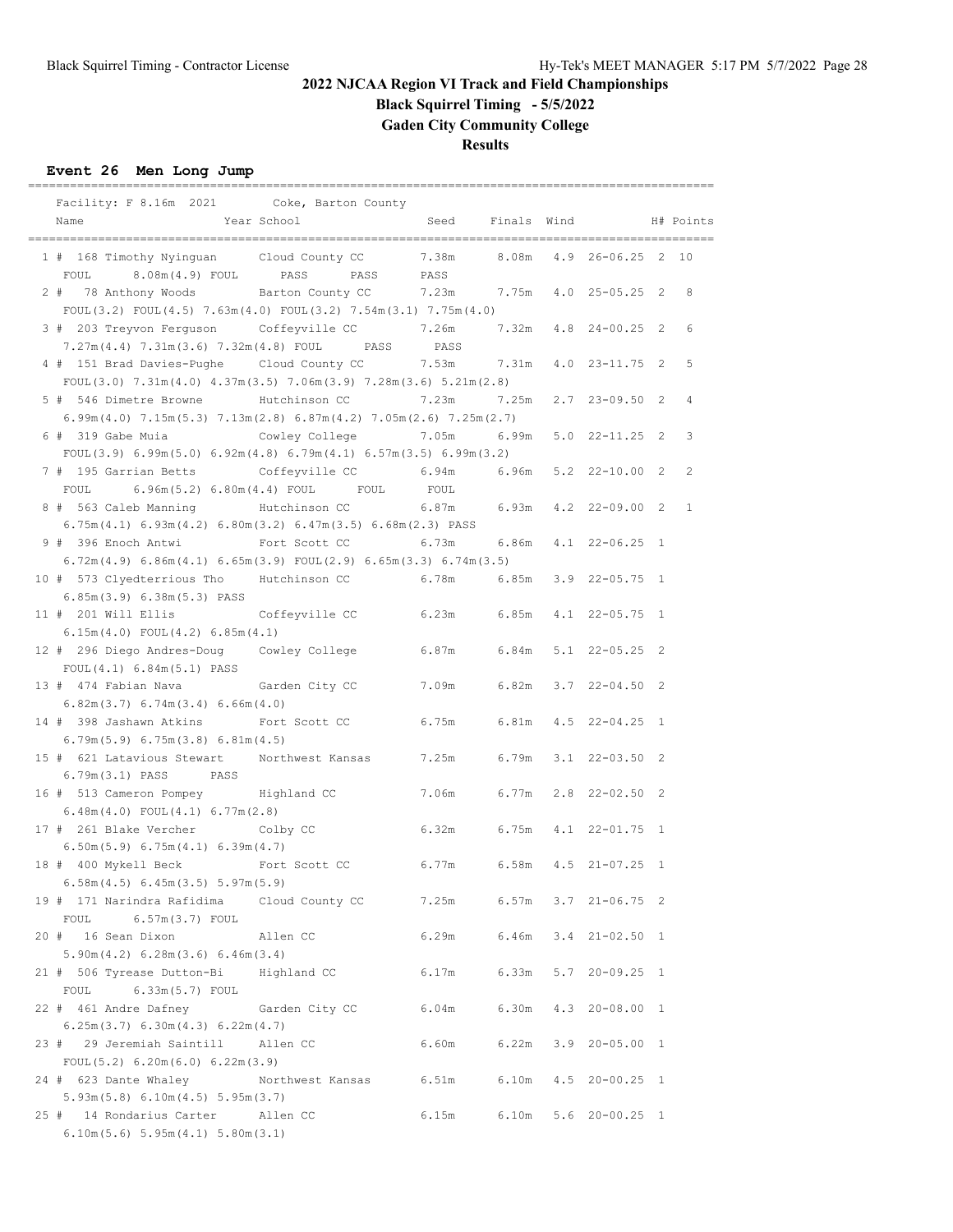**Black Squirrel Timing - 5/5/2022**

**Gaden City Community College**

## **Results**

==================================================================================================

## **....Event 26 Men Long Jump**

| 26     |       | # 332 Arcine Thompson                  |       | Cowley College   | 6.04m |       | 5.83m 3.3 19-01.50 1 |   |
|--------|-------|----------------------------------------|-------|------------------|-------|-------|----------------------|---|
|        |       | $5.42m(3.8)$ $5.83m(3.3)$ $5.79m(4.5)$ |       |                  |       |       |                      |   |
|        |       | -- # 464 Thaj Ferguson                 |       | Garden City CC   | 6.79m | FOUL  |                      | 2 |
|        | FOUL. | FOUL                                   | FOUL  |                  |       |       |                      |   |
|        |       | $--$ # 627 Aaron Byars                 |       | Pratt CC         | 6.19m | FOUL. |                      |   |
|        | FOUL. | FOUL                                   | FOUL. |                  |       |       |                      |   |
| $--$ # |       | 60 Shakwon Coke                        |       | Barton County CC | 7.97m | FOUL  |                      | 2 |
|        | FOUL  | FOUL                                   | PASS  |                  |       |       |                      |   |

## **Event 27 Women Triple Jump**

| Facility: F 12.76m 2009 Simmons, Barton County<br>Name                                              | Year School    |                              |            |     | Seed Finals Wind H# Points |              |                |
|-----------------------------------------------------------------------------------------------------|----------------|------------------------------|------------|-----|----------------------------|--------------|----------------|
| 1 # 51 Nia Robinson Barton County CC 12.77m                                                         |                |                              |            |     | 12.87m 5.9 42-02.75 2 10   |              |                |
| 12.08m(6.8) PASS PASS 12.87m(5.9) PASS PASS                                                         |                |                              |            |     |                            |              |                |
| 2 # 132 Faithlyn Irving Cloud County CC 11.98m 12.15m 5.3 39-10.50 2                                |                |                              |            |     |                            |              | 8              |
| $11.87m(6.4)$ $12.08m(4.3)$ $11.88m(7.7)$ $12.07m(6.2)$ $12.11m(6.2)$ $12.15m(5.3)$                 |                |                              |            |     |                            |              |                |
| 3 # 375 Damazvia Dames Fort Scott CC 12.34m 12.10m 3.8 39-08.50 2                                   |                |                              |            |     |                            |              | 6              |
| $11.73m(5.6)$ PASS PASS $12.08m(5.2)$ $12.10m(3.8)$ $12.07m(4.3)$                                   |                |                              |            |     |                            |              |                |
| 4 # 225 Princess Browne Colby CC                                                                    |                | 11.75m 11.96m 5.4 39-03.00 2 |            |     |                            |              | 5              |
| $11.90m(5.7)$ $10.20m(4.3)$ $11.64m(6.4)$ $11.70m(5.9)$ $11.78m(5.5)$ $11.96m(5.4)$                 |                |                              |            |     |                            |              |                |
| 5 # 10 Ashley Robinson Milen CC 11.15m 11.38m 6.0 37-04.00 2                                        |                |                              |            |     |                            |              | $\overline{4}$ |
| $11.38m(6.0)$ $11.14m(7.9)$ $11.33m(6.7)$ $11.28m(7.3)$ $11.15m(4.6)$ $11.12m(6.6)$                 |                |                              |            |     |                            |              |                |
| 6 # 288 Abby Rueschhoff Cowley College 10.67m 10.93m 4.5 35-10.50 2                                 |                |                              |            |     |                            |              | 3              |
| $10.66m(5.0)$ FOUL $(5.0)$ FOUL $(7.6)$ 10.93m $(4.5)$ 10.85m $(5.4)$ 10.75m $(4.9)$                |                |                              |            |     |                            |              |                |
| 7 # 53 Ida Seesay Barton County CC 10.45m                                                           |                |                              |            |     | 10.43m 5.0 34-02.75 1      |              | 2              |
| $10.09\text{m} (6.5)$ PASS $9.75\text{m} (5.9)$ $10.16\text{m} (4.8)$ $10.43\text{m} (5.0)$<br>FOUL |                |                              |            |     |                            |              |                |
| 8 # 379 Patience Heath Fort Scott CC                                                                |                |                              |            |     | 10.42m  4.0  34-02.25  1   |              | $\mathbf{1}$   |
| FOUL 10.42m(4.0) FOUL FOUL FOUL<br>FOUL                                                             |                |                              |            |     |                            |              |                |
| 9 # 393 Keyann Wilson Fort Scott CC 10.54m                                                          |                |                              |            |     | 10.24m 6.5 33-07.25 2      |              |                |
| FOUL (0.5) 10.24m (6.5) 10.20m (5.8) FOUL FOUL PASS                                                 |                |                              |            |     |                            |              |                |
| 10 # 543 Aidyn White . Hutchinson CC . 9.77m 9.97m 6.4 32-08.50 1                                   |                |                              |            |     |                            |              |                |
| FOUL $9.72m(6.3)$ 9.97m(6.4)                                                                        |                |                              |            |     |                            |              |                |
| 11 # 242 C'Aijah Rolle Colby CC 10.12m 9.96m                                                        |                |                              |            |     | $7.3$ $32-08.25$ 1         |              |                |
| $9.41m(4.4)$ $9.83m(4.6)$ $9.96m(7.3)$                                                              |                |                              |            |     |                            |              |                |
| 12 # 542 Emme Watkins Mutchinson CC 9.89m 9.58m 5.7 31-05.25 1                                      |                |                              |            |     |                            |              |                |
| $9.29m(4.1)$ $9.58m(5.7)$ FOUL                                                                      |                |                              |            |     |                            |              |                |
| -- # 193 Daylece Newsom Coffeyville CC                                                              |                |                              | FOUL       |     |                            | $\mathbf{1}$ |                |
| FOUL<br>FOUL<br>FOUL                                                                                |                |                              |            |     |                            |              |                |
| -- # 43 Brittania Ingram Barton County CC                                                           |                | 11.77m                       | FOUL       |     |                            | $\mathbf{2}$ |                |
| FOUL<br>FOUL<br>FOUL                                                                                |                |                              |            |     |                            |              |                |
| -- # 181 Achai Arop                                                                                 | Coffeyville CC |                              | FOUL       |     |                            | $\mathbf{1}$ |                |
| FOUL<br>FOUL FOUL                                                                                   |                |                              |            |     |                            |              |                |
| -- # 131 Reanna Green Cloud County CC                                                               |                | 10.54m                       | DNS        | NWI |                            | 2            |                |
| -- # 238 McKenna Kirkpatri                                                                          | Colby CC       | 10.32m                       | <b>DNS</b> | NWI |                            | $\mathbf{1}$ |                |

### **Event 28 Men Triple Jump**

| Facility: F 15.31m 2004  | Harris /                     | Lee, Southwestern / Barton |             |                          |           |
|--------------------------|------------------------------|----------------------------|-------------|--------------------------|-----------|
| Name                     | Year School                  | Seed                       | Finals Wind |                          | H# Points |
|                          |                              |                            |             |                          |           |
| 1 # 203 Treyvon Ferguson | Coffeyville CC               | 16.19m                     |             | 15.00m 7.9 49-02.50 2 10 |           |
| PASS<br>FOUL.            | 14.46m(3.9) 15.00m(7.9) PASS | PASS                       |             |                          |           |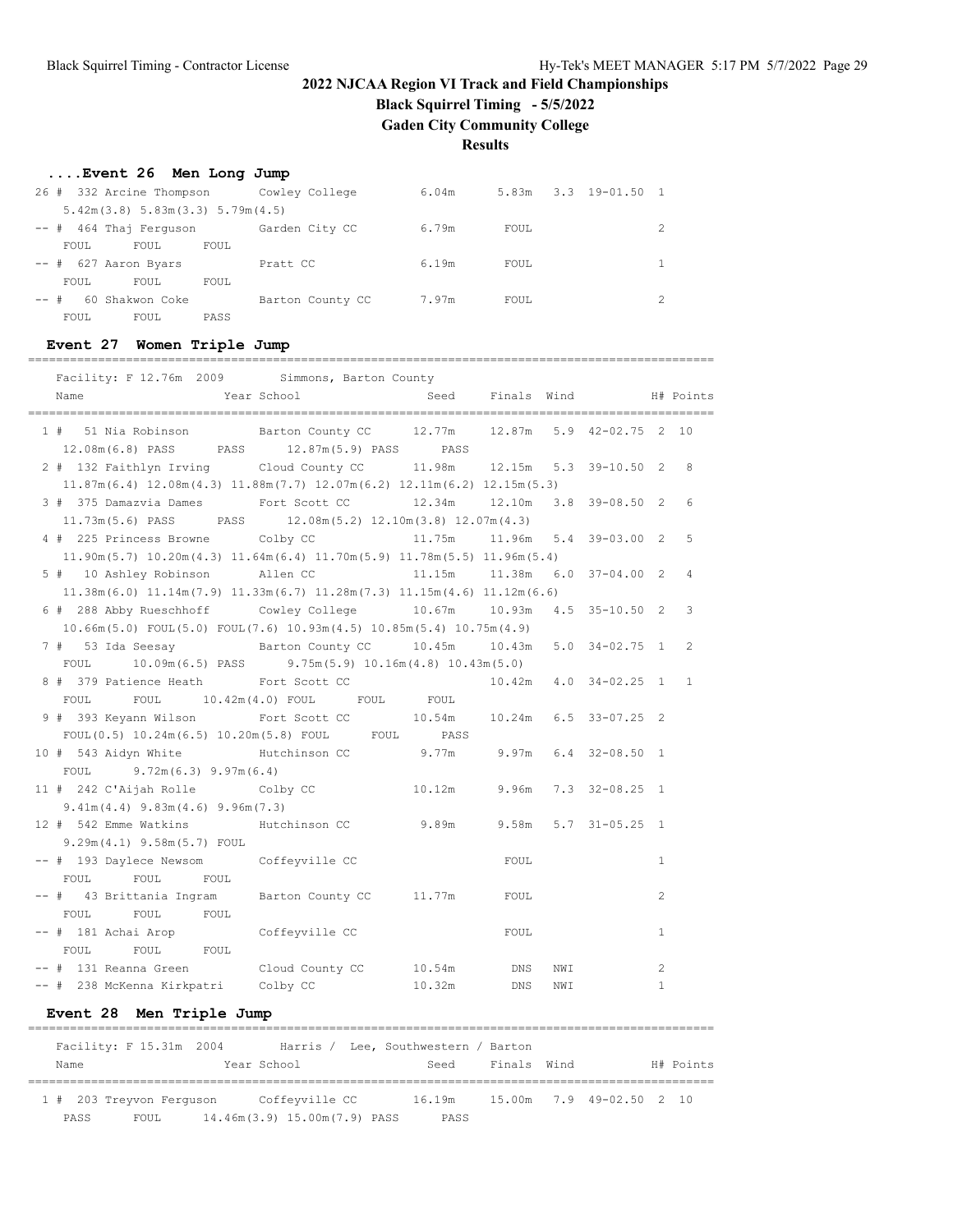# **Black Squirrel Timing - 5/5/2022**

**Gaden City Community College**

## **Results**

## **....Event 28 Men Triple Jump**

|      |                                           | 2 # 195 Garrian Betts Coffeyville CC 15.26m 14.98m 5.7 49-01.75 2 8                 |        |            |            |                       |                |   |
|------|-------------------------------------------|-------------------------------------------------------------------------------------|--------|------------|------------|-----------------------|----------------|---|
| FOUL | FOUL                                      | 13.72m(9.7) 13.37m(3.0) FOUL 14.98m(5.7)                                            |        |            |            |                       |                |   |
|      |                                           | 3 # 258 Latrell Taylor Colby CC 13.30m 14.87m 6.7 48-09.50 1 6                      |        |            |            |                       |                |   |
|      |                                           | 14.87m(6.7) PASS PASS PASS PASS PASS PASS                                           |        |            |            |                       |                |   |
|      |                                           | 4 # 78 Anthony Woods Barton County CC 15.26m 14.82m 5.2 48-07.50 2                  |        |            |            |                       |                | 5 |
|      |                                           | FOUL FOUL 14.25m(5.3) FOUL 14.70m(5.2) 14.82m(5.2)                                  |        |            |            |                       |                |   |
|      |                                           | 5 # 563 Caleb Manning Mutchinson CC 14.35m 14.66m 6.2 48-01.25 2                    |        |            |            |                       |                | 4 |
|      |                                           | FOUL $(4.8)$ 14.21m $(5.4)$ FOUL $(5.5)$ 14.22m $(7.7)$ FOUL $(5.8)$ 14.66m $(6.2)$ |        |            |            |                       |                |   |
|      |                                           | 6 # 396 Enoch Antwi 6 Fort Scott CC 15.07m 14.58m 4.9 47-10.00 2                    |        |            |            |                       |                | 3 |
|      |                                           | $12.76m(5.6)$ $14.08m(6.1)$ $14.58m(4.9)$ $FOUL(5.6)$ $FOUL(6.1)$ $FOUL(7.8)$       |        |            |            |                       |                |   |
|      |                                           | 7 # 29 Jeremiah Saintill Allen CC 14.31m 14.35m 3.9 47-01.00 2 2                    |        |            |            |                       |                |   |
|      |                                           | $13.57m(8.0)$ $14.35m(3.9)$ FOUL $13.83m(6.4)$ $14.21m(4.8)$ $13.27m(9.9)$          |        |            |            |                       |                |   |
|      |                                           | 8 # 410 Darius Fuller Fort Scott CC 13.87m 14.35m 6.4 47-01.00 1 1                  |        |            |            |                       |                |   |
|      |                                           | 14.35m(6.4) FOUL(4.3) FOUL(5.8) PASS PASS PASS                                      |        |            |            |                       |                |   |
|      |                                           | 9 # 296 Diego Andres-Doug Cowley College 15.08m 14.06m 6.6 46-01.50 2               |        |            |            |                       |                |   |
| FOUL |                                           | FOUL 14.06m(6.6) PASS PASS PASS                                                     |        |            |            |                       |                |   |
|      |                                           | 10 # 513 Cameron Pompey Highland CC 14.17m 13.71m 2.6 44-11.75 2                    |        |            |            |                       |                |   |
|      | $13.48m(4.9)$ $13.69m(6.6)$ $13.71m(2.6)$ |                                                                                     |        |            |            |                       |                |   |
|      |                                           | 11 # 506 Tyrease Dutton-Bi Highland CC 13.33m 13.21m 6.3 43-04.25 1                 |        |            |            |                       |                |   |
|      | $13.04m(4.1)$ $13.21m(6.3)$ $12.94m(8.5)$ |                                                                                     |        |            |            |                       |                |   |
|      | 12 # 398 Jashawn Atkins Fort Scott CC     |                                                                                     |        |            |            | 12.74m 5.3 41-09.75 1 |                |   |
|      | $FOUL(7.4)$ 12.74m $(5.3)$ 12.68m $(4.7)$ |                                                                                     |        |            |            |                       |                |   |
|      |                                           | 13 # 332 Arcine Thompson Cowley College 12.91m 12.58m 7.0 41-03.25 1                |        |            |            |                       |                |   |
|      | FOUL $12.58m(7.0) 12.52m(4.8)$            |                                                                                     |        |            |            |                       |                |   |
|      |                                           | 14 # 14 Rondarius Carter Allen CC 12.95m 12.36m 6.6 40-06.75 1                      |        |            |            |                       |                |   |
|      | FOUL $(5.0)$ FOUL $(4.2)$ 12.36m $(6.6)$  |                                                                                     |        |            |            |                       |                |   |
|      |                                           | -- # 201 Will Ellis Coffeyville CC 13.63m FOUL                                      |        |            |            |                       | $\mathbf{1}$   |   |
| PASS | FOUL PASS                                 |                                                                                     |        |            |            |                       |                |   |
|      |                                           | -- # 153 Deandre Elliot Cloud County CC 11.39m FOUL                                 |        |            |            |                       | $\mathbf{1}$   |   |
|      | FOUL(7.9) FOUL(4.3) FOUL(5.8)             |                                                                                     |        |            |            |                       |                |   |
|      |                                           | -- # 161 Goga Maglakelidze Cloud County CC 13.33m FOUL                              |        |            |            |                       | $\mathbf{1}$   |   |
| FOUL | FOUL FOUL                                 |                                                                                     |        |            |            |                       |                |   |
|      |                                           | -- # 168 Timothy Nyinguan Cloud County CC 15.86m                                    |        | DNS        | NWI        |                       | $\overline{c}$ |   |
|      | -- # 60 Shakwon Coke Barton County CC     |                                                                                     | 14.45m | <b>DNS</b> | <b>NWT</b> |                       | $\overline{2}$ |   |

## **Event 29 Women Discus Throw**

============================================================================================= Facility: F 49.93m 2017 Clunis, Cloud County

|  | FACILLUY, F 49,90M ZVI/ CIUNIS, CIONN COUNCY<br>Year School in the School and the School and the School and the School and the School and the School<br>Name | Seed Finals                    | H# Points |  |
|--|--------------------------------------------------------------------------------------------------------------------------------------------------------------|--------------------------------|-----------|--|
|  | 1 # 498 Jazmyn James Highland CC 45.85m 43.99m 144-04 2 10<br>39.88m  43.99m  42.21m  FOUL  FOUL  FOUL                                                       |                                |           |  |
|  | 2 # 386 Reahnna Roberts Fort Scott CC<br>41.09m 37.71m 39.50m 35.48m 38.29m 41.82m                                                                           | $39.11m$ $41.82m$ $137-02$ 2 8 |           |  |
|  | 3 # 289 Dajian Salmon Cowley College<br>FOUL 40.70m FOUL 41.08m FOUL FOUL                                                                                    | 35.87m 41.08m 134-09 1 6       |           |  |
|  | 4 # 539 Hannah Schrock Hutchinson CC<br>FOUL 40.00m 38.64m FOUL FOUL 40.60m                                                                                  | 40.47m  40.60m  133-02  2  5   |           |  |
|  | 5 # 282 Kayla McClellan Cowley College 44.30m 40.48m 132-10 2 4<br>38.45m 37.18m 40.48m 38.79m FOUL FOUL                                                     |                                |           |  |
|  | 6 # 641 Jada Sewell Barton County CC<br>37.30m 38.83m 34.41m 39.83m FOUL FOUL                                                                                | 40.49m 39.83m 130-08 2 3       |           |  |
|  | 7 # 500 Santornya Rallifo Highland CC<br>FOUL FOUL 39.69m FOUL FOUL FOUL                                                                                     | 48.42m 39.69m 130-02 2 2       |           |  |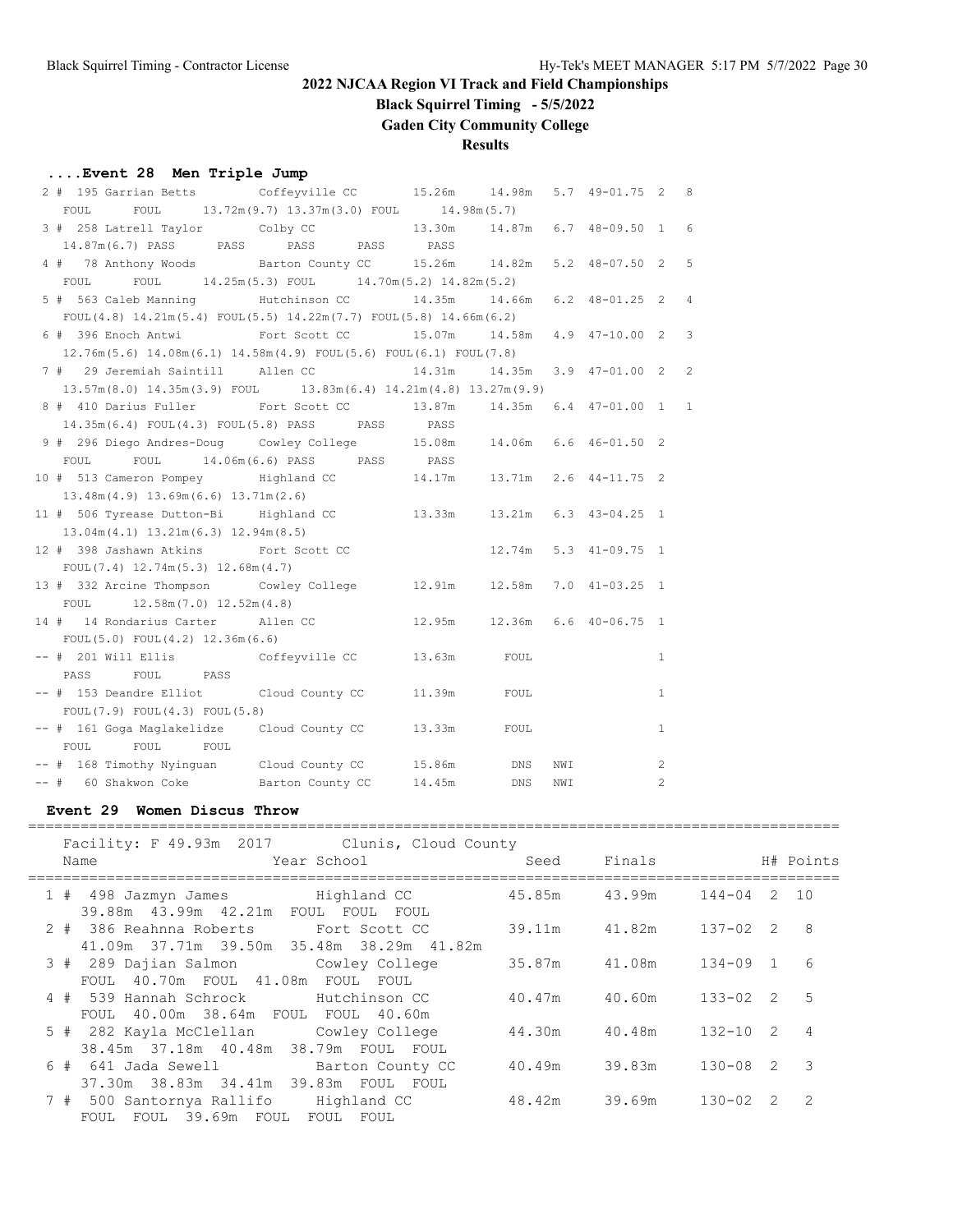**Black Squirrel Timing - 5/5/2022**

**Gaden City Community College**

**Results**

### **....Event 29 Women Discus Throw**

|  | 8 # 279 Bernesha Knowles Cowley College    |                  | 39.23m | 38.92m        | $127 - 08$ 2 |              | $\overline{1}$ |
|--|--------------------------------------------|------------------|--------|---------------|--------------|--------------|----------------|
|  | 38.92m 38.11m 37.68m 37.45m FOUL FOUL      |                  |        |               |              |              |                |
|  | 9 # 191 Angela Sanchez Coffeyville CC      |                  |        | 40.33m 38.15m | $125 - 02$ 2 |              |                |
|  | 33.67m FOUL 38.15m 33.81m FOUL FOUL        |                  |        |               |              |              |                |
|  | 10 # 128 Mallory Callihan Cloud County CC  |                  | 38.25m | 38.14m        | $125 - 01$ 1 |              |                |
|  | 35.58m 38.14m 37.22m                       |                  |        |               |              |              |                |
|  | 11 # 47 Kelsie Murrell-Ro Barton County CC |                  | 44.45m | 36.88m        | $121 - 00$ 2 |              |                |
|  | FOUL FOUL 36.88m                           |                  |        |               |              |              |                |
|  | 12 # 145 Tahisha Thompson Cloud County CC  |                  | 38.99m | 35.64m        | $116 - 11$ 2 |              |                |
|  | 33.62m 35.64m 34.89m                       |                  |        |               |              |              |                |
|  | 13 # 143 Hollie Stewart                    | Cloud County CC  | 38.95m | 35.08m        | $115 - 01$ 2 |              |                |
|  | FOUL FOUL 35.08m                           |                  |        |               |              |              |                |
|  | 14 # 55 Lillian Thomas                     | Barton County CC | 36.15m | 33.94m        | $111 - 04$ 1 |              |                |
|  | 33.94m FOUL 33.55m                         |                  |        |               |              |              |                |
|  | 15 # 224 Saqqary Baker                     | Colby CC         | 38.32m | 33.07m        | $108 - 06$ 1 |              |                |
|  | FOUL 33.07m FOUL                           |                  |        |               |              |              |                |
|  | 16 # 528 Lushous Davis                     | Hutchinson CC    | 34.14m | 32.88m        | $107 - 10$ 1 |              |                |
|  | FOUL 32.88m FOUL                           |                  |        |               |              |              |                |
|  | 17 # 440 Heidy Aguilar                     | Garden City CC   | 31.64m | 32.28m        | $105 - 11$ 1 |              |                |
|  | 32.28m FOUL FOUL                           |                  |        |               |              |              |                |
|  | 18 # 446 Serena Degollado                  | Garden City CC   | 33.54m | 31.06m        | $101 - 11$ 1 |              |                |
|  | 31.06m 30.69m FOUL                         |                  |        |               |              |              |                |
|  | 19 # 445 Abby Degnan                       | Garden City CC   | 28.21m | 30.08m        | $98 - 08$ 1  |              |                |
|  | 25.65m FOUL 30.08m                         |                  |        |               |              |              |                |
|  | 20 # 223 Savannah Adams                    | Colby CC         | 36.47m | 30.03m        | $98 - 06$ 1  |              |                |
|  | FOUL FOUL 30.03m                           |                  |        |               |              |              |                |
|  | 21 # 229 Emma Eldridge                     | Colby CC         |        | 27.74m 29.61m | $97 - 02$ 1  |              |                |
|  | 29.01m 26.27m 29.61m                       |                  |        |               |              |              |                |
|  | -- # 186 Naliyah Landrum                   | Coffeyville CC   | 35.07m | FOUL          |              | $\mathbf{1}$ |                |
|  | FOUL FOUL FOUL                             |                  |        |               |              |              |                |

### **Event 30 Men Discus Throw**

#### ============================================================================================= Facility: F 54.86m 2009 Alonso, Barton County

|  | Facility: F 54.86M 2009 Alonso, Barton County<br>Name Name School Seed Finals H# Points                   |                              |  |  |
|--|-----------------------------------------------------------------------------------------------------------|------------------------------|--|--|
|  | 1 # 177 Vincent Ugwoke Cloud County CC<br>FOUL FOUL 44.92m 48.75m FOUL 50.47m                             | 55.37m 50.47m 165-07 2 10    |  |  |
|  | 2 # 211 Dennis Ohene-Adu Coffeyville CC 48.41m 48.90m 160-05 2 8<br>45.51m FOUL FOUL FOUL 48.90m FOUL     |                              |  |  |
|  | 3 # 65 Brandon Lloyd Barton County CC<br>47.52m FOUL FOUL FOUL FOUL FOUL                                  | 58.61m  47.52m  155-11  2  6 |  |  |
|  | 4 # 503 Christopher Brown Highland CC 47.42m 47.03m 154-03 2 5<br>46.27m 46.62m FOUL 45.75m 47.03m 46.50m |                              |  |  |
|  | 5 # 309 Mario Garcia-Arra Cowley College 45.57m 46.56m 152-09 2 4<br>FOUL 44.40m 46.56m FOUL 41.71m FOUL  |                              |  |  |
|  | 6 # 196 Calvin Bostic Coffeyville CC 49.89m 46.49m 152-06 2 3<br>46.49m 45.28m 46.44m 45.88m FOUL 44.43m  |                              |  |  |
|  | 7 # 63 Giovanni Gutierre Barton County CC<br>41.15m  44.35m  46.45m  FOUL  FOUL  FOUL                     | 48.91m  46.45m  152-05  2  2 |  |  |
|  | 8 # 306 Simeon Faagai Cowley College 41.93m 42.37m 139-00 2 1<br>41.88m  42.37m  FOUL  42.37m  FOUL  FOUL |                              |  |  |
|  | 9 # 313 Abner Johnson         Cowley College<br>FOUL 37.86m 40.81m FOUL FOUL FOUL                         | 40.79m 40.81m 133-11 1       |  |  |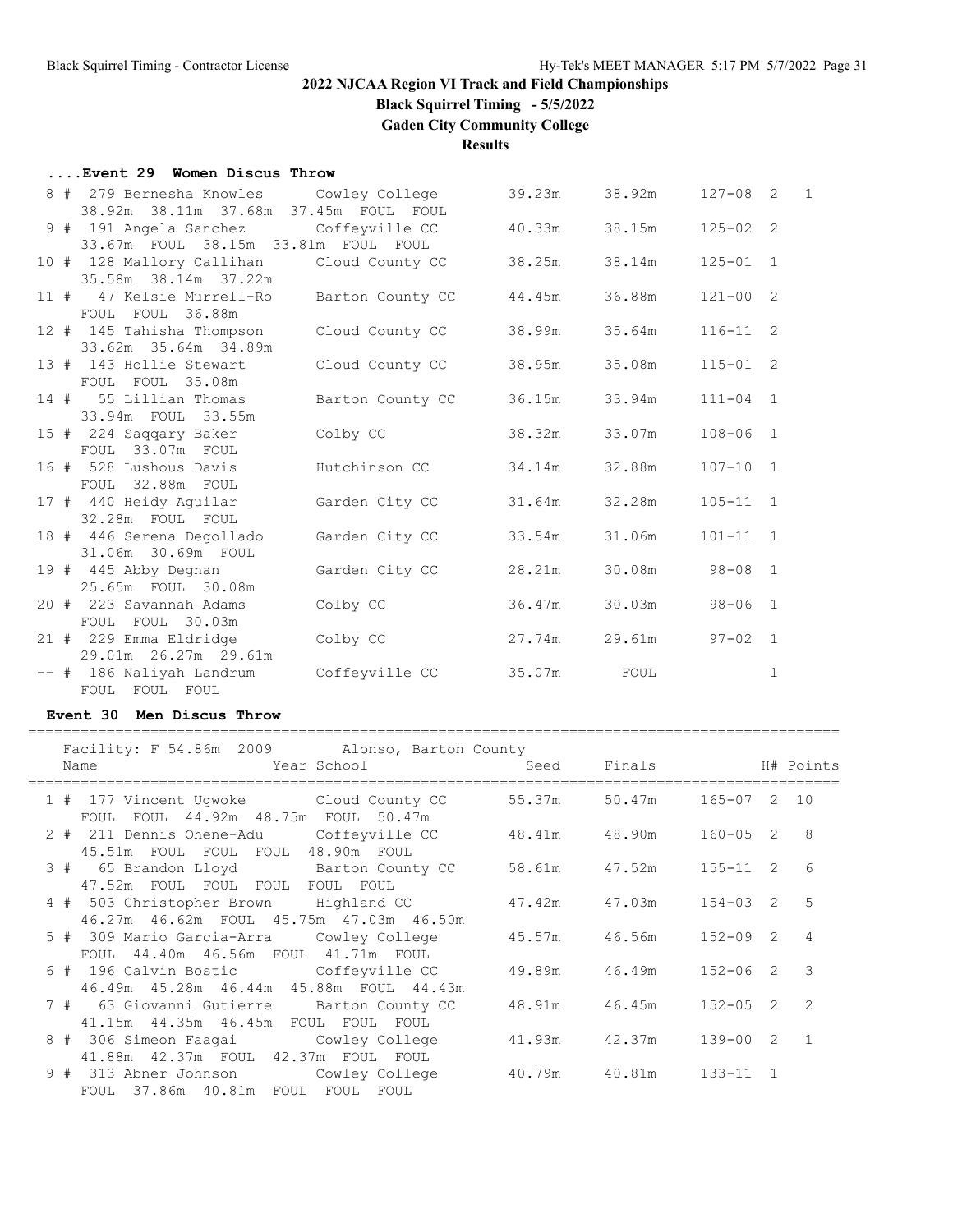**Black Squirrel Timing - 5/5/2022**

**Gaden City Community College**

**Results**

|  | Event 30 Men Discus Throw |  |  |  |  |
|--|---------------------------|--|--|--|--|
|--|---------------------------|--|--|--|--|

| 10 # 548 Antonio Cooper<br>FOUL 40.37m 40.60m               | Hutchinson CC    | 46.97m | 40.60m | $133 - 02$ 2 |                |
|-------------------------------------------------------------|------------------|--------|--------|--------------|----------------|
| 11 # 550 Jobe Fowles<br>39.24m FOUL 39.81m                  | Hutchinson CC    | 41.17m | 39.81m | $130 - 07$ 2 |                |
| 12 # 217 Evan Smith<br>38.94m FOUL FOUL                     | Coffeyville CC   | 39.49m | 38.94m | $127 - 09$ 1 |                |
| 13 # 249 Tobin Gardner<br>33.98m 38.48m FOUL                | Colby CC         | 35.67m | 38.48m | $126 - 03$ 1 |                |
| $14$ # $163$ Davis Mick<br>38.03m FOUL 35.01m               | Cloud County CC  | 36.85m | 38.03m | $124 - 09$ 1 |                |
| 15 # 256 Tyler Steedley<br>FOUL FOUL 35.82m                 | Colby CC         | 40.66m | 35.82m | $117 - 06$ 1 |                |
| 16 # 582 Jayson Brown<br>FOUL 32.01m 31.43m                 | Neosho County CC | 34.18m | 32.01m | $105 - 00$ 1 |                |
| 17 # 634 Kenny McCartney<br>23.49m FOUL 25.72m              | Pratt CC         | 30.76m | 25.72m | $84 - 04$ 1  |                |
| 18 # 510 Braden Hulshof<br>FOUL 20.43m FOUL                 | Highland CC      | 23.20m | 20.43m | $67 - 00$ 1  |                |
| -- # 405 Mark Cannon<br>FOUL FOUL FOUL                      | Fort Scott CC    | 41.20m | FOUL   |              | $\overline{2}$ |
| -- # 485 Vaai Seumalo                                       | Garden City CC   | 41.02m | FOUL   |              | $\mathbf{1}$   |
| FOUL FOUL FOUL<br>-- # 394 Mike Abernathy<br>FOUL FOUL FOUL | Fort Scott CC    | 36.39m | FOUL   |              | $\mathbf{1}$   |
|                                                             |                  |        |        |              |                |

#### **Event 31 Women Hammer Throw**

|  | =========================<br>Facility: F 56.27m 2021 Silva, Barton County                                |                           |                 |                |
|--|----------------------------------------------------------------------------------------------------------|---------------------------|-----------------|----------------|
|  | Year School Seed Finals 5 and H# Points<br>Name                                                          |                           |                 |                |
|  | 1 # 641 Jada Sewell Barton County CC<br>FOUL 49.27m FOUL 46.88m 46.73m 47.53m                            | 51.93m 49.27m             | $161 - 08$ 2 10 |                |
|  | 2 # 52 Ariana Rodriguez Barton County CC 48.33m 48.00m 157-06 2 8<br>48.00m FOUL 47.64m FOUL FOUL 45.60m |                           |                 |                |
|  | 3 # 44 Efe Latham Barton County CC<br>42.36m  42.32m  FOUL  46.60m  FOUL  40.63m                         | 50.53m  46.60m  152-11  2 |                 | 6              |
|  | 4 # 282 Kayla McClellan Cowley College<br>43.84m FOUL 45.24m FOUL 44.26m 45.37m                          | 48.34m 45.37m             | $148 - 10$ 2    | $\overline{5}$ |
|  | 5 # 287 Sarah Robinson Cowley College<br>45.34m 39.93m 42.42m 40.17m 42.11m FOUL                         | 42.58m  45.34m            | 148-09 2        | $\overline{4}$ |
|  | 6 # 224 Saqqary Baker Colby CC<br>43.67m  FOUL  41.73m  FOUL  41.95m  FOUL                               | $42.59m$ $43.67m$         | $143 - 03$ 2 3  |                |
|  | 7 # 279 Bernesha Knowles Cowley College<br>42.14m 41.84m 43.04m FOUL FOUL FOUL                           | 44.21m  43.04m            | $141 - 02$ 2    | 2              |
|  | 8 # 186 Naliyah Landrum Coffeyville CC<br>42.95m 41.69m FOUL FOUL 39.79m FOUL                            | 45.49m 42.95m             | $140 - 11$ 2 1  |                |
|  | 9 # 528 Lushous Davis Mutchinson CC<br>40.87m  41.17m  FOUL  39.09m  FOUL  FOUL                          | 41.50m 41.17m             | $135 - 01$ 2    |                |
|  | 10 # 145 Tahisha Thompson Cloud County CC<br>40.12m FOUL 38.58m                                          | 40.13m  40.12m            | $131 - 07$ 1    |                |
|  | 11 # 539 Hannah Schrock Hutchinson CC<br>FOUL 37.89m 39.36m                                              | 43.30m 39.36m             | $129 - 02$ 2    |                |
|  | 12 # 642 Shonase Collins<br>Coffeyville CC<br>37.83m 36.80m 33.44m                                       | 37.30m 37.83m             | $124 - 01$ 1    |                |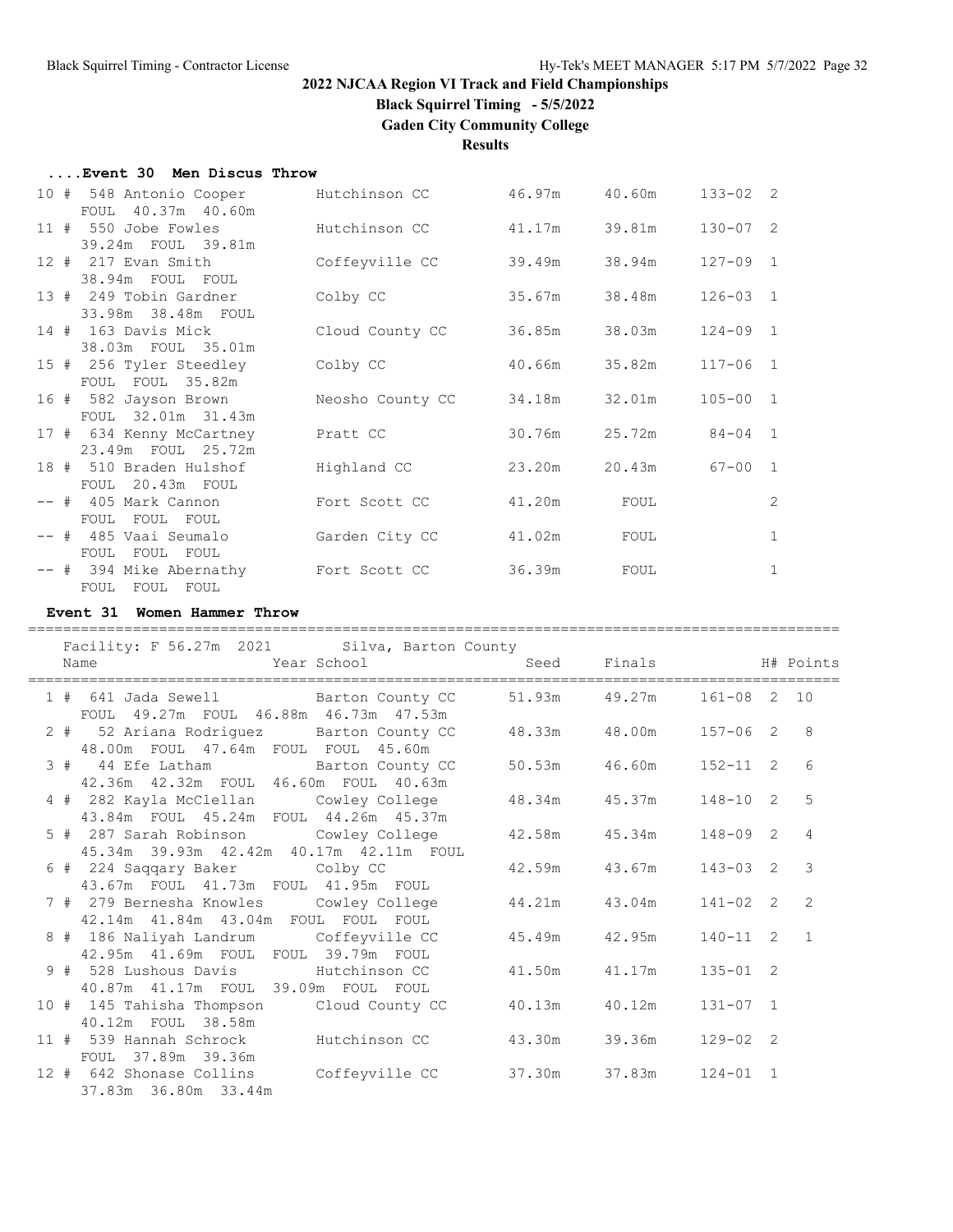**Black Squirrel Timing - 5/5/2022**

**Gaden City Community College**

**Results**

## **....Event 31 Women Hammer Throw**

| 13 # 128 Mallory Callihan | Cloud County CC | 39.50m | 37.08m | $121 - 08$   | 1              |
|---------------------------|-----------------|--------|--------|--------------|----------------|
| 36.13m FOUL 37.08m        |                 |        |        |              |                |
| 14 # 143 Hollie Stewart   | Cloud County CC | 38.08m | 36.04m | $118 - 03$ 1 |                |
| 36.04m 33.92m FOUL        |                 |        |        |              |                |
| 15 # 191 Angela Sanchez   | Coffeyville CC  | 35.97m | 35.46m | $116 - 04$ 1 |                |
| FOUL 35.46m FOUL          |                 |        |        |              |                |
| 15 # 529 Patrisha Doll    | Hutchinson CC   | 34.49m | 35.46m | $116 - 04$   | 1              |
| 35.46m 33.38m 35.21m      |                 |        |        |              |                |
| 17 # 440 Heidy Aquilar    | Garden City CC  | 33.73m | 33.74m | $110 - 08$   | $\overline{1}$ |
| 33.74m 33.17m FOUL        |                 |        |        |              |                |
| 18 # 445 Abby Degnan      | Garden City CC  | 30.68m | 29.36m | $96 - 04$ 1  |                |
| 25.79m 29.36m FOUL        |                 |        |        |              |                |
| 19 # 386 Reahnna Roberts  | Fort Scott CC   |        | 26.80m | $87 - 11$ 1  |                |
| 26.80m 26.41m 26.19m      |                 |        |        |              |                |
| -- # 446 Serena Degollado | Garden City CC  | 33.59m | FOUL   |              |                |
| FOUL FOUL<br>FOUL         |                 |        |        |              |                |

### **Event 32 Men Hammer Throw**

|  | Facility: F 65.96m 2021 Hessling, Barton County<br>Year School Seed Finals H# Points<br>Name                    |                |        |                |              |                |
|--|-----------------------------------------------------------------------------------------------------------------|----------------|--------|----------------|--------------|----------------|
|  | 1 # 147 Mohamed Ahmed Cloud County CC 65.74m 64.33m 211-01 2 10<br>63.01m  64.33m  62.29m  FOUL  62.78m  63.30m |                |        |                |              |                |
|  | 2 # 211 Dennis Ohene-Adu Coffeyville CC 57.49m 49.82m 163-05 2 8<br>49.24m  49.82m  46.11m  FOUL  FOUL  FOUL    |                |        |                |              |                |
|  | 3 # 178 Brody Vance Cloud County CC 44.52m 48.42m<br>46.54m FOUL 43.36m 48.42m 44.36m FOUL                      |                |        |                | $158 - 10$ 2 | 6              |
|  | 4 # 306 Simeon Faagai Cowley College 48.61m 47.50m<br>47.50m FOUL 45.74m FOUL FOUL FOUL                         |                |        |                | $155 - 10$ 2 | 5              |
|  | 5 # 329 Jaden Schneeberge Cowley College 49.85m 46.57m<br>45.81m FOUL FOUL 45.33m 46.57m FOUL                   |                |        |                | $152 - 09$ 2 | 4              |
|  | 6 # 63 Giovanni Gutierre Barton County CC<br>43.33m  44.91m  FOUL  46.31m  44.64m  44.63m                       |                |        | 47.11m 46.31m  | $151 - 11$ 2 | $\mathcal{E}$  |
|  | 7 # 196 Calvin Bostic Coffeyville CC<br>46.23m FOUL FOUL FOUL FOUL FOUL                                         |                |        | 47.87m 46.23m  | $151 - 08$ 2 | $\overline{2}$ |
|  | 8 # 311 Trevor Green Cowley College<br>FOUL FOUL 45.40m 44.17m FOUL FOUL                                        |                |        | 47.33m 45.40m  | $148 - 11$ 2 | $\mathbf{1}$   |
|  | 9 # 550 Jobe Fowles Hutchinson CC<br>FOUL FOUL 45.36m 43.39m FOUL 44.90m                                        |                |        | 46.04m 45.36m  | $148 - 10$ 2 |                |
|  | 10 # 163 Davis Mick Cloud County CC<br>41.59m  43.08m  FOUL                                                     |                |        | 40.84m  43.08m | $141 - 04$ 1 |                |
|  | 11 # 549 Cody Flax Hutchinson CC<br>42.04m FOUL FOUL                                                            |                |        | 43.35m 42.04m  | $137 - 11$ 2 |                |
|  | 12 # 548 Antonio Cooper Hutchinson CC<br>37.44m 39.59m 40.40m                                                   |                |        | 40.82m  40.40m | $132 - 06$ 1 |                |
|  | 13 # 485 Vaai Seumalo<br>FOUL 38.73m FOUL                                                                       | Garden City CC |        | 38.89m 38.73m  | $127 - 01$ 1 |                |
|  | 14 # 65 Brandon Lloyd Barton County CC<br>FOUL 37.95m PASS                                                      |                | 42.69m | 37.95m         | $124 - 06$ 1 |                |
|  | 15 # 405 Mark Cannon Fort Scott CC<br>37.81m FOUL FOUL                                                          |                | 36.37m | 37.81m         | $124 - 00$ 1 |                |
|  | 16 # 256 Tyler Steedley Colby CC<br>FOUL FOUL 35.93m                                                            |                |        | 34.89m 35.93m  | $117 - 10$ 1 |                |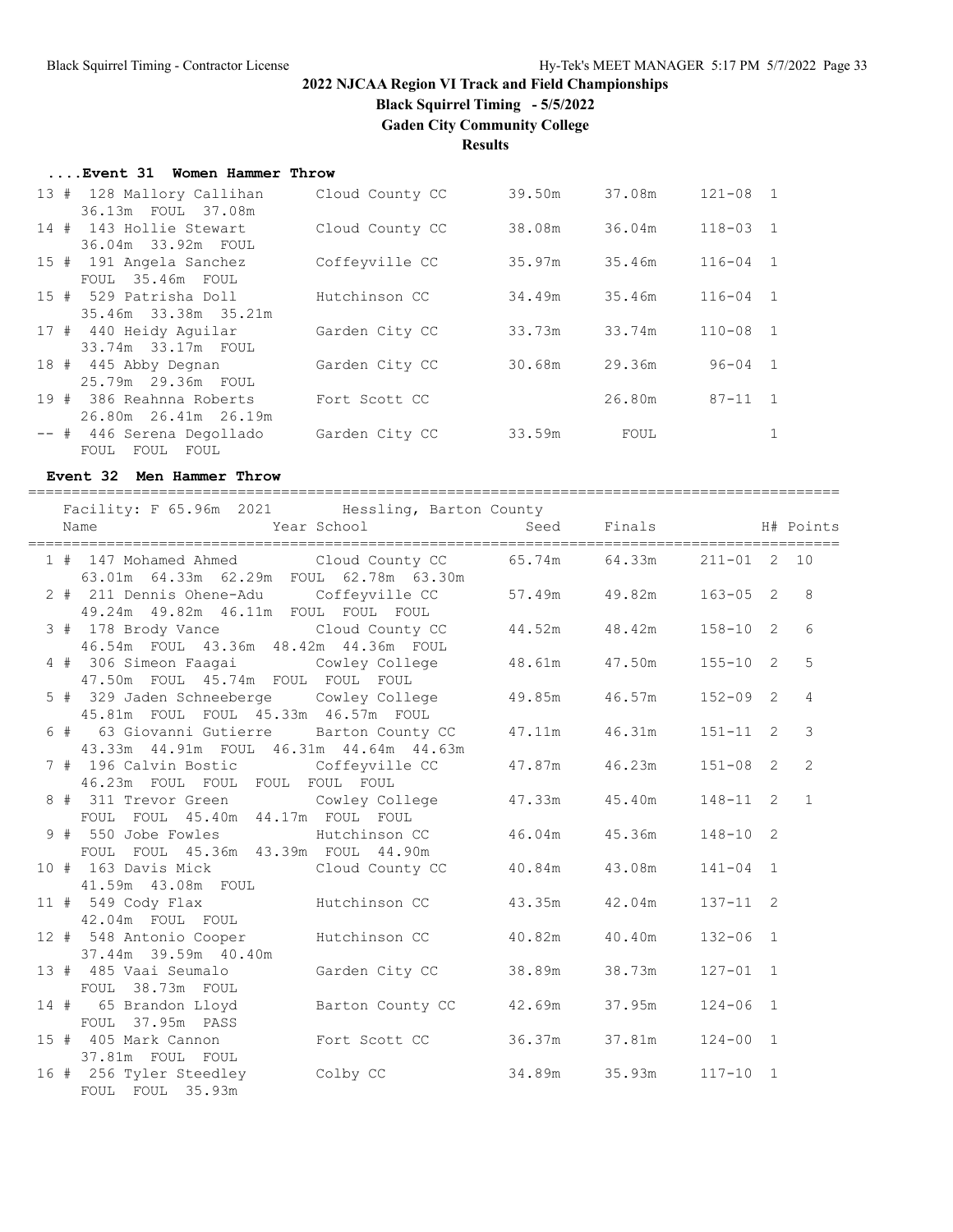**Black Squirrel Timing - 5/5/2022**

**Gaden City Community College**

**Results**

## **....Event 32 Men Hammer Throw**

| 17 # 394 Mike Abernathy  | Fort Scott CC  |        | 35.18m | $115 - 05$ 1 |  |
|--------------------------|----------------|--------|--------|--------------|--|
| 35.18m FOUL FOUL         |                |        |        |              |  |
| 18 # 217 Evan Smith      | Coffeyville CC | 32.81m | 34.10m | $111 - 10$ 1 |  |
| FOUL 31.96m 34.10m       |                |        |        |              |  |
| 19 # 358 Miquel Loza     | Dodge City CC  | 31.21m | 31.20m | $102 - 04$ 1 |  |
| 31.20m 31.13m FOUL       |                |        |        |              |  |
| $--$ # 363 Ethan Rushing | Dodge City CC  | 33.40m | FOUL   |              |  |
| FOUL FOUL FOUL           |                |        |        |              |  |

=============================================================================================

#### **Event 33 Women Javelin Throw**

|  | Facility: F 46.66m 2006 Hewitt, Cowley College<br>Year School<br>Name               |                              |             | Seed Finals H# Points       |                 |              |                |
|--|-------------------------------------------------------------------------------------|------------------------------|-------------|-----------------------------|-----------------|--------------|----------------|
|  | 1 # 143 Hollie Stewart Cloud County CC<br>29.50m 35.42m 33.90m 43.56m FOUL 34.30m   |                              |             | 43.17m 43.56m               | $142 - 11$ 2 10 |              |                |
|  | 2 # 127 Jessi Brummett Cloud County CC<br>39.96m 38.87m 40.95m 36.16m 43.14m 40.76m |                              |             | 43.70m  43.14m              | $141 - 06$ 2    |              | 8              |
|  | 3 # 44 Efe Latham<br>36.21m FOUL 33.65m 36.55m 40.22m FOUL                          | Barton County CC             |             | 38.77m 40.22m               | $131 - 11$ 2    |              | 6              |
|  | 4 # 349 Shade Torres<br>FOUL 38.13m 39.28m 38.12m FOUL 40.11m                       | Dodge City CC                |             | 39.16m 40.11m               | $131 - 07$ 2    |              | $\overline{5}$ |
|  | 5 # 271 Shardenai Davis Cowley College<br>36.78m 36.55m 40.00m 33.41m 34.61m FOUL   |                              |             | 33.88m 40.00m               | $131 - 03$ 2    |              | $\overline{4}$ |
|  | 6 # 500 Santornya Rallifo Highland CC<br>FOUL FOUL 30.39m 38.00m FOUL 35.90m        |                              |             | 36.96m 38.00m               | $124 - 08$ 2    |              | 3              |
|  | 7 # 529 Patrisha Doll Mutchinson CC<br>34.97m FOUL FOUL 33.14m 37.33m FOUL          |                              | 38.20m      | 37.33m                      | $122 - 06$ 2    |              | $\overline{2}$ |
|  | 8 # 223 Savannah Adams Colby CC<br>30.54m FOUL FOUL FOUL 31.56m FOUL                |                              |             | 33.58m 31.56m               | $103 - 06$ 2    |              | $\mathbf{1}$   |
|  | 9 # 499 Emily Punches Highland CC<br>30.28m  27.45m  30.70m  30.93m  29.98m  30.63m |                              |             | 31.25m 30.93m               | $101 - 06$ 1    |              |                |
|  | 10 # 291 LaShae' Smith<br>25.78m  23.03m  22.76m                                    | Cowley College               |             | 27.08m   25.78m   84-07   1 |                 |              |                |
|  | 11 # 289 Dajian Salmon<br>FOUL FOUL 24.46m                                          | Cowley College 28.47m 24.46m |             |                             | $80 - 03$ 1     |              |                |
|  | 12 # 55 Lillian Thomas<br>23.93m FOUL FOUL                                          | Barton County CC             |             | 32.09m 23.93m               | $78 - 06$ 2     |              |                |
|  | 13 # 379 Patience Heath Fort Scott CC<br>FOUL 18.75m FOUL                           |                              |             | 18.75m 61-06 1              |                 |              |                |
|  | 14 # 372 Jada Browning<br>14.10m  17.54m  15.98m                                    | Fort Scott CC                |             | $17.54m$ $57-06$ 1          |                 |              |                |
|  | -- # 539 Hannah Schrock<br>FOUL FOUL FOUL                                           | Hutchinson CC                | 31.73m FOUL |                             |                 | $\mathbf{1}$ |                |
|  | -- # 230 Chantal Gayle Colby CC                                                     |                              | 26.20m      | <b>DNS</b>                  |                 | $\mathbf{1}$ |                |
|  | -- # 384 Nijah Martin Fort Scott CC                                                 |                              |             | <b>DNS</b>                  |                 | $\mathbf{1}$ |                |
|  | Event 34 Men Javelin Throw                                                          |                              |             |                             |                 |              |                |
|  | Facility: F 64.08m 2009 Pilvas<br>Year School<br>Name                               |                              |             | Seed Finals                 |                 |              | H# Points      |
|  | 1 # 508 Odayne Harris Mighland CC                                                   |                              | 62.36m      | 61.36m                      | $201 - 04$ 2 10 |              |                |

FOUL 61.36m FOUL FOUL FOUL FOUL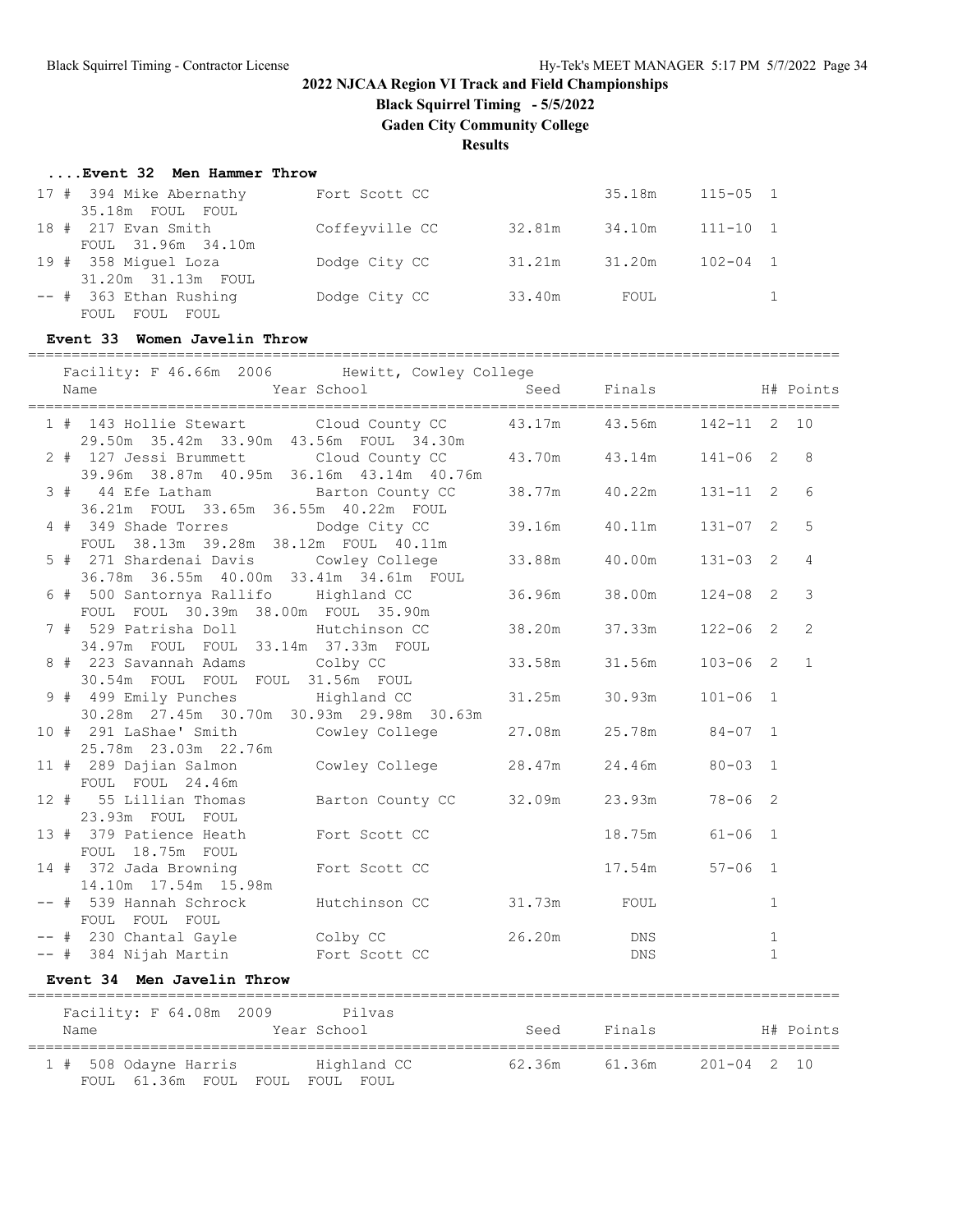**Black Squirrel Timing - 5/5/2022**

**Gaden City Community College**

**Results**

## **....Event 34 Men Javelin Throw**

|  | 2 # 314 Connor Kaplinger Cowley College 52.96m 53.57m |                      |               |        | $175 - 09$ 2 8 |                |                 |
|--|-------------------------------------------------------|----------------------|---------------|--------|----------------|----------------|-----------------|
|  | 50.98m 53.57m 50.22m 48.67m 52.71m 52.01m             |                      |               |        |                |                |                 |
|  | 3 # 163 Davis Mick Cloud County CC 44.41m 47.90m      |                      |               |        | $157 - 02$ 2 6 |                |                 |
|  | FOUL FOUL 47.90m 43.42m 43.03m FOUL                   |                      |               |        |                |                |                 |
|  | 4 # 318 Felipe Mentz Cowley College 51.94m 47.00m     |                      |               |        | $154 - 02$ 2   |                | $5\overline{5}$ |
|  | 40.23m  43.00m  44.25m  42.64m  47.00m  FOUL          |                      |               |        |                |                |                 |
|  | 5 # 313 Abner Johnson Cowley College                  |                      | 39.66m        | 46.16m | $151 - 05$ 1   |                | $\overline{4}$  |
|  | 46.16m FOUL FOUL FOUL FOUL FOUL                       |                      |               |        |                |                |                 |
|  | 6 # 422 Keano Kemp    Fort Scott CC                   |                      | 43.34m 44.49m |        | $145 - 11$ 2   |                | $\overline{3}$  |
|  | 39.21m 33.58m 41.13m 44.49m FOUL 41.69m               |                      |               |        |                |                |                 |
|  | 7 # 567 Braydon Peterson Hutchinson CC                |                      | 43.17m 43.56m |        | $142 - 11$ 1   |                | 2               |
|  | 32.61m FOUL 37.30m 38.37m FOUL 43.56m                 |                      |               |        |                |                |                 |
|  | 8 # 548 Antonio Cooper Hutchinson CC                  |                      | 47.57m 43.38m |        | $142 - 04$ 2 1 |                |                 |
|  | 39.11m FOUL 43.38m FOUL FOUL FOUL                     |                      |               |        |                |                |                 |
|  | 9 # 166 Anson Moses Cloud County CC                   |                      | 53.13m        | 40.97m | $134 - 05$ 2   |                |                 |
|  | 37.98m  40.97m  36.60m  FOUL  FOUL  FOUL              |                      |               |        |                |                |                 |
|  | 10 # 178 Brody Vance Cloud County CC                  |                      | 36.84m        | 34.78m | $114 - 01$ 1   |                |                 |
|  | 31.96m 33.76m 34.78m                                  |                      |               |        |                |                |                 |
|  | 11 # 555 Brennon Hekel Hutchinson CC                  |                      | 35.13m        | 34.34m | $112 - 08$ 1   |                |                 |
|  | FOUL 34.11m 34.34m                                    |                      |               |        |                |                |                 |
|  | 12 # 437 Caleb watkins Fort Scott CC                  |                      |               | 31.78m | $104 - 03$ 1   |                |                 |
|  | FOUL 31.78m 23.23m                                    |                      |               |        |                |                |                 |
|  | 13 # 205 Trent Guidry Coffeyville CC                  |                      |               | 31.54m | $103 - 06$ 1   |                |                 |
|  | 27.65m 27.22m 31.54m                                  |                      |               |        |                |                |                 |
|  | 14 # 394 Mike Abernathy                               | Fort Scott CC 22.89m |               | 27.19m | $89 - 02$ 1    |                |                 |
|  | 27.19m FOUL FOUL                                      |                      |               |        |                |                |                 |
|  | 15 # 217 Evan Smith                                   | Coffeyville CC       |               | 25.50m | $83 - 08$ 1    |                |                 |
|  | 23.08m  25.50m  FOUL                                  |                      |               |        |                |                |                 |
|  | -- # 516 Koby Schroeder Highland CC 44.04m DNS        |                      |               |        |                | 2              |                 |
|  | -- # 521 Tevaughn Tate Fighland CC                    |                      | 55.27m        | DNS    |                | $\overline{2}$ |                 |

## **Event 35 Women Shot Put**

#### ============================================================================================= Facility: F 15.67m 2004 Lee, Barton County

| Facility: F 15.6/m 2004 Lee, Barton County<br>Name Noting Mear School Contract Seed Finals H# Points                 |                                    |                                |  |
|----------------------------------------------------------------------------------------------------------------------|------------------------------------|--------------------------------|--|
| 1 # 47 Kelsie Murrell-Ro Barton County CC 16.00m 15.55m 51-00.25 2 10<br>14.83m 15.44m FOUL FOUL 15.55m FOUL         |                                    |                                |  |
| 2 # 643 Shakera Williams Highland CC 13.85m 13.70m 44-11.50 2 8<br>13.17m FOUL 13.70m 13.26m 13.51m 13.39m           |                                    |                                |  |
| 3 # 498 Jazmyn James Highland CC<br>13.48m FOUL FOUL FOUL FOUL FOUL                                                  | 14.36m  13.48m  44-02.75  2  6     |                                |  |
| 4 # 500 Santornya Rallifo Highland CC 14.27m 13.28m 43-07.00 2 5<br>13.17m FOUL 12.80m 13.28m FOUL FOUL              |                                    |                                |  |
| 5 # 143 Hollie Stewart Cloud County CC 13.77m 13.00m 42-08.00 2 4<br>13.00m  12.54m  12.45m  11.80m  12.15m  12.79m  |                                    |                                |  |
| 12.27m 12.77m 12.05m 12.18m 11.89m FOUL                                                                              | 12.99m   12.77m   41-10.75   2   3 |                                |  |
| 7 # 641 Jada Sewell Barton County CC<br>11.63m 11.93m FOUL 12.14m FOUL FOUL                                          |                                    | 11.02m  12.14m  39-10.00  1  2 |  |
| 8 # 224 Saqqary Baker Colby CC<br>FOUL 11.98m FOUL FOUL FOUL FOUL                                                    | 11.71m   11.98m   39-03.75   2   1 |                                |  |
| 9 # 44 Efe Latham       Barton County CC     13.40m     11.93m   39-01.75   2<br>11.79m FOUL 11.63m FOUL 11.93m FOUL |                                    |                                |  |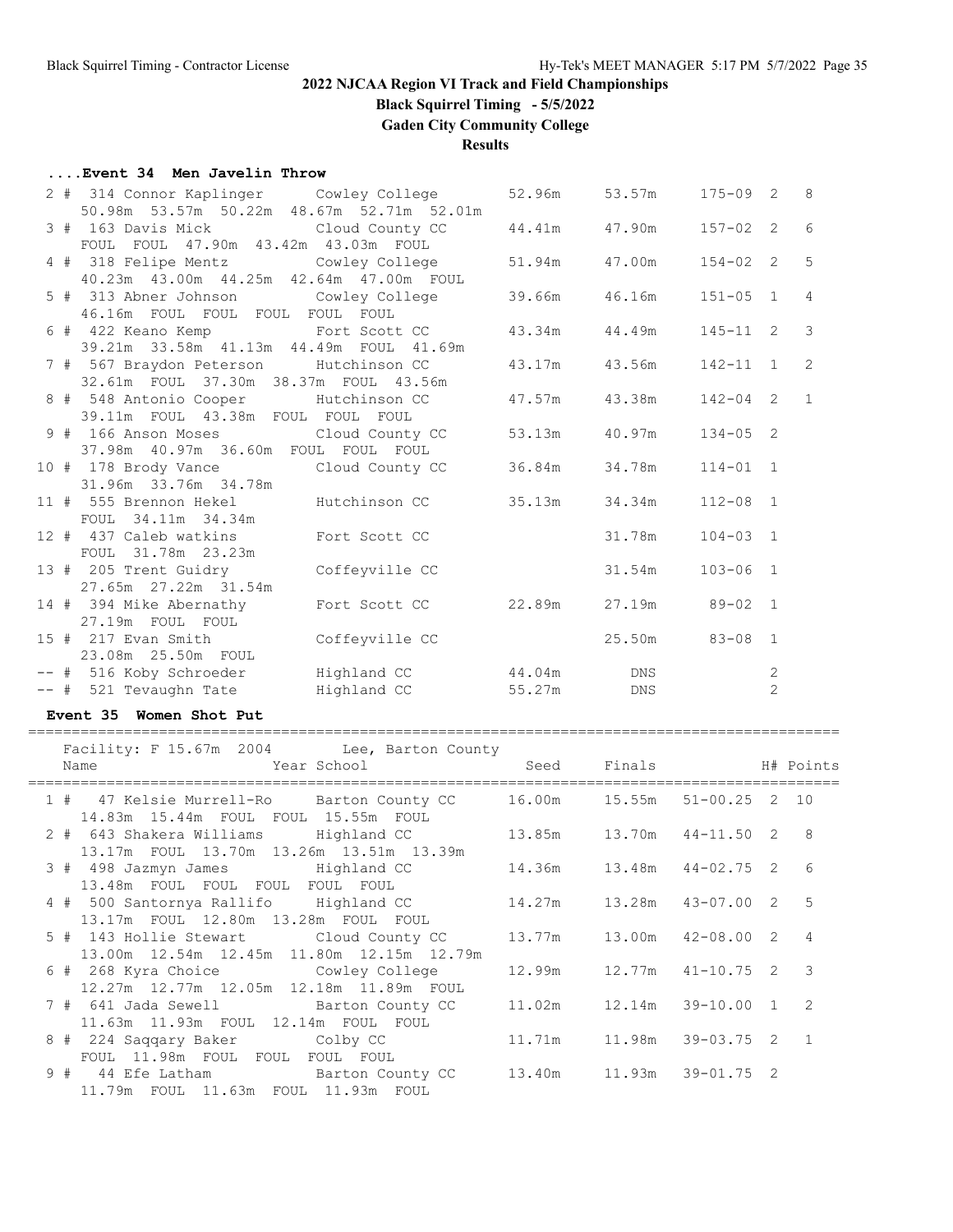# **Black Squirrel Timing - 5/5/2022**

**Gaden City Community College**

**Results**

| Event 35 Women Shot Put                           |                 |        |        |                |  |
|---------------------------------------------------|-----------------|--------|--------|----------------|--|
| 10 # 128 Mallory Callihan<br>11.57m 11.43m 11.01m | Cloud County CC | 12.03m | 11.57m | $37 - 11.50$ 2 |  |
| 11 # 292 Rashanna Thorne<br>11.32m FOUL FOUL      | Cowley College  | 12.06m | 11.32m | $37 - 01.75$ 2 |  |
| 12 # 642 Shonase Collins<br>11.30m FOUL FOUL      | Coffeyville CC  | 12.30m | 11.30m | $37 - 01.00$ 2 |  |
| 13 # 276 Alejandra Handie<br>11.27m 10.45m 10.75m | Cowley College  | 11.52m | 11.27m | $36 - 11.75$ 1 |  |
| 14 # 223 Savannah Adams<br>11.19m FOUL FOUL       | Colby CC        | 12.34m | 11.19m | $36 - 08.50$ 2 |  |
| 15 # 145 Tahisha Thompson<br>FOUL 11.07m 10.88m   | Cloud County CC | 11.11m | 11.07m | $36 - 04.00$ 1 |  |
| 16 # 186 Naliyah Landrum<br>FOUL 9.89m 10.34m     | Coffeyville CC  | 11.50m | 10.34m | $33 - 11.25$ 1 |  |
| 17 # 445 Abby Degnan<br>9.48m 9.59m 10.24m        | Garden City CC  | 9.95m  | 10.24m | $33 - 07.25$ 1 |  |
| 18 # 539 Hannah Schrock<br>FOUL FOUL 10.14m       | Hutchinson CC   | 11.05m | 10.14m | $33 - 03.25$ 1 |  |
| 19 # 386 Reahnna Roberts<br>FOUL FOUL 10.13m      | Fort Scott CC   | 11.60m | 10.13m | $33 - 03.00$ 1 |  |
| 20 # 528 Lushous Davis<br>10.12m FOUL FOUL        | Hutchinson CC   | 10.91m | 10.12m | $33 - 02.50$ 1 |  |
| 21 # 446 Serena Degollado<br>9.44m 9.68m 10.05m   | Garden City CC  | 10.80m | 10.05m | $32 - 11.75$ 1 |  |
| 22 # 229 Emma Eldridge<br>8.83m 9.60m 9.50m       | Colby CC        | 10.10m | 9.60m  | $31 - 06.00$ 1 |  |
| 23 # 440 Heidy Aquilar<br>9.38m FOUL 8.90m        | Garden City CC  | 9.87m  | 9.38m  | $30 - 09.25$ 1 |  |
| 24 # 191 Angela Sanchez<br>8.50m FOUL 9.04m       | Coffeyville CC  | 8.82m  | 9.04m  | $29 - 08.00$ 1 |  |

### **Event 36 Men Shot Put**

#### =============================================================================================  $\sigma$ ility: F 19.05m 2006

| Facility: F 18.05m 2006 Moudani, Barton County<br>Name Name School Seed Finals H# Points                |                                |                  |  |
|---------------------------------------------------------------------------------------------------------|--------------------------------|------------------|--|
| 1 # 65 Brandon Lloyd Barton County CC 17.18m 18.15mF 59-06.75 2 10<br>FOUL 16.89m FOUL FOUL FOUL 18.15m |                                |                  |  |
| 2 # 63 Giovanni Gutierre Barton County CC 18.05m 17.42m<br>FOUL 17.42m FOUL FOUL FOUL FOUL              |                                | $57 - 02.00$ 2 8 |  |
| 3 # 211 Dennis Ohene-Adu Coffeyville CC<br>FOUL 15.81m FOUL 16.10m FOUL 16.79m                          | 18.33m 16.79m                  | $55 - 01.00$ 2 6 |  |
| 4 # 299 Ahmed Brown Cowley College 15.36m 15.71m<br>13.98m 14.79m 15.21m 14.66m FOUL 15.71m             |                                | $51 - 06.50$ 2 5 |  |
| 5 # 548 Antonio Cooper Hutchinson CC<br>13.42m 14.32m FOUL 15.70m FOUL 14.69m                           | 16.35m 15.70m                  | $51 - 06.25$ 2 4 |  |
| 6 # 196 Calvin Bostic           Coffeyville CC<br>14.91m FOUL 14.04m FOUL FOUL FOUL                     | 16.36m  14.91m  48-11.00  2  3 |                  |  |
| 7 # 177 Vincent Ugwoke Cloud County CC<br>14.08m  14.56m  14.37m  14.33m  14.89m  14.58m                |                                | $48 - 10.25$ 2 2 |  |
| 8 # 313 Abner Johnson           Cowley College<br>FOUL 14.60m 14.28m FOUL FOUL FOUL                     | 15.84m  14.60m  47-11.00  2  1 |                  |  |
| 9 # 329 Jaden Schneeberge     Cowley College<br>14.15m FOUL 13.30m 13.81m FOUL FOUL                     | 13.87m 14.15m 46-05.25 1       |                  |  |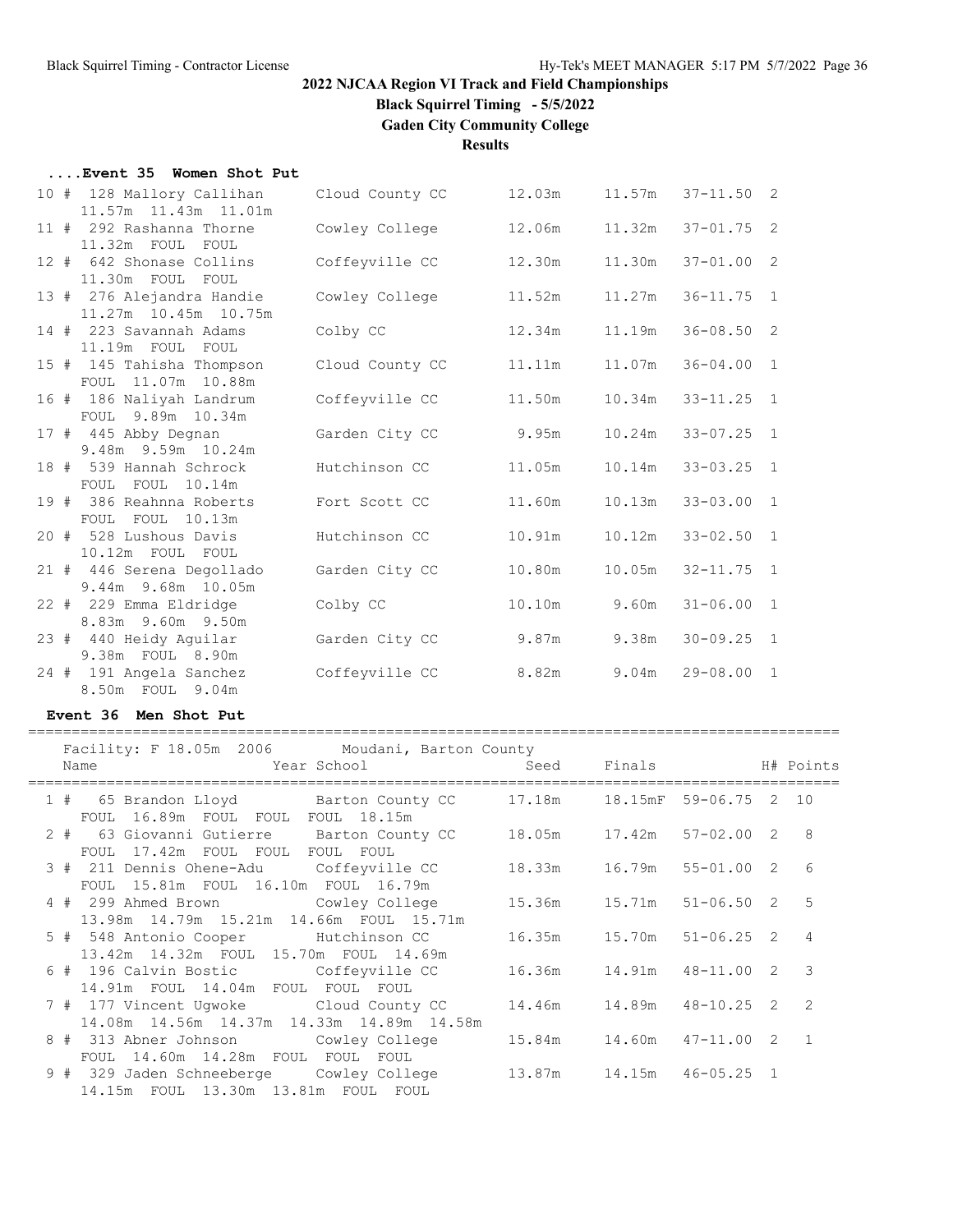# **Black Squirrel Timing - 5/5/2022**

**Gaden City Community College**

**Results**

| Event 36 Men Shot Put |  |  |  |  |
|-----------------------|--|--|--|--|
|-----------------------|--|--|--|--|

| 10 # 503 Christopher Brown<br>14.06m FOUL PASS  | Highland CC     |                  | 16.18m<br>14.06m | $46 - 01.50$ 2          |
|-------------------------------------------------|-----------------|------------------|------------------|-------------------------|
| 11 # 582 Jayson Brown<br>FOUL 13.71m FOUL       |                 | Neosho County CC | 13.97m<br>13.71m | $44 - 11.75$ 1          |
| 12 # 485 Vaai Seumalo<br>13.31m 13.04m FOUL     | Garden City CC  |                  | 13.23m<br>13.31m | $43 - 08.00$ 1          |
| $13$ # $217$ Evan Smith<br>12.76m 12.99m 12.24m | Coffeyville CC  |                  | 12.83m<br>12.99m | $42 - 07.50$ 1          |
| 14 # 405 Mark Cannon<br>12.23m FOUL FOUL        | Fort Scott CC   |                  | 14.27m<br>12.23m | $40 - 01.50$ 1          |
| 15 # 163 Davis Mick<br>FOUL 11.13m 11.66m       | Cloud County CC |                  | 12.43m<br>11.66m | $38 - 03.25$ 1          |
| 16 # 258 Latrell Taylor<br>11.11m FOUL PASS     | Colby CC        |                  | 12.23m<br>11.11m | $36 - 05.50$ 1          |
| 17 # 394 Mike Abernathy<br>9.06m FOUL<br>FOUL   | Fort Scott CC   |                  | 10.93m<br>9.06m  | $29 - 08.75$ 1          |
| 18 # 510 Braden Hulshof<br>FOUL FOUL 8.70m      | Highland CC     |                  | 9.63m            | $28 - 06.50$ 1<br>8.70m |

## **Event 37 Women 4x100 Meter Relay**

===================================================================================

| Facility: F 45.46 2004 , Barton County<br>School |  | Seed                       |       |              | Finals H# Points |  |               |  |
|--------------------------------------------------|--|----------------------------|-------|--------------|------------------|--|---------------|--|
| 1 Butler CC                                      |  | 46.21                      | 45.94 |              | 2 10             |  |               |  |
| 1) #80 Kiara Brown                               |  | 2) #92 Shawnakay Peart     |       |              |                  |  |               |  |
| 3) #82 Ann Dangha                                |  | 4) #90 Kaleb McDonald      |       |              |                  |  |               |  |
| 2 Cloud County CC                                |  | 46.68                      | 46.03 | 2            | 8                |  |               |  |
| 1) #144 Miracle Thompson                         |  | 2) #126 Leonie Beu         |       |              |                  |  |               |  |
| 3) #123 Isila Apkup                              |  | 4) #135 Vimbayi Maisvorewa |       |              |                  |  |               |  |
| 3 Fort Scott CC                                  |  | 45.99                      | 47.02 | 2            | 6                |  |               |  |
| 1) #367 Yaria Akers                              |  | 2) #393 Keyann Wilson      |       |              |                  |  |               |  |
| 3) #382 Jayda Jones                              |  | 4) #377 Kailah Gilmore     |       |              |                  |  |               |  |
| 4 Dodge City CC                                  |  | 48.17                      | 47.74 | 2            | 5                |  |               |  |
| 1) #348 Brianisha Rolling                        |  | 2) #342 Machala Hengen     |       |              |                  |  |               |  |
| 3) #341 Krissalynn Henderson                     |  | 4) #346 On'Hay Phillips    |       |              |                  |  |               |  |
| 5 Colby CC                                       |  | 48.78                      | 48.21 | 2            | 4                |  |               |  |
| 1) #227 Azriel Chadderton                        |  | 2) #225 Princess Browne    |       |              |                  |  |               |  |
| 3) #239 Troynelle Miller                         |  | 4) #235 Kaylin Hewitt      |       |              |                  |  |               |  |
| 6 Hutchinson CC                                  |  | 50.42                      | 51.84 | $\mathbf{1}$ | 3                |  |               |  |
| 1) #535 Ashliona Martin                          |  | 2) #524 Courtney Baetz     |       |              |                  |  |               |  |
| 3) #533 McKenna Gray                             |  | 4) #538 Keneah Romney      |       |              |                  |  |               |  |
| -- Barton County CC                              |  | 45.99                      | DO    | 2            |                  |  | Out of Zone 1 |  |
| 1) #40 Ashantae Harvey                           |  | 2) #46 Naiya Morgan        |       |              |                  |  |               |  |
| 3) #48 Danae Nembhard                            |  | 4) #37 Jayda Dillon        |       |              |                  |  |               |  |
| -- Cowley College                                |  |                            | DO.   | 1            |                  |  | Out of Zone 2 |  |
| 1) #264 Genique Bassett                          |  | 2) #285 Shyane Ransom      |       |              |                  |  |               |  |
| 3) #267 Allison Catlin                           |  | 4) #266 Jacie Carson       |       |              |                  |  |               |  |
| -- Coffeyville CC                                |  |                            | SCR   | 1            |                  |  |               |  |
| 1) #213 Avagay Morris                            |  | 2) #181 Achai Arop         |       |              |                  |  |               |  |
| 3) #189 Shavell Riley                            |  | 4) #193 Daylece Newsom     |       |              |                  |  |               |  |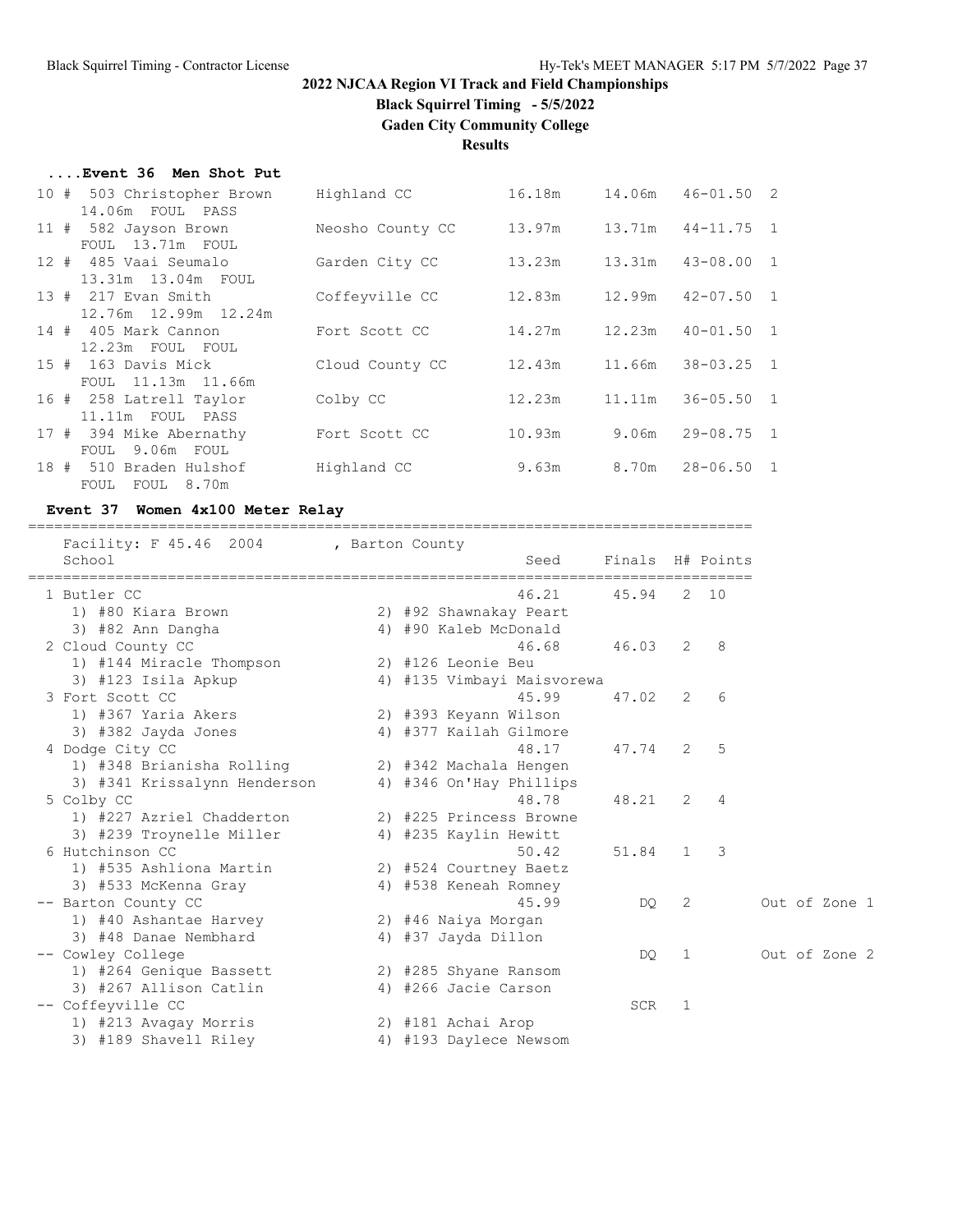## **Black Squirrel Timing - 5/5/2022**

**Gaden City Community College**

**Results**

### **Event 38 Men 4x100 Meter Relay**

===================================================================================

| Facility: F 39.46 2017<br>School                | , Barton County                               | Seed  | Finals H# Points |                |    |               |  |
|-------------------------------------------------|-----------------------------------------------|-------|------------------|----------------|----|---------------|--|
| ,,,,,,,,,,,,,,,,,,,,,,                          |                                               |       |                  |                |    |               |  |
| 1 Butler CC<br>1) #96 Shawn Brown               |                                               | 39.61 | 39.55            | 2              | 10 |               |  |
| 3) #101 Jerod Elcock                            | 2) #104 Caleb Jackson<br>4) #121 Joe Williams |       |                  |                |    |               |  |
| 2 Coffeyville CC                                |                                               | 39.76 | 39.90            | $\overline{2}$ | 8  |               |  |
| 1) #219 Victor Smith                            | 2) #644 Dakari Charlton                       |       |                  |                |    |               |  |
| 3) #197 Ireon Brown                             |                                               |       |                  |                |    |               |  |
| 3 Northwest Kansas                              | 4) #221 Josh Trought                          | 40.80 | 40.34            | 2              | 6  |               |  |
|                                                 | 2) #604 Derrick Harbin                        |       |                  |                |    |               |  |
| 1) #602 Crayg Fletcher<br>3) #618 Jaysaun Smith | 4) #613 Jaydon Moore                          |       |                  |                |    |               |  |
| 4 Garden City CC                                |                                               | 41.22 | 40.94            | 2              | 5  |               |  |
| 1) #464 Thaj Ferguson                           | 2) #489 Jereun Wagner                         |       |                  |                |    |               |  |
| 3) #474 Fabian Nava                             | 4) #478 Jaden Powell                          |       |                  |                |    |               |  |
| 5 Fort Scott CC                                 |                                               | 41.17 | 41.24            | 2              | 4  |               |  |
| 1) #427 William Perry                           | 2) #423 Zanoah Lanham                         |       |                  |                |    |               |  |
| 3) #432 Ethnie Stubbs                           | 4) #439 Tavius Woodall                        |       |                  |                |    |               |  |
| 6 Hutchinson CC                                 |                                               | 41.72 | 41.32            | $\mathbf{1}$   | 3  |               |  |
| 1) #546 Dimetre Browne                          | 2) #573 Clyedterrious Thompson                |       |                  |                |    |               |  |
| 3) #552 Davion Gardenhire                       | 4) #556 Donovan Hines                         |       |                  |                |    |               |  |
| 7 Cloud County CC                               |                                               | 40.66 | 41.40            | $\mathbf{2}$   | 2  |               |  |
| 1) #155 Alphonse Igish                          | 2) #171 Narindra Rafidimalala                 |       |                  |                |    |               |  |
| 3) #173 Elias Rivera                            | 4) #154 Freider Fornasari                     |       |                  |                |    |               |  |
| 8 Allen CC                                      |                                               | 41.70 | 41.69            | 2              | 1  |               |  |
| 1) #22 Armani John                              | 2) #20 Elijah Gant                            |       |                  |                |    |               |  |
| 3) #28 Avon Rouse                               | 4) #16 Sean Dixon                             |       |                  |                |    |               |  |
| 9 Pratt CC                                      |                                               | 42.05 | 42.04            | 1              |    |               |  |
| 1) #633 Omari John                              | 2) #637 Tyler Sonnier                         |       |                  |                |    |               |  |
| 3) #636 Delazis Smith                           | 4) #631 Jalen Ghee                            |       |                  |                |    |               |  |
| 10 Cowley College                               |                                               | 42.23 | 42.68            | 1              |    |               |  |
| 1) #297 Charles Barlow                          | 2) #300 Tommaso Bruni                         |       |                  |                |    |               |  |
| 3) #295 Nicolas Aguado-Torres                   | 4) #335 Miles Yallop                          |       |                  |                |    |               |  |
| 11 Dodge City CC                                |                                               | 43.53 | 43.54            | 1              |    |               |  |
| 1) #364 Quest Weller                            | 2) #362 Seth Ridenour                         |       |                  |                |    |               |  |
| 3) #355 Tishere Dockery                         | 4) #361 Bryson Raymond                        |       |                  |                |    |               |  |
| -- Barton County CC                             |                                               | 40.15 | DQ.              | 2              |    | Out of Zone 3 |  |
| 1) #70 Marcus Purcell                           | 2) #67 Ali Moore                              |       |                  |                |    |               |  |
| 3) #76 Daylin Williams                          | 4) #73 Almond Small                           |       |                  |                |    |               |  |
| -- Highland CC                                  |                                               |       | DNS              | 1              |    |               |  |
| 1)                                              | 2) #521 Tevaughn Tate                         |       |                  |                |    |               |  |
|                                                 |                                               |       |                  |                |    |               |  |

### **Event 39 Women 4x400 Meter Relay**

=================================================================================== -------<br>Facility: F 3:44.66 2017 , Barton County School Seed Finals H# Points =================================================================================== 1 Barton County CC 3:47.19 3:46.49 2 10 1) #46 Naiya Morgan 2) #39 Kayan Green 3) #37 Jayda Dillon 4) #38 Lashanna Graham 1:54.980 (1:54.980) 2:52.425 (57.445) 3:46.481 (54.056) 2 Cloud County CC 3:44.15 3:47.21 2 8 1) #126 Leonie Beu 2) #135 Vimbayi Maisvorewa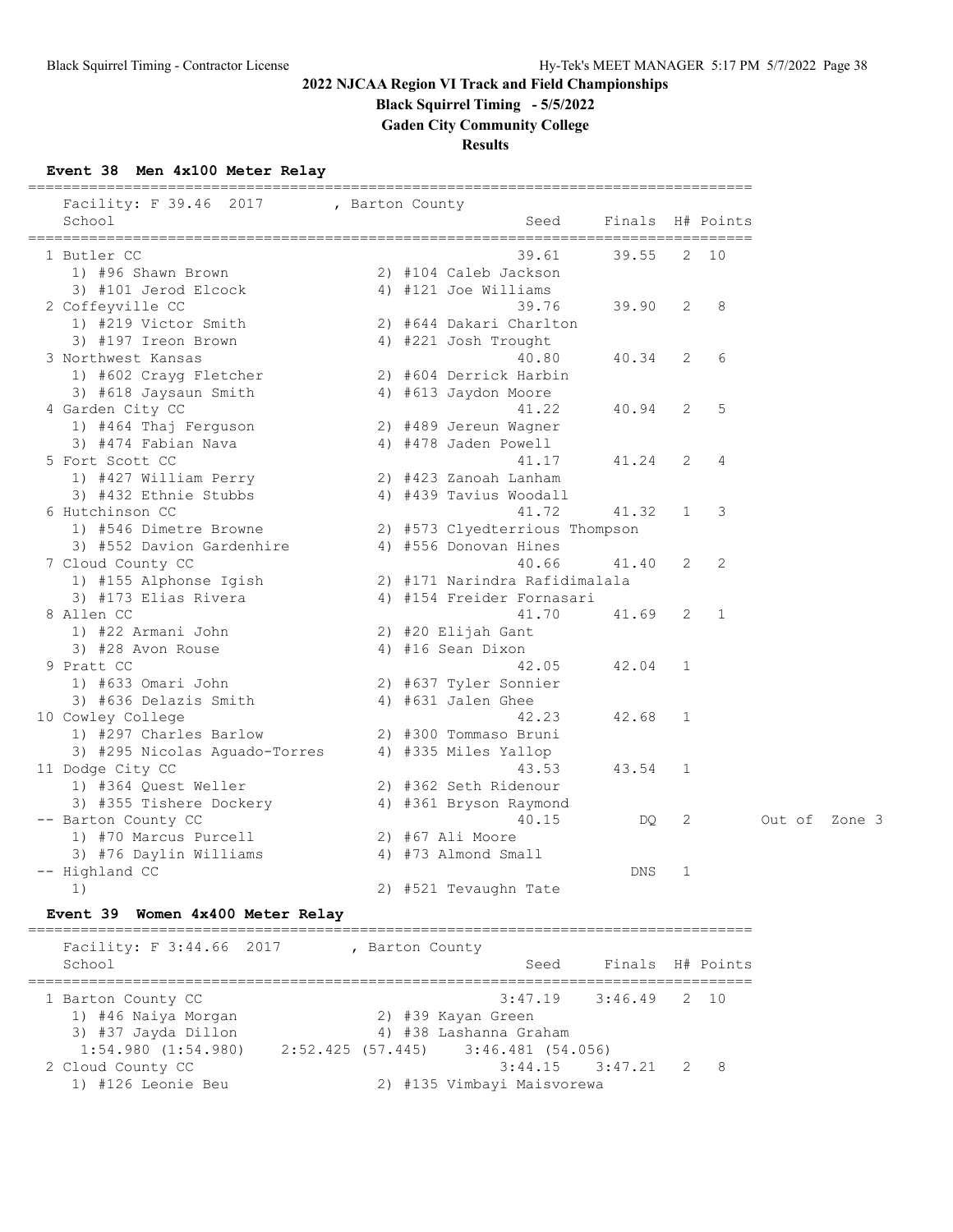**Black Squirrel Timing - 5/5/2022**

**Gaden City Community College**

### **Results**

### **....Event 39 Women 4x400 Meter Relay**

| 3) #129 Passion Crews                                                   |  | 4) #138 Pamela Milano   |            |              |             |
|-------------------------------------------------------------------------|--|-------------------------|------------|--------------|-------------|
| 1:57.049 (1:57.049) 2:54.037 (56.988) 3:47.206 (53.169)                 |  |                         |            |              |             |
| 3 Fort Scott CC                                                         |  | $3:50.34$ $4:02.89$ 2 6 |            |              |             |
| 1) #379 Patience Heath 2) #390 Jada Sneed                               |  |                         |            |              |             |
| 3) #382 Jayda Jones                                                     |  | 4) #370 Nakaila Birdine |            |              |             |
| $1:59.424$ $(1:59.424)$ $3:01.224$ $(1:01.800)$ $4:02.888$ $(1:01.664)$ |  |                         |            |              |             |
| 4 Allen CC                                                              |  | $4:17.57$ $4:03.46$     |            |              | $1 \quad 5$ |
| 1) #6 Maddox Gomerz                                                     |  | 2) #13 Felicity Watkins |            |              |             |
| 3) #7 Asia Hicks                                                        |  | 4) #10 Ashley Robinson  |            |              |             |
| 1:58.457 (1:58.457) 3:00.377 (1:01.920) 4:03.458 (1:03.081)             |  |                         |            |              |             |
| 5 Dodge City CC                                                         |  | $4:14.45$ $4:11.77$ 2 4 |            |              |             |
| 1) #348 Brianisha Rolling (2) #342 Machala Hengen                       |  |                         |            |              |             |
| 3) #341 Krissalynn Henderson 4) #346 On'Hay Phillips                    |  |                         |            |              |             |
| $2:06.502$ $(2:06.502)$ $3:07.485$ $(1:00.983)$ $4:11.762$ $(1:04.277)$ |  |                         |            |              |             |
| 6 Hutchinson CC                                                         |  | $4:13.68$ $4:30.21$     |            | $2 \quad 3$  |             |
|                                                                         |  |                         |            |              |             |
| 3) #646 Sydney Grauer (4) #537 Anastasia Meyer                          |  |                         |            |              |             |
| 2:08.352 (2:08.352) 3:22.118 (1:13.766) 4:30.208 (1:08.090)             |  |                         |            |              |             |
| 7 Cowley College                                                        |  | $4:20.83$ $4:30.37$ 1 2 |            |              |             |
| 1) #284 Abigail Pinnock 2) #278 Layla Ingalls                           |  |                         |            |              |             |
| 3) #270 Asaris Dandicourt-Goire 4) #266 Jacie Carson                    |  |                         |            |              |             |
| 2:06.918 (2:06.918) 3:14.784 (1:07.866) 4:30.362 (1:15.578)             |  |                         |            |              |             |
| -- Butler CC                                                            |  | 3:45.31                 | DNS        | 2            |             |
| 1) #88 Kirstin Jones                                                    |  | 2) #80 Kiara Brown      |            |              |             |
| 3) #82 Ann Dangha                                                       |  | 4) #90 Kaleb McDonald   |            |              |             |
| -- Coffeyville CC                                                       |  | 4:24.18                 | <b>DNS</b> | $\mathbf{1}$ |             |
| 1) #213 Avagay Morris                                                   |  | 2) #190 Naialee Salcido |            |              |             |
| 3) #181 Achai Arop                                                      |  | 4) #189 Shavell Riley   |            |              |             |
| -- Colby CC                                                             |  | 4:11.40                 | <b>DNS</b> | 2            |             |
| 1) #225 Princess Browne                                                 |  | 2) #230 Chantal Gayle   |            |              |             |
| 3) #232 Danielle Hartwell                                               |  | 4) #241 Briana Reid     |            |              |             |
| -- Garden City CC                                                       |  | 4:11.64                 | <b>DNS</b> | 2            |             |
| 1) #455 Diondra Wilborn                                                 |  | 2) #449 McKenna Jagels  |            |              |             |
| 3) #444 Erica Davis                                                     |  | 4) #441 Meagan Burkhart |            |              |             |

### **Event 40 Men 4x400 Meter Relay**

Facility: F 3:10.39 2006 , Barton County School Seed Finals H# Points =================================================================================== 1 Barton County CC 3:07.91 3:11.21 2 10 1) #68 Elijah Mosley 2) #59 Telron Bradford 3) #61 Andrew Ferguson 4) #73 Almond Small 1:34.449 (1:34.449) 2:23.432 (48.983) 3:11.202 (47.770) 2 Butler CC 3:09.03 3:12.09 2 8 1) #110 Cameron Leiba 2) #104 Caleb Jackson<br>3) #06 Chain Praise 20 1116 James Sulvesti 3) #96 Shawn Brown 4) #116 Jared Sylvester 1:36.413 (1:36.413) 2:24.513 (48.100) 3:12.081 (47.568) 3 Cloud County CC 3:11.24 3:14.53 2 6 1) #176 Shadrick Tansi 2) #180 Emmanuel Wanga 3) #155 Alphonse Igish 4) #174 Daniel Siaffa 1:36.526 (1:36.526) 2:25.412 (48.886) 3:14.526 (49.114) 4 Allen CC 3:15.33 3:17.13 2 5 1) #28 Avon Rouse 2) #16 Sean Dixon

===================================================================================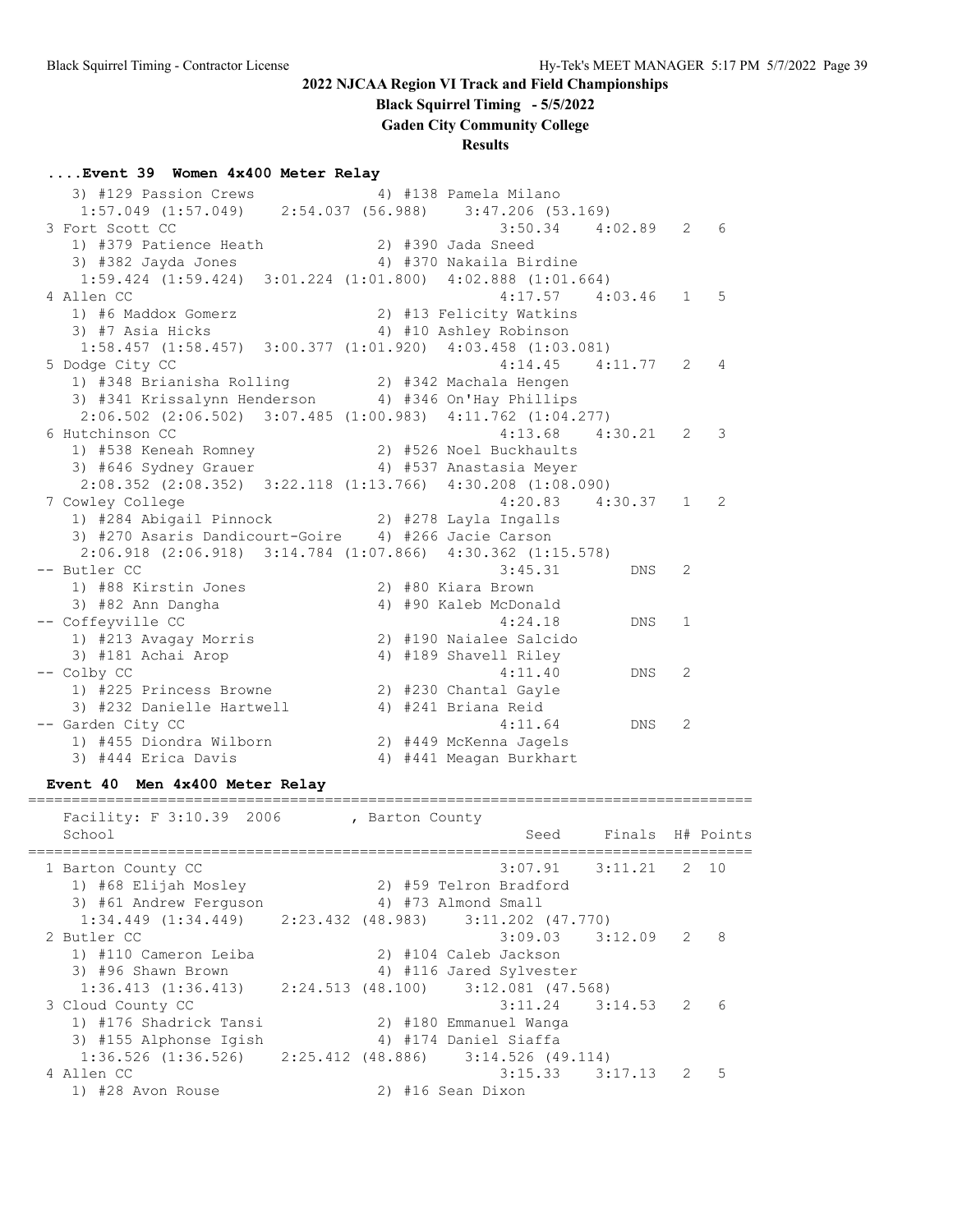**Black Squirrel Timing - 5/5/2022**

**Gaden City Community College**

**Results**

### **....Event 40 Men 4x400 Meter Relay**

| 3) #18 Gbarwho Flahn (4) #35 Rasmus Wright<br>1:39.817 (1:39.817) 2:28.877 (49.060) 3:17.122 (48.245)                            |  |                           |              |  |
|----------------------------------------------------------------------------------------------------------------------------------|--|---------------------------|--------------|--|
| 5 Fort Scott CC                                                                                                                  |  | $3:15.64$ $3:17.16$ 2 4   |              |  |
| 1) #427 William Perry 2) #399 Isiah Barnes                                                                                       |  |                           |              |  |
| 3) #435 Keldrick Turner 4) #402 Tre Buchanan                                                                                     |  |                           |              |  |
| $1:39.265$ (1:39.265) $2:28.185$ (48.920) $3:17.153$ (48.968)                                                                    |  |                           |              |  |
| 6 Hutchinson CC                                                                                                                  |  | $3:16.42$ $3:17.20$ 2 3   |              |  |
| 1) #552 Davion Gardenhire 2) #546 Dimetre Browne                                                                                 |  |                           |              |  |
| 3) #573 Clyedterrious Thompson 4) #554 Sharim Hamilton                                                                           |  |                           |              |  |
| $1:39.130 (1:39.130) 2:28.986 (49.856) 3:17.193 (48.207)$                                                                        |  |                           |              |  |
| 7 Garden City CC                                                                                                                 |  | $3:18.70$ $3:20.22$ 1 2   |              |  |
| 1) #466 Amari Hampton<br>3) #478 Jaden Powell (2) #480 Maliek Roberson                                                           |  |                           |              |  |
|                                                                                                                                  |  |                           |              |  |
| $1:39.496$ (1:39.496) $2:31.814$ (52.318) $3:20.212$ (48.398)                                                                    |  |                           |              |  |
| 8 Coffeyville CC                                                                                                                 |  | $3:15.85$ $3:23.11$ 2 1   |              |  |
| 1) #197 Ireon Brown                                                                                                              |  | 2) #644 Dakari Charlton   |              |  |
| 1) #197 Ireon Brown                         2) #644 Dakari Charl<br>3) #222 Weylon Williams                 4) #221 Josh Trought |  |                           |              |  |
| $1:39.828$ $(1:39.828)$ $2:31.486$ $(51.658)$ $3:23.104$ $(51.618)$                                                              |  |                           |              |  |
| 9 Cowley College                                                                                                                 |  | $3:22.78$ $3:25.43$ 1     |              |  |
| 1) #335 Miles Yallop (2) #300 Tommaso Bruni                                                                                      |  |                           |              |  |
| 3) #334 Richard Whatley Jr. 4) #308 Jeremy Garcia                                                                                |  |                           |              |  |
| $1:43.762$ $(1:43.762)$ $2:35.304$ $(51.542)$ $3:25.423$ $(50.119)$                                                              |  |                           |              |  |
| 10 Northwest Kansas                                                                                                              |  | $3:17.65$ $3:25.44$       | 2            |  |
| 1) #616 Stephen Scott 2) #618 Jaysaun Smith<br>3) #597 Jalell Anderson 4) #602 Crayg Fletcher                                    |  |                           |              |  |
|                                                                                                                                  |  |                           |              |  |
| $1:41.562$ (1:41.562) $2:33.973$ (52.411) $3:25.435$ (51.462)                                                                    |  |                           |              |  |
| 11 Pratt CC                                                                                                                      |  | $3:28.29$ $3:27.40$ 1     |              |  |
| 1) #637 Tyler Sonnier<br>3) #628 Cole Darling<br>1:44.106 (1:44.106) 2:35.614 (51.508) 3:27.392 (51.778)                         |  |                           |              |  |
|                                                                                                                                  |  |                           |              |  |
|                                                                                                                                  |  |                           |              |  |
| 12 Neosho County CC                                                                                                              |  | $3:29.15$ $3:29.56$ 1     |              |  |
| 1) #588 Gunnar Laurance (2) #590 Alexander Lopez                                                                                 |  |                           |              |  |
| 3) #591 Abraham Mallam (4) #586 Billy Kiprono                                                                                    |  |                           |              |  |
| $1:46.649$ $(1:46.649)$ $2:39.698$ $(53.049)$ $3:29.554$ $(49.856)$                                                              |  |                           |              |  |
| 13 Dodge City CC                                                                                                                 |  | $3:26.11$ $3:29.63$       | $\mathbf{1}$ |  |
| 1) #355 Tishere Dockery 2) #362 Seth Ridenour<br>3) #366 Erik Zamora 20 4) #364 Quest Weller                                     |  |                           |              |  |
|                                                                                                                                  |  |                           |              |  |
| $1:46.581$ $(1:46.581)$ $2:39.360$ $(52.779)$ $3:29.621$ $(50.261)$                                                              |  |                           |              |  |
| -- Colby CC                                                                                                                      |  | $3:32.60$ DNS             | $\mathbf{1}$ |  |
| 1) #247 Joseph Bryan<br>3) #261 Blake Vercher                                                                                    |  | 2) #255 Donte Sol         |              |  |
|                                                                                                                                  |  | 4) #263 TesaMichael Wolde |              |  |

#### **Event 41 Women 4x800 Meter Relay**

================================================================================ Facility: F 9:20.63 2009 , Barton County School Seed Finals Points ================================================================================ 1 Cloud County CC 9:22.84 9:52.87 10 1) #139 Ludjenie Mondesir 2) #130 Abigail Fisher 3) #141 Melody Ochana 4) #142 Bailey Rock 2:23.297 (2:23.297) 4:45.865 (2:22.568) 7:17.604 (2:31.739) 9:52.866 (2:35.262) 2 Cowley College 10:05.30 9:57.32 8 1) #278 Layla Ingalls 2) #270 Asaris Dandicourt-Goire 3) #273 Karissa Glover 4) #284 Abigail Pinnock 2:31.075 (2:31.075) 5:04.712 (2:33.637) 7:34.289 (2:29.577) 9:57.312 (2:23.023)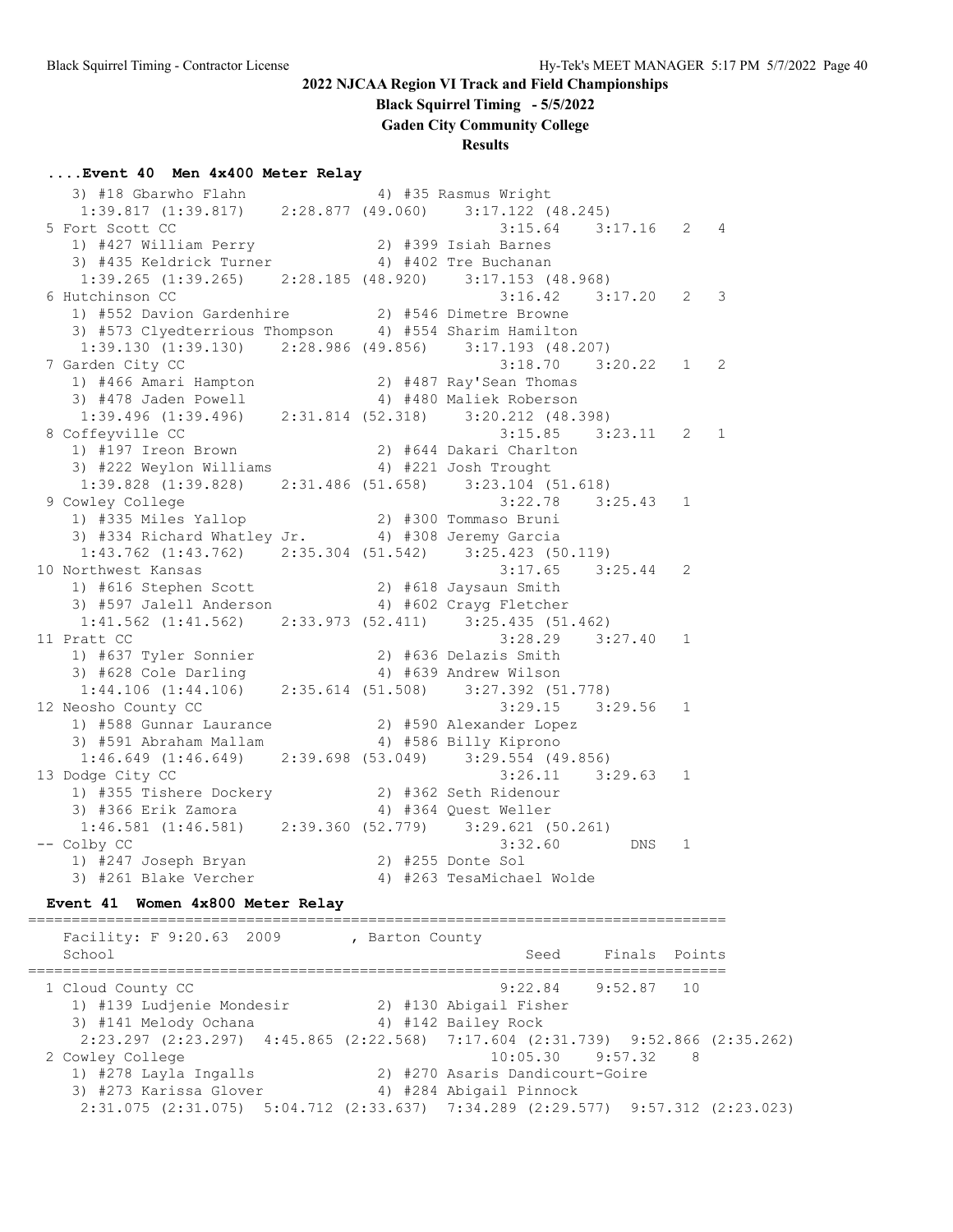**Black Squirrel Timing - 5/5/2022**

**Gaden City Community College**

### **Results**

### **....Event 41 Women 4x800 Meter Relay**

 3 Fort Scott CC 9:56.64 10:25.50 6 1) #376 Alisha Doris 2) #369 Angelica Bernal 3) #374 Cheyenne Corbitt 4) #390 Jada Sneed 2:27.910 (2:27.910) 5:01.795 (2:33.885) 7:44.676 (2:42.881) 10:25.495 (2:40.819) 4 Dodge City CC 2012 10:37.58 5 1) #343 Miranda Hernandez 2) #344 Yessenia Ornelas 3) #347 Ruby Rojo 4) #345 Karol Padilla 2:43.106 (2:43.106) 5:14.768 (2:31.662) 8:03.202 (2:48.434) 10:37.571 (2:34.369) 5 Allen CC 10:16.81 10:42.61 4 1) #1 Elka Billings 2) #8 Nevaeh Pantoja 3) #2 Ursula Billings 4) #3 Rachel Bycroft 2:41.080 (2:41.080) 5:18.216 (2:37.136) 8:00.512 (2:42.296) 10:42.603 (2:42.091) 6 Hutchinson CC 10:04.20 11:04.73 3 1) #537 Anastasia Meyer 2) #646 Sydney Grauer 3) #530 Michele Gage 4) #524 Courtney Baetz 2:35.924 (2:35.924) 5:21.063 (2:45.139) 8:14.526 (2:53.463) 11:04.725 (2:50.199) 7 Garden City CC 11:08.80 11:32.04 2 1) #442 Shareen Cheruiyot 2) #448 Cielo Garcia 3) #447 Jania Don Juan 4) #454 Taylor Thorp 2:56.725 (2:56.725) 5:31.112 (2:34.387) 8:33.606 (3:02.494) 11:32.038 (2:58.432) 8 Coffeyville CC 11:45.24 12:40.68 1 1) #190 Naialee Salcido 2) #185 Ashley Isle 3) #192 Tania Trochez 4) #184 Tanisha Fleurigene 2:54.043 (2:54.043) 5:52.972 (2:58.929) 9:38.511 (3:45.539) 12:40.676 (3:02.165) **Event 42 Men 4x800 Meter Relay** ================================================================================ Facility: F 7:41.50 2009 , Butler County School School Seed Finals Points ================================================================================ 1 Fort Scott CC 7:50.36 7:42.41 10 1) #420 Lonnell Johnson 2) #407 Lucorien Deboest 3) #417 Doriye Jackson 4) #425 Samuel Navarro 1:57.318 (1:57.318) 3:51.346 (1:54.028) 5:49.344 (1:57.998) 7:42.406 (1:53.062) 2 Butler CC 7:48.92 7:44.69 8 1) #116 Jared Sylvester 2) #108 Victor Jumo 3) #119 Mario Tullis 4) #118 Zach Trotter 1:57.449 (1:57.449) 3:52.255 (1:54.806) 5:49.652 (1:57.397) 7:44.682 (1:55.030) 3 Cloud County CC 7:45.11 7:47.69 6 1) #150 Rylan Cheney 2) #172 Quwayne Reid 3) #165 Cejay Morrison 4) #146 Hassan Abidi 1:58.343 (1:58.343) 3:52.931 (1:54.588) 5:53.406 (2:00.475) 7:47.684 (1:54.278) 4 Neosho County CC 7:51.33 8:01.71 5 1) #586 Billy Kiprono 2) #580 Joshua Arafol 3) #591 Abraham Mallam 4) #588 Gunnar Laurance 1:57.965 (1:57.965) 3:57.013 (1:59.048) 6:01.682 (2:04.669) 8:01.707 (2:00.025) 5 Dodge City CC 8:08.05 4 1) #364 Quest Weller 2) #352 Luis Casallas 3) #365 Shade Woodard 4) #366 Erik Zamora

2:00.706 (2:00.706) 4:03.735 (2:03.029) 6:04.887 (2:01.152) 8:08.044 (2:03.157)<br>owley College 7:53.11 8:13.10 3 6 Cowley College 7:53.11 8:13.10 3 1) #327 Dylan Roe 2) #302 Dawson Crawley 3) #322 Edwin Olvera 4) #305 Goran Duijsters 2:04.888 (2:04.888) 4:05.009 (2:00.121) 6:07.429 (2:02.420) 8:13.096 (2:05.667)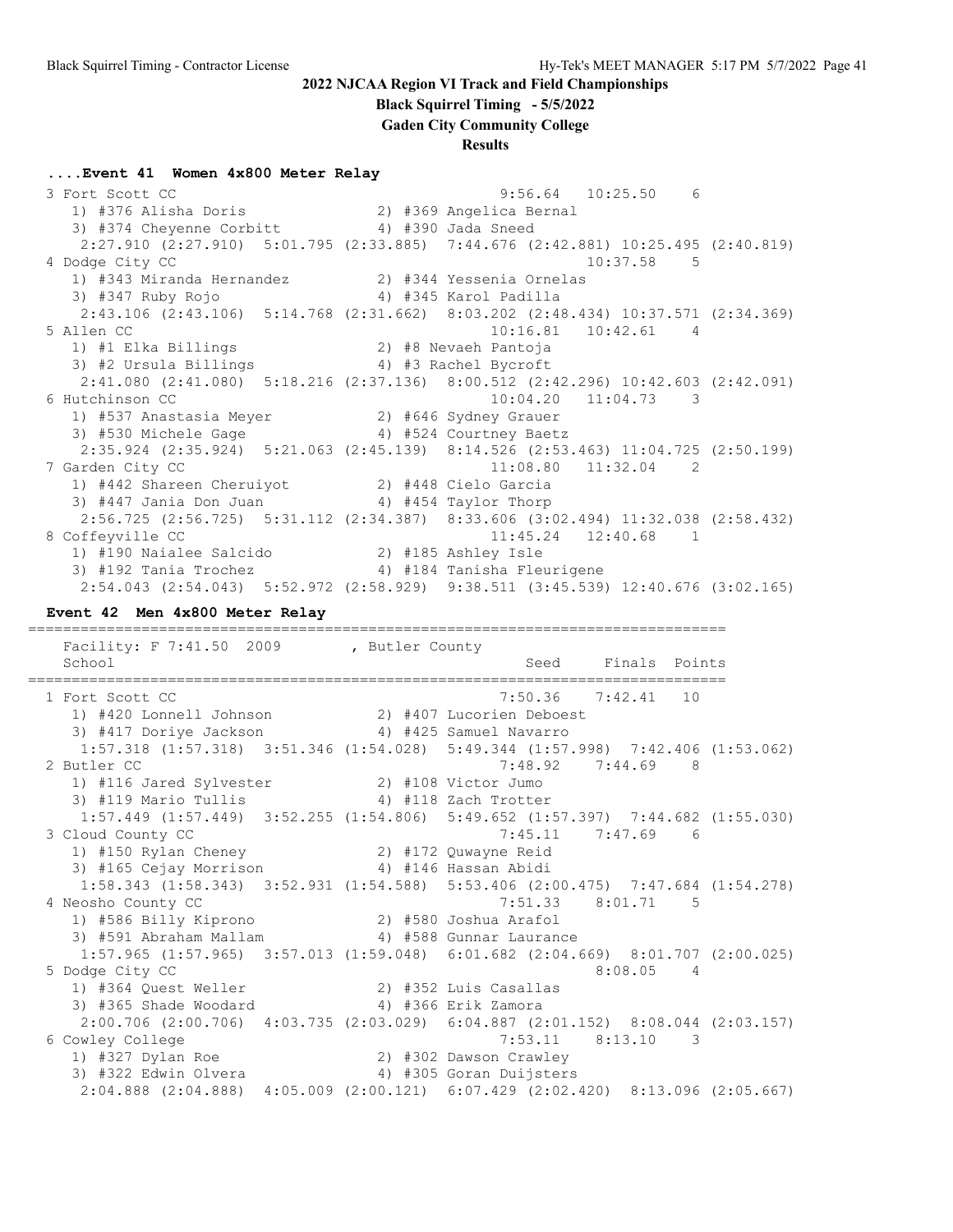**Black Squirrel Timing - 5/5/2022**

**Gaden City Community College**

### **Results**

### **....Event 42 Men 4x800 Meter Relay**

 7 Hutchinson CC 8:18.00 8:14.89 2 1) #559 Andrew Holt 2) #553 Aaron Geissinger 3) #572 Camilo Tarin 4) #574 Carsyn Turpin 1:58.921 (1:58.921) 4:01.295 (2:02.374) 6:08.043 (2:06.748) 8:14.888 (2:06.845) 8 Garden City CC 6:30.26 8:30.74 1 1) #458 Angel Ayala 2) #488 Matthew Veloz 3) #468 Etienne James 4) #457 Isaiah Armstrong 2:08.976 (2:08.976) 4:13.945 (2:04.969) 6:19.923 (2:05.978) 8:30.732 (2:10.809) 9 Northwest Kansas 8:44.06 8:53.83 1) #611 Tayler Kleinow 2) #616 Stephen Scott 3) #617 Anthony Simon 4) #601 Trent Coon 2:07.112 (2:07.112) 4:15.301 (2:08.189) 6:35.190 (2:19.889) 8:53.829 (2:18.639) 10 Coffeyville CC 8:42.33 10:28.70 1) #206 Ryotaro Ito 2) #212 Essmal Reed 3) #204 Samuel Galarza 4) #218 Gary Smith 2:16.070 (2:16.070) 4:33.021 (2:16.951) 6:56.884 (2:23.863) 10:28.696 (3:31.812) -- Highland CC DNS DNS And the United States of the United States of the United States of the UNS of the UNS of the UNS of the UNS of the UNS of the UNS of the UNS of the UNS of the UNS of the UNS of the UNS of the UNS of

#### **Event 43 Women Heptathlon**

===================================================================================  $Facilitiv: F 5112 2006$ 

| Name | RACILILY; R JIIZ ZUUO | Addms, Barton County<br>Year School                                                                                                                                                     | Seed |      | Finals H# Points |
|------|-----------------------|-----------------------------------------------------------------------------------------------------------------------------------------------------------------------------------------|------|------|------------------|
|      | 137 Vanessa Mercera   | Cloud County CC                                                                                                                                                                         | 4178 | 4412 | 10               |
|      | 2 # 45 Deborah Lowe   | Barton County CC                                                                                                                                                                        |      | 4309 | 8                |
| 3#   |                       | Barton County CC                                                                                                                                                                        |      | 3357 | 6                |
| 4#   |                       | Cloud County CC                                                                                                                                                                         |      | 3228 | 5                |
| 5#   |                       | Cowley College                                                                                                                                                                          |      | 3182 | 4                |
| 6#   |                       | Barton County CC                                                                                                                                                                        |      | 3120 | 3                |
| 7#   |                       | Garden City CC                                                                                                                                                                          |      | 3094 | $\overline{2}$   |
| 8#   |                       | Cowley College                                                                                                                                                                          |      | 2806 |                  |
| 9#   |                       | Colby CC                                                                                                                                                                                | 2752 | 2799 |                  |
| 10#  |                       | Garden City CC                                                                                                                                                                          | 2673 | 2627 |                  |
| 11#  |                       | Fort Scott CC                                                                                                                                                                           |      | 2395 |                  |
|      |                       | 41 Ashanti Harvey<br>131 Reanna Green<br>291 LaShae' Smith<br>56 Malama Toure<br>449 McKenna Jagels<br>290 Gracie Shire<br>230 Chantal Gayle<br>441 Meagan Burkhart<br>384 Nijah Martin |      |      |                  |

#### **Event 43 Heptathlon: #1 Women 100 Meter Hurdles Heptathlon**

|                 | Name |                     | Year School      | Finals |     |                | Wind H# Points |
|-----------------|------|---------------------|------------------|--------|-----|----------------|----------------|
| 1.              | #    | 41 Ashanti Harvey   | Barton County CC | 14.81  | 2.4 | 3              | 867            |
|                 |      |                     |                  |        |     |                |                |
| $\mathcal{L}$   | #    | 137 Vanessa Mercera | Cloud County CC  | 15.16  | 2.4 | $\mathcal{R}$  | 821            |
|                 | 3#   | 45 Deborah Lowe     | Barton County CC | 15.26  | 2.4 | 3              | 808            |
| 4               | #    | 291 LaShae' Smith   | Cowley College   | 17.19  | 2.4 | 3              | 575            |
| 5               | #    | 230 Chantal Gayle   | Colby CC         | 18.19  | 3.5 | $\overline{2}$ | 469            |
| 6               | #    | 131 Reanna Green    | Cloud County CC  | 19.04  | 3.0 |                | 387            |
| $7\phantom{.0}$ | #    | 290 Gracie Shire    | Cowley College   | 19.30  | 3.5 | $\mathcal{P}$  | 363            |
|                 | 8#   | 56 Malama Toure     | Barton County CC | 20.08  | 3.0 |                | 296            |
| 9               | #    | 441 Meagan Burkhart | Garden City CC   | 20.25  | 3.5 | 2              | 282            |
| 10              | #    | 449 McKenna Jagels  | Garden City CC   | 20.42  | 3.5 | 2              | 268            |
|                 | #    | 384 Nijah Martin    | Fort Scott CC    | 23.84  | 3.O |                | 63             |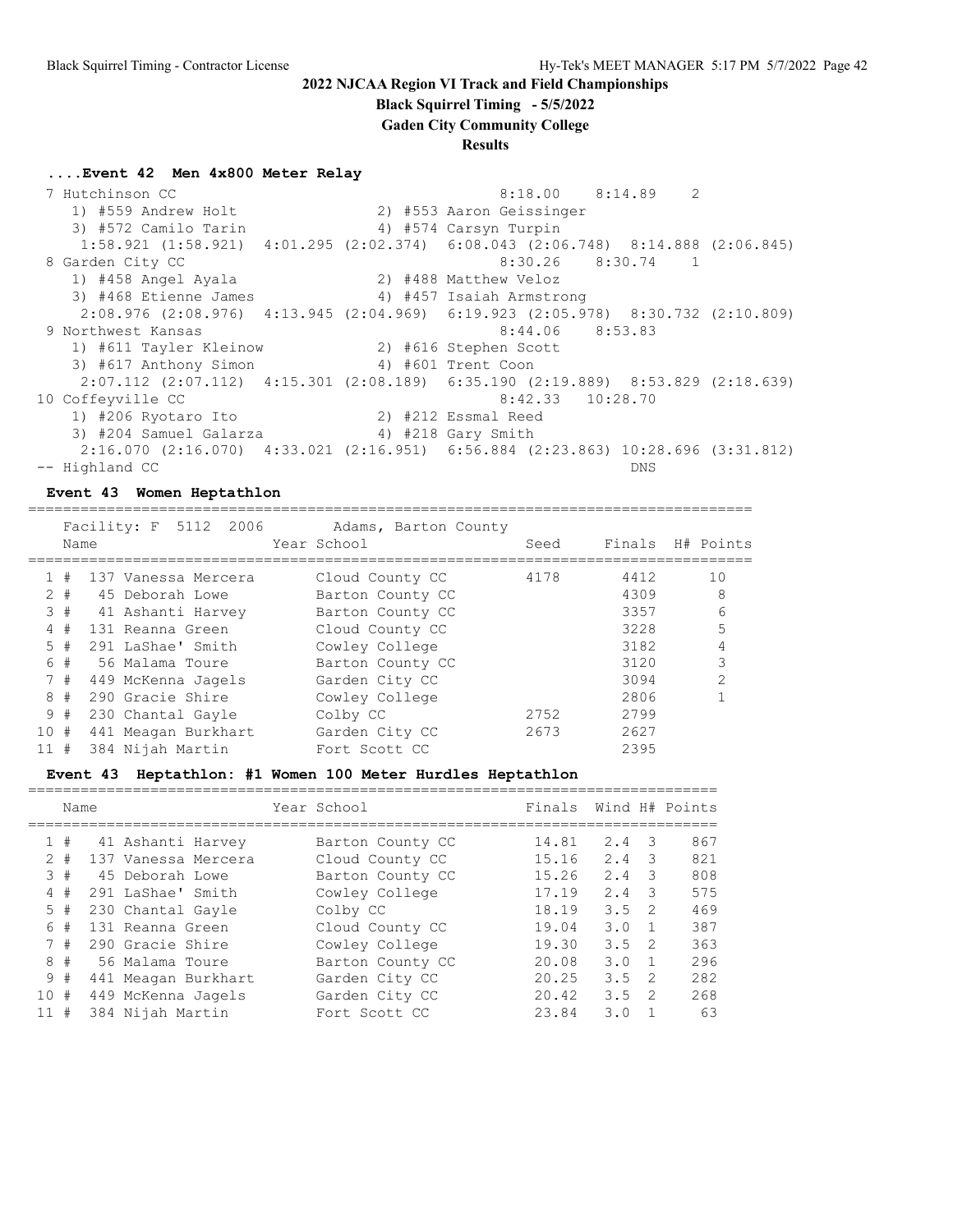**Black Squirrel Timing - 5/5/2022**

**Gaden City Community College**

**Results**

## **Event 43 Heptathlon: #2 Women High Jump Heptathlon**

| Name                                                                                                                                      | ============             | Year School Contract Points Points |     |
|-------------------------------------------------------------------------------------------------------------------------------------------|--------------------------|------------------------------------|-----|
| 1 # 137 Vanessa Mercera Cloud County CC 1.53m 5-00.25<br>1.05 1.08 1.11 1.14 1.20 1.32 1.35 1.38 1.41 1.44 1.47 1.50 1.53 1.58            |                          |                                    | 655 |
| P<br>2 # 291 LaShae' Smith Cowley College 1.47m                                                                                           | P P P P P P P P P XO XXO | XXO XXX<br>$4 - 09.75$             | 588 |
| 1.05 1.08 1.11 1.14 1.20 1.32 1.35 1.38 1.41 1.44 1.47 1.50                                                                               |                          |                                    |     |
| $\mathbf{P}$<br>$\mathbb{P}$<br>3 # 230 Chantal Gayle Colby CC 1.44m 4-08.75                                                              | P P P XO P P O O         | XO XXX                             | 555 |
| 1.05 1.08 1.11 1.14 1.20 1.32 1.35 1.38 1.41 1.44 1.47                                                                                    |                          |                                    |     |
| P P P P P P P P O XXO XXX<br>4 # 45 Deborah Lowe Barton County CC 1.41m 4-07.50                                                           |                          |                                    | 523 |
| 1.05 1.08 1.11 1.14 1.20 1.32 1.35 1.38 1.41 1.44                                                                                         |                          |                                    |     |
| P P P P P P XO XO XXO XXX<br>5 # 41 Ashanti Harvey Barton County CC                                                                       |                          | $1.38m$ $4-06.25$                  | 491 |
| 1.05 1.08 1.11 1.14 1.20 1.32 1.35 1.38 1.41                                                                                              |                          |                                    |     |
| P P P P P P O<br>5 # 56 Malama Toure Barton County CC                                                                                     | XXO XXX                  | $1.38m$ $4-06.25$                  | 491 |
| 1.05 1.08 1.11 1.14 1.20 1.32 1.35 1.38 1.41<br>P P P P P P O O XXX                                                                       |                          |                                    |     |
| 7 # 449 McKenna Jagels Garden City CC                                                                                                     |                          | $1.35m$ $4-05.00$                  | 460 |
| 1.05 1.08 1.11 1.14 1.20 1.32 1.35 1.38<br>P P P P P O O XXX                                                                              |                          |                                    |     |
| 7 # 131 Reanna Green Cloud County CC                                                                                                      |                          | $1.35m$ $4-05.00$                  | 460 |
| 1.05 1.08 1.11 1.14 1.20 1.32 1.35 1.38<br>P P P P O XXO<br>$\mathbf{P}$                                                                  | XXX                      |                                    |     |
| 7 # 290 Gracie Shire Cowley College                                                                                                       |                          | $1.35m$ $4-05.00$                  | 460 |
| 1.05 1.08 1.11 1.14 1.20 1.32 1.35 1.38 1.41<br>$\begin{array}{ccccccccccccccccc}\nP & P & P & P & O & O & \n\end{array}$<br>$\mathbf{P}$ | P XXX                    |                                    |     |
| 10 # 384 Nijah Martin Fort Scott CC                                                                                                       |                          | $1.14m$ $3-08.75$                  | 257 |
| 1.05 1.08 1.11 1.14 1.20<br>XO XO O O XXX                                                                                                 |                          |                                    |     |
| 11 # 441 Meagan Burkhart Garden City CC<br>1.05 1.08 1.11 1.14                                                                            |                          | 1.11m 3-07.75                      | 231 |
| O O O XXX                                                                                                                                 |                          |                                    |     |

## **Event 43 Heptathlon: #3 Women Shot Put Heptathlon**

| Name                                               | Year School      | Finals | Points              |
|----------------------------------------------------|------------------|--------|---------------------|
| 1 # 131 Reanna Green<br>$8.93m$ $9.22m$ $9.99m$    | Cloud County CC  | 9.99m  | 529<br>32-09.50     |
| 2 # 56 Malama Toure<br>$8.29m$ 9.40m 9.08m         | Barton County CC | 9.40m  | 490<br>$30 - 10.25$ |
| 3 # 137 Vanessa Mercera<br>$9.33m$ $9.21m$ $8.81m$ | Cloud County CC  | 9.33m  | $30 - 07.50$<br>486 |
| 4 # 45 Deborah Lowe<br>$9.11m$ $9.14m$ $9.24m$     | Barton County CC | 9.24m  | $30 - 03.75$<br>480 |
| 5 # 441 Meagan Burkhart<br>7.87m 7.39m 7.90m       | Garden City CC   | 7.90m  | $25 - 11.00$<br>393 |
| 6 # 384 Nijah Martin<br>7.14m 7.70m 7.24m          | Fort Scott CC    | 7.70m  | $25 - 03.25$<br>380 |
| 7 # 230 Chantal Gayle<br>7.60m FOUL 7.16m          | Colby CC         | 7.60m  | $24 - 11.25$<br>374 |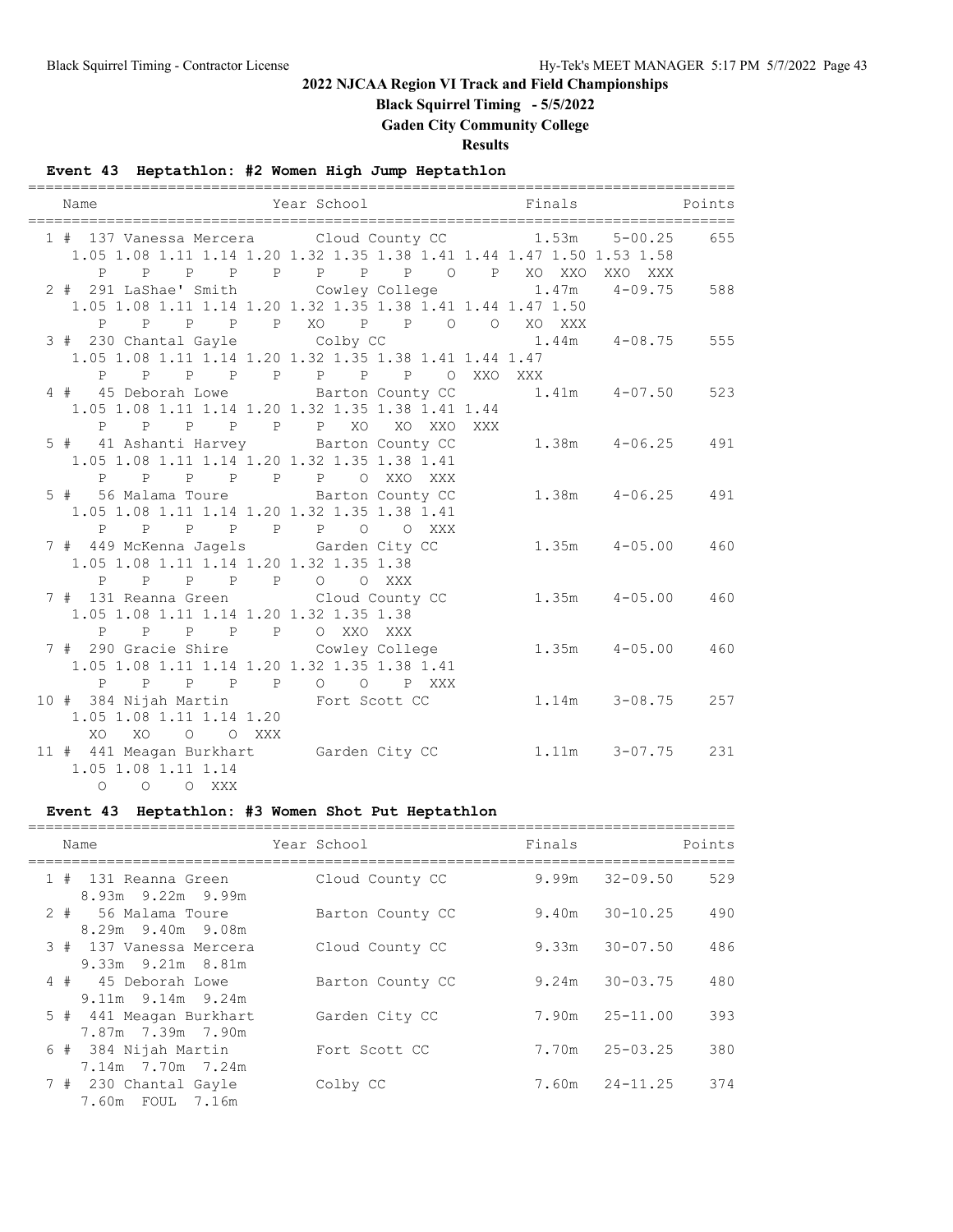**Black Squirrel Timing - 5/5/2022**

**Gaden City Community College**

**Results**

## **....Event 43 Heptathlon: #3 Women Shot Put Heptathlon**

|  | 7 # 449 McKenna Jagels  | Garden City CC   | $7.60m$ $24-11.25$ | 374 |
|--|-------------------------|------------------|--------------------|-----|
|  | 7.16m 7.14m 7.60m       |                  |                    |     |
|  | 9 # 41 Ashanti Harvey   | Barton County CC | $7.25m$ $23-09.50$ | 351 |
|  | 7.25m 7.02m 6.66m       |                  |                    |     |
|  | 10 # 291 LaShae' Smith  | Cowley College   | $6.94m$ $22-09.25$ | 331 |
|  | $6.84m$ $6.79m$ $6.94m$ |                  |                    |     |
|  | 11 # 290 Gracie Shire   | Cowley College   | $6.93m$ $22-09.00$ | 331 |
|  | 5.80m 6.93m 6.66m       |                  |                    |     |

## **Event 43 Heptathlon: #4 Women 200 Meter Dash Heptathlon**

|             | Name |                     | Year School      | Finals |     |                | Wind H# Points |
|-------------|------|---------------------|------------------|--------|-----|----------------|----------------|
|             | #    | 45 Deborah Lowe     | Barton County CC | 24.63  | 2.2 | - 2            | 921            |
|             | #    | 137 Vanessa Mercera | Cloud County CC  | 25.45  | 2.2 | $\overline{2}$ | 846            |
| 3           | #    | 384 Nijah Martin    | Fort Scott CC    | 26.38  | 2.2 | 2              | 764            |
| 4           | #    | 41 Ashanti Harvey   | Barton County CC | 27.19  | 2.2 | $\mathcal{P}$  | 696            |
| 5.          | #    | 131 Reanna Green    | Cloud County CC  | 27.58  | 3.1 |                | 664            |
| 6           | #    | 56 Malama Toure     | Barton County CC | 27.62  | 2.2 | 2              | 661            |
| $7^{\circ}$ | #    | 230 Chantal Gayle   | Colby CC         | 27.95  | 2.2 | -2             | 635            |
| 8           | #    | 441 Meagan Burkhart | Garden City CC   | 28.11  | 2.2 | 2              | 622            |
|             | 9#   | 290 Gracie Shire    | Cowley College   | 28.47  | 3.1 |                | 594            |
| 10          | #    | 291 LaShae' Smith   | Cowley College   | 28.67  | 3.1 |                | 579            |
| 11          | #    | 449 McKenna Jagels  | Garden City CC   | 29.19  | 22  | 2              | 540            |

## **Event 43 Heptathlon: #5 Women Long Jump Heptathlon**

| Name                                                                                   | Year School | Finals Wind |                            | Points |
|----------------------------------------------------------------------------------------|-------------|-------------|----------------------------|--------|
| 1 # 56 Malama Toure Barton County CC<br>$5.10m(-2.0)$ $5.11m(-3.1)$ $5.20m(-2.7)$      |             |             | $5.20m -2.7$ 17-00.75 614  |        |
| 2 # 45 Deborah Lowe Barton County CC<br>$4.85m(-2.0)$ $4.89m(-2.1)$ $4.98m(-1.5)$      |             |             | $4.98m - 1.5$ 16-04.25     | 554    |
| 3 # 137 Vanessa Mercera Cloud County CC<br>$4.77m(-2.1)$ $4.73m(-1.4)$ $4.83m(-2.1)$   |             |             | $4.83m -2.1$ 15-10.25      | 514    |
| 4 # 41 Ashanti Harvey Barton County CC<br>$4.59m(-2.3)$ $4.80m(-2.4)$ FOUL $(-1.3)$    |             |             | $4.80m - 2.4$ 15-09.00     | 506    |
| 5 # 230 Chantal Gayle Colby CC<br>$4.51m(-2.2)$ $4.60m(-1.7)$ $4.77m(-1.0)$            |             |             | $4.77m - 1.0$ $15 - 07.75$ | 498    |
| 6 # 131 Reanna Green Cloud County CC<br>$4.65m(-1.7)$ $4.76m(-1.6)$ $4.25m(2.9)$       |             |             | $4.76m - 1.6$ 15-07.50     | 495    |
| 7 # 291 LaShae' Smith Cowley College<br>$4.61m(-1.8)$ $4.45m(-2.1)$ PASS               |             |             | $4.61m - 1.8$ 15-01.50     | 456    |
| 8 # 290 Gracie Shire Cowley College<br>$4.60m(-2.1)$ $4.58m(-2.3)$ $4.25m(-1.3)$       |             |             | $4.60m -2.1$ 15-01.25      | 454    |
| 9 # 449 McKenna Jagels Garden City CC<br>FOUL $(-2.1)$ FOUL $(-2.5)$ 4.53m $(-1.6)$    |             |             | $4.53m - 1.6$ 14-10.50     | 436    |
| 10 # 441 Meagan Burkhart Garden City CC<br>$3.75m(-2.2)$ 4.15m $(-2.0)$ 3.99m $(-2.1)$ |             |             | $4.15m -2.0$ $13-07.50$    | 343    |
| 11 # 384 Nijah Martin Fort Scott CC<br>$3.74m(-2.8)$ $3.82m(-2.6)$ $3.85m(-1.9)$       |             |             | $3.85m -1.9$ 12-07.75 274  |        |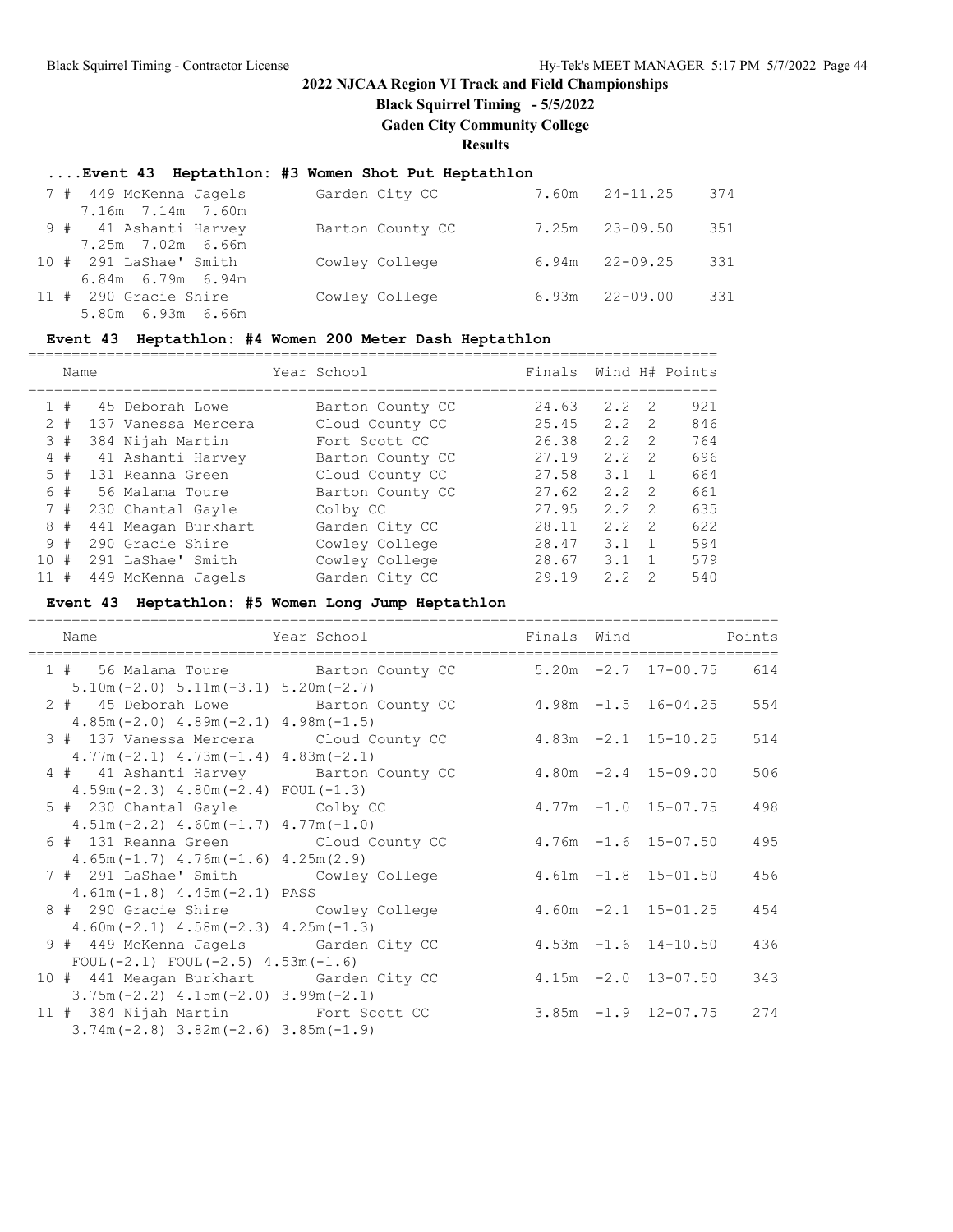**Black Squirrel Timing - 5/5/2022**

**Gaden City Community College**

**Results**

## **Event 43 Heptathlon: #6 Women Javelin Throw Heptathlon**

|  | Name                                                          | Year School      | Finals |                  | Points |
|--|---------------------------------------------------------------|------------------|--------|------------------|--------|
|  | 1 # 449 McKenna Jagels Garden City CC<br>30.50m 23.13m 25.88m |                  | 30.50m | $100 - 01$       | 486    |
|  | 2 # 291 LaShae' Smith<br>20.62m 25.56m 25.74m                 | Cowley College   |        | 25.74m 84-05     | 396    |
|  | 3 # 137 Vanessa Mercera<br>23.22m 23.07m 22.73m               | Cloud County CC  | 23.22m | 76-02            | 349    |
|  | 4 # 131 Reanna Green<br>22.28m 15.58m 19.64m                  | Cloud County CC  | 22.28m | $73 - 01$        | 331    |
|  | 5 # 45 Deborah Lowe<br>16.96m 19.09m 19.22m                   | Barton County CC | 19.22m | $63 - 01$        | 274    |
|  | 6 # 441 Meagan Burkhart<br>19.05m 18.16m 17.25m               | Garden City CC   | 19.05m | $62 - 06$        | 271    |
|  | 7 # 290 Gracie Shire<br>17.08m  18.35m  FOUL                  | Cowley College   | 18.35m | $60 - 02$        | 258    |
|  | 8 # 56 Malama Toure<br>15.50m  12.76m  17.81m                 | Barton County CC | 17.81m | $58 - 05$        | 248    |
|  | 9 # 41 Ashanti Harvey<br>11.31m 11.76m 13.06m                 | Barton County CC |        | $13.06m$ $42-10$ | 161    |
|  | 10 # 384 Nijah Martin<br>FOUL 10.18m 11.75m                   | Fort Scott CC    |        | $11.75m$ $38-06$ | 138    |
|  | -- # 230 Chantal Gayle<br>FOUL FOUL FOUL                      | Colby CC         | FOUL   |                  |        |

## **Event 43 Heptathlon: #7 Women 800 Meter Run Heptathlon**

|  | Name                                                                       | Year School                                 | Finals Points |     |
|--|----------------------------------------------------------------------------|---------------------------------------------|---------------|-----|
|  | $1:03.682$ $(1:03.682)$ $2:25.639$ $(1:21.957)$                            | 1 # 45 Deborah Lowe Barton County CC        | $2:25.64$ 749 |     |
|  | 2 # 137 Vanessa Mercera<br>$1:10.104$ $(1:10.104)$ $2:26.247$ $(1:16.143)$ | Cloud County CC                             | 2:26.25       | 741 |
|  | 3 # 449 McKenna Jagels<br>$1:13.296$ $(1:13.296)$                          | Garden City CC<br>2:43.845(1:30.549)        | 2:43.85       | 530 |
|  | 4 # 384 Nijah Martin<br>$1:15.275$ $(1:15.275)$ $2:44.795$ $(1:29.520)$    | Fort Scott CC                               | 2:44.80       | 519 |
|  | 5 # 441 Meagan Burkhart<br>1:12.847(1:12.847)                              | Garden City CC<br>$2:47.956$ $(1:35.109)$   | 2:47.96       | 485 |
|  | 6 # 131 Reanna Green<br>$1:17.924$ $(1:17.924)$                            | Cloud County CC<br>$3:00.307$ $(1:42.383)$  | 3:00.31       | 362 |
|  | 7 # 290 Gracie Shire<br>1:24.615(1:24.615)                                 | Cowley College<br>$3:02.138$ $(1:37.523)$   | 3:02.14       | 346 |
|  | 8 # 56 Malama Toure<br>$1:24.684$ $(1:24.684)$                             | Barton County CC<br>$3:05.070$ $(1:40.386)$ | 3:05.07       | 320 |
|  | 9 # 41 Ashanti Harvey<br>$1:21.291$ $(1:21.291)$                           | Barton County CC<br>3:09.150(1:47.859)      | 3:09.15       | 285 |
|  | 10 # 230 Chantal Gayle<br>$1:24.068$ $(1:24.068)$                          | Colby CC<br>$3:11.232$ $(1:47.164)$         | 3:11.24       | 268 |
|  | 11 # 291 LaShae' Smith<br>$1:20.639$ $(1:20.639)$                          | Cowley College<br>$3:12.543$ $(1:51.904)$   | 3:12.55       | 257 |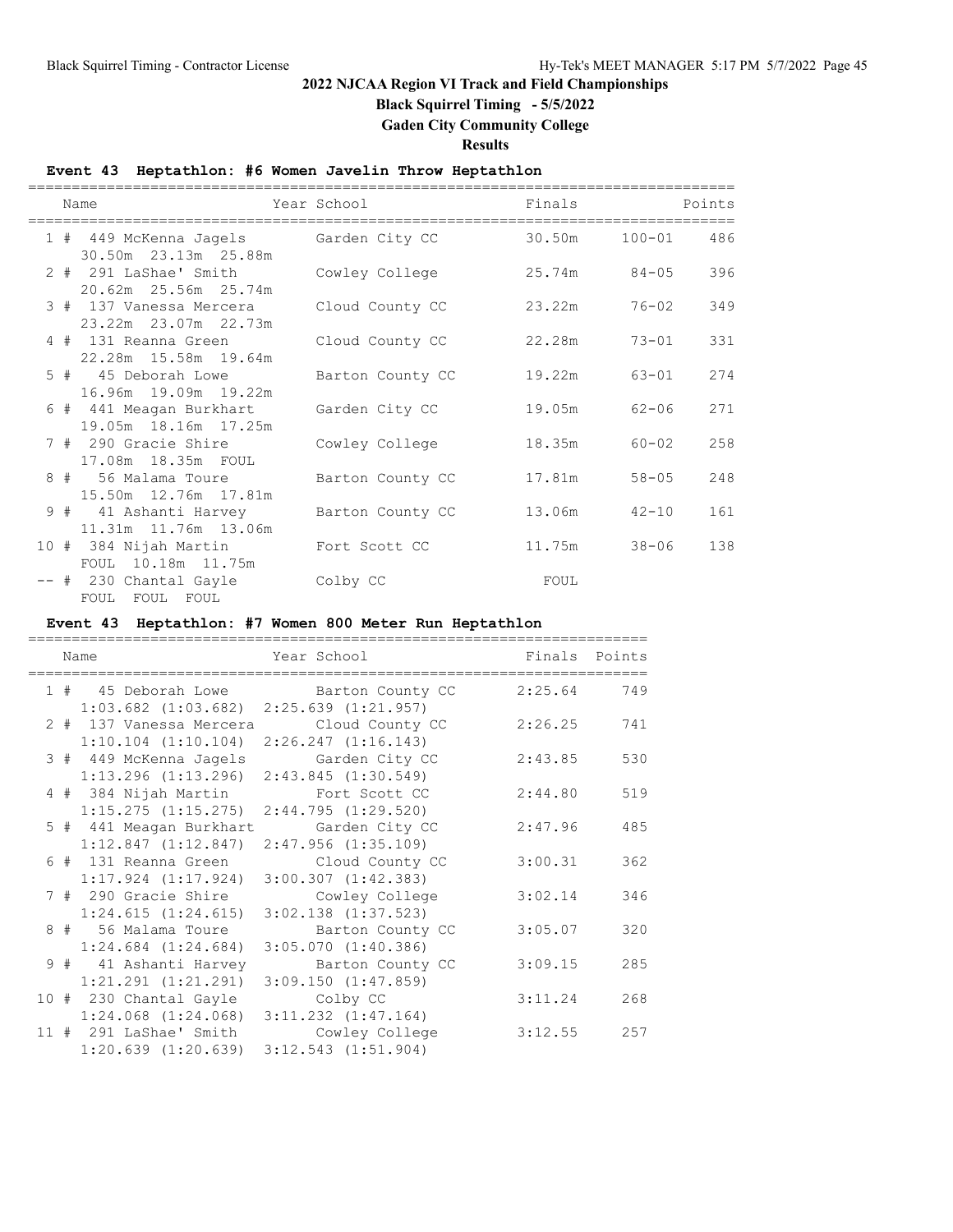===============================================================================

# **2022 NJCAA Region VI Track and Field Championships**

**Black Squirrel Timing - 5/5/2022**

**Gaden City Community College**

**Results**

## **Event 44 Men Decathlon**

===================================================================================

|        |       | Facility: F 6321<br>2006 | Henry, Barton County |      |                  |                |
|--------|-------|--------------------------|----------------------|------|------------------|----------------|
|        | Name  |                          | Year School          | Seed | Finals H# Points |                |
|        | 1#    | 149 Andrew Betton        | Cloud County CC      | 6122 | 6497F            | 10             |
|        | $2 +$ | 521 Tevaughn Tate        | Highland CC          | 5751 | 6110             | 8              |
|        | 3#    | 166 Anson Moses          | Cloud County CC      | 5394 | 6033             | 6              |
|        | 4#    | 490 Debonaire William    | Garden City CC       | 5543 | 5762             | 5              |
|        | 5#    | 318 Felipe Mentz         | Cowley College       | 5281 | 5591             | 4              |
|        | 6#    | 205 Trent Guidry         | Coffeyville CC       |      | 5491             | 3              |
|        | 7#    | 312 Nathaniel Hubbard    | Cowley College       | 5156 | 5478             | $\overline{2}$ |
|        | 8#    | 153 Deandre Elliot       | Cloud County CC      | 5213 | 5436             |                |
|        | 9#    | 460 Cameron Collins      | Garden City CC       | 5176 | 5375             |                |
| 10#    |       | 467 Elisha Handsaker     | Garden City CC       | 5036 | 5239             |                |
| 11#    |       | 421 Jordan Joyner        | Fort Scott CC        |      | 4208             |                |
| $12 +$ |       | 409 Marquise Fields      | Fort Scott CC        |      | 4123             |                |
| 13#    |       | 437 Caleb watkins        | Fort Scott CC        |      | 4107             |                |

## **Event 44 Decathlon: #1 Men 100 Meter Dash Decathlon**

|                   | Name |                       | Year School     | Finals Wind H# Points |     |                |     |
|-------------------|------|-----------------------|-----------------|-----------------------|-----|----------------|-----|
| $\mathbf{1}$      | #    | 421 Jordan Joyner     | Fort Scott CC   | 10.79                 | 2.6 | $\overline{2}$ | 908 |
| $\mathcal{L}$     | #    | 149 Andrew Betton     | Cloud County CC | 10.87                 | 2.6 | - 2            | 890 |
|                   | 3#   | 153 Deandre Elliot    | Cloud County CC | 10.88                 | 2.6 | - 2            | 888 |
| 4                 | #    | 521 Tevaughn Tate     | Highland CC     | 11.05                 | 2.6 | - 2            | 850 |
|                   | 5#   | 409 Marquise Fields   | Fort Scott CC   | 11.09                 | 3.0 | $\overline{1}$ | 841 |
| 6                 | #    | 490 Debonaire William | Garden City CC  | 11.16                 | 2.6 | - 2            | 825 |
|                   | 7#   | 312 Nathaniel Hubbard | Cowley College  | 11.47                 | 3.0 | $\overline{1}$ | 759 |
|                   | 8#   | 166 Anson Moses       | Cloud County CC | 11.55                 | 2.6 | - 2            | 742 |
| 9                 | #    | 205 Trent Guidry      | Coffeyville CC  | 11.61                 | 3.0 | $\overline{1}$ | 730 |
| 10#               |      | 318 Felipe Mentz      | Cowley College  | 11.72                 | 2.6 | - 2            | 707 |
| $11 \#$           |      | 437 Caleb watkins     | Fort Scott CC   | 11.84                 | 3.0 |                | 683 |
| $12 \overline{ }$ | #    | 467 Elisha Handsaker  | Garden City CC  | 11.92                 | 3.0 |                | 667 |
| 13#               |      | 460 Cameron Collins   | Garden City CC  | 12.04                 | 2.6 |                | 643 |

## **Event 44 Decathlon: #2 Men Long Jump Decathlon**

| Name                                                                       | Year School | Finals Wind |                          | Points |
|----------------------------------------------------------------------------|-------------|-------------|--------------------------|--------|
| 1 # 166 Anson Moses Cloud County CC                                        |             |             | $6.73m$ $2.8$ $22-01.00$ | 750    |
| 6.46m(3.7) 6.68m(2.7) 6.73m(2.8)<br>2 # 421 Jordan Joyner Fort Scott CC    |             |             | $6.57m$ $3.4$ $21-06.75$ | 713    |
| 6.09m(3.0) 6.14m(2.8) 6.57m(3.4)                                           |             |             |                          |        |
| 3 # 409 Marquise Fields Fort Scott CC                                      |             |             | 6.56m 2.0 21-06.25       | 711    |
| 6.42m(3.6) 6.40m(2.9) 6.56m(2.0)<br>4 # 205 Trent Guidry Coffeyville CC    |             |             | $6.43m$ $3.7$ $21-01.25$ | 682    |
| 6.40m(3.4) 6.43m(3.7) 6.39m(2.5)                                           |             |             |                          |        |
| 5 # 149 Andrew Betton Cloud County CC<br>$6.41m(2.8) 6.30m(3.7)$ FOUL      |             |             | $6.41m$ $2.8$ $21-00.50$ | 677    |
| 6 # 490 Debonaire William Garden City CC                                   |             |             | $6.30m$ $1.2$ $20-08.00$ | 652    |
| $6.28$ m $(2.9)$ $6.25$ m $(2.9)$ $6.30$ m $(1.2)$                         |             |             |                          |        |
| 7 # 460 Cameron Collins Garden City CC<br>6.00m(3.0) 6.21m(4.5) 0.60m(1.8) |             |             | $6.21m$ $4.5$ $20-04.50$ | 632    |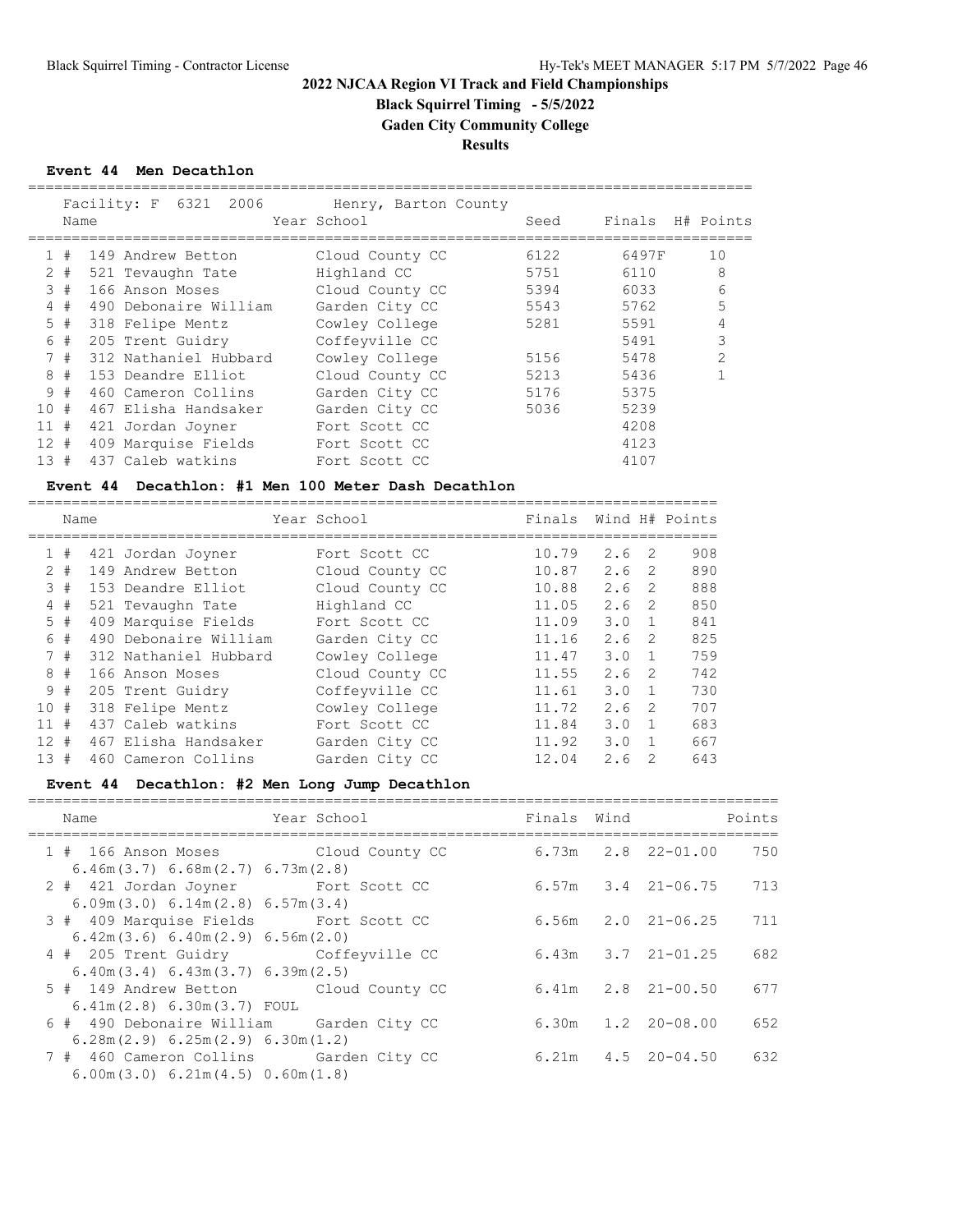**Black Squirrel Timing - 5/5/2022**

**Gaden City Community College**

**Results**

### **....Event 44 Decathlon: #2 Men Long Jump Decathlon**

| 8 # 521 Tevaughn Tate Highland CC         |  | $6.05m$ $2.8$ $19-10.25$ | 597 |
|-------------------------------------------|--|--------------------------|-----|
| 6.04m(2.4) 6.05m(2.8) 5.68m(1.9)          |  |                          |     |
| 8 # 318 Felipe Mentz Cowley College       |  | $6.05m$ $2.9$ $19-10.25$ | 597 |
| FOUL 6.05m (2.9) FOUL                     |  |                          |     |
| 10 # 312 Nathaniel Hubbard Cowley College |  | $5.91m$ $2.4$ $19-04.75$ | 567 |
| 5.91m(2.4) 5.79m(2.4) 5.84m(2.8)          |  |                          |     |
| 11 # 153 Deandre Elliot Cloud County CC   |  | $5.88m$ $3.1$ $19-03.50$ | 561 |
| $5.82m(1.5)$ $5.88m(3.1)$ $5.64m(2.6)$    |  |                          |     |
| 12 # 467 Elisha Handsaker Garden City CC  |  | $5.69m$ $3.4$ $18-08.00$ | 521 |
| $FOUL$ $FOUL$ $5.69m(3.4)$                |  |                          |     |
| 13 # 437 Caleb watkins Fort Scott CC      |  | $5.32m$ $3.2$ $17-05.50$ | 445 |
| $5.32m(3.2)$ $5.16m(4.0)$ $5.04m(0.5)$    |  |                          |     |

#### **Event 44 Decathlon: #3 Men Shot Put Decathlon**

================================================================================= Name The Year School Team Points Points ================================================================================= 1 # 521 Tevaughn Tate Highland CC 13.20m 43-03.75 679 12.23m 12.86m 13.20m 2 # 312 Nathaniel Hubbard Cowley College 11.68m 38-04.00 587 10.95m 10.68m 11.68m 3 # 166 Anson Moses Cloud County CC 11.66m 38-03.25 586 11.66m 10.85m 10.19m 4 # 460 Cameron Collins Garden City CC 11.53m 37-10.00 578 11.22m FOUL 11.53m 5 # 490 Debonaire William Garden City CC 11.37m 37-03.75 568 10.79m 11.34m 11.37m 6 # 318 Felipe Mentz Cowley College 11.05m 36-03.00 549 9.95m 9.55m 11.05m 7 # 149 Andrew Betton Cloud County CC 10.83m 35-06.50 536 10.71m 9.94m 10.83m 8 # 205 Trent Guidry Coffeyville CC 9.99m 32-09.50 485 9.35m 9.87m 9.99m 9 # 467 Elisha Handsaker Garden City CC 9.61m 31-06.50 462 9.61m 8.64m 9.09m 9 # 421 Jordan Joyner Fort Scott CC 9.61m 31-06.50 462 9.36m 9.42m 9.61m 11 # 153 Deandre Elliot Cloud County CC 8.04m 26-04.50 369 7.79m 7.50m 8.04m 12 # 437 Caleb watkins Fort Scott CC 7.57m 24-10.00 341 FOUL 7.46m 7.57m 13 # 409 Marquise Fields Fort Scott CC 7.24m 23-09.00 321 6.37m 7.24m 6.21m

## **Event 44 Decathlon: #4 Men High Jump Decathlon**

| Name | Year School                                                      | Finals | Points |
|------|------------------------------------------------------------------|--------|--------|
|      | 1 # 149 Andrew Betton Cloud County CC 1.90m 6-02.75              |        | 714    |
|      | 1.54 1.57 1.60 1.63 1.66 1.69 1.72 1.75 1.78 1.81 1.84 1.90 1.95 |        |        |
|      | P P P P P P O P O                                                | $P$ 0  | XXX    |
|      | 2 # 205 Trent Guidry Coffeyville CC 1.84m 6-00.50                |        | 661    |
|      | 1.54 1.57 1.60 1.63 1.66 1.69 1.72 1.75 1.78 1.81 1.84 1.90      |        |        |
| P    | P P P<br>P                                                       |        |        |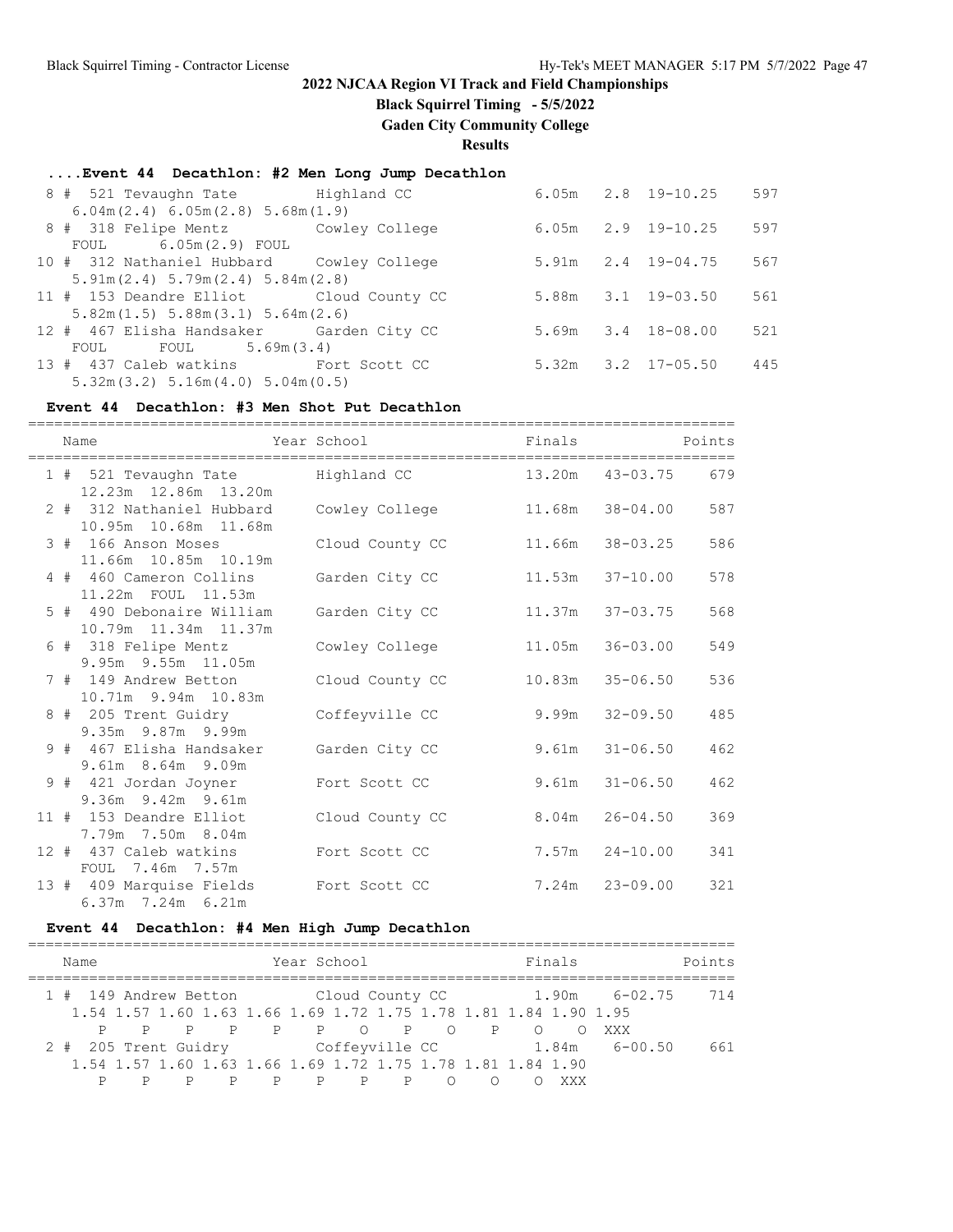**Black Squirrel Timing - 5/5/2022**

**Gaden City Community College**

**Results**

## **....Event 44 Decathlon: #4 Men High Jump Decathlon**

| 3 # 460 Cameron Collins Garden City CC<br>1.54 1.57 1.60 1.63 1.66 1.69 1.72 1.75 1.78 1.81 |                                      |    | $1.78m$ $5-10.00$       | 610 |
|---------------------------------------------------------------------------------------------|--------------------------------------|----|-------------------------|-----|
|                                                                                             | P P P P P O O XO O XXX               |    |                         |     |
| 3 # 166 Anson Moses Cloud County CC                                                         |                                      |    | $1.78m$ $5-10.00$       | 610 |
| 1.54 1.57 1.60 1.63 1.66 1.69 1.72 1.75 1.78 1.81                                           |                                      |    |                         |     |
|                                                                                             | P P P P O O P O XO XXX               |    |                         |     |
| 3 # 490 Debonaire William Garden City CC                                                    |                                      |    | $1.78m$ $5-10.00$       | 610 |
| 1.54 1.57 1.60 1.63 1.66 1.69 1.72 1.75 1.78 1.81                                           |                                      |    |                         |     |
|                                                                                             | P P P P O XO XO O XXO XXX            |    |                         |     |
|                                                                                             | 6 # 318 Felipe Mentz  Cowley College |    | $1.72m$ $5-07.75$       | 560 |
| 1.54 1.57 1.60 1.63 1.66 1.69 1.72 1.75                                                     |                                      |    |                         |     |
| P P P O XXO O O XXX                                                                         |                                      |    |                         |     |
| 6 # 409 Marquise Fields Fort Scott CC                                                       |                                      |    | $1.72m$ $5-07.75$       | 560 |
| 1.54 1.57 1.60 1.63 1.66 1.69 1.72 1.75                                                     |                                      |    |                         |     |
| P P P P P XXO XO XXX                                                                        |                                      |    |                         |     |
| 6 # 467 Elisha Handsaker Garden City CC                                                     |                                      |    | $1.72m$ $5-07.75$       | 560 |
| 1.54 1.57 1.60 1.63 1.69 1.72 1.75                                                          |                                      |    |                         |     |
| O XO O XO XO O XXX<br>6 # 312 Nathaniel Hubbard Cowley College                              |                                      |    | $1.72m$ $5-07.75$       | 560 |
| 1.54 1.57 1.60 1.63 1.66 1.69 1.72 1.75                                                     |                                      |    |                         |     |
| P P P O XO                                                                                  | O O XXX                              |    |                         |     |
| 10 # 153 Deandre Elliot Cloud County CC                                                     |                                      |    | $1.66m$ $5-05.25$       | 512 |
| 1.54 1.57 1.60 1.63 1.66 1.69                                                               |                                      |    |                         |     |
| P O P XXO XXX<br>$\circ$                                                                    |                                      |    |                         |     |
| 10 # 521 Tevaughn Tate Highland CC                                                          |                                      |    | $1.66m$ $5-05.25$       | 512 |
| 1.54 1.57 1.60 1.63 1.66 1.69                                                               |                                      |    |                         |     |
| XO XXO O XO XXX<br>P                                                                        |                                      |    |                         |     |
| 12 # 437 Caleb watkins Fort Scott CC                                                        |                                      |    | $1.54m$ $5-00.50$ $419$ |     |
| 1.54 1.57                                                                                   |                                      |    |                         |     |
| XXO XXX                                                                                     |                                      |    |                         |     |
| -- # 421 Jordan Joyner Fort Scott CC                                                        |                                      | ΝH |                         |     |
| 1.54                                                                                        |                                      |    |                         |     |

XXX

## **Event 44 Decathlon: #5 Men 400 Meter Dash Decathlon**

|              | Name  |                       | Year School     | Finals |                | H# Points |
|--------------|-------|-----------------------|-----------------|--------|----------------|-----------|
|              |       |                       |                 |        |                |           |
| $\mathbf{1}$ | #     | 312 Nathaniel Hubbard | Cowley College  | 50.05  | 2              | 812       |
|              | $2 +$ | 149 Andrew Betton     | Cloud County CC | 50.11  | $\overline{2}$ | 810       |
|              | 3#    | 153 Deandre Elliot    | Cloud County CC | 50.41  | 2              | 796       |
|              | 4#    | 166 Anson Moses       | Cloud County CC | 51.95  | $\overline{2}$ | 727       |
|              | $5 +$ | 409 Marquise Fields   | Fort Scott CC   | 52.69  | $\mathbf{1}$   | 695       |
| 6            | #     | 521 Tevaughn Tate     | Highland CC     | 53.23  | $\mathfrak{L}$ | 672       |
|              | 7#    | 467 Elisha Handsaker  | Garden City CC  | 53.34  | $\overline{2}$ | 667       |
| 8            | #     | 421 Jordan Joyner     | Fort Scott CC   | 53.39  | $\mathbf{1}$   | 665       |
|              | 9#    | 205 Trent Guidry      | Coffeyville CC  | 53.69  | $\mathbf{1}$   | 652       |
| 10#          |       | 437 Caleb watkins     | Fort Scott CC   | 53.77  | $\mathbf{1}$   | 649       |
| 11           | #     | 490 Debonaire William | Garden City CC  | 53.99  | $\mathfrak{L}$ | 640       |
| $12 \pm$     |       | 318 Felipe Mentz      | Cowley College  | 54.24  | $\mathfrak{L}$ | 630       |
| 13#          |       | 460 Cameron Collins   | Garden City CC  | 56.58  | 1              | 537       |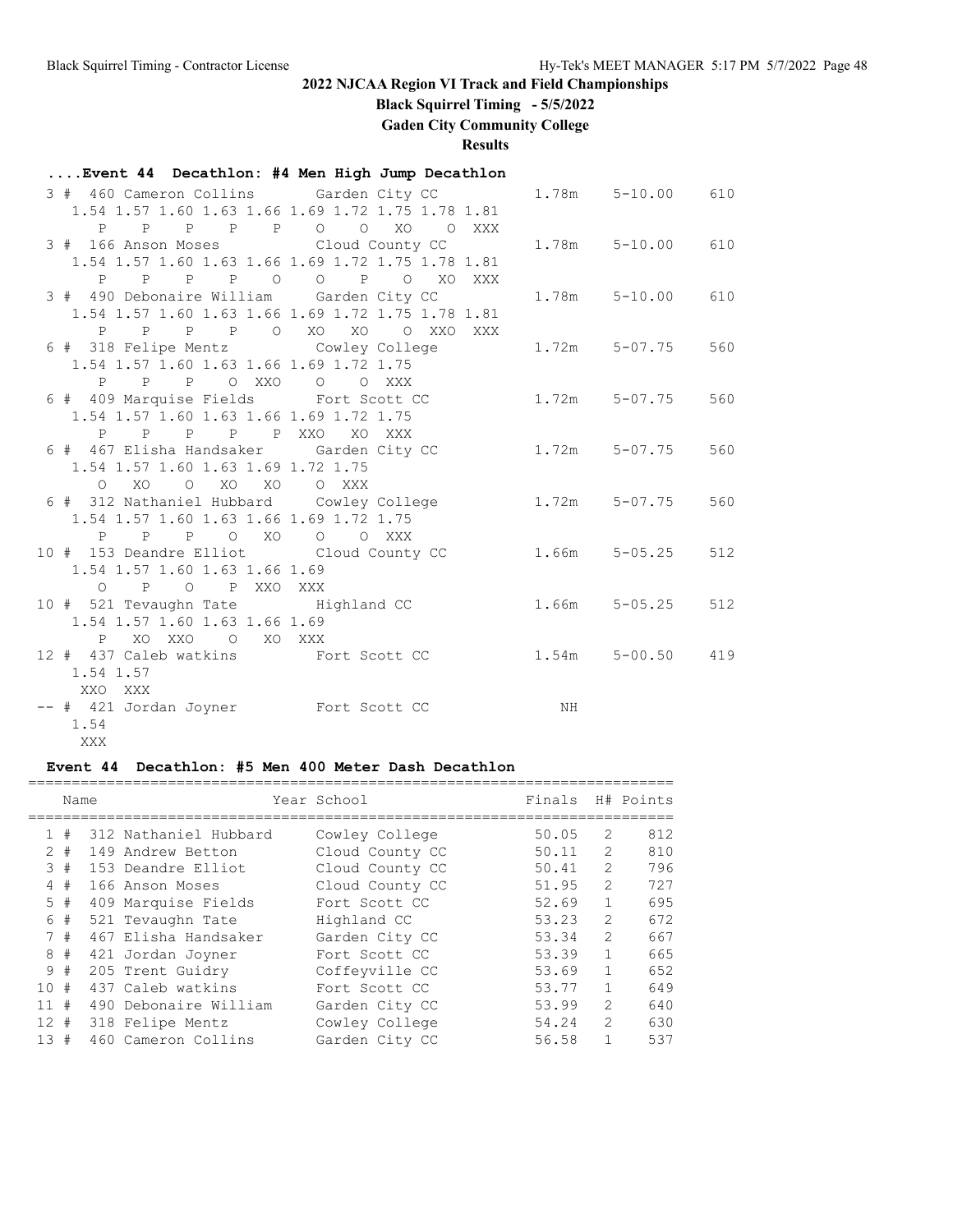**Black Squirrel Timing - 5/5/2022**

**Gaden City Community College**

**Results**

## **Event 44 Decathlon: #6 Men 110 Meter Hurdles Decathlon**

|              | Name  |                       | Year School     | Finals |          |                         | Wind H# Points |
|--------------|-------|-----------------------|-----------------|--------|----------|-------------------------|----------------|
| $\mathbf{1}$ | #     | 166 Anson Moses       | Cloud County CC | 15.39  | $-2.5$ 2 |                         | 803            |
|              | $2 +$ | 149 Andrew Betton     | Cloud County CC | 16.03  | $-2.5$   | - 2                     | 729            |
|              | 3#    | 153 Deandre Elliot    | Cloud County CC | 16.62  | $-2.5$   | - 2                     | 665            |
|              | 4#    | 205 Trent Guidry      | Coffeyville CC  | 16.92  | $-2.3$   | $\overline{1}$          | 633            |
| 5            | #     | 521 Tevaughn Tate     | Highland CC     | 17.17  | $-2.5$   | 4                       | 607            |
| 6            | #     | 490 Debonaire William | Garden City CC  | 17.67  | $-2.5$   | 4                       | 556            |
|              | 7#    | 312 Nathaniel Hubbard | Cowley College  | 17.83  | $-2.5$   | $\overline{4}$          | 541            |
| 8            | #     | 460 Cameron Collins   | Garden City CC  | 18.00  | $-1.9$   | - 3                     | 524            |
|              | 9#    | 318 Felipe Mentz      | Cowley College  | 18.07  | $-1.9$   | $\overline{\mathbf{3}}$ | 517            |
| 10           | #     | 467 Elisha Handsaker  | Garden City CC  | 18.91  | $-1.9$   | - 3                     | 440            |
| 11           | #     | 437 Caleb watkins     | Fort Scott CC   | 19.67  | $-2.3$   | $\overline{1}$          | 376            |
| 12           | #     | 409 Marquise Fields   | Fort Scott CC   | 20.83  | $-2.3$   | $\overline{1}$          | 287            |
| 13#          |       | 421 Jordan Joyner     | Fort Scott CC   | 23.23  | $-2.3$   |                         | 139            |

## **Event 44 Decathlon: #7 Men Discus Throw Decathlon**

|  | Name                                                                        | Year School     |        | Finals Points    |     |
|--|-----------------------------------------------------------------------------|-----------------|--------|------------------|-----|
|  | 1 # 521 Tevaughn Tate Mighland CC 42.72m 140-02 720<br>40.20m 37.83m 42.72m |                 |        |                  |     |
|  | 2 # 490 Debonaire William Garden City CC<br>37.47m 37.58m FOUL              |                 | 37.58m | $123 - 03$       | 616 |
|  | 3 # 166 Anson Moses<br>33.65m 31.95m 36.11m                                 | Cloud County CC | 36.11m | 118-06           | 586 |
|  | 4 # 312 Nathaniel Hubbard<br>32.19m 33.34m 33.91m                           | Cowley College  | 33.91m | $111 - 03$       | 542 |
|  | 5 # 460 Cameron Collins<br>FOUL 33.19m 31.85m                               | Garden City CC  | 33.19m | $108 - 11$       | 528 |
|  | 6 # 318 Felipe Mentz<br>32.82m 32.34m FOUL                                  | Cowley College  | 32.82m | $107 - 08$       | 520 |
|  | 7 # 467 Elisha Handsaker<br>30.30m FOUL 27.79m                              | Garden City CC  |        | 30.30m 99-05     | 470 |
|  | 8 # 205 Trent Guidry<br>26.88m 24.36m 30.05m                                | Coffeyville CC  | 30.05m | $98 - 07$        | 465 |
|  | 9 # 149 Andrew Betton<br>25.28m  28.28m  FOUL                               | Cloud County CC | 28.28m | $92 - 09$        | 431 |
|  | 10 # 421 Jordan Joyner<br>24.94m 28.22m 27.36m                              | Fort Scott CC   | 28.22m | $92 - 07$        | 430 |
|  | 11 # 153 Deandre Elliot<br>24.69m FOUL FOUL                                 | Cloud County CC |        | $24.69m$ $81-00$ | 361 |
|  | 12 # 437 Caleb watkins<br>FOUL 22.81m FOUL                                  | Fort Scott CC   | 22.81m | $74 - 10$        | 325 |
|  | 13 # 409 Marquise Fields<br>16.79m  17.58m  FOUL                            | Fort Scott CC   | 17.58m | $57 - 08$        | 227 |

## **Event 44 Decathlon: #8 Men Pole Vault Decathlon**

| Name |  |  |  |                       | Year School |                                                                                           |  | Finals |  | Points |  |  |     |
|------|--|--|--|-----------------------|-------------|-------------------------------------------------------------------------------------------|--|--------|--|--------|--|--|-----|
|      |  |  |  | 1 # 149 Andrew Betton |             | Cloud County CC $4.11m$ $13-05.75$ $648$                                                  |  |        |  |        |  |  |     |
|      |  |  |  |                       |             | 2.61 2.71 2.81 2.91 3.01 3.11 3.21 3.31 3.41 3.51 3.61 3.71 3.81 3.91 4.01 4.11 4.21 4.31 |  |        |  |        |  |  |     |
|      |  |  |  |                       |             | P P P P P P P P P P XO XO XO XXO O P                                                      |  |        |  |        |  |  | XXX |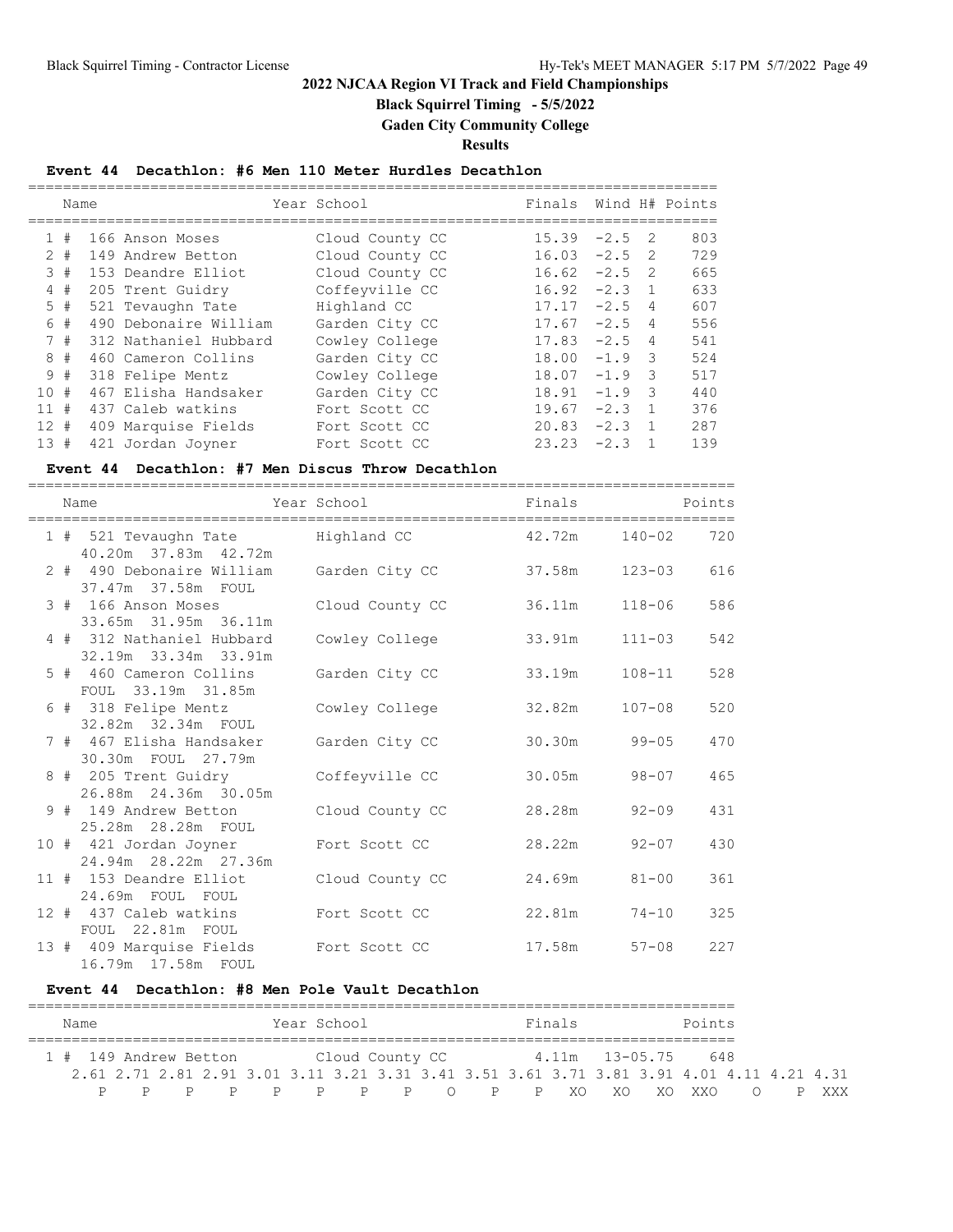**Black Squirrel Timing - 5/5/2022**

**Gaden City Community College**

**Results**

### **....Event 44 Decathlon: #8 Men Pole Vault Decathlon**

 2 # 521 Tevaughn Tate Highland CC 3.91m 12-10.00 592 2.31 2.41 2.51 2.61 2.71 2.81 2.91 3.01 3.11 3.21 3.31 3.41 3.51 3.61 3.71 3.81 3.91 4.01 P P P P P P P P P O P O P XXO XO O XXO XXX 3 # 318 Felipe Mentz Cowley College 3.61m 11-10.00 511 2.01 2.11 2.21 2.31 2.41 2.51 2.61 2.71 2.81 2.91 3.01 3.11 3.21 3.31 3.41 3.51 3.61 3.71 P P P P P P O P O P O P XXO O P P XXO XXX 4 # 153 Deandre Elliot Cloud County CC 3.31m 10-10.25 434 1.71 1.81 1.91 2.01 2.11 2.21 2.31 2.41 2.51 2.61 2.71 2.81 2.91 3.01 3.11 3.21 3.31 3.41 P P P P P P P P O P P XO P O P XXO O XXX 5 # 490 Debonaire William Garden City CC 3.21m 10-06.25 408 1.61 1.71 1.81 1.91 2.01 2.11 2.21 2.31 2.41 2.51 2.61 2.71 2.81 2.91 3.01 3.11 3.21 3.31 P P P P P P P P P P P P O P O XXO XO XXX 6 # 460 Cameron Collins Garden City CC 3.11m 10-02.50 384 1.61 1.71 1.81 1.91 2.01 2.11 2.21 2.31 2.41 2.51 2.61 2.71 2.81 2.91 3.01 3.11 3.21 3.31 P P P P P P P P P P O P O P O O P XXX 7 # 205 Trent Guidry Coffeyville CC 3.01m 9-10.50 359 1.41 1.51 1.61 1.71 1.81 1.91 2.01 2.11 2.21 2.31 2.41 2.51 2.61 2.71 2.81 2.91 3.01 3.11 P P P P P P P P P P P P O O P XXO XO XXX 8 # 312 Nathaniel Hubbard Cowley College 2.91m 9-06.50 335 1.31 1.41 1.51 1.61 1.71 1.81 1.91 2.01 2.11 2.21 2.31 2.41 2.51 2.61 2.71 2.81 2.91 3.01 P P P P P P P P P P P P P O XO XO XO XXX 8 # 467 Elisha Handsaker Garden City CC 2.91m 9-06.50 335 1.31 1.41 1.51 1.61 1.71 1.81 1.91 2.01 2.11 2.21 2.31 2.41 2.51 2.61 2.71 2.81 2.91 3.01 P P P P P P P P P P P XXO O O XO XO XXO XX 10 # 166 Anson Moses Cloud County CC 2.61m 8-06.75 266 1.31 1.41 1.51 1.61 1.71 1.81 1.91 2.01 2.11 2.21 2.31 2.41 2.51 2.61 2.71 2.81 2.91 3.01 P P P P P P P P P P P P P O P P P XXX 11 # 421 Jordan Joyner Fort Scott CC 2.51m 8-02.75 244 1.31 1.41 1.51 1.61 1.71 1.81 1.91 2.01 2.11 2.21 2.31 2.41 2.51 2.61 XO O P O P P XO O O P XXO XXO XXO XXX 12 # 437 Caleb watkins Fort Scott CC 2.31m 7-07.00 201 1.31 1.41 1.51 1.61 1.71 1.81 1.91 2.01 2.11 2.21 2.31 2.41 XXO O P O O XXO O O O P O XXX 13 # 409 Marquise Fields Fort Scott CC 1.71m 5-07.25 88 1.31 1.41 1.51 1.61 1.71 1.81 XO XO P O O XXX

## **Event 44 Decathlon: #9 Men Javelin Throw Decathlon**

|  | Name                                             | Year School     | Finals |            | Points |
|--|--------------------------------------------------|-----------------|--------|------------|--------|
|  | 1 # 521 Tevaughn Tate<br>52.90m 47.38m 48.25m    | Highland CC     | 52.90m | $173 - 07$ | 632    |
|  | 2 # 166 Anson Moses<br>39.42m 31.40m 42.94m      | Cloud County CC | 42.94m | $140 - 10$ | 485    |
|  | 3 # 460 Cameron Collins<br>41.66m 34.98m 40.62m  | Garden City CC  | 41.66m | $136 - 08$ | 466    |
|  | 4 # 318 Felipe Mentz<br>41.38m 39.86m 40.89m     | Cowley College  | 41.38m | $135 - 09$ | 462    |
|  | 5 # 149 Andrew Betton<br>34,30m 40,34m 40,36m    | Cloud County CC | 40.36m | $132 - 05$ | 447    |
|  | 6 # 467 Elisha Handsaker<br>35.94m 39.10m 39.21m | Garden City CC  | 39.21m | $128 - 08$ | 431    |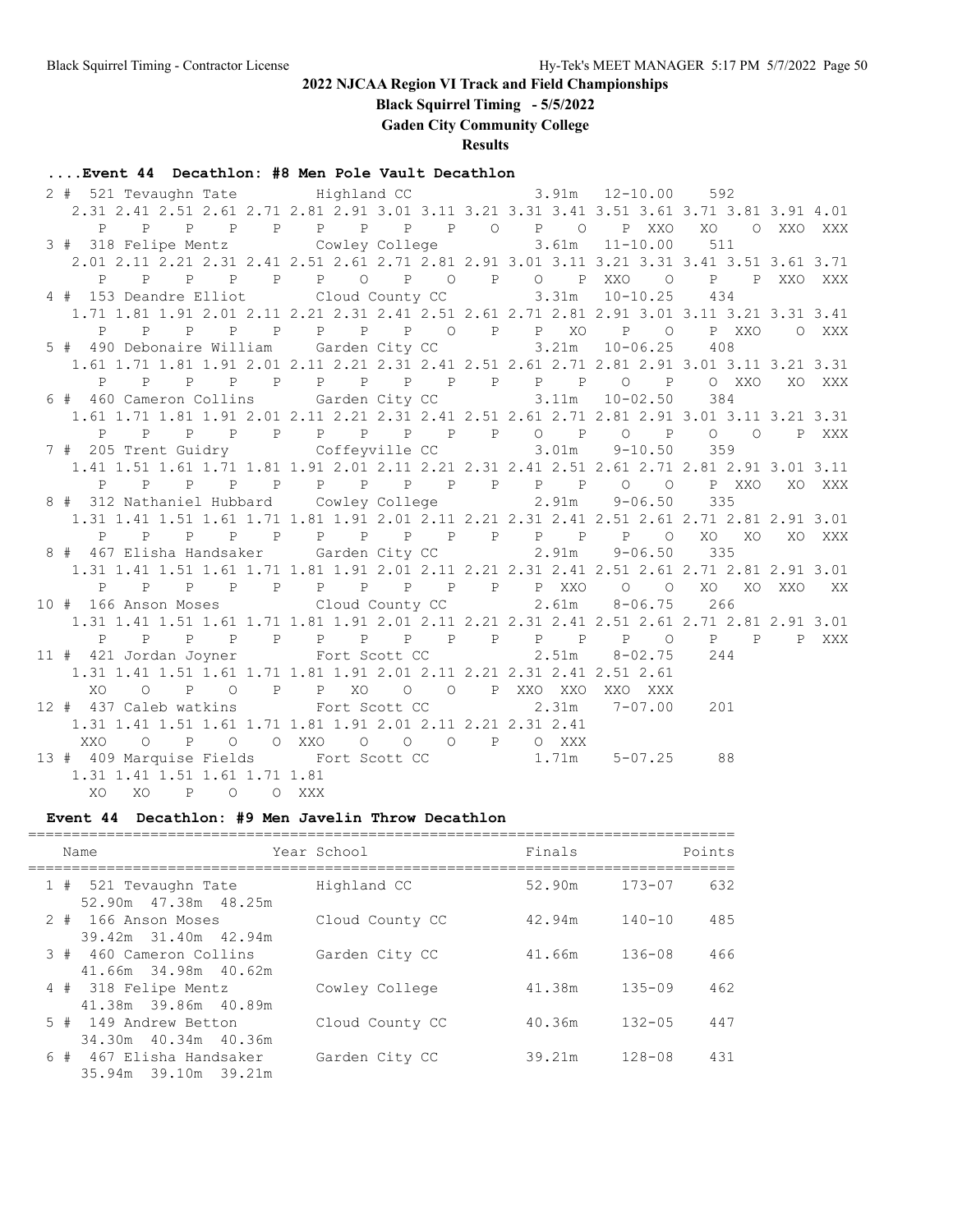**Black Squirrel Timing - 5/5/2022**

**Gaden City Community College**

**Results**

## **....Event 44 Decathlon: #9 Men Javelin Throw Decathlon**

|  | 7 # 421 Jordan Joyner<br>28.56m FOUL 35.58m                               | Fort Scott CC   | 35.58m | $116 - 09$ | 378 |
|--|---------------------------------------------------------------------------|-----------------|--------|------------|-----|
|  | 8 # 205 Trent Guidry                                                      | Coffeyville CC  | 34.90m | $114 - 06$ | 369 |
|  | 34.90m 32.59m 29.44m<br>9 # 437 Caleb watkins                             | Fort Scott CC   | 33.83m | $111 - 00$ | 353 |
|  | 27.42m FOUL 33.83m                                                        |                 |        |            |     |
|  | 10 # 490 Debonaire William<br>33.70m 32.43m FOUL                          | Garden City CC  | 33.70m | $110 - 07$ | 352 |
|  | 11 # 153 Deandre Elliot<br>FOUL 30.42m 27.29m                             | Cloud County CC | 30.42m | $99 - 10$  | 305 |
|  | 12 # 312 Nathaniel Hubbard                                                | Cowley College  | 17.81m | $58 - 05$  | 132 |
|  | FOUL 17.81m<br>FOUL<br>13 # 409 Marquise Fields<br>11.11m<br>FOUL<br>FOUL | Fort Scott CC   | 11.11m | $36 - 05$  | 46  |

#### **Event 44 Decathlon: #10 Men 1500 Meter Run Decathlon** =======================================================================

| Name  |                                                                                                                    | Year School                                                 |                             | Finals Points |     |  |
|-------|--------------------------------------------------------------------------------------------------------------------|-------------------------------------------------------------|-----------------------------|---------------|-----|--|
| 1#    | 467 Elisha Handsaker Garden City CC 4:39.06 686                                                                    |                                                             |                             |               |     |  |
|       | 53.369 (53.369) 2:10.410 (1:17.041) 3:31.279 (1:20.869) 4:39.058 (1:07.779)                                        |                                                             |                             |               |     |  |
| $2 +$ | 312 Nathaniel Hubbard Cowley College 4:45.95 643                                                                   |                                                             |                             |               |     |  |
| 3#    | 53.077 (53.077) 2:10.061 (1:16.984) 3:31.289 (1:21.228) 4:45.947 (1:14.658)                                        |                                                             |                             | $4:50.64$ 615 |     |  |
|       | 149 Andrew Betton<br>53.612 (53.612) 2:14.238 (1:20.626) 3:37.587 (1:23.349) 4:50.634 (1:13.047)                   |                                                             | Cloud County CC             |               |     |  |
| 4#    | 153 Deandre Elliot                                                                                                 |                                                             | Cloud County CC             | 5:02.56 545   |     |  |
|       | 53.575 (53.575) 2:14.200 (1:20.625) 3:41.750 (1:27.550) 5:02.553 (1:20.803)                                        |                                                             |                             |               |     |  |
| $5$ # | 318 Felipe Mentz                                                                                                   |                                                             | Cowley College              | 5:03.84 538   |     |  |
|       | 57.045 (57.045) 2:22.409 (1:25.364) 3:47.344 (1:24.935) 5:03.834 (1:16.490)                                        |                                                             |                             |               |     |  |
| 6 #   | 490 Debonaire William                                                                                              |                                                             | Garden City CC              | $5:04.28$ 535 |     |  |
|       | 55.132 (55.132) 2:19.433 (1:24.301) 3:48.582 (1:29.149) 5:04.276 (1:15.694)                                        |                                                             |                             |               |     |  |
| 7#    | 166 Anson Moses                                                                                                    |                                                             | Cloud County CC 5:14.79 478 |               |     |  |
|       | 55.594 (55.594) 2:19.081 (1:23.487) 3:48.505 (1:29.424) 5:14.786 (1:26.281)                                        |                                                             |                             |               |     |  |
| 8#    | 460 Cameron Collins                                                                                                |                                                             | Garden City CC              | $5:15.62$ 473 |     |  |
|       | 54.872 (54.872) 2:19.785 (1:24.913) 3:53.024 (1:33.239) 5:15.611 (1:22.587)                                        |                                                             |                             |               |     |  |
| 9#    | 205 Trent Guidry Coffeyville CC                                                                                    |                                                             |                             | $5:19.13$ 455 |     |  |
|       | 54.328 (54.328)                                                                                                    | 2:17.420 (1:23.092) 3:51.979 (1:34.559) 5:19.126 (1:27.147) |                             |               |     |  |
| 10#   | 409 Marquise Fields                                                                                                |                                                             | Fort Scott CC               | $5:40.94$ 347 |     |  |
|       | 53.682 (53.682)                                                                                                    | 2:20.619 (1:26.937) 3:57.876 (1:37.257) 5:40.934 (1:43.058) |                             |               |     |  |
| 11#   | 437 Caleb watkins Fort Scott CC                                                                                    |                                                             |                             | $5:48.09$ 315 |     |  |
|       | 58.357 (58.357) 2:33.533 (1:35.176) 4:18.696 (1:45.163) 5:48.081 (1:29.385)                                        |                                                             |                             |               |     |  |
| 12#   | 421 Jordan Joyner Fort Scott CC                                                                                    |                                                             |                             | 5:58.75 269   |     |  |
|       | 53.647 (53.647) 2:24.113 (1:30.466) 4:10.902 (1:46.789) 5:58.742 (1:47.840)                                        |                                                             |                             |               |     |  |
| 13#   | 521 Tevaughn Tate Highland CC 6:03.76 249                                                                          |                                                             |                             |               |     |  |
|       | 57.310 (57.310) 2:33.448 (1:36.138) 4:20.990 (1:47.542) 6:03.751 (1:42.761)                                        |                                                             |                             |               |     |  |
|       |                                                                                                                    | Women - Team Rankings - 22 Events Scored                    |                             |               |     |  |
|       |                                                                                                                    |                                                             |                             |               |     |  |
|       |                                                                                                                    |                                                             | 2) Barton County CC         |               | 178 |  |
|       | 1) Cloud County CC<br>3) Cowley College<br>5) Colby CC<br>7) Highland CC<br>9) Hutchinson CC<br>11) Allen CC<br>21 |                                                             | 4) Fort Scott CC            |               | 71  |  |
|       |                                                                                                                    |                                                             | 6) Butler CC                |               | 59  |  |
|       |                                                                                                                    |                                                             | 8) Garden City CC           |               | 38  |  |
|       |                                                                                                                    |                                                             | 10) Dodge City CC           |               | 26  |  |
|       | 11) Allen CC                                                                                                       |                                                             | 12) Coffeyville CC          |               | 20  |  |